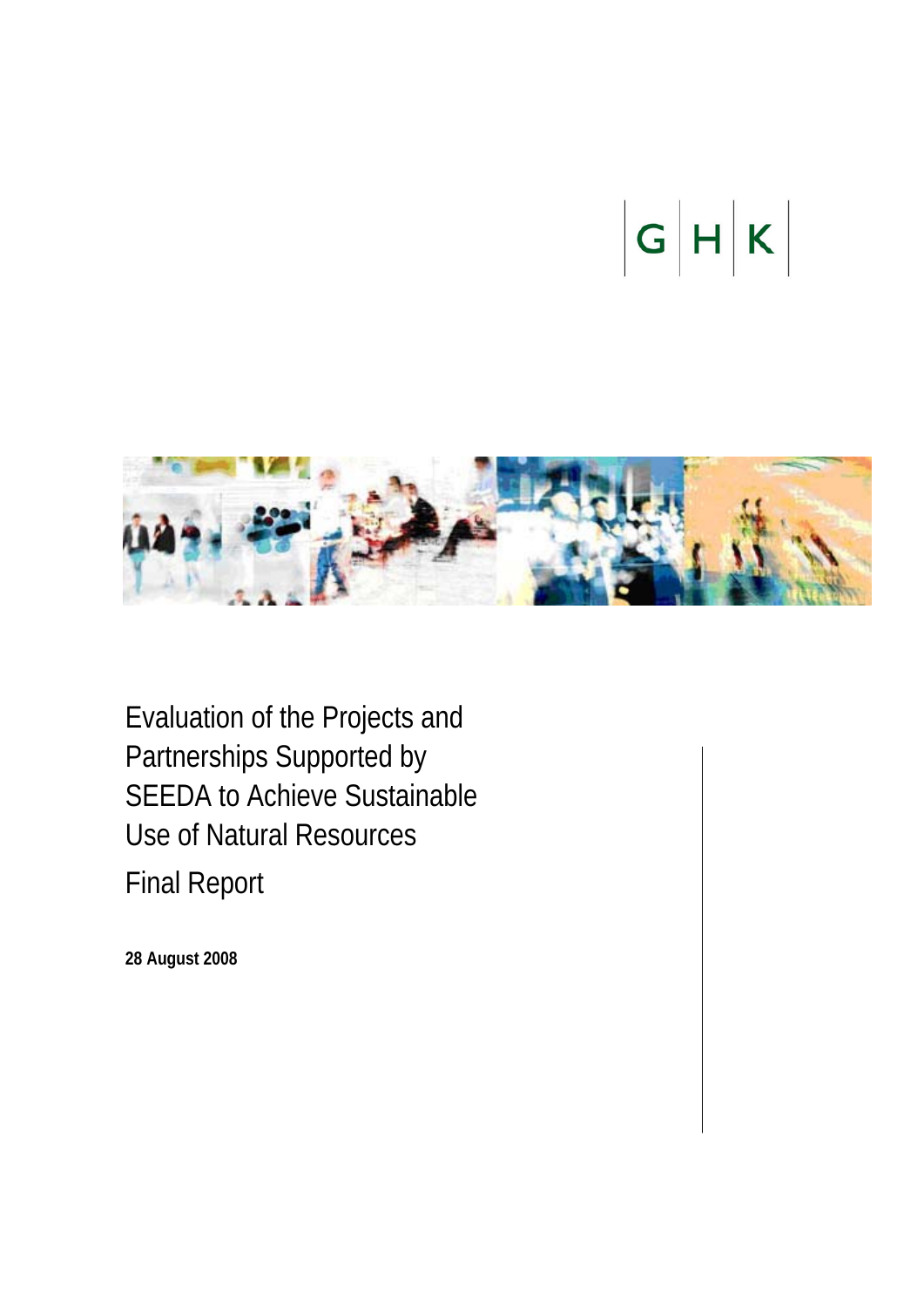## Evaluation of the Projects and Partnerships Supported By SEEDA to Achieve Sustainable Use of Natural Resources

Final Report

SEEDA

A report submitted by GHK

*Date: 28/08/2008* 

526 Fulham Road, London SW6 5NR Tel: 020 7471 8000; Fax: 020 7736 0784 [www.ghkint.com](http://www.ghkint.com/)

 $|G|H|K|$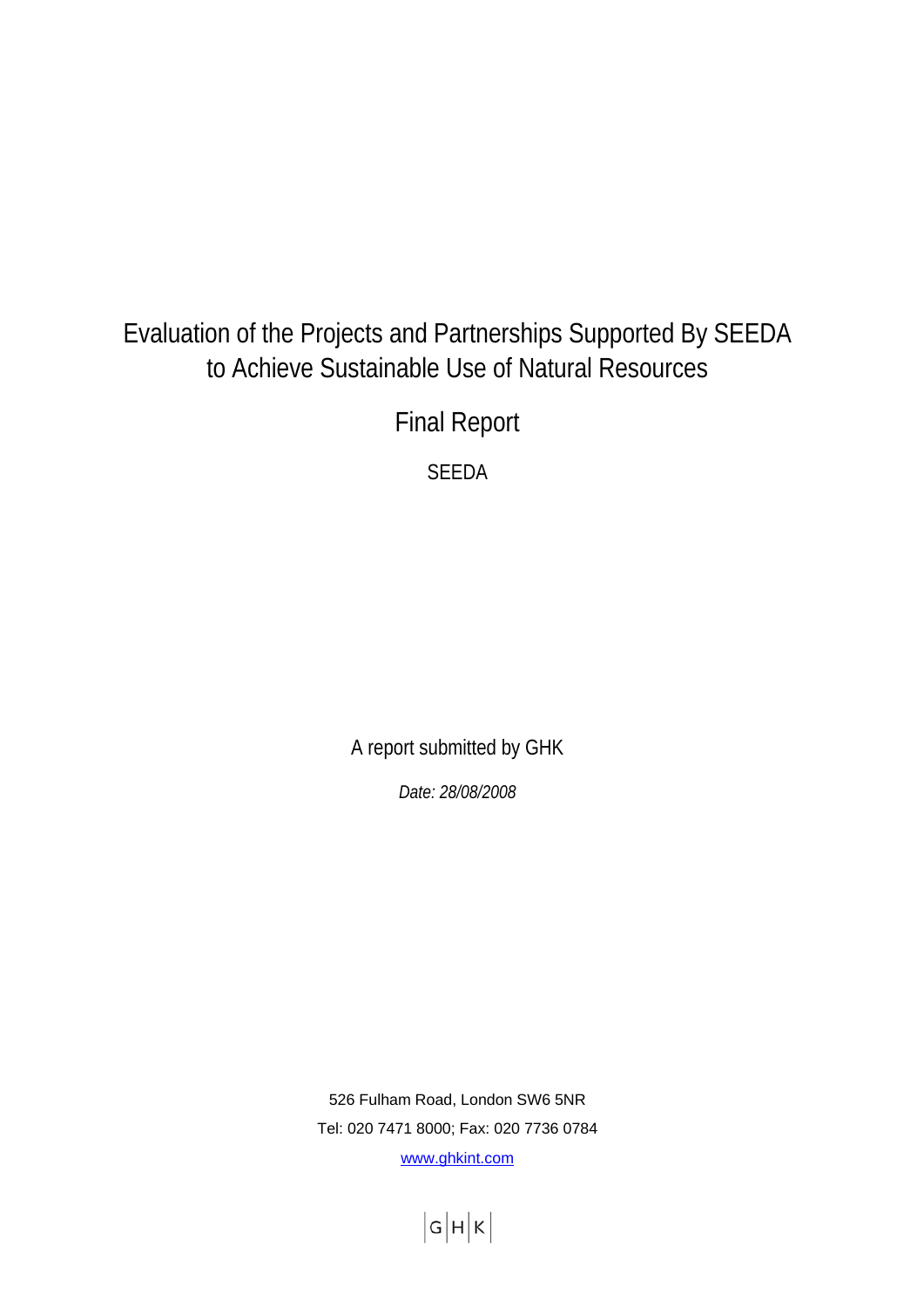Evaluation of the Projects and Partnerships Supported by SEEDA to Achieve Sustainable Use of Natural Resources – Final Report

#### **Document Control**

| Document    | Evaluation of the Projects and Partnerships supported By SEEDA to Achieve<br>Sustainable Use of Natural Resources - Final Report |
|-------------|----------------------------------------------------------------------------------------------------------------------------------|
| Job No.     | 30254939                                                                                                                         |
| Prepared by | Henry Leveson – Gower                                                                                                            |
| Checked by  | James Medhurst                                                                                                                   |
| Date        | 28th August 2008                                                                                                                 |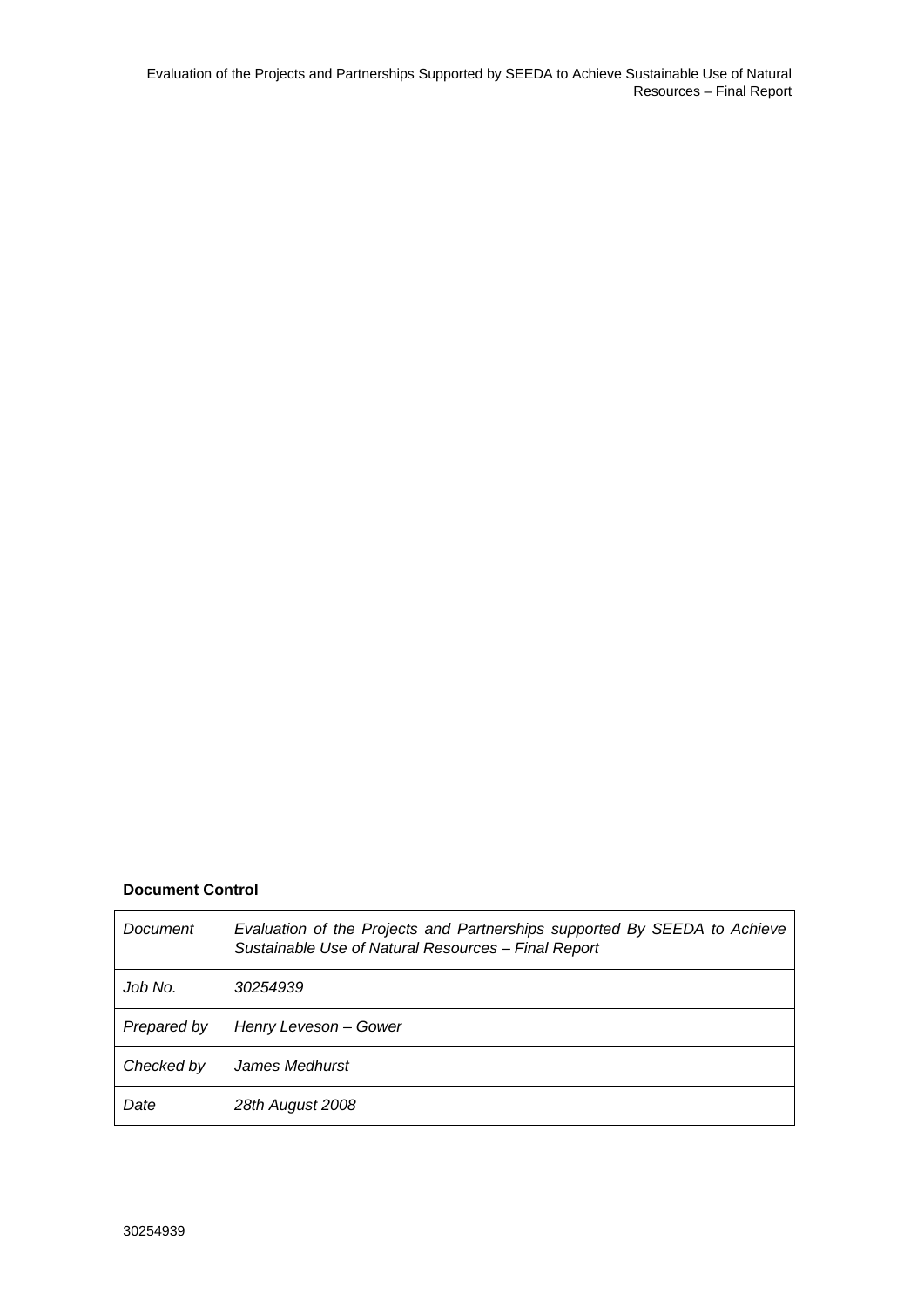## **CONTENTS**

| 1        |                                                                    |  |
|----------|--------------------------------------------------------------------|--|
| 1.1      |                                                                    |  |
| 1.2      |                                                                    |  |
| 2        | THE SUSTAINABLE USE OF NATURAL RESOURCES PROJECTS AND PARTNERSHIPS |  |
|          |                                                                    |  |
| 2.1      |                                                                    |  |
| 2.2      |                                                                    |  |
| 3        |                                                                    |  |
| 3.1      |                                                                    |  |
| 3.2      |                                                                    |  |
| 3.3      |                                                                    |  |
| 3.4      |                                                                    |  |
| 3.5      |                                                                    |  |
| 3.6      |                                                                    |  |
| 3.7      | SUB-PRIORITY B: SECURE SUSTAINABLE LAND MANAGEMENT 11              |  |
| 4<br>4.1 |                                                                    |  |
| 4.2      |                                                                    |  |
| 4.3      |                                                                    |  |
| 4.4      |                                                                    |  |
| 4.5      |                                                                    |  |
| 5        | SUB-PRIORITY C: ACHIEVING SUSTAINABLE MANAGEMENT OF WATER, WASTE   |  |
|          | <b>D ENERGY</b>                                                    |  |
| 5.1      |                                                                    |  |
| 5.2      |                                                                    |  |
| 5.3      |                                                                    |  |
| 5.4      |                                                                    |  |
| 5.5      |                                                                    |  |
| 5.6      |                                                                    |  |
| 6        |                                                                    |  |
| 6.1      |                                                                    |  |
| 6.2      |                                                                    |  |
|          |                                                                    |  |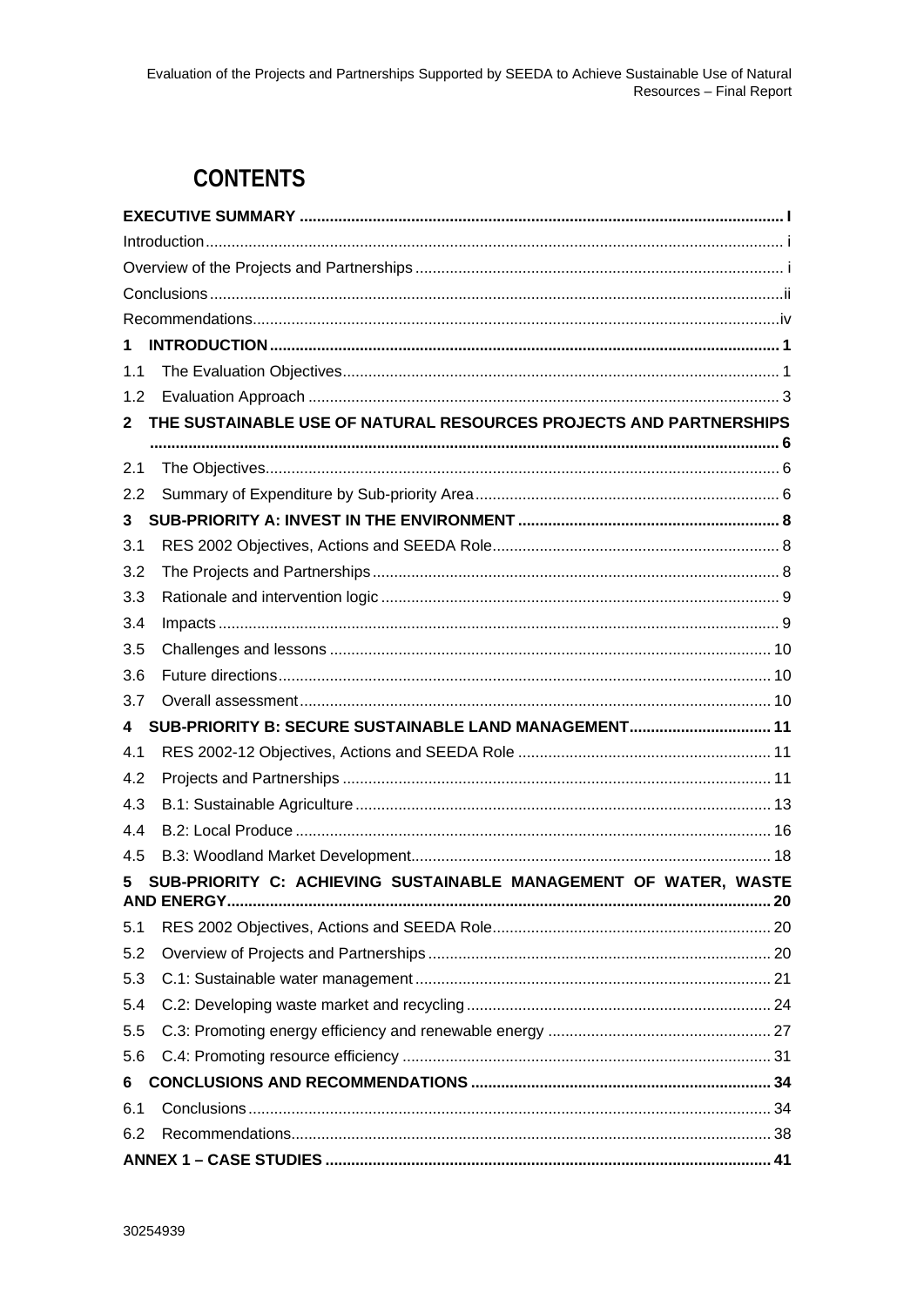| Sector Champions Projects - Hardy Ornamental Stock and Precision Farming as Case Studies |
|------------------------------------------------------------------------------------------|
|                                                                                          |
|                                                                                          |
|                                                                                          |
|                                                                                          |
|                                                                                          |
|                                                                                          |
|                                                                                          |
|                                                                                          |
|                                                                                          |
|                                                                                          |
|                                                                                          |
|                                                                                          |
|                                                                                          |
|                                                                                          |
|                                                                                          |
| ANNEX 4 - RESULTS OF LOCAL FOOD TRAINING BENEFICIARY SURVEY  97                          |
| ANNEX 5 - LOCAL FOOD TRAINING BENEFICIARY SURVEY QUESTIONS 102                           |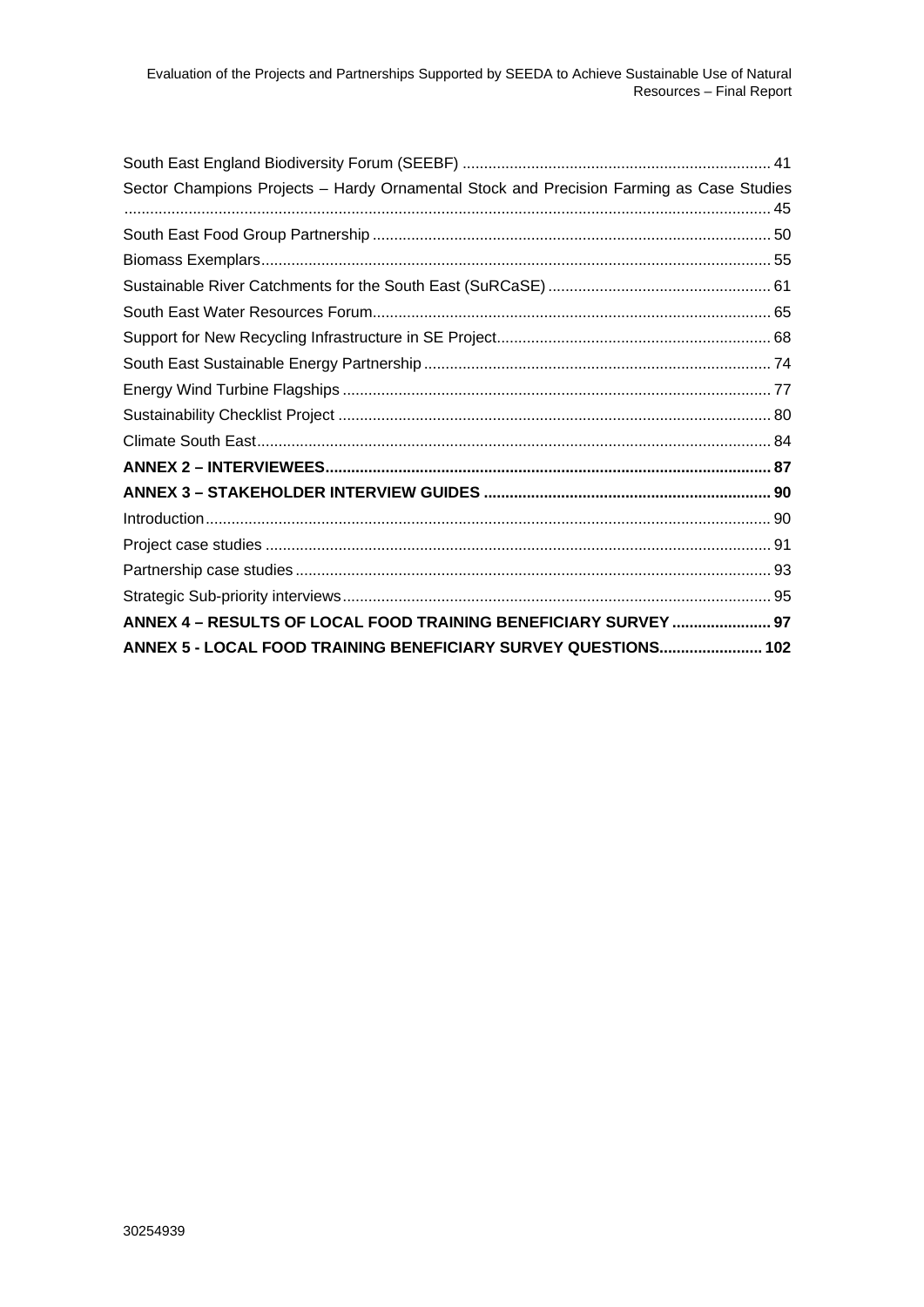## <span id="page-5-0"></span>**EXECUTIVE SUMMARY**

#### **Introduction**

The objective of this work is to provide an assessment of the impact and effectiveness of SEEDA's projects and partnerships to promote the sustainable use of natural resources. We have broken down this assessment into four main areas:

- What is the design of the projects and partnerships, their rationale and fit with SEEDA's and others' objectives?
- What have been their impacts?
- What is the strategic added value of SEEDA's involvement?
- What are the lessons to be learnt?

The aim is to provide an assessment of the past performance of projects and partnerships, while also providing forward looking recommendations.

SEEDA's sustainability work was addressed at tackling deep-rooted and complex market and socio-economic failures, through indirect levers to promote changes in behaviour. This resulted in a wide range of projects and partnerships. Our approach to this evaluation has, in consequence, been to focus analysis on:

- four projects (29% of total expenditure) where it is possible to produce robust quantitative estimates of net direct economic impacts; and
- a number of project and partnership case studies in order to identify more qualitative impacts and lessons for the future, in tackling complex sustainability problems where the impacts of action are indirect.

In order to do this, we have interviewed a range of stakeholders, reviewed documents and carried out a survey.

#### **Overview of the Projects and Partnerships**

The South East Regional Economic Strategy (RES) 2002-12 set the sustainable use of natural resources as one of its five strategic objectives. The overarching objective was that 'by 2012 the South East would be one of the world's leading environmental economies, with businesses in the region having made significant reductions in water and energy consumption and waste production, relative to the level of their output. This strategic objective was supported by three priorities:

- Invest in the environment to maximise its contribution to a sustainable economy
- Secure sustainable land management to provide the basis for a more prosperous future for the land-based sector
- Achieve sustainable management of water, waste and energy to break the link between economic growth and environmental degradation

These were further developed and specified in SEEDA's Corporate Plan 2005-08.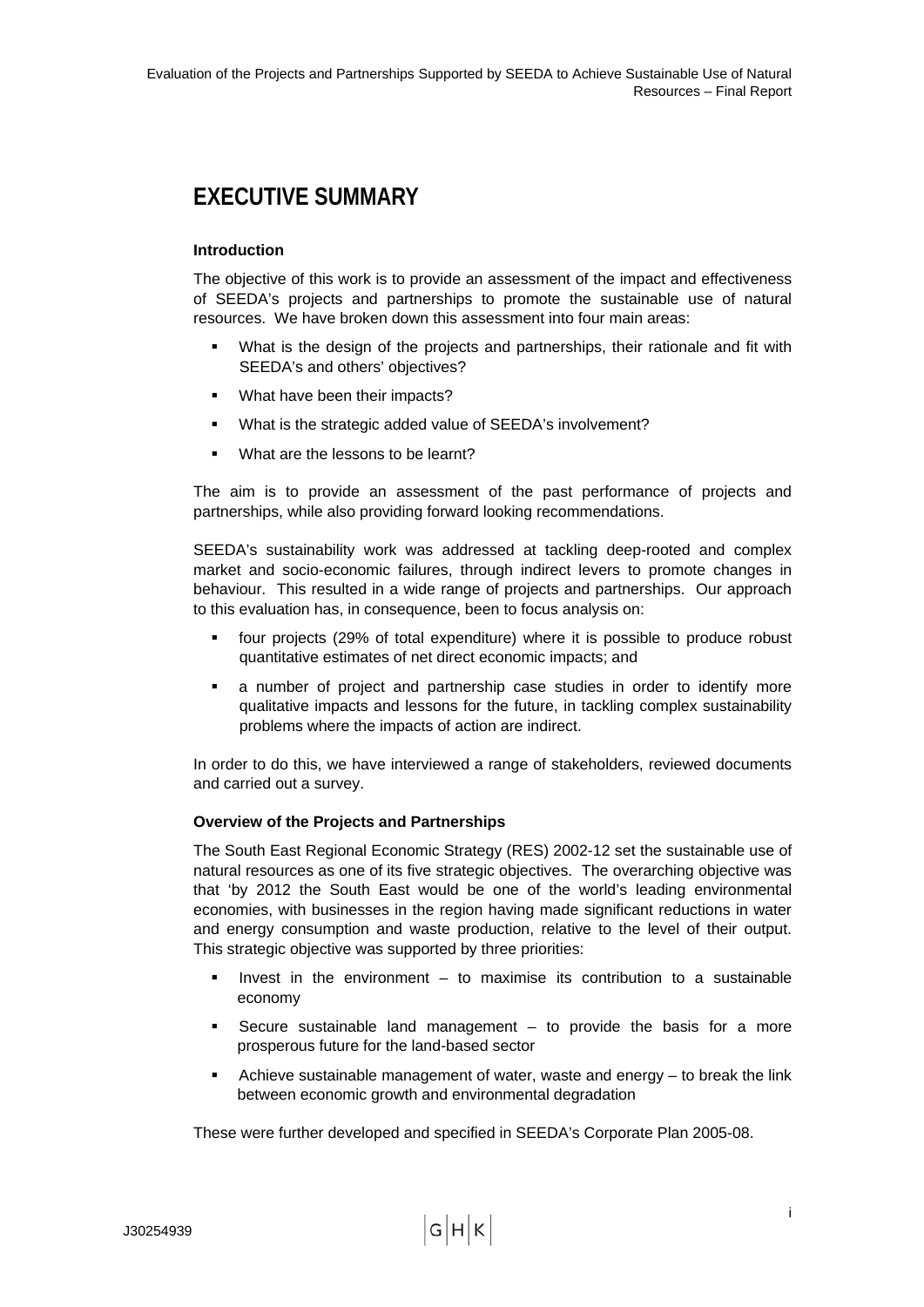<span id="page-6-0"></span>Expenditure on projects and partnerships is broken up between these three priorities in [Table 1](#page-6-1):

**Table 1: Analysis of expenditure by sub-priority area for 2004-07** 

<span id="page-6-1"></span>

| <b>Sub-priority</b>                                           |       | $\frac{9}{6}$ |
|---------------------------------------------------------------|-------|---------------|
| (A) Invest in the environment                                 | 364   |               |
| (B) Secure sustainable land management                        | 3.416 | 59            |
| (C) Achieve sustainable management of water, waste and energy | 2,036 | 35            |
| <b>Total Programme</b>                                        |       |               |

As can be seen the priority for the expenditure during that period was focussed on supporting the economic sustainability of the land management sector, especially agriculture.

The major common areas of activity across these sub-priority areas have been:

- Awareness raising, particularly of the value of the environment in economic terms and of sustainable development principles;
- Supporting and disseminating research and feasibility studies
- Initiating and supporting exemplar and demonstration projects which incorporate new and best practice methods in order to trigger market responses
- **BED Sharing and celebrating best practice across the regions**

Overall this period has been one of exploration and development. Much of the activity was around influence and indirect impact, with only four projects as noted above with direct economic impacts.

The new RES 2006-16 has signalled a change in emphasis through 'making a shift from small-scale flagship projects and demonstrators to a more mass-market approach that will both reduce ecological footprint and give SE companies a global market edge'. The new RES has also set more challenging measurable targets. SEEDA has now set out its actions to start delivery of the new RES in its Corporate Plan 2008-11 which has substantially focussed its activities to achieve the shift to a 'mass-market' approach.

#### **Conclusions**

SEEDA's activities in this area have been clearly consistent with and justified by the RES 2002-12 and their Corporate Plan 2005-08. Beyond these broad strategic documents, projects and partnerships have evolved, building on what existed and seizing opportunities. Also the RDA tasking framework outputs are not appropriate for these activities. While this has allowed for flexibility, it also means that they are diffuse and lack detailed rationales. This has meant that it has not been possible to assess the overall impact of projects and partnerships.

Much of the activity has been aimed at strategic influencing and awareness raising, particularly through research and demonstration projects, which is consistent with the RES 2002-12 and the Corporate Plan 2005-08. However, this means that the direct impacts of most projects and partnerships are very difficult to assess, especially as these projects often did not attempt to measure the impacts of their outputs.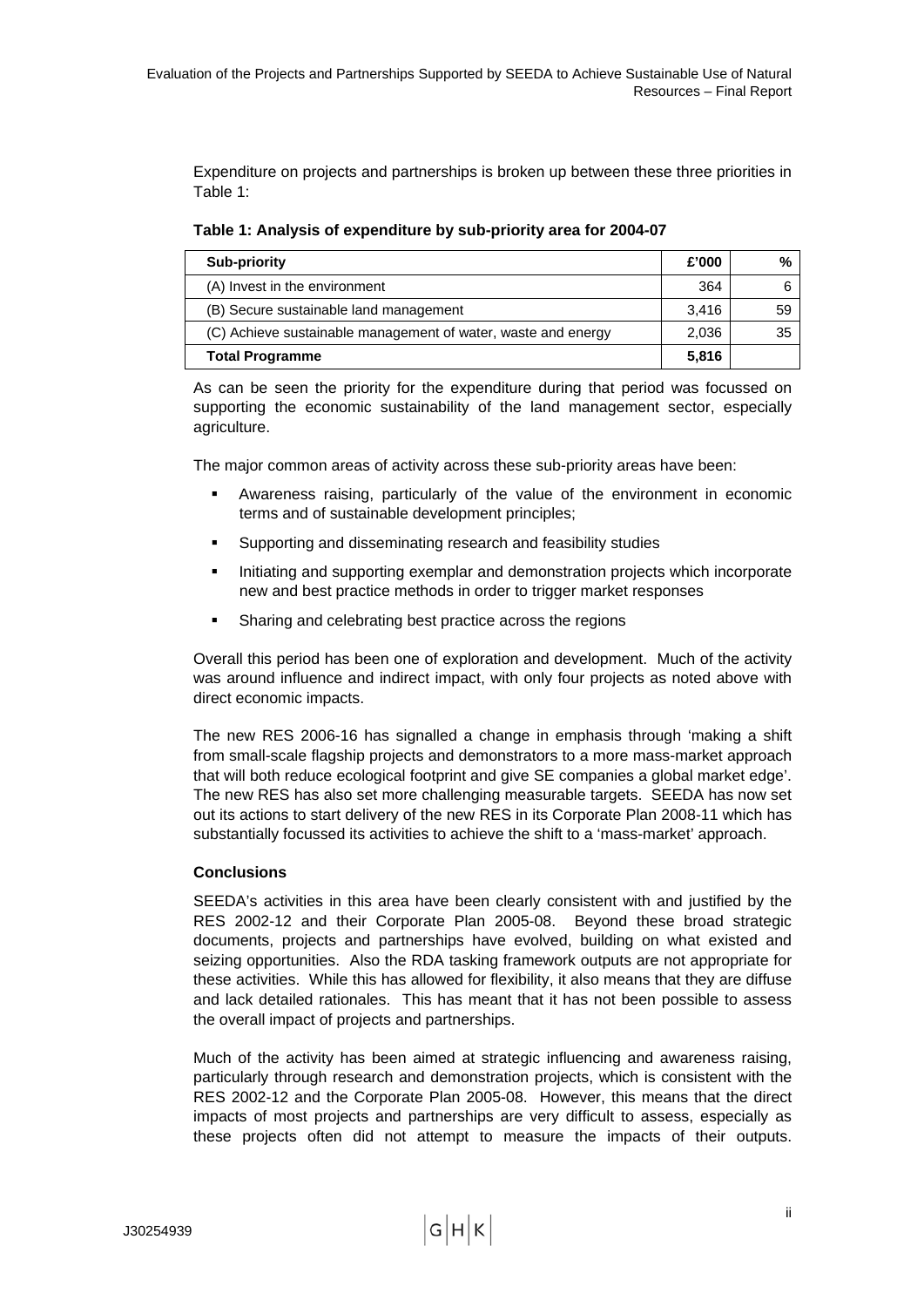Furthermore, expected outputs did not generally fit into the RDA tasking framework which does not include sustainability outputs.

There were only four projects with potentially measurable direct economic impacts. The estimated economic impacts from these projects are set out in [Table 2](#page-7-0).

<span id="page-7-0"></span>**Table 2: Sustainable Use of Natural Resource Projects: Estimate of Net Additional Regional Economic Impacts, 2004-07** 

| <b>Sub-priority</b>                      | <b>Projects - activities</b>                     | Spend | <b>Net</b><br><b>Economic</b><br><b>Impacts - GVA</b> |     |
|------------------------------------------|--------------------------------------------------|-------|-------------------------------------------------------|-----|
|                                          |                                                  | £'000 | £'000                                                 | %   |
| in<br>the<br>Invest<br>environment       | None with assessable economic<br>impacts         |       |                                                       |     |
| Secure<br>sustainable land               | Local Produce - training                         | 786   | na                                                    | na  |
| management                               | Biomass Exemplars - grants                       | 592   | 2,200                                                 | 38  |
| Achieving<br>sustainable<br>of           | New Recycling Infrastructure in SE<br>$-$ grants | 234   | 3,570                                                 | 62  |
| management<br>water, waste and<br>energy | SuRCaSE - business supports                      | 100   | 12                                                    | 0   |
| Regional Total                           |                                                  | 1,712 | 5.782                                                 | 100 |

The net economic impacts have mainly arisen from:

- The sale of previously un-productive woodland for use in biomass boilers in public sector or third sector organisations, subsidised by SEEDA grants.
- The increase in sales of recycled materials resulting from investment in capital equipment for recycling subsidised by SEEDA grants.

We were not able to estimate economic impacts from the local produce training as we failed to get an adequate response to our survey to make an estimate. Economic impacts from SuRCaSE project business supports were particularly low for the period assessed, because most of the business supports occurred in a later period.

Other qualitative impacts from projects and partnerships were generally very difficult to ascertain given their broad nature and lack of a systematic measurement process. We were though able to draw some specific conclusions, mainly based on interviews (e.g. the South East England Biodiversity Forum had a significant on the SE Plan), which are detailed in the main body of the report.

Given the challenge of estimating impacts from the projects and partnerships, it is difficult to conclude on their relative value for money. On one level, it could be concluded that the benefits were likely to be greater than the costs, as net economic impacts without including any qualitative impacts are about equal to expenditure. However, there was no systematic process of prioritising projects and partnerships that were more cost effective to ensure that the greatest possible value for money was achieved. Hence, it is possible that SEEDA could have achieved greater value for money than it did.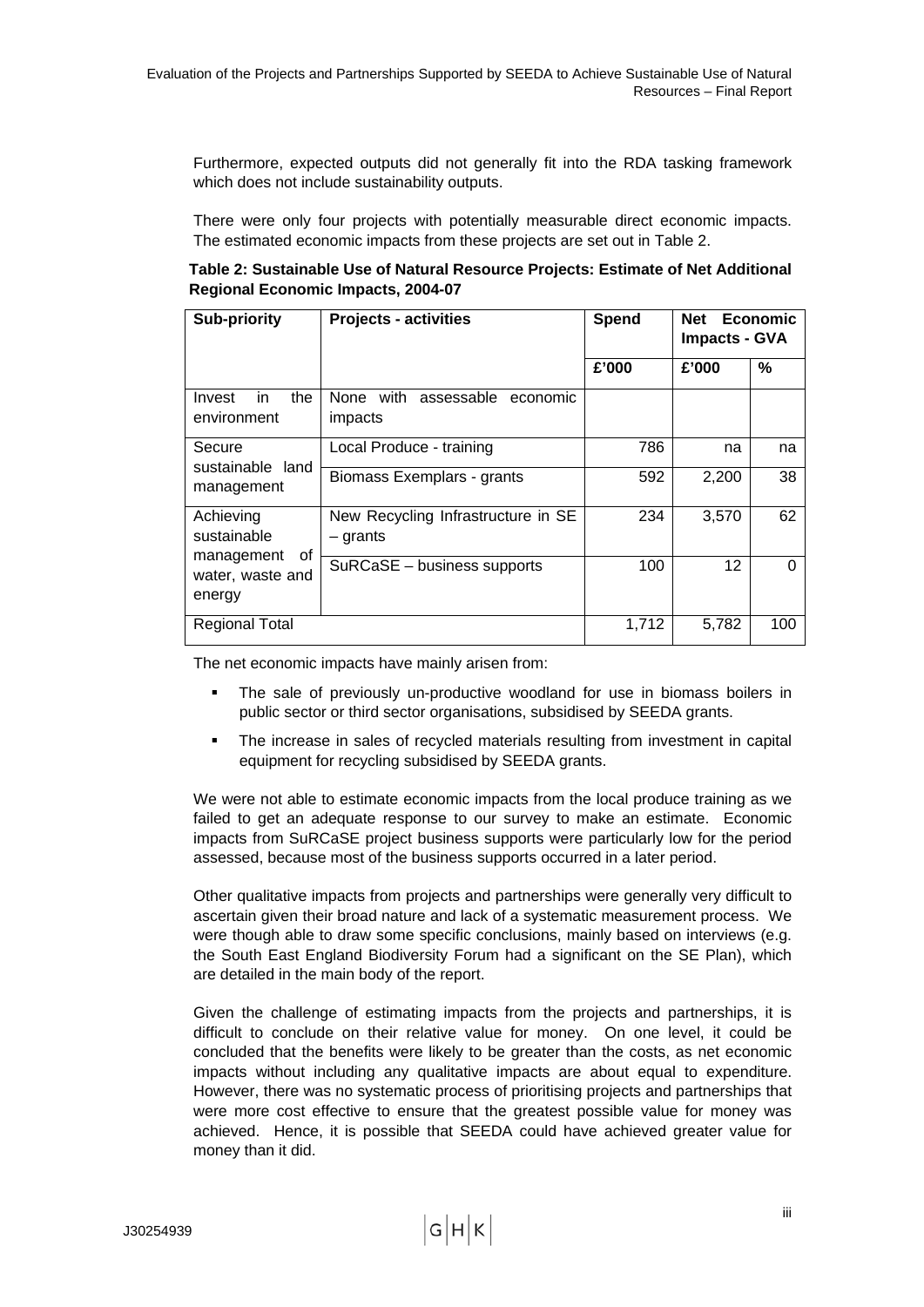<span id="page-8-0"></span>Interviewees did provide evidence that SEEDA had contributed strategic added value to projects and partnerships. In particular, SEEDA's leadership role in promoting sustainable development in the region was widely acknowledged and praised, particularly through the partnerships it funded and contributed to. There was also widespread evidence that SEEDA's funding of projects had contributed credibility through its 'brand' that had promoted partnerships working. Beyond this, SEEDA had been widely seen as 'hands off' in its treatment of projects and so contributing limited immediate added value. This may have been down mainly to policy of giving independence to projects and partnerships.

Projects and partnerships have faced a range of challenges and drawn lessons and experiences. One major common theme to emerge was that most partnerships found it challenging to engage business and were still examining means to overcome this challenge. This may be a key area where SEEDA could add value in the future by assisting in developing partnership models which engage business more effectively.

More recently SEEDA has moved to establish a clearer focus for its activities around the current RES targets through business and action plans and larger more focussed projects. Partnerships in which they are involved are increasingly developing targets and monitoring their achievements. Major projects such as Pathway Towards Zero Waste (PTZW), which built on the approach tested in the exemplars work, are intending to develop metrics and baselines to clearly monitor their achievement toward RES targets. The Greening Campaign, part of stabilising the SE ecological footprint, has estimated clear outcome targets based on previous experience in the SE. This provides the potential for future activities with clearer, more evidence based rationales and intervention logics. These major programmes have at their heart building relationships and partnerships across the public/private sector from the start.

#### **Recommendations**

Currently the RES has ambitious targets and SEEDA, with other stakeholders, are developing a range of programmes and activities directed towards these targets. It is also worth noting that there has been a considerable increase in resources allocated to these programmes compared with the past three years. However, given the size and complexity of the challenge, it is as yet unclear how far these activities are adequate to achieve the targets or to ensure value for money. The very broad achievability traffic lights in the current RES Implementation Plan do not in themselves provide evidence of the feasibility of the activities achieving the targets set. However, it is important to note that work to help define the scale and nature of the problem has been undertaken, with the publication of the analysis of reducing the regional ecological footprint. This is being followed up with a number of stakeholder events to discuss the results and to define relevant actions.

Our overarching recommendation is that SEEDA continue to **develop a clear programme logic and well defined strategic and operational objectives** that links the range of SEEDA activities and their specific objectives to the achievement of the current RES objectives and targets, guided by the new Corporate Plan (2008-11), based on a clear statement of the problem and programme rationale and clear definition of the role and responsibilities of SEEDA and of other partners. Based on this logic SEEDA should **establish a programme of activities, set within a well defined monitoring and evaluation framework, defining specific inputs, outputs and outcomes and the role of SEEDA and partners in achieving these outcomes**.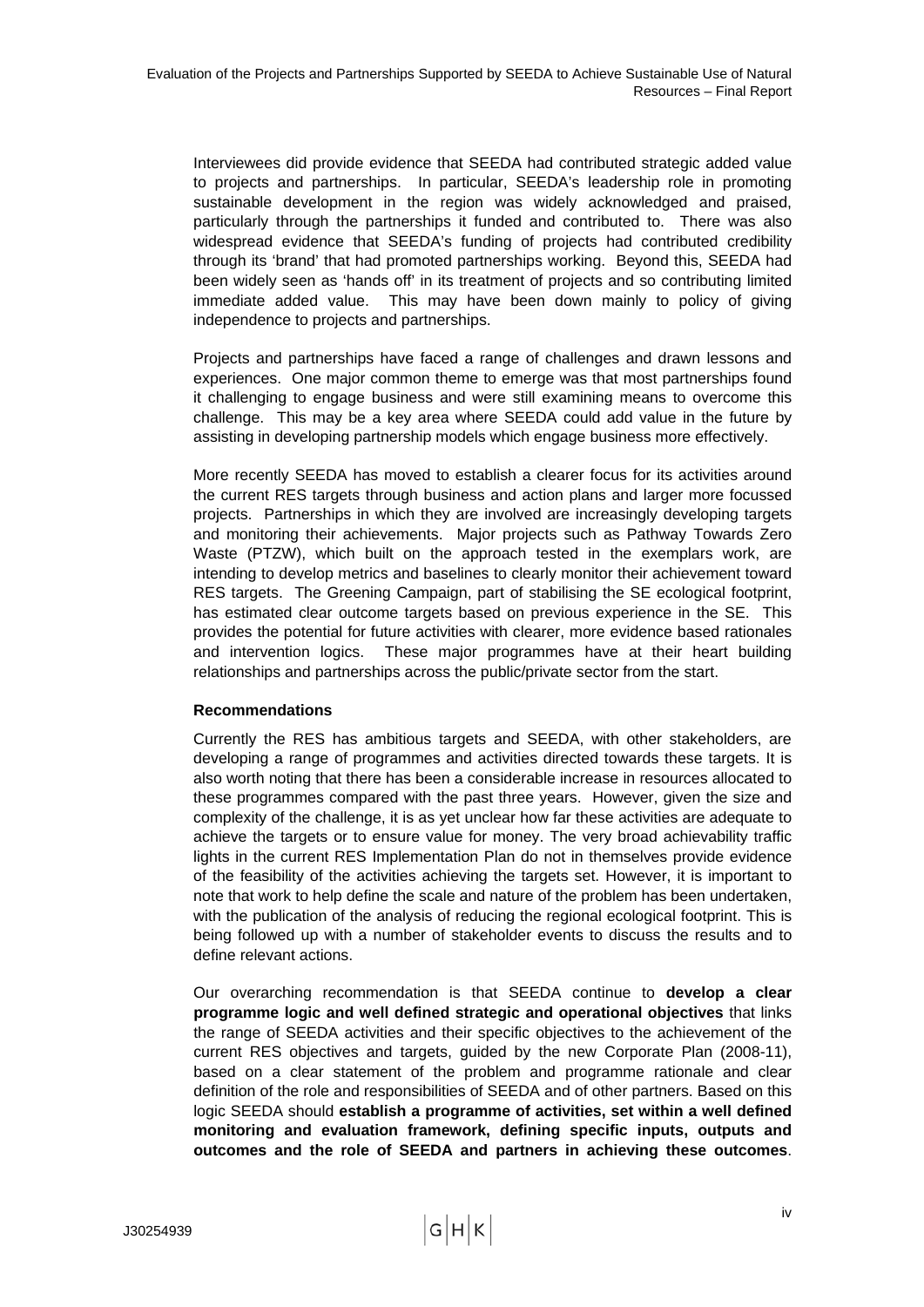Relevant government advice in support of this process is available from the OGC: [http://www.ogc.gov.uk/ppm\\_documents\\_ogc\\_gateway.asp](http://www.ogc.gov.uk/ppm_documents_ogc_gateway.asp) 

We have broken this overarching recommendation for a clear programme logic and measurable outcomes into a number of steps:

- Establish the implementation gap between current business as usual trends and the RES targets building on the recent work on reducing the regional ecological footprint
- Identify the most effective organisations and mechanisms to address this implementation gap
- Identify the potential regional role in influencing or delivering action to address the implementation gap
- Analyse and prioritise SEEDA's role in addressing the implementation gap through projects, partnerships and influencing
- Develop a programme of activities with clearly defined strategic and operational objectives contributing to the RES objectives and measurable outcomes
- Collect relevant data, if necessary through delivery partners, to baseline and then monitor the success of delivery of outputs and outcomes

This should also ensure that this programme of activities can be evaluated more effectively in the future.

It is recognised that the design and delivery of a programme of this type represents a departure from the previous project based approach to promoting the sustainable use of natural resources and a low carbon economy. It is also concerned with the crosscutting principle of sustainable development in the revised RDA Sponsorship Framework, rather than the specific economic outcome indicators. Finally, it is recognised that SEEDA can only play a part in delivery, other agencies and partnerships have also to contribute effectively. All of these factors make the preparation of the Programme relatively more difficult. We therefore also recommend that:

- Training and support is provided by SEEDA to programme managers in the design and testing of the programme approach and related monitoring and evaluation framework
- Project managers that are responsible for specific activities within the Programme receive training in programme management and monitoring so that they can contribute effectively both to delivery and monitoring processes
- Other Partners involved in the Programme receive clear advice on their roles and responsibilities both in terms of delivery and for the monitoring of activities.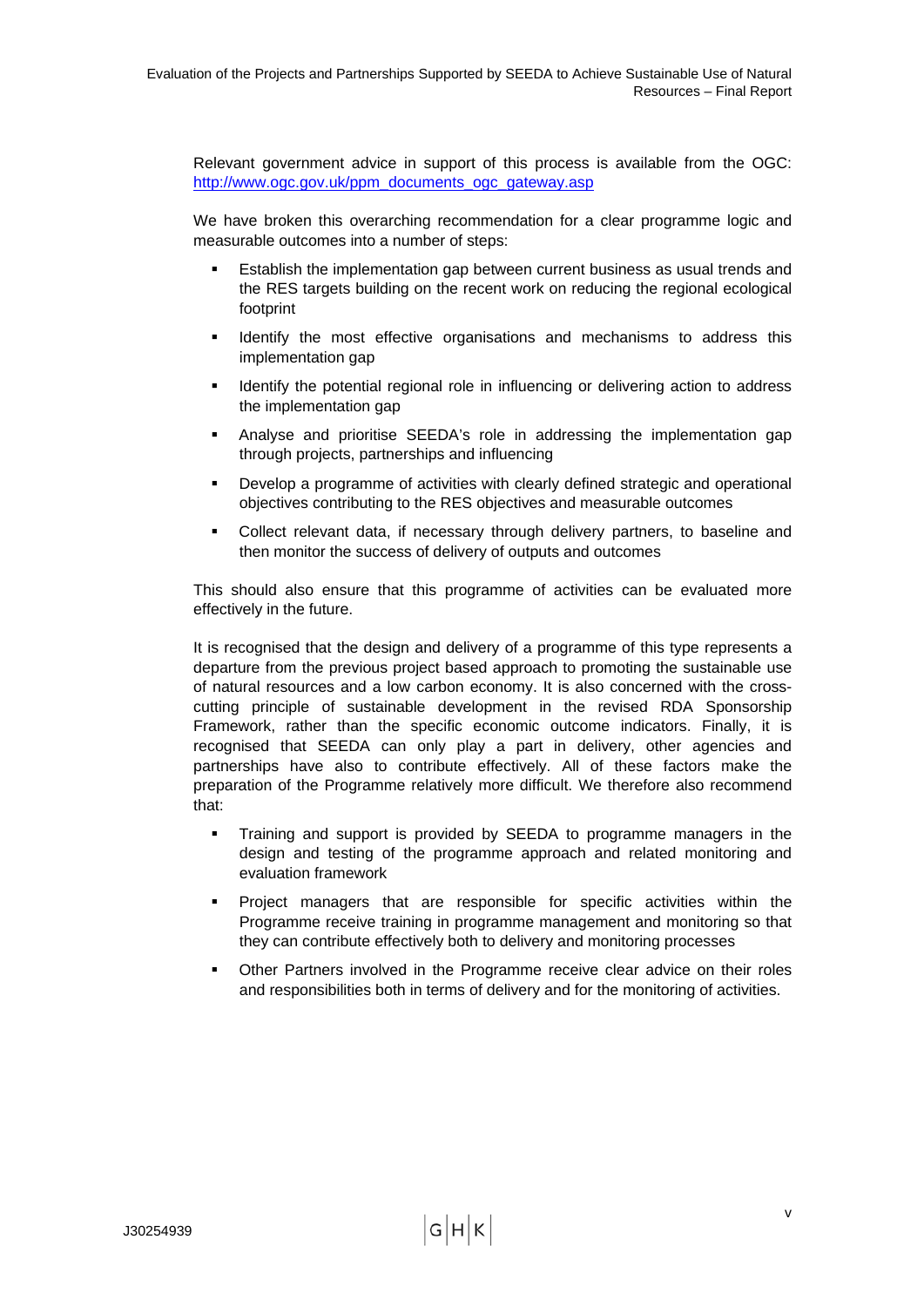## <span id="page-10-0"></span>**INTRODUCTION**

#### **1.1 The Evaluation Objectives**

The fundamental objective of this work is to 'provide an assessment of the impact and effectiveness of SEEDA's interventions' under its Sustainable Use of Natural Resources programme. The specification also requires that the evaluation should examine the progress SEEDA has made in addressing SEERA's Select Committee's recommendations made in June 2006 $1$ :

- SEEDA could achieve greater impact through deeper involvement with fewer projects
- It should remain involved only in those areas where it can add most value and an evaluation of their current and previous projects would identify those industries, businesses and activities which it is most able to encourage behavioural change
- External partnerships that it is involved with need clear targets and a monitoring framework to establish how effective these initiatives have been in meeting their intended objectives

The specification then sets out 15 detailed questions for the evaluation to address. In order to assist in designing the methodology and to simplify the evaluation, we have organised these questions around the following broad issues:

- What is the programme design, rationale and fit with SEEDA's and others' objectives?
- What have been the impacts of the programme?
- What is the strategic added value (SAV) of SEEDA's involvement?
- What are the lessons to be learnt from the programme?

We have set out how the questions fit around these broad issues in [Table 3](#page-11-0).

On the basis of this evaluation, the brief requires forward looking recommendations on:

- The most favourable types of intervention that SEEDA should make in future
- Where it should target its resources to secure the greatest impact on the sustainable use of natural resources in the region
- Means by which SEEDA can add greater value to its interventions
- Where SEEDA should consider either establishing new partnership arrangements or terminating or restricting its current involvement

l

<sup>&</sup>lt;sup>1</sup> SEERA's Findings of the Select Committee on SEEDA's Approach to the Sustainable Use of Natural *Resources*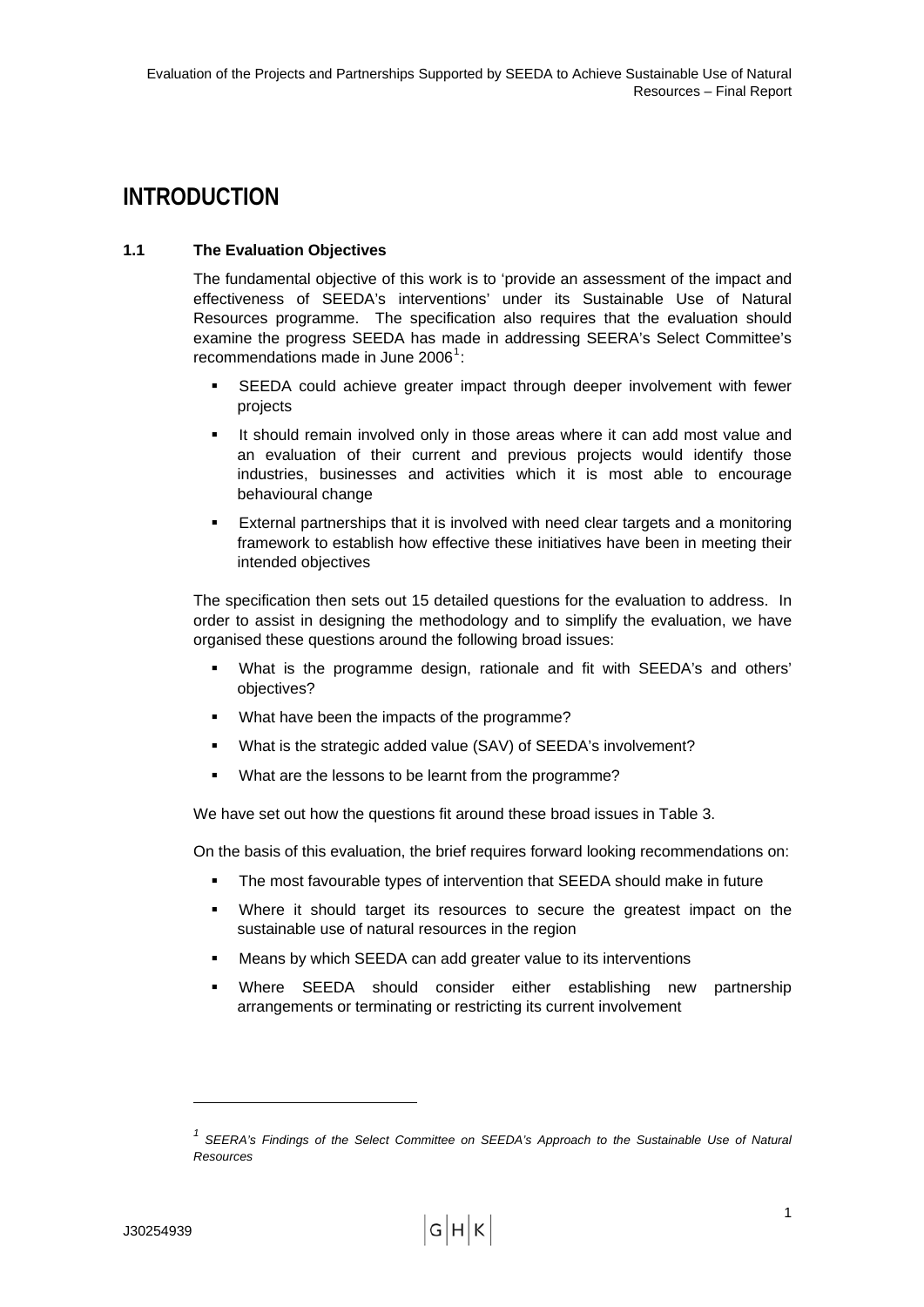In summary then the brief is looking for a robust and detailed evaluation of the past performance of projects and partnerships, while also providing forward looking and strategic recommendations.

|  | <b>Table 3: Organisation of Evaluation Questions</b> |  |  |
|--|------------------------------------------------------|--|--|
|--|------------------------------------------------------|--|--|

<span id="page-11-0"></span>

| <b>Issue</b><br>areas        | <b>Detailed evaluation questions</b>                                                                                                                                                                                                                                                                                                                                                                             |
|------------------------------|------------------------------------------------------------------------------------------------------------------------------------------------------------------------------------------------------------------------------------------------------------------------------------------------------------------------------------------------------------------------------------------------------------------|
| Design,                      | 1a) What was the rationale/evidence base for the projects and partnerships?                                                                                                                                                                                                                                                                                                                                      |
| rationale                    | 2a) what are the projects and partnerships trying to do                                                                                                                                                                                                                                                                                                                                                          |
| & fit with<br>objective<br>s | 3) What is the pattern of RDA activities, spend and leverage (including identification of<br>target beneficiaries)?                                                                                                                                                                                                                                                                                              |
| <b>Impacts</b>               | 1b) what contribution have the projects and partnerships made to delivering Agency<br>objectives?                                                                                                                                                                                                                                                                                                                |
|                              | 2) To what extent are the projects and partnerships meeting their original objectives, i.e.<br>(a) what are the projects and partnerships trying to do and (b) what outcomes and impact<br>have there been?                                                                                                                                                                                                      |
|                              | 4) What are the gross and net outputs of the programme/theme (including review of the<br>additionality logic chain)                                                                                                                                                                                                                                                                                              |
|                              | 5) What net economic impact has the programme/theme achieved as a result of delivering<br>these outputs?                                                                                                                                                                                                                                                                                                         |
|                              | 6) What contribution have the projects and partnerships made to RES and SEEDA<br>Corporate Plan targets?                                                                                                                                                                                                                                                                                                         |
|                              | 7) What has been achieved through the partnerships and projects in meeting the national<br>& wider objectives (such as relevant PSA targets)?                                                                                                                                                                                                                                                                    |
|                              | 8) Have there been any additional or unanticipated or anticipated outcomes?                                                                                                                                                                                                                                                                                                                                      |
|                              | 11) Have there been any notable successes with partnerships and if so, in what way?                                                                                                                                                                                                                                                                                                                              |
|                              | 14) What have been the wider trends and policies that may have impacted on the<br>achievements of the projects and partnerships?                                                                                                                                                                                                                                                                                 |
|                              | 15) Have the projects and partnerships represented value for money, taking into account<br>direct cash contributions, leverage and SEEDA staff time?                                                                                                                                                                                                                                                             |
| Value<br>added               | 9) What is the nature and scope of Strategic Added Value for the projects and<br>partnerships, particularly in terms of influencing partners to direct their activities and<br>resources behind programme goals, working as a catalyst, encouraging the desired<br>economic activities? In responding to this specification, please use IEF (Impact Evaluation<br>Framework) definitions and categories for SAV. |
|                              | 10) How effectively are the projects and partnerships delivering on partner and stakeholder<br>expectations?                                                                                                                                                                                                                                                                                                     |
| <b>Lessons</b>               | 12) What challenges or barriers have been faced and were overcome, and in what way?                                                                                                                                                                                                                                                                                                                              |
|                              | 13) Do the most appropriate partnerships exist to enable the region to deliver the RES<br>Targets, or is there a need for new arrangements to be put in place?                                                                                                                                                                                                                                                   |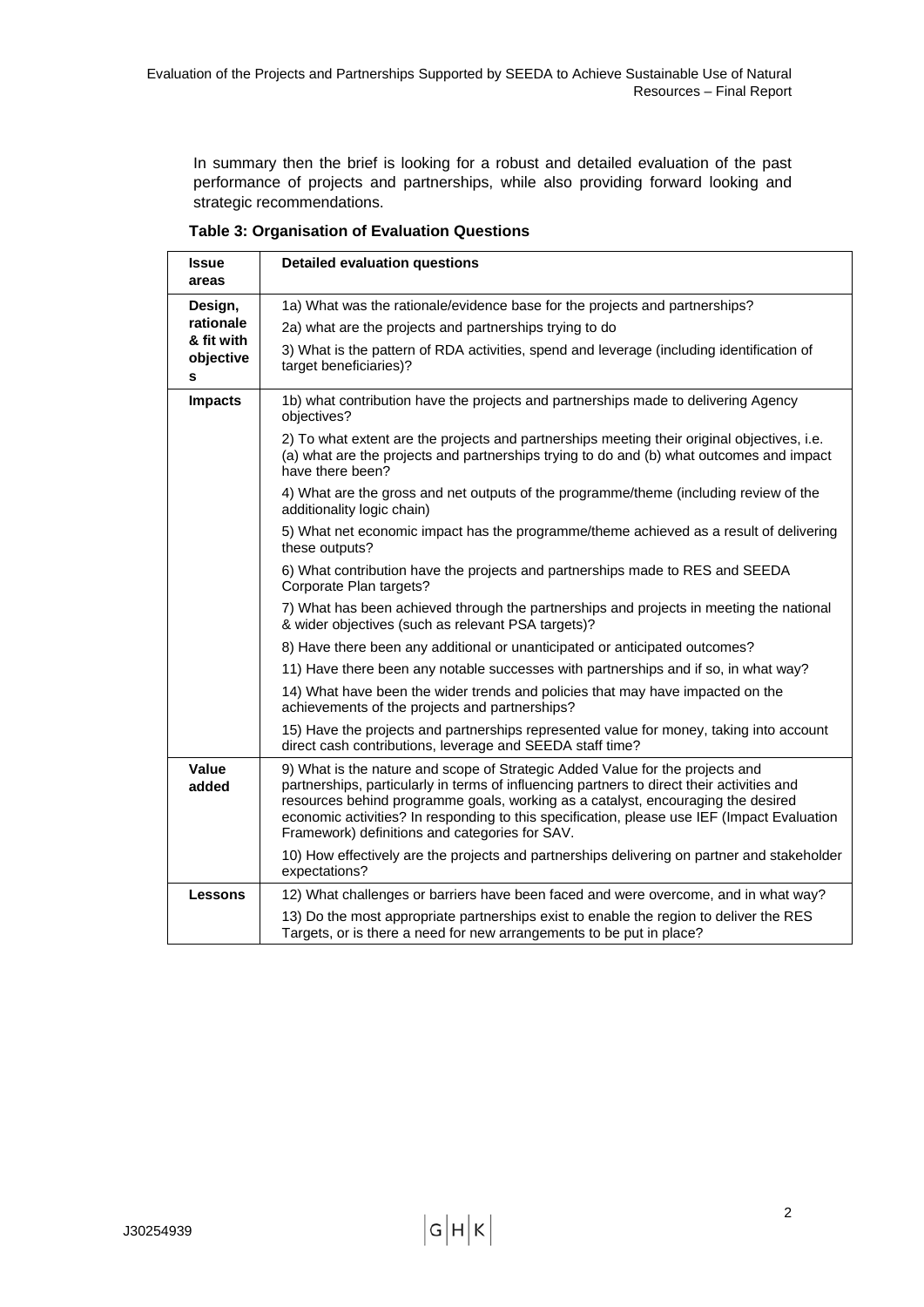#### <span id="page-12-0"></span>**1.2 Evaluation Approach**

We used the following standard techniques in performing this evaluation:

- Analysis of project management information of projects and partnerships
- Review of key overview documents such as South East Regional Economic Strategies (RESs) and SEEDA corporate plans
- **Interviews of project managers and key stakeholders**
- Case studies of selected projects and partnerships involving interviews of stakeholders and detailed analysis of key documentation
- A survey of project beneficiaries
- **Economic analysis to assess net economic impacts**

In completing this work we interviewed 55 stakeholders (see Annex 2 for a full list). These interviews were based semi-structured interviews (see Annex 3 for topic guides used). The project beneficiary survey was performed with an electronic survey form (see Annex 5).

In performing this work, we faced the following key challenges:

- Assessment of quantitative economic impact
- **IDENTIFICATE IDEO** Identification of appropriate project and partnership sampling

These are discussed further in the next sections.

#### *Assessment of Quantitative Economic Impact*

A key issue for the evaluation was the extent of the programme that could be assessed quantitatively in terms of economic impact. In order to assess economic impact with confidence, projects need to have:

- A clear and direct economic rationale
- **Gross economic outputs**
- Clearly identified business beneficiaries able to assess economic impact

Furthermore in doing this assessment, we need to be able to make use of reliable data and apply sound analysis to produce robust findings.

We face particular challenges assessing quantitative economic impacts with this programme as most projects:

- are aimed not at achieving direct economic impacts but are immediately driven by environmental objectives which indirectly contribute to the economy (e.g. promoting biodiversity in new developments)
- are aimed at general business awareness raising rather than targeted at specific business beneficiaries (e.g. event sponsorship or research)
- do not have clear enough relationships between the activities and market impact to make assessment of economic impacts feasible (e.g. the Sector Champions projects).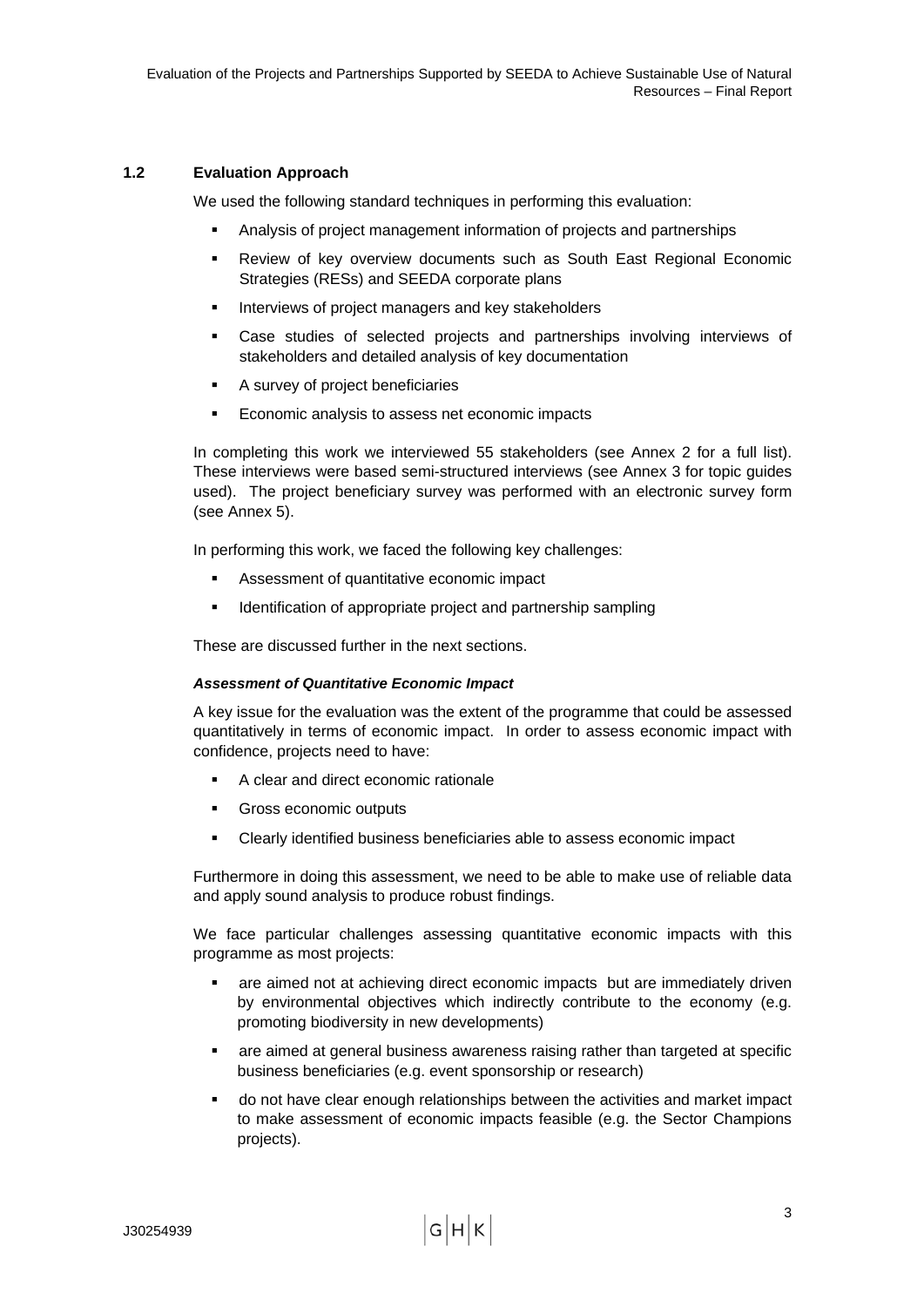In general these projects were addressing complex problems without direct straight forward causal relationships.

We have therefore categorised projects as follows to identify the proportion of projects amenable to quantitative assessment:

| Probability of robust quantitative<br>assessment | Economic<br>rationale | <b>Gross Direct</b><br>Economic<br>outputs | <b>Business</b><br><b>Beneficiaries</b> |
|--------------------------------------------------|-----------------------|--------------------------------------------|-----------------------------------------|
| High                                             | High                  | Direct eg jobs                             | Available &<br>informed                 |
| Medium (with additional work)                    | Medium                | Indirect eg<br>training places             | Available but<br>diffuse                |
| Low                                              | Low                   | Minimal                                    | Not direct                              |
| Not possible                                     | Low                   | None                                       | Not direct                              |

#### **Table 4: Potential for Quantitative Assessment Categories**

Our quantitative assessment will be limited to those projects with a high or medium probability of giving robust results. Where there is a medium probability we will use a range of approaches beyond beneficiaries' surveys. For instance, SEEDA have funded product development and marketing training for farmers aimed at assisting them market value added local products. As well as surveying farmers attending the training, we will interview local purchasers of agricultural output to examine whether they have purchased new lines of local produce.

On the basis of our analysis against the above criteria, we only identified four projects for which quantitative net economic impacts could be assessed:

| Table 5: Projects assessed for net economic impacts |  |
|-----------------------------------------------------|--|
|-----------------------------------------------------|--|

| <b>Sub-priority</b>                                                        | Projects/activities                                                               | £'000 |
|----------------------------------------------------------------------------|-----------------------------------------------------------------------------------|-------|
| Invest in the environment                                                  | <b>None</b>                                                                       |       |
| sustainable<br>land<br>Secure                                              | Training of local food producers                                                  | 786   |
| management                                                                 | <b>Grants for Biomass Exemplars</b>                                               | 592   |
| Achieving<br>sustainable<br>0f<br>management<br>water,<br>waste and energy | Recycling<br><b>New</b><br>Grants<br>support<br>0f<br>for<br>Infrastructure in SE | 234   |
|                                                                            | Provision<br>advice<br>farmers<br>Ωf<br>to<br>the<br>in.<br>SuRCaSE project       | 100   |
|                                                                            |                                                                                   | 1712  |

This amounts to about 29% of the total expenditure on the projects and partnerships, which amounts to about £5,816k. The remainder of the projects cannot be assessed for direct economic impacts.

#### *Approach to project and partnership sampling*

In general, the projects in the different areas exhibit a large level of variation in objectives and outputs. There are also a large number of different projects. The combination of these factors makes establishing a practical sampling approach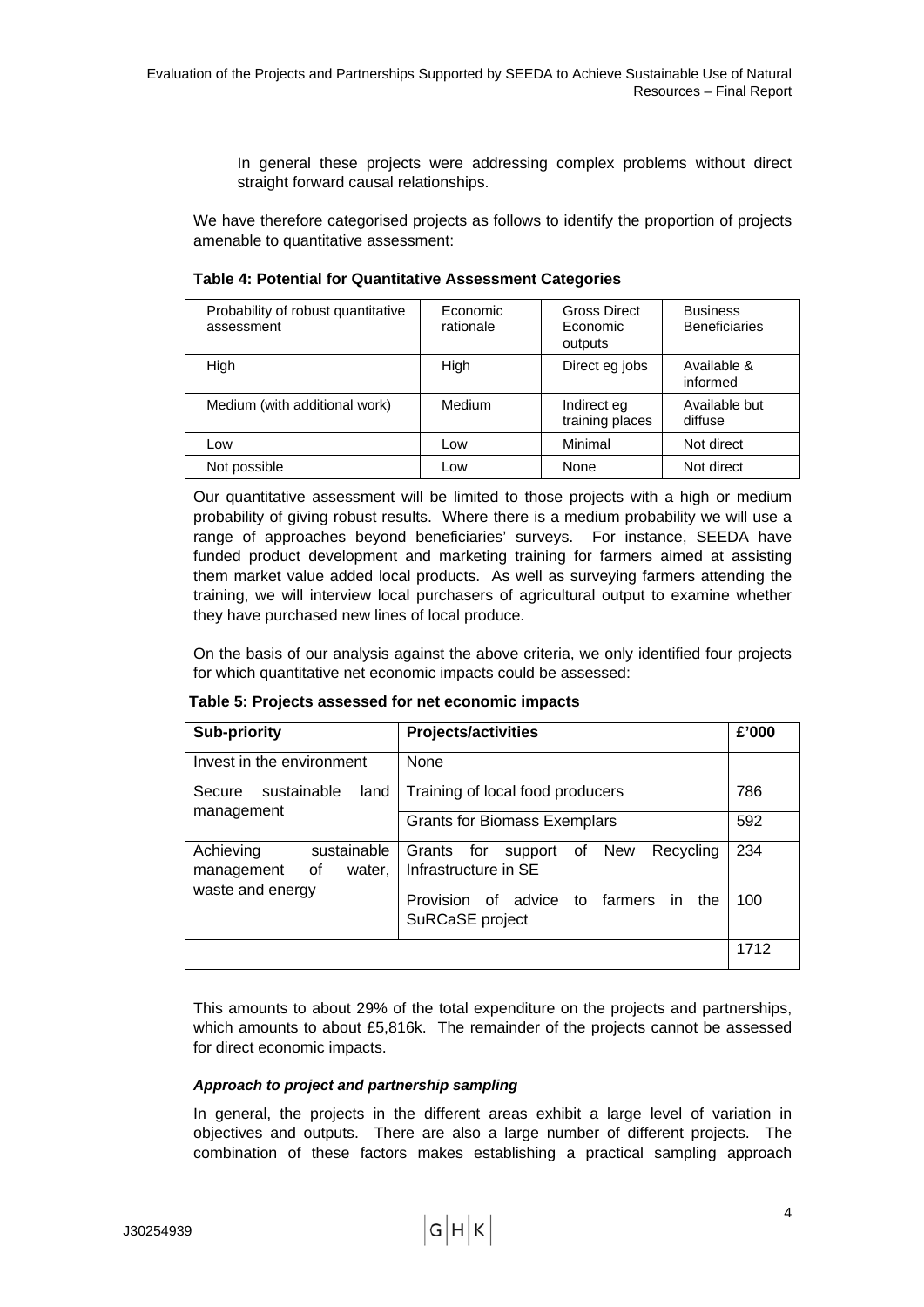challenging. Given the priorities for the evaluation and the resources, we propose the following approach:

Firstly we will concentrate our resources where we believe we can assess quantitative economic impacts in line with the criteria discussed in the previous section. In general, where we consider projects do not have quantitative economic impacts, we will not assess their qualitative impact individually. The exception to this will be where we investigate particular projects and partnerships as case studies, which will be chosen mainly for their potential to provide learning outcomes as well as their potential for significant qualitative impacts.

It was agreed that the following projects and partnerships would be useful for providing learning outcomes and would represent the major projects and partnerships across the different sub-priorities:

| <b>Sub-priority</b>                                                 | <b>Projects</b>                                                                                          | <b>Partnerships</b>                                                                        |
|---------------------------------------------------------------------|----------------------------------------------------------------------------------------------------------|--------------------------------------------------------------------------------------------|
| (A) Invest in the<br>environment                                    | None                                                                                                     | <b>SE England Biodiversity</b><br>Forum                                                    |
| (B) Secure sustainable<br>land management                           | Sector Champions, Biomass<br>Exemplars                                                                   | SE Regional Food Group                                                                     |
| (C) Achieve sustainable<br>management of water,<br>waste and energy | SuRCaSE, SE Recycling<br>Infrastructure Project,<br>Energy Flagships,<br><b>Sustainability Checklist</b> | SE Water Forum, SE<br>Sustainable Energy<br>Partnership, SE Climate<br>Change Partnership. |

#### **Table 6 Project and Partnership case studies by Sub-priority**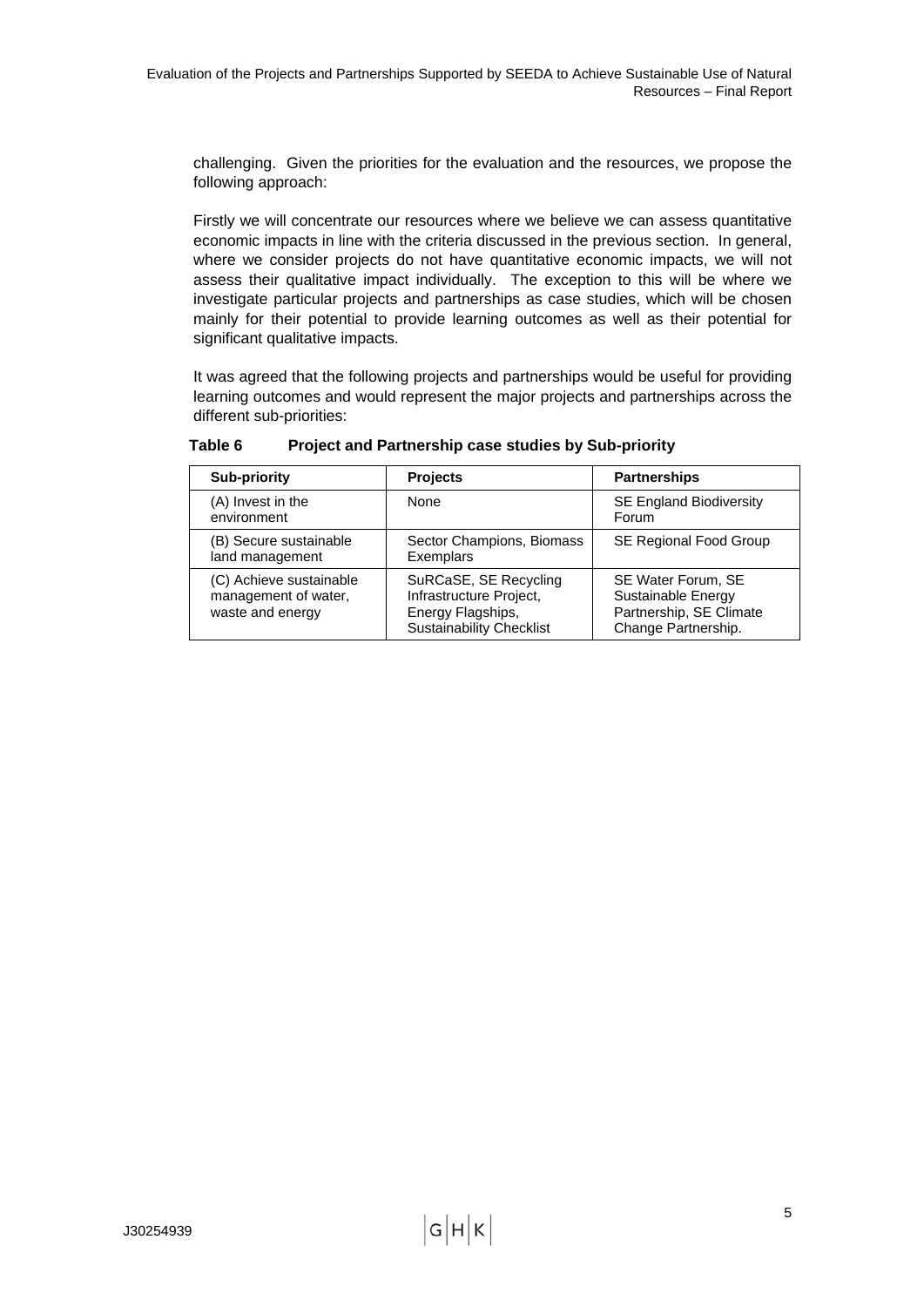## <span id="page-15-0"></span>**2 THE SUSTAINABLE USE OF NATURAL RESOURCES PROJECTS AND PARTNERSHIPS**

#### **2.1 The Objectives**

The Sustainable Use of Natural Resources projects and partnerships have been driven by the SE RES covering 2002-2012, in which the sustainable use of natural resources was one of five strategic objectives. The three priorities supporting this objective were:

- Invest in the environment to maximise its contribution to a sustainable economy
- Secure sustainable land management  $-$  to provide the basis for a more prosperous future for the land-based sector
- Achieve sustainable management of water, waste and energy to break the link between economic growth and environmental degradation

We review each of the three sub-priorities in the following chapters.

#### **2.2 Summary of Expenditure by Sub-priority Area**

#### **Table 7: Analysis of expenditure by sub-priority area for 04-07**

| Sub-priority                                                  |       | %  |
|---------------------------------------------------------------|-------|----|
| (A) Invest in the environment                                 | 364   | 6  |
| (B) Secure sustainable land management                        | 3.416 | 59 |
| (C) Achieve sustainable management of water, waste and energy | 2.036 | 35 |
| <b>Total Programme</b>                                        |       |    |

From the above table it can be see that the priority for expenditure has been on securing sustainable land management. Within the expenditure on securing sustainable land management, the priority is improving farmers' economic performance, which emphasises the conclusion drawn by SEEDA that environmental impacts and benefits need to be seen as integrated.

The major common areas of activity across these sub-priority areas have been:

- Awareness raising, particularly of value of the environment and sustainable development principles;
- Supporting and disseminating research and feasibility studies
- Initiating and supporting exemplar and demonstration projects which incorporate new and best practice methods
- **BED Sharing and celebrating best practice across the regions**

Overall this period has been one of exploration and development.

The new RES 2006-16 has signalled a change in emphasis through 'making a shift from small-scale flagship projects and demonstrators to a more mass-market approach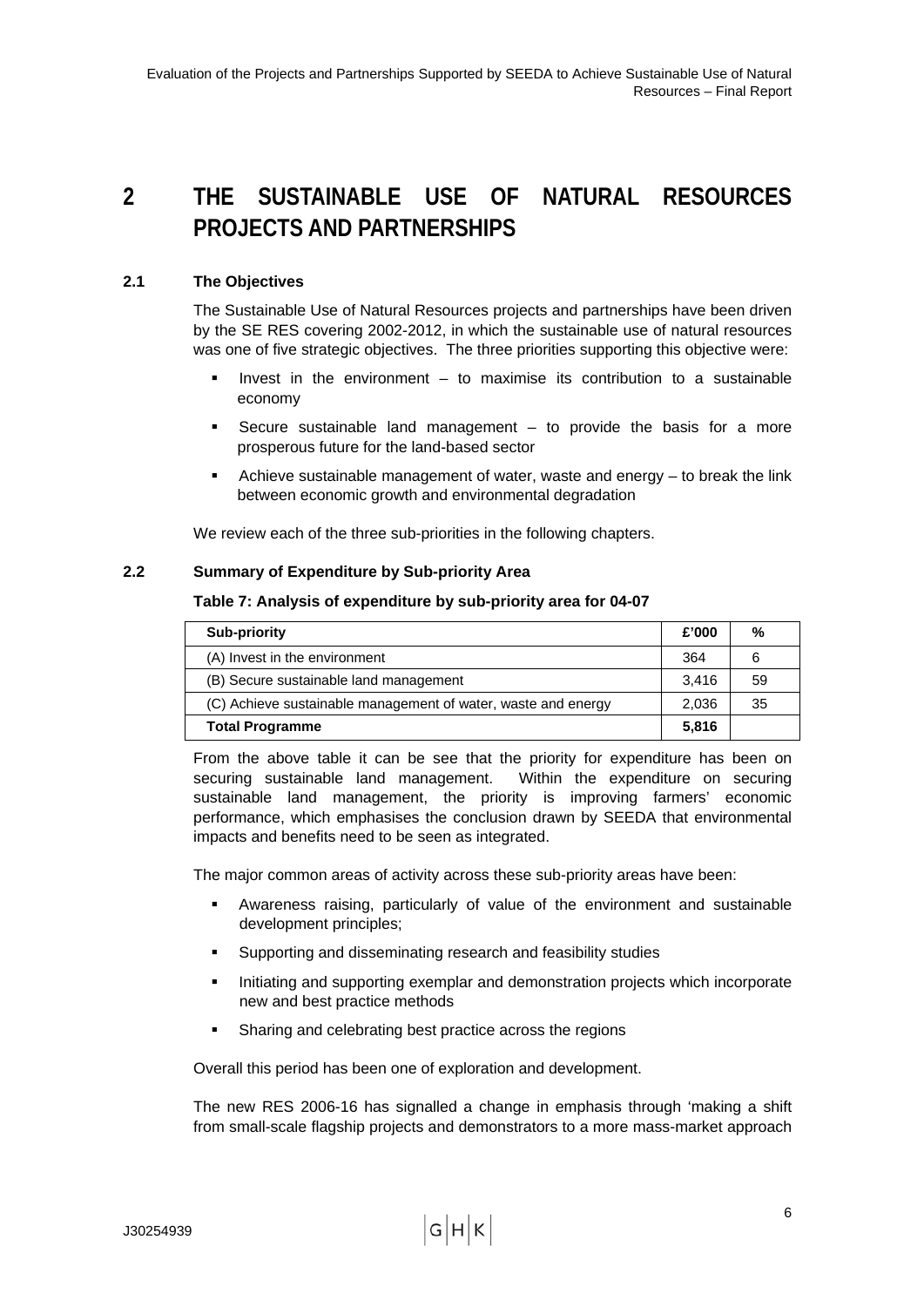that will both reduce ecological footprint and give SE companies a global market edge'. This new RES has also set more challenging measurable targets.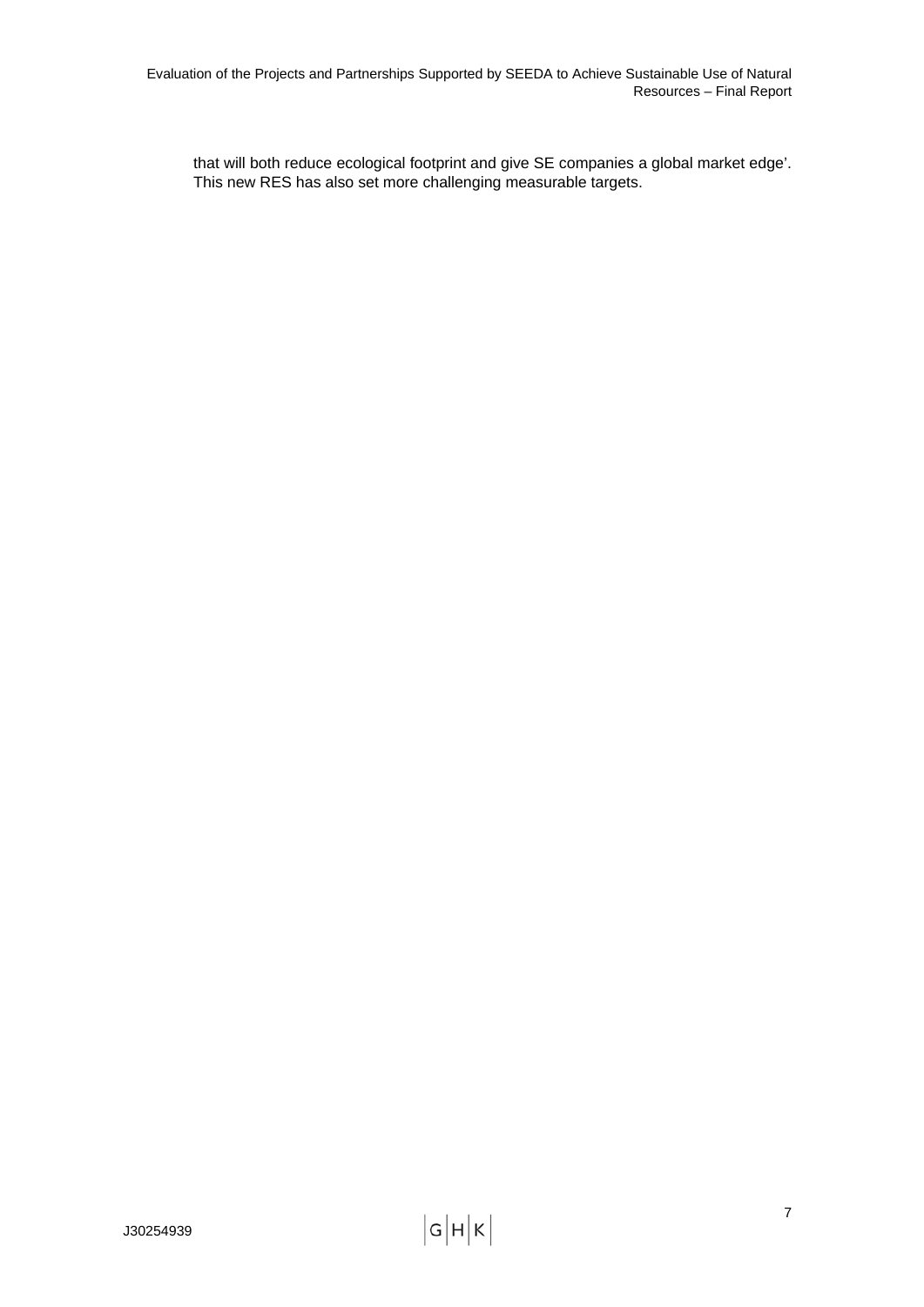### <span id="page-17-0"></span>**3 SUB-PRIORITY A: INVEST IN THE ENVIRONMENT**

#### **3.1 RES 2002 Objectives, Actions and SEEDA Role**

The 2002 RES sets out the task for the region as follows:

- **Promote awareness and understanding of the environment as a key strength of** the SE economy
- Maintain the value of the environment as an economic asset
- **Secure investment in enhancing and restoring biodiversity**
- **Promote and support sustainable tourism**

The RES 2002 Action Plan gives the following key areas of action to SEEDA:

- Awareness & understanding: support research & demonstration projects in environment led regeneration and disseminate examples of best practice.
- Maintain the value of the environment: support sectors dependant on the environment; promote better understanding of the high costs associated with managing and maintaining the countryside; make best use of countryside stewardship schemes
- Investment in biodiversity: promote biodiversity benefit associated with building development
- Sustainable tourism: develop and improve green tourism & expand farm accommodation for visitors in the countryside

There is a strong link between this sub-priority and sub-priority B in terms of maintaining the value of the environment through supporting sectors dependant on the environment so projects in this area have been included in the following sub-priority.

#### <span id="page-17-1"></span>**3.2 The Projects and Partnerships**

Projects and partnerships can be broken up between the sub-priorities in the RES [2](#page-17-0)002. These are analysed in Table  $8^2$ .

| <b>Sub-priority: Invest in Environment</b>                    | <b>Project No</b> | £'000 |
|---------------------------------------------------------------|-------------------|-------|
| Raising awareness & understanding                             | 3                 | 118   |
| Maintaining the value of the environment $-$ see next section |                   |       |
| Investing in biodiversity                                     | З                 | 93    |
| Sustainable tourism                                           |                   | 120   |
|                                                               |                   | 331   |
| Balance of projects and partnerships                          |                   | 33    |
|                                                               |                   | 364   |

#### **Table 8: Analysis of expenditure for sub-priorities 04-07 for 90% of expenditure**

l

 $2$  This sub-priority does not include promotion of environmental technologies and services, which activity is managed within SEEDA outside the sustainable use of natural resources objectives.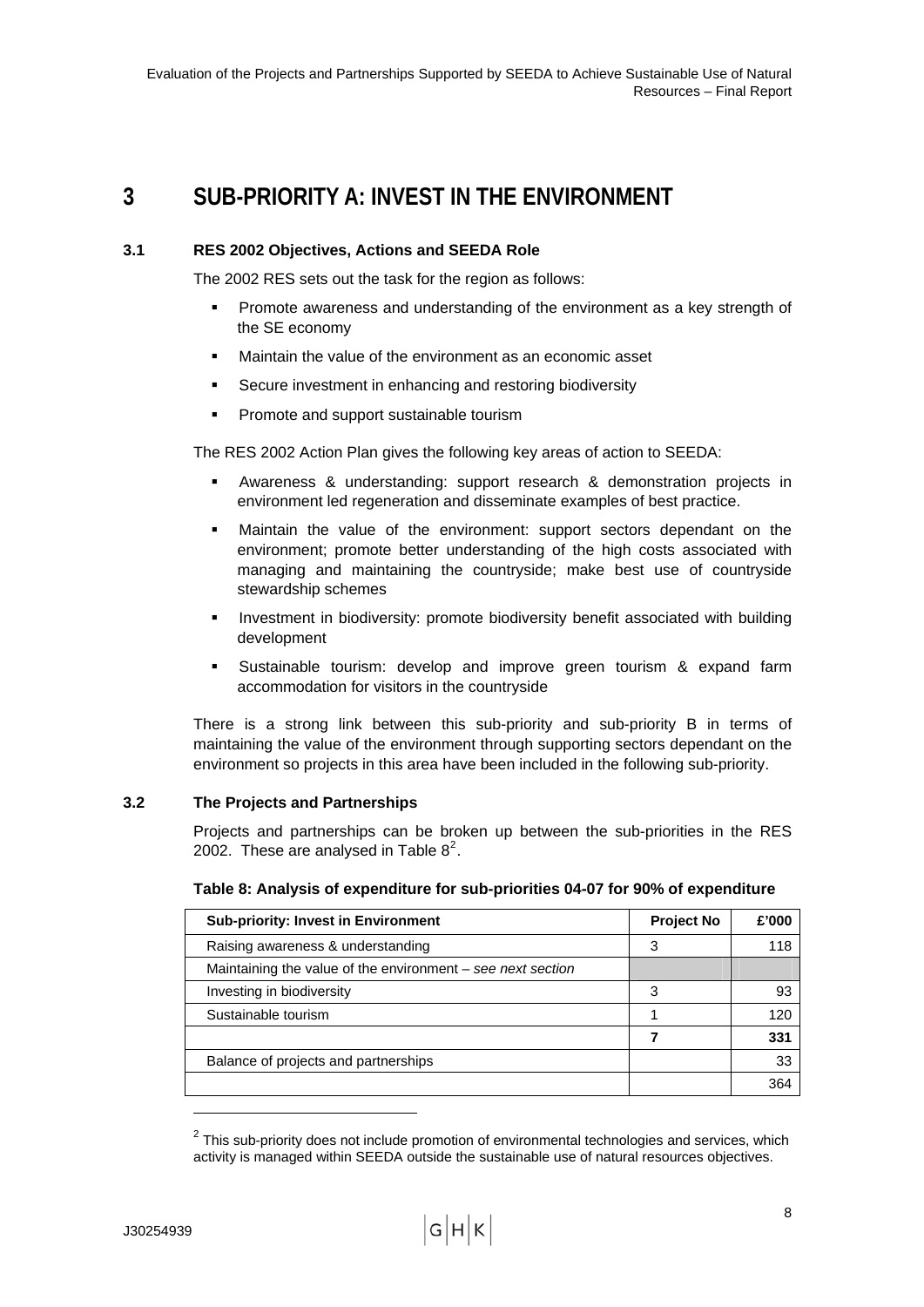<span id="page-18-0"></span>The case study for this sub-priority is the funding of the South East England Biodiversity Forum (SEEBF), which received £15k over the 2004-07 period to fund the expenses of an independent chair and publication expenses. The aims of SEEBF can be summarised as developing, championing the delivery of and reporting on SE biodiversity objectives and targets for the SE. The main activities in this period have been influencing regional policy and the main outputs position papers. The full case study is documented in Annex 1.

#### **3.3 Rationale and intervention logic**

The broad rationales for intervention in this sub-priority are information failures (i.e. lack of understanding of the role of the environment in economic development) and externality and public good failures that lead to environmental degradation undermining the competitiveness of the SE economy. The main intervention logics have been research and demonstration of the benefits to the economy from the environment in order to promote improved environmental practice.

The key rationale for the SEEBF partnership is to address a potential coordination failure at the regional level of organisations promoting the conservation of and investment in biodiversity in the region. Its main intervention logic has been influencing regional policy to ensure regional biodiversity objectives and targets are reflected in key regional policy documents such as the SE Plan and the current RES.

The rationale for SEEDA's strategic engagement in this area and the intervention logics are reasonable and broadly consistent with the RES 2002-12, if not developed in detail. Stakeholders interviewed recognised and supported the key rationale that the economic competitiveness of the SE depended on a high quality environment and SEEDA's role was consistent with its sustainable development duty. This has been further reiterated in the current RES in target 13 to 'achieve measurable improvements in the quality, bio-diversity and accessibility of green and open space'.

#### **3.4 Impacts**

#### *3.4.1 Economic*

The projects, as they have mainly been concerned with research and demonstration, have not had direct economic beneficiaries although they have an ultimate economic rationale. Hence the net economic impacts of this sub-priority have been estimated as zero.

#### *3.4.2 Qualitative and Strategic Added Value*

At the strategic level, interviewees considered that SEEDA's promotion of the value of the environment for the economy had been important in influencing the regional policy agenda and that SEEDA funding had given legitimacy to linking environment to the economy. This was reflected in the ambitious environmental goals in the current RES, which had been supported by stakeholders. Opinions differed as to how far this had yet translated into SEEDA's overall activities and delivery on the ground. There was recognition though that SEEDA's development sites were demonstrating high environmental standards and hence leadership by example.

In terms of SEEBF, interviewees considered that its most significant impact was the influencing of the SE Plan given the key role of planning in delivering biodiversity conservation and improvement and that this would not have been achieved without the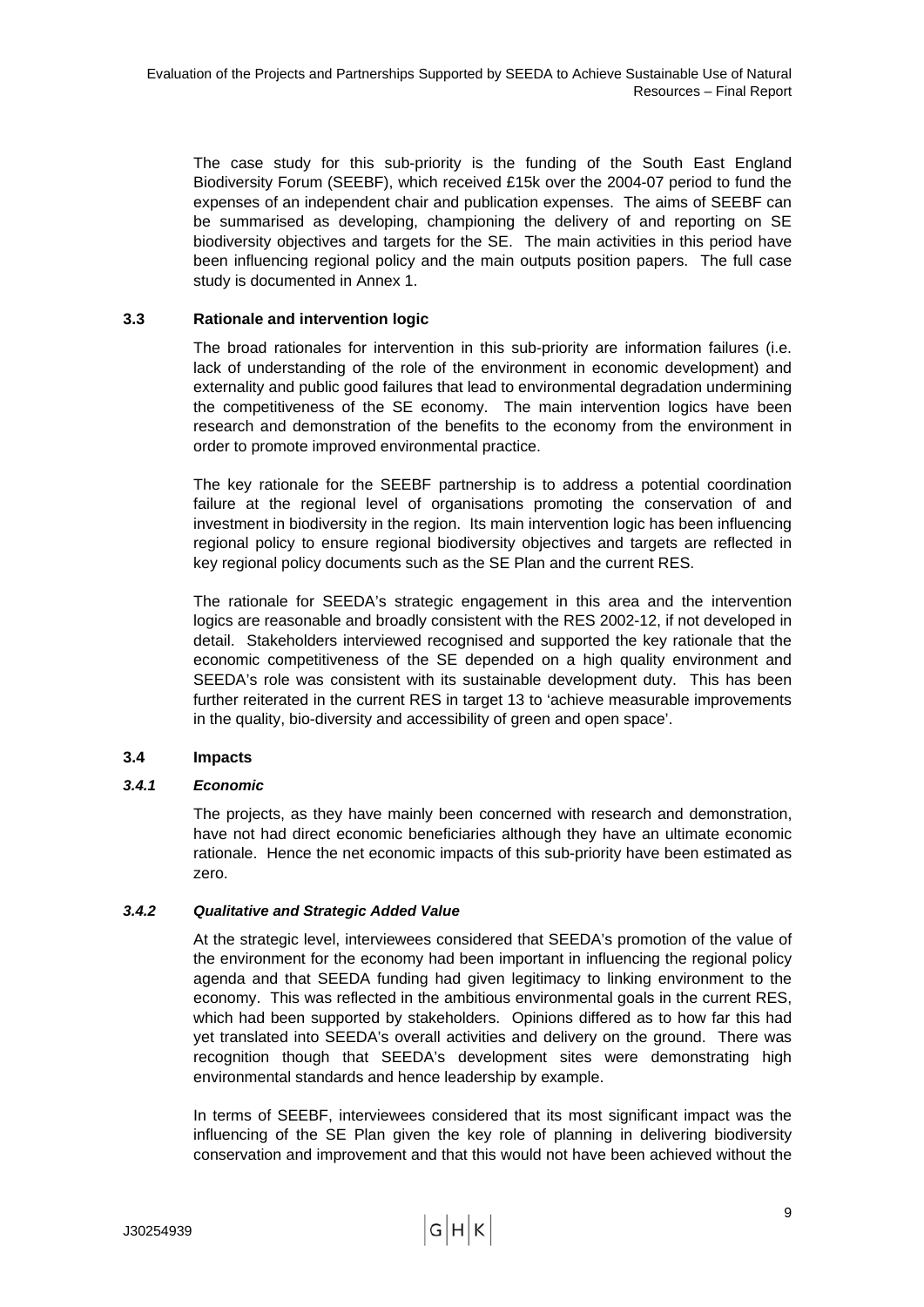<span id="page-19-0"></span>partnership. It was suggested that if the partnership had not existed, there would not have been a single voice on biodiversity issues in the region which could have effectively influenced the SE Plan.

Opinions differed though on the significance of SEEDA's funding for this achievement. SEEDA had not set up this partnership but had provided funding for an independent chair and publications. Some felt that influencing the SE Plan would still have been achieved without the independent chair and the publication funding. Others recognised that SEEDA had brought an important economic understanding to inform promotion of biodiversity conservation which had the potential to increase SEEBF's influence and effectiveness, so SEEDA had demonstrated strategic added value through this influencing role.

#### **3.5 Challenges and lessons**

At the broad level some interviewees suggested that SEEDA had further to go to integrate the recognition of the value of the environment across SEEDA activities, while, at the same time, focussing its activities clearly where it had influence. They also suggested that there was a huge challenge for SEEDA in engaging with business so they recognised the relevance and value of the SE environment.

#### **3.6 Future directions**

The current RES sets out a target for natural resources and the environment, namely: achieve measurable improvements in the quality, biodiversity and accessibility of green and open space. The target sponsor is Natural England with SEEDA providing a supportive role. From the current Corporate Plan, the main SEEDA activities would be ensuring that its own developments would be exemplar projects, as well as, influencing the future provision of green infrastructure in the Diamonds for Investment and Growth.

In terms of SEEBF, it is currently developing a new strategy and considering how it can extend its influence over the delivery of biodiversity conservation, particularly through engaging more widely with land users such as developers, commercial property owners and port authorities. Opinions differ on the future direction of SEEBF and whether it should evolve or maintain its key focus on influencing planning. Arguably, SEEDA should be in a position to assist SEEBF engage more broadly with business, thereby providing significant SAV.

#### **3.7 Overall assessment**

This theme did not provide measurable direct economic impacts, but it was not intended to. Rather it was intended to ensure recognition of the strategic link between environment and economic success and in this it was successful. Overall interviewees confirmed that this area of work has been influential in ensuring that the value of environmental quality is recognised in contributing to the economic success of the region. SEEBF seems to have been effective in influencing regional policy, but opinions differ on SEEDA's contribution to this. SEEDA had given legitimacy through its funding of SEEBF to the importance of environmental quality as part of the region's economic competitiveness. This may have been important in helping get environmental targets embedded in regional strategies: both the new RES and the SE Plan. For the future, having achieved this milestone, it is now legitimate for SEEDA's focus to change and opinion was divided on what should be SEEDA's focus for the future.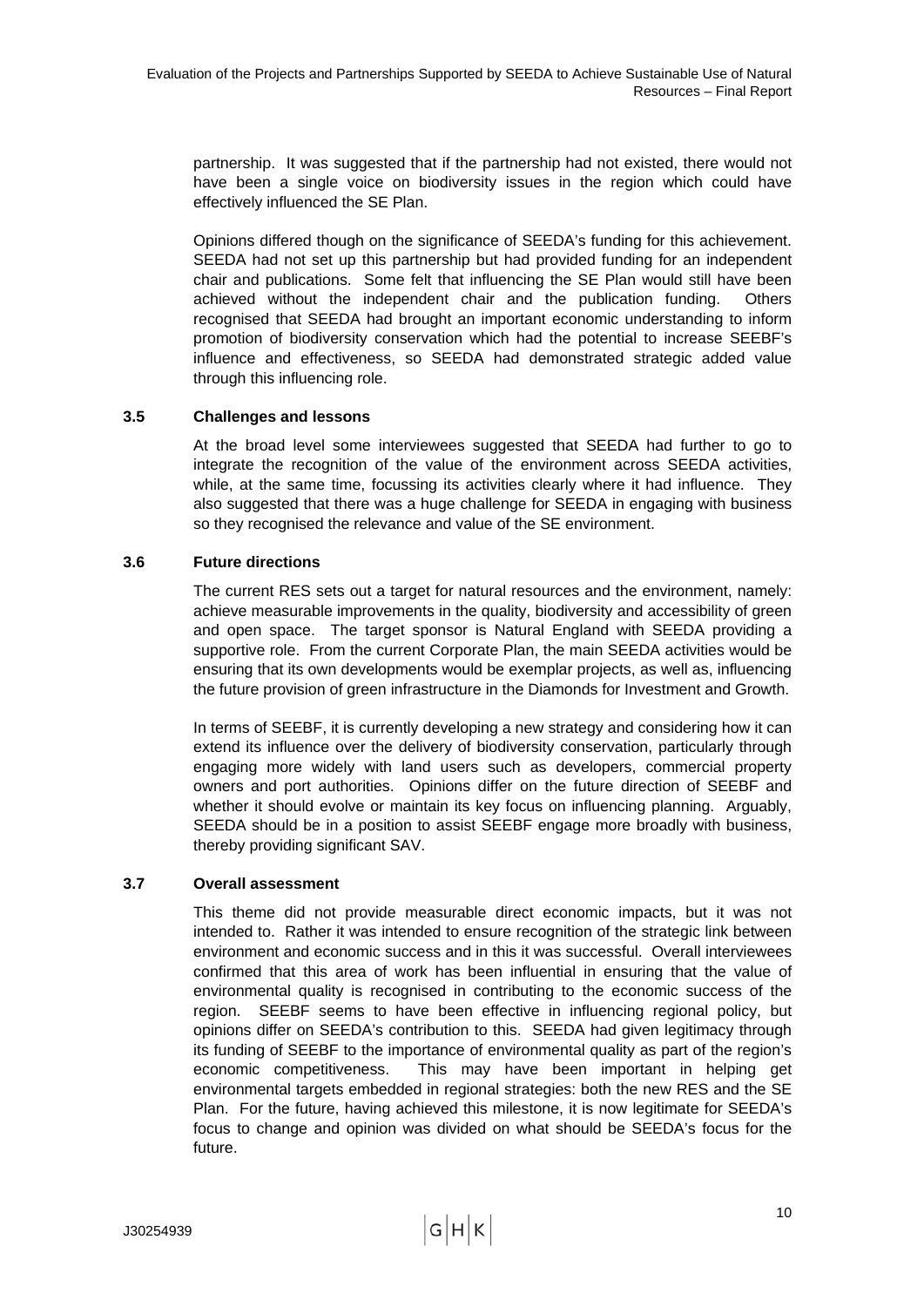## <span id="page-20-0"></span>**4 SUB-PRIORITY B: SECURE SUSTAINABLE LAND MANAGEMENT**

#### **4.1 RES 2002-12 Objectives, Actions and SEEDA Role**

The RES 2002-12 sets out the task for the region as follows:

- **Support sustainable agriculture**
- Support farmers to diversify and achieve higher added value
- **Encourage the production of industrial and renewable energy crops**
- Support woodland management and quality landscapes

The RES 2002-12 Action plan gives the following key areas of action to SEEDA:

- Sustainable agriculture: lobby for effective reforms to the Common Agriculture Policy; support the development of local produce
- Farmer diversification & added value: use redundant farm buildings across the region to provide employment and community uses; deliver the Livestock Revival Action Plan. Develop farmer cooperatives and local producer networks. Disseminate best practice
- **Industrial & renewable energy crops: lead national RDA activity on renewable** energy; promote & investigate potential industrial crops; Develop renewable energy supply chains and promote use of renewable energy sources.
- Woodland: develop regional forestry strategy; develop markets for region's woodland products.

#### **4.2 Projects and Partnerships**

In practice the activities under this sub-priority have been broken up under the following areas:

- Sustainable Agriculture: the key area of work is funding sector champions to address specific economic issues in their sector that have an impact on the sector as a whole
- Local produce: the key area of work is providing training to farmers to develop and market local produce so as to increase the product value.
- Woodland market development: the key area of work is funding demonstration projects, particularly of the use of biomass to produce energy, to create the conditions for widespread renewables introduction.

The first two areas of activity address the first action area in the RES 2002, while the last area also includes renewable energy in as much as it is not included in the next sub-priority on the sustainable management of energy. There is another key area, which we have not covered as it has been evaluated already: 'Use redundant farm buildings across the region to provide employment and community uses'.

See [Table 9](#page-21-0) for an analysis of expenditure against the included areas: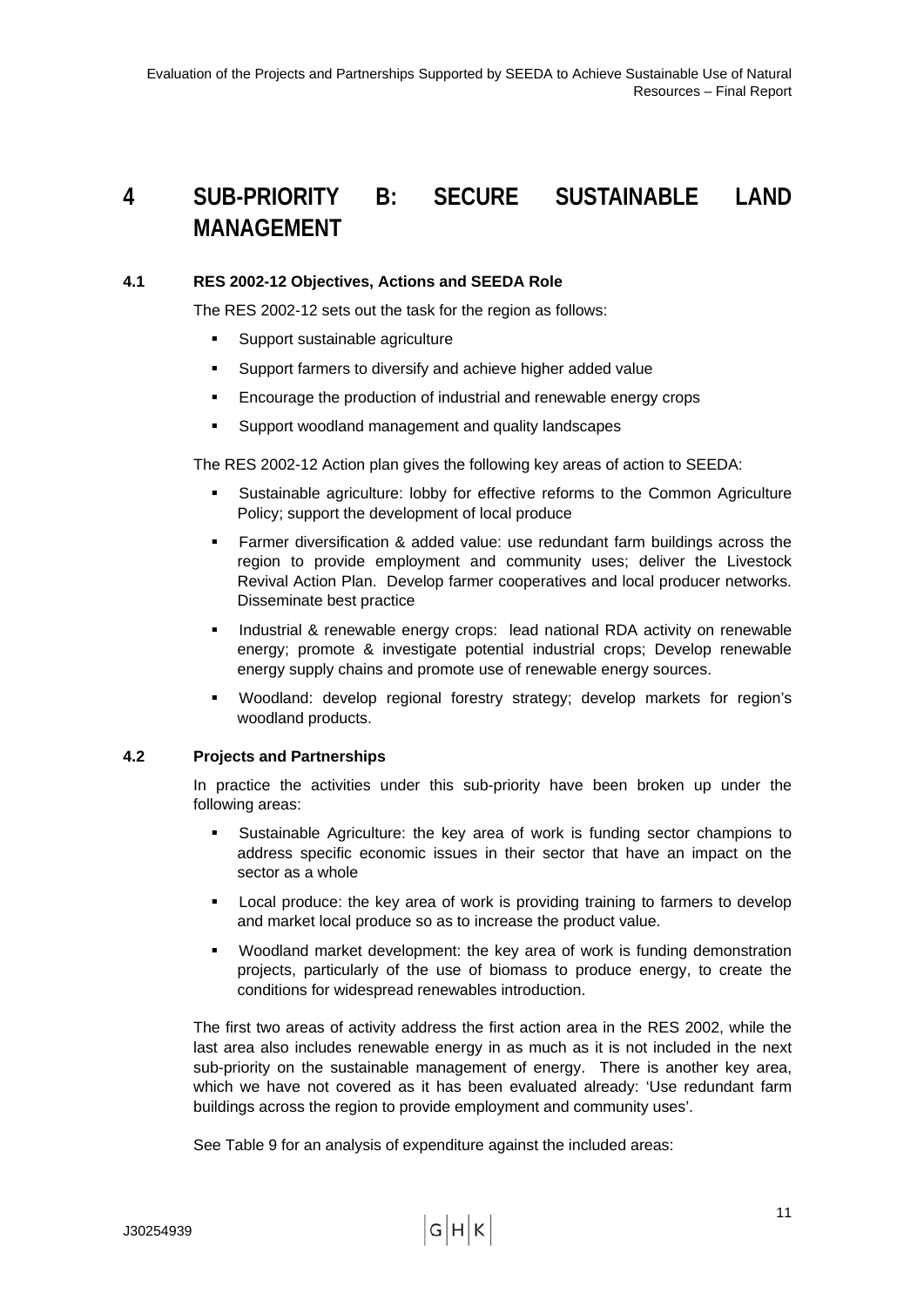<span id="page-21-0"></span>

| <b>Sub-priority B: Sustainable Land Management</b> |       | %  |
|----------------------------------------------------|-------|----|
| B.1: Sustainable Agriculture                       | 784   | 23 |
| B.2: Local produce                                 | 1.891 | 55 |
| B.3: Woodland market development                   |       | 22 |
|                                                    | 3.416 |    |

**Table 9: Analysis of sustainable land management expenditure for 04-07** 

Given the size of these three activities, they are further analysed individually in the following sections.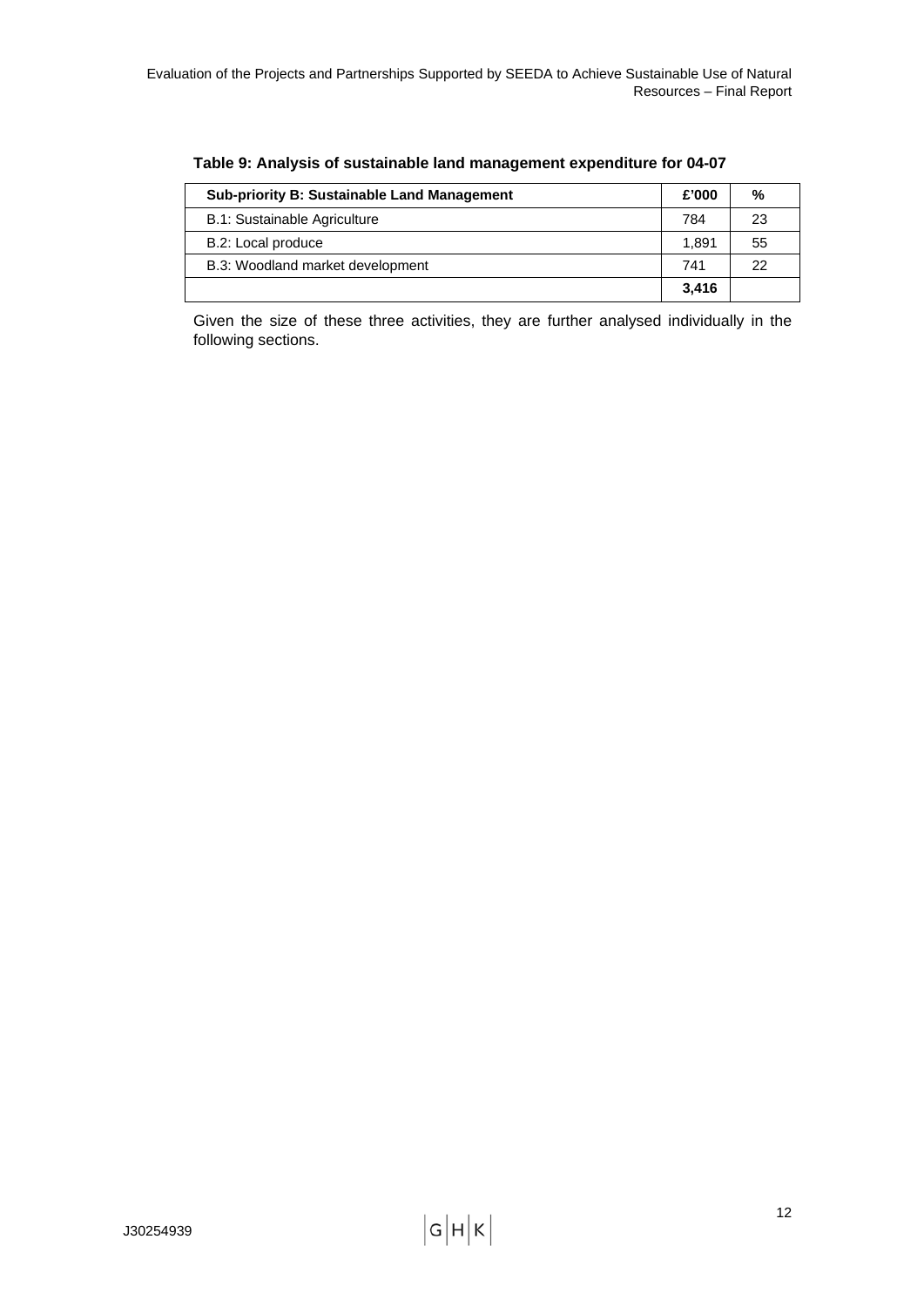#### <span id="page-22-0"></span>**4.3 B.1: Sustainable Agriculture**

#### <span id="page-22-1"></span>*4.3.1 Projects and Partnerships*

[Table 10](#page-22-1) provides an analysis of expenditure under this area:

#### **Table 10 Analysis of sustainable agriculture expenditure for 04-07**

| <b>Areas</b>                     | £'000 | %  |
|----------------------------------|-------|----|
| Sector Champions                 | 321   | 41 |
| New crops development            | 57    | 7  |
| Education                        | 24    | 3  |
| Skills/training                  | 38    | 5  |
| Sponsorship of Agriculture Shows | 145   | 19 |
| Other Sponsorship                | 160   | 20 |
| <b>Protected Landscapes</b>      | 39    | 5  |
|                                  | 784   |    |

Sector champions, as the major area of expenditure, have been chosen as a case study. The purpose of the sector champions projects is to fund (£20k each project) key leaders in sectors to pursue product development and take a greater leadership role to improve the economic performance of their sectors. Examples<sup>[3](#page-22-0)</sup> of projects are:

| <b>Sector</b>        | Project                                                                                                                       |
|----------------------|-------------------------------------------------------------------------------------------------------------------------------|
| <b>Fruit growers</b> | To assist apple and pear growers in the SE to understand the<br>needs of and sell to English wholesalers and their customers. |
| All                  | To identify opportunities to sell local agricultural produce to public<br>sector organisations.                               |
| Arable               | To promote precision farming techniques to lower input costs to<br>farmers and reduce environmental impact of farming.        |
| Arable               | To explore the economics and regulatory feasibility of setting up<br>on-farm conversion of oilseed rape into fuel.            |
| Dairy                | To promote the importance of milk consumption to health,<br>particularly in schools, and the value of the SE dairy industry.  |
| Horticulture         | To explore means of marketing home grown plants, particularly<br>through British branding.                                    |
| Dairy                | To examine the potential to market Rose Veal produced through a<br>welfare-friendly production system.                        |

The case study, documented in Annex 1, examines two specific examples: champions in hardy ornamental stock and precision farming.

#### *4.3.2 Rationale and Intervention Logics*

The main rationale for intervention follows from two types of market failures:

- **Information and cultural failure as farmers are unaware of technology and ways** of working to improve their economic performance
- Failure to reward the full spill-over benefits of collective action and events such as Agricultural Shows.

l

 $^3$  taken from 'Farming for the Future in the South East of England' (GOSE 2006)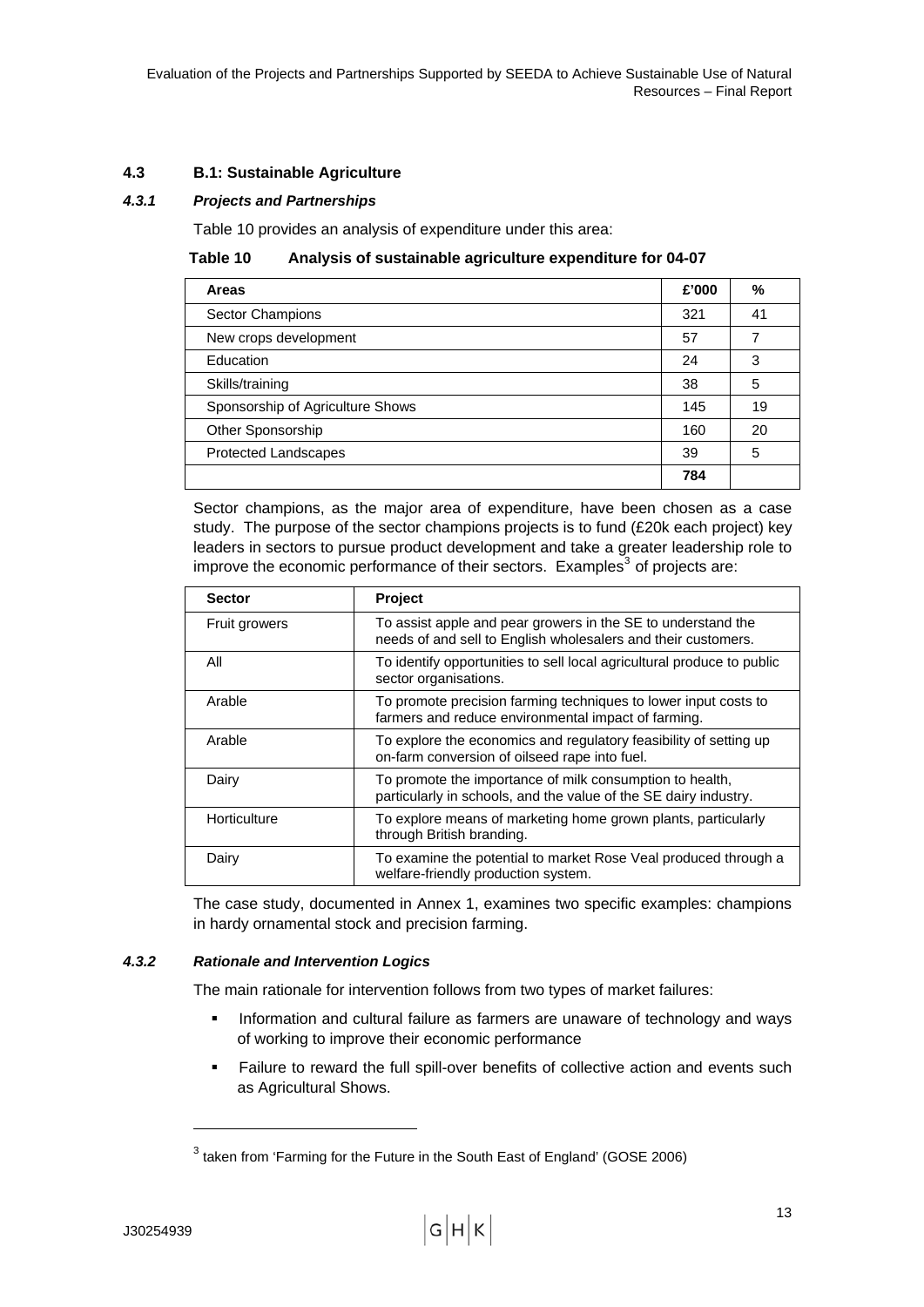<span id="page-23-0"></span>The first point draws strongly on evidence from the Curry Report<sup>[4](#page-23-0)</sup>, which identified the need for added value and innovative actions to raise the profiles of some individuals in the industry in order to meet the apparent failure of the current market structure to deliver adequate leaders, innovation and value added. The RES 2002-12 implementation plan identifies the delivery of the Curry Report recommendations as a key action.

The key logic chains for this area are as follows:

- Fund sector champions to spend time working within their sector to improve the sector's economic performance.
- Sponsor Agriculture Shows and other activities to raise the profile of regional agriculture to improve its economic performance.

The main intervention in this area of sector champions draws on a strong evidence base and seems plausible, although it will depend on recruiting effective champions and given the size of the projects, may be difficult to assess in terms of success.

#### *4.3.3 Impacts*

#### *Economic*

It was not possible to assess quantitatively the economic impacts of these activities as they were more related to strategic added value and influencing the behaviour of the sector as a whole, rather than producing direct economic outputs such as a specific number of jobs.

#### *Qualitative and Strategic Added Value*

Evidence from the case study suggests that there have been significant intermediate outcomes from the sector champion projects through the development of leadership capabilities and progress in investigating and tackling significant issues for the agriculture sector. For instance, the sector champion promoting precision farming has been influential in the Home Grown Cereals Association proposing to establish a training programme in 2009. The key factor seems to be the engagement with the industry to identify suitable champions and the willingness of the selected champions to take the initiative.

Evidence also suggests that SEEDA's support has been important for providing credibility and respect for the champions, and hence had increased partnership working. However beyond this there is limited evidence of SEEDA contributing SAV as their involvement has been largely limited to providing funding.

#### *4.3.4 Challenges and lessons*

All the sector champion projects have effectively been exploratory in nature and delivered a range of lessons. A key challenge seems to have been the potential to identify and exploit synergies between the sector champion projects and SEEDA's wider rural agenda.

l

 $4$  Farming and Food; a sustainable future, Report of the Policy Commission on the Future of Farming and Food, 2002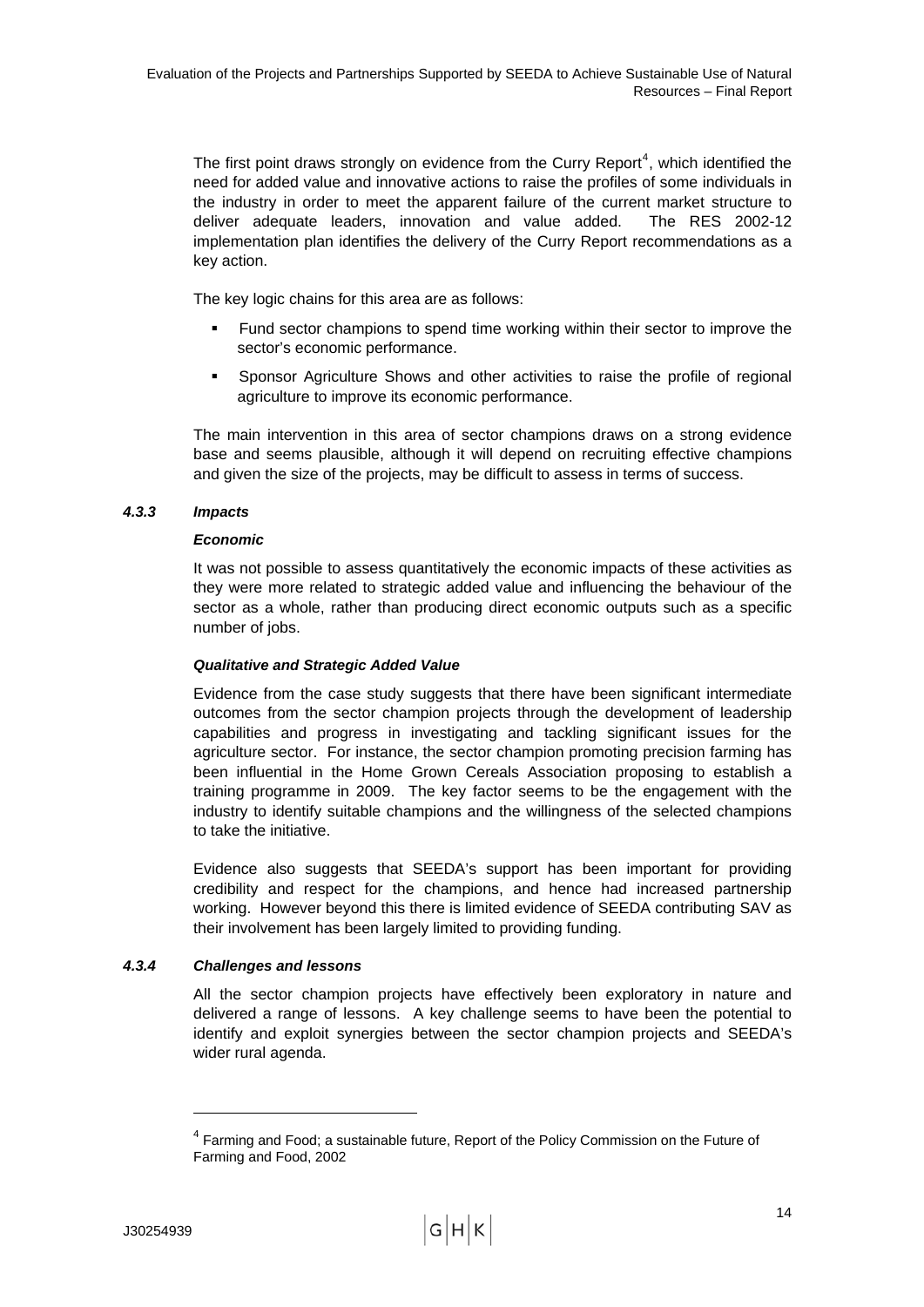#### *4.3.5 Future directions*

The sector champions projects are planned to continue with new issues arising for different sectors which can be addressed through the same process. SEEDA is considering the need to further build the capacity of the Farming and Rural Issues Group (FRIG) to expand their ability to manage the sector champion projects and achieve maximum impact from them. SEEDA will conduct a detailed evaluation of the sector champion projects in 2008/09.

#### *4.3.6 Overall assessment*

 It was not possible to assess quantitatively the economic impacts of these activities as they were more related to strategic added value and influencing the behaviour of the sector as a whole, rather than producing direct economic outputs such as a specific number of jobs.

The sector champion projects have received wide praise from interviewees as well as from Sir Don Curry, whose evidence inspired the initiative. They also seem to represent value for money as champions have often contributed significantly more than they were funded for. Evidence on intermediate outcomes suggest that they have potential to have impacts on agricultural economic performance, but given the size of the challenges and the relative size of the sector champion projects, it is not possible to establish what impact there has been.

SEEDA has rightly stayed at one remove from the sector champions, working through FRIG. SEEDA is now looking to develop the capacity of FRIG so that it is better able to learn lessons across the sectors.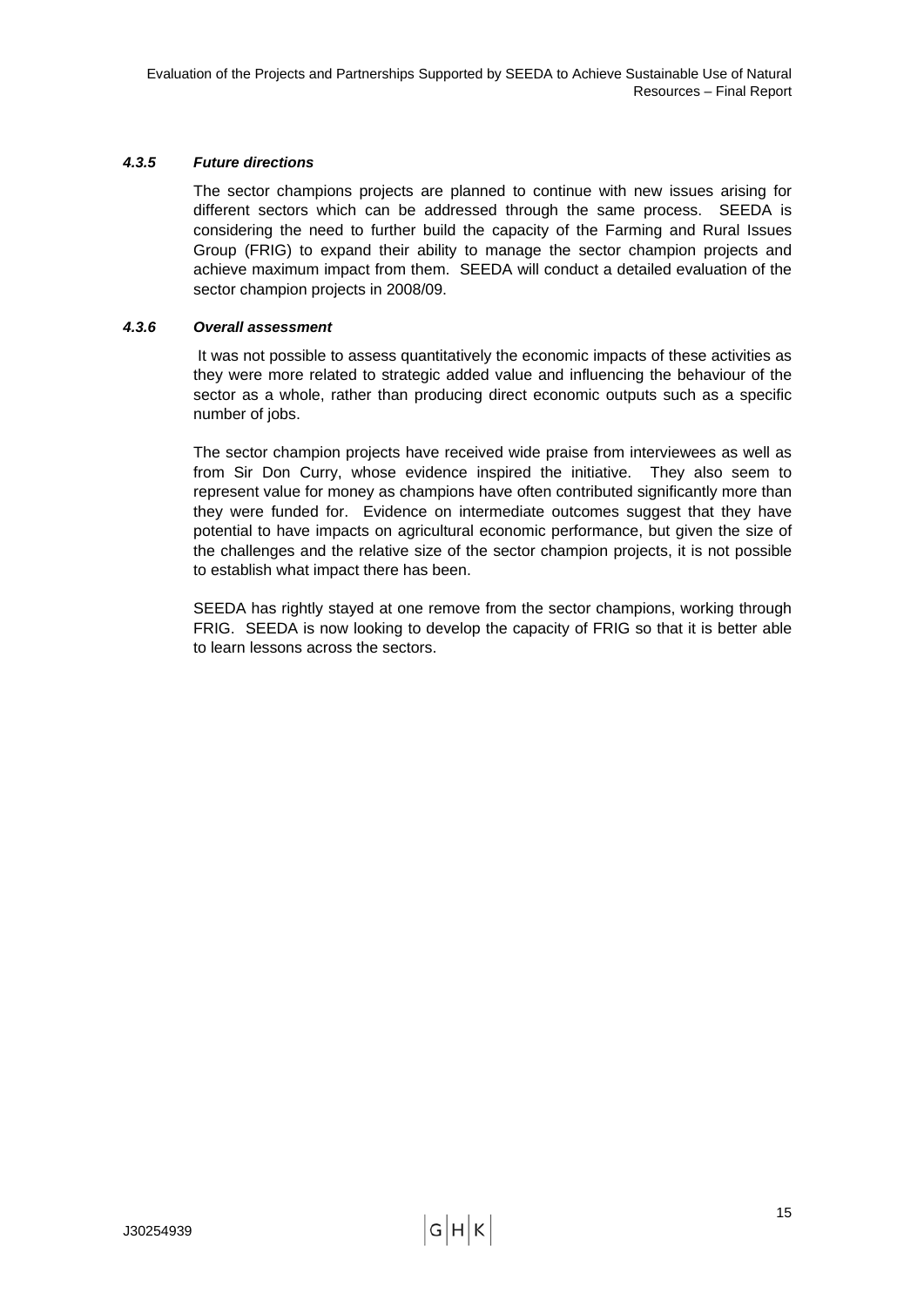#### <span id="page-25-0"></span>**4.4 B.2: Local Produce**

#### <span id="page-25-1"></span>*4.4.1 Projects and partnerships*

[Table 11](#page-25-1) provides an analysis of expenditure under this area:

**Table 11 Analysis of local produce expenditure for 04-07** 

| <b>Areas</b>                        | £'000 | %  |
|-------------------------------------|-------|----|
| SE Regional Food Group Partnership  | 671   | 35 |
| Livestock/Red meat work             | 118   |    |
| Fisheries work                      | 130   |    |
| Local Food Groups                   | 577   | 31 |
| Food awards events                  | 44    | ⌒  |
| Other events etc (eg Trafalgar Day) |       | 19 |
|                                     | 1,891 |    |

The case study for this area is the SE Regional Food Group Partnership (SEFGP), the most significant area of activity. The SEFGP mission is to build a flourishing local produce sector. It achieves this mainly by providing support to the county-based local food groups, trade development activities at the regional level and training.

#### *4.4.2 Rationale and intervention logic*

The broad rationales for these interventions are:

- **Information failure as regional farmers and producers do not have the** information relating to this significant change in activity in order to justify the full costs of relevant training.
- Failure of regional farmers and producers to capture the full benefits of regional events to promote local food.

This area of work follows from the RES 2002-12 implementation plan to develop the South East Partnership in order to develop local produce; although the focus has been on country level delivery as this was seen as more effective.

The key intervention logics for this area are as follows:

- Provide training for regional farmers and producers to produce and market local products so they are able to increase the margins on their sales and hence improve their economic performance substituting for sales of non-regional food.
- Fund the organisation of events promoting local food so regional farmers and producers are able to increase their market share and margins on their sales and hence improve their economic performance.

The broad rationale is consistent with the RES 2002-12 and tackled a market failure at a time when the economic benefits of local produce were not well known. Information failures may resolve over time, as the potential economic benefits of local products become better known and it is intended to take advantage of this and make the county groups self-financing over the medium term.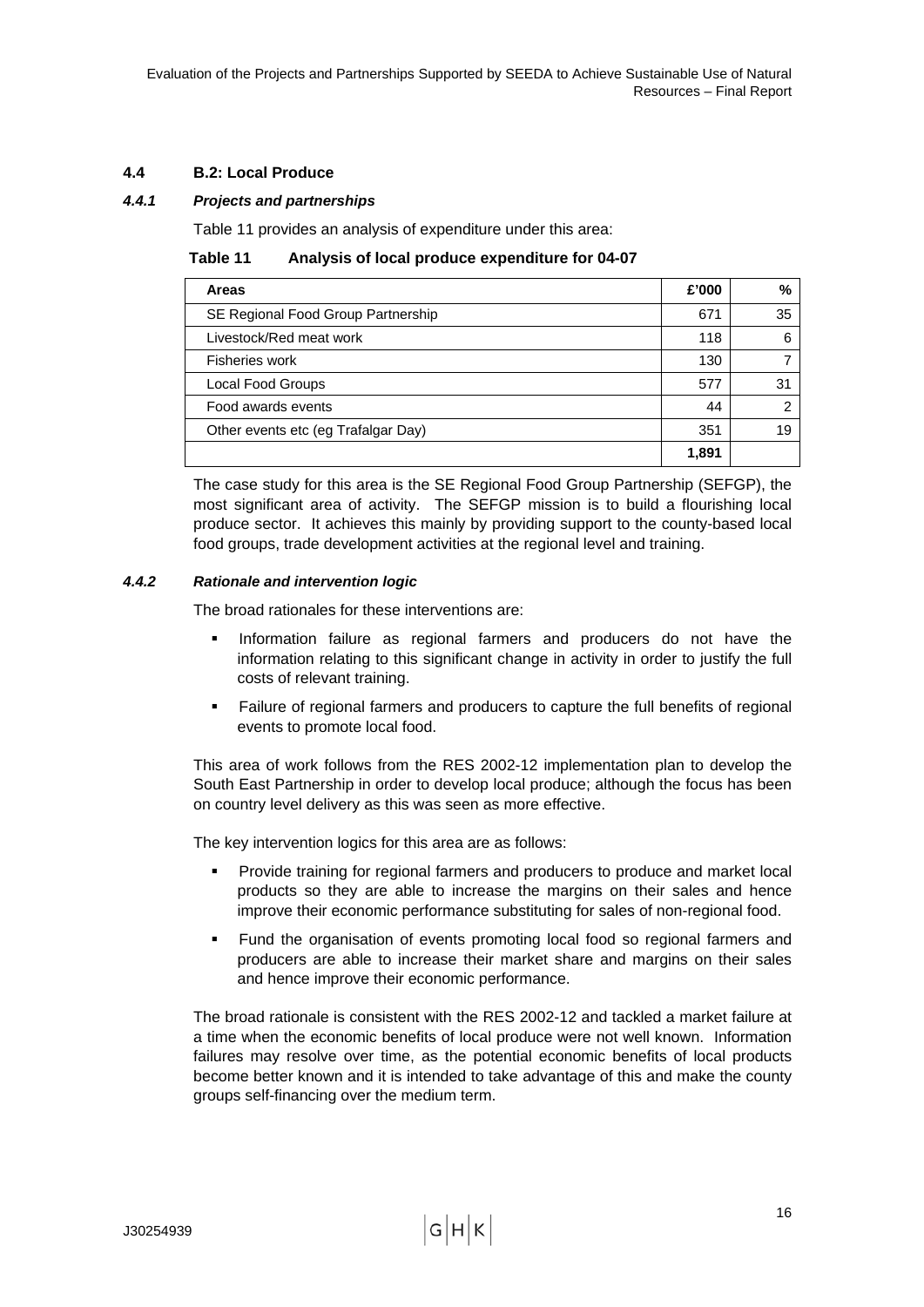#### *4.4.3 Impacts*

#### *Economic*

These interventions have a strong economic rationale although most of the economic outputs are indirect (training places). There is a reasonably well defined set of beneficiaries of the majority of expenditure; regional farmers, producers and members of Local Food groups. We conducted a survey of the estimated 700 members of local food groups to seek to estimate the economic benefits from training. However, we only received 28 responses, of which only 8 had received training. 6 of these 8 respondents indicated they had received economic benefits, but this sample was not adequate to estimate overall economic impacts from training. We were therefore not able to assess quantitatively the economic impacts for the purposes of this evaluation. Full details of the survey results are in Annex 4.

Membership and income for many of the food groups has increased over the last few years. This indicates that they are providing services that are valued by their target group and that the promotion of local produce is seen as an economic opportunity by local farmers and producers. This is consistent with comments from the regional purchaser in one national supermarket chain that purchases of local food have increased in the SE and this could be partially attributed to the SEFGP, funded by SEEDA. However, interviewees identified clear trends in favour of local produce, so the extent of SEEDA's impact is difficult to establish for certain.

#### *Strategic Added Value*

Interviewees identified that SEEDA had provided leadership for work in this area, setting key directions through its involvement in SEFGP. Its support for SEFGP also raised the profile of the organisation and added to its credibility, which has helped it work with other public sector partners, hence promoting partnership working.

#### *4.4.4 Challenges and lessons*

The key challenges faced by the SEFGP have been largely technical and operational issues, which they have gradually addressed so that county food groups provide an increasingly consistent and high quality service.

#### *4.4.5 Future directions*

The main future direction for activities in this area is to build county food groups to be self-sufficient financially through income from members or other funding mechanisms. Funding for county groups will end in 2010. Another key aim is to ensure that counties provide a consistent level of support for local produce. SEEDA will evaluate activities in this area in 2009/10.

#### *4.4.6 Overall assessment*

We were unable to gain any statistically significant evidence on the economic impact of the local produce projects. However the increasing membership of many food groups and anecdotal evidence that the sales of local produce are increasing, would suggest that these projects are delivering economic benefits, although it was not quantifiable. It would be fair to assume that membership would not increase unless members saw the economic benefits.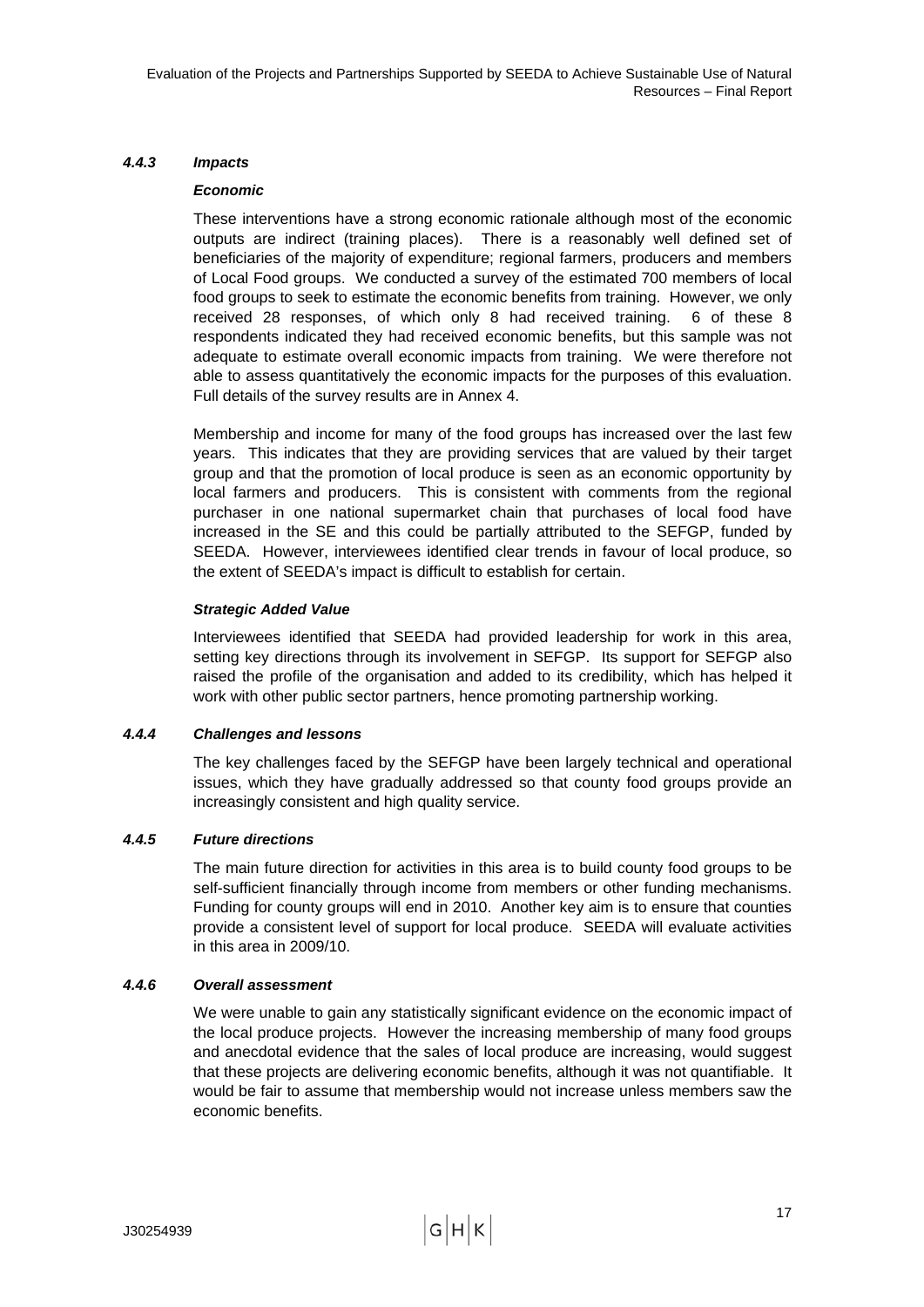#### <span id="page-27-0"></span>**4.5 B.3: Woodland Market Development**

#### <span id="page-27-1"></span>*4.5.1 Projects and Partnerships*

[Table 12](#page-27-1) provides an analysis of expenditure under this area:

| <b>Areas</b>                             | £'000 | %  |
|------------------------------------------|-------|----|
| Forestry support                         | 42    | 6  |
| Wood enterprise                          | 27    |    |
| Wood for construction                    | 56    | 8  |
| Renewable exemplars: biomass boilers etc | 592   | 80 |
| Sponsorship of events                    | 24    | 3  |
|                                          | 741   |    |

The case study for this area is the largest item, renewable exemplars. The Biomass Exemplar projects seek to investigate, test and demonstrate how lower grade wood can be used as a fuel, as part of stimulating supply chains for renewable energy. SEEDA has funded 3 intermediary companies to identify and provide funding to a range of projects from improving harvesting techniques to biomass boilers within the public and third sector.

#### *4.5.2 Rationale and intervention logic*

The rationale for intervention is based on co-ordination failure and complex network effects. Biomass use requires a developed market, but individual first movers, while bearing the costs of setting up the market, will not capture the full benefits of the established market. These activities are also in line with the RES 2002-12 action to exploit existing biomass resources.

The key intervention logic for this area is that funding renewable exemplars for public and community facilities will address the market failure outlined above and raise awareness of potential for biomass fuelled energy provision, thus promoting further sales of such technology and increasing involvement of landowners in the market.

The rational and intervention logic seem to make economic sense, although developing such a market in the region would seem to be a major ambition compared to the level of funding available, and would require action above and beyond funding as SEEDA is planning for the future.

#### *4.5.3 Impacts*

#### *Economic*

The main direct economic impacts arise from increases in revenue from supplying biomass from regional woodland for the exemplars, from woodland that was previously unproductive due to the low quality of wood and lack of alternative markets. These have been calculated as £2.2m based on an estimate of the wood use by the funded exemplar projects. Full details of the calculation are in Annex 1.

#### *Qualitative and Strategic Added Value*

Beyond the economic impacts, there is some evidence of other intermediate outcomes: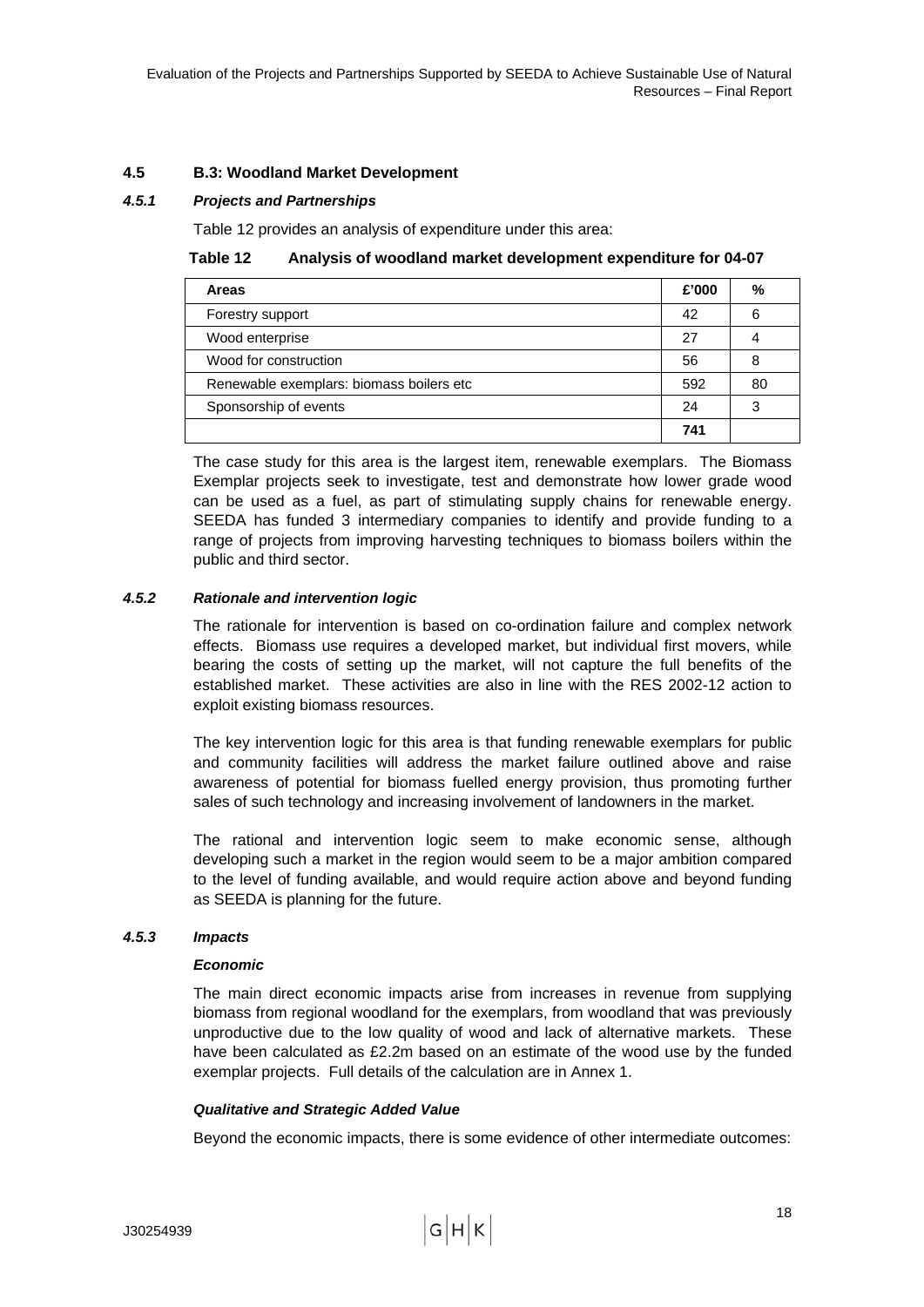- Projects appear to have been highly successful at raising awareness of alternative renewable power and fuel supplies, as they are generally highly visible in much visited locations.
- The capacity and the knowledge base of the sub-regional companies used for delivery of the projects have been significantly expanded and provide an important potential future resource.

However, it has not been possible to establish how significant these projects have been in building a market for low-grade wood. Limited available evidence suggests that the impact so far has not been significant in terms of 'kick starting' a market.

Evidence suggests that SEEDA's involvement has brought credibility and profile to the issue of biomass use, which in turn has promoted partnership working. Their innovative choice of funding mechanism has also allowed the flexibility to deliver and develop relevant on ground partnerships. SEEDA's involvement has also encouraged other key regional organisations (eg the Environment Agency and Forestry Commission) to become more involved in this area. Having said that, many of the projects were already underway when they received SEEDA's assistance, so any direct leadership role is less clear. Furthermore there is no evidence that SEEDA has sought to coordinate the projects to achieve further added value eg through coordinating technologies.

#### *4.5.4 Challenges and lessons*

A key initial challenge for SEEDA was the lack of in-house sector knowledge required to identify and select projects for funding. This was addressed through channelling funding through expert sub-regional companies.

#### *4.5.5 Future directions*

The overall promotion of woodland market development will be lead in the future by the Forestry Commission supported by SEEDA. Funding will be provided through the Rural Development Programme. Specific funding of biomass exemplars will not continue as standalone grant projects. In the future biomass exemplars will potentially be funded as part of SEEDA's strategy to promote renewable capacity using the Renewables Panel and Fund to be established under the current Corporate Plan.

#### *4.5.6 Overall assessment*

In general, the project seems to be addressing the rationale with a successful flexible funding mechanism, establishing high profile exemplar projects. There have also been substantial economic impacts compared to the funding at a ratio of about 4:1. However, there is no evidence of a significant impact on the operation of the woodland economy, which may reflect the overall limited level of funding available and the longterm nature of this challenge.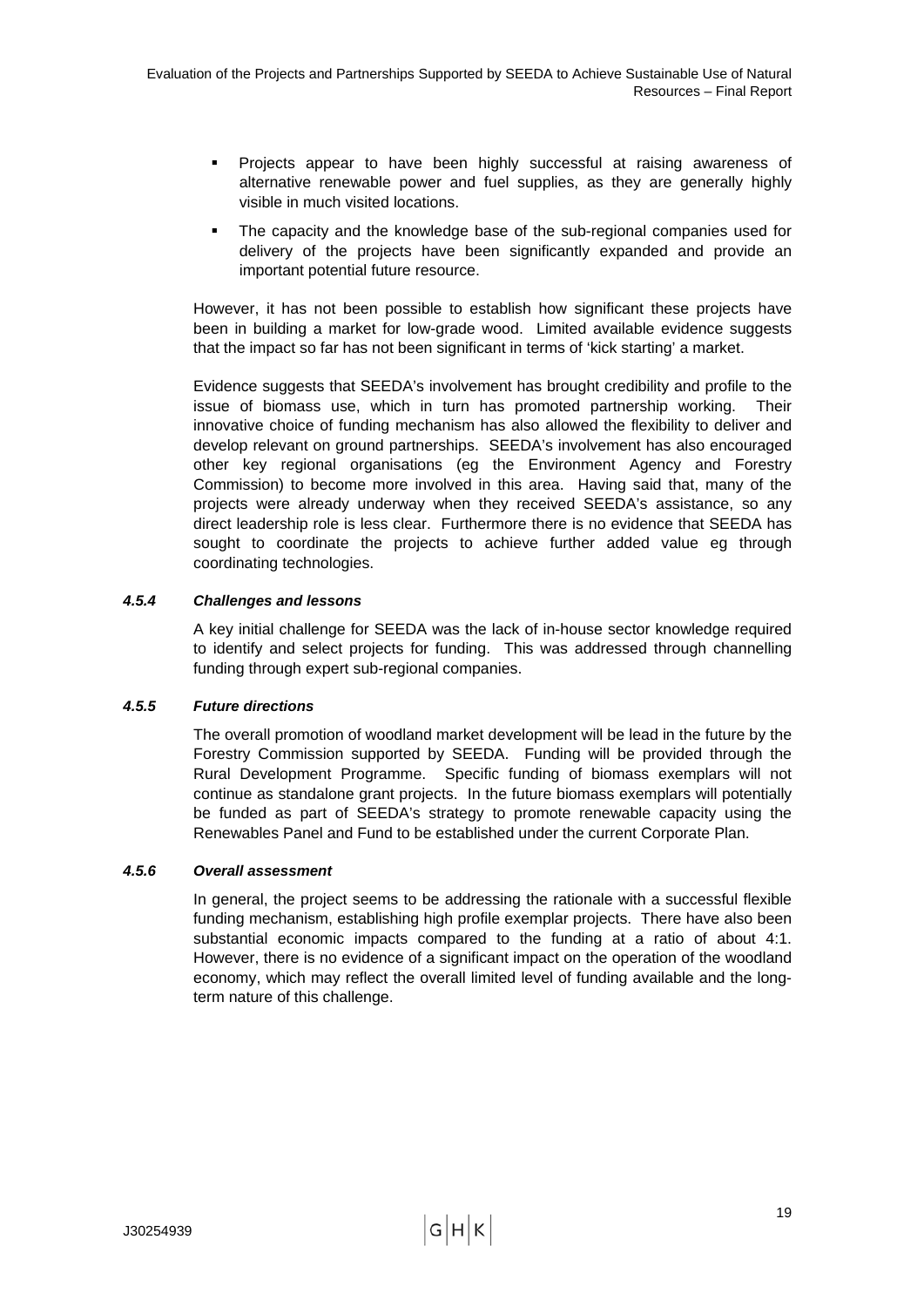## <span id="page-29-0"></span>**5 SUB-PRIORITY C: ACHIEVING SUSTAINABLE MANAGEMENT OF WATER, WASTE AND ENERGY**

#### **5.1 RES 2002 Objectives, Actions and SEEDA Role**

The 2002 RES sets out the task for the region as follows:

- Addressing potential over-exploitation of water supplies
- Raising the awareness of the economic value of discarded materials to reduce waste
- **Increasing demand for renewable energy and exploiting the business** opportunities from this demand.

It sets out the following areas of action:

- Water: building understanding & awareness through the SE Water Resources Forum; research to build understanding of the economic benefits of water; action to encourage business and other employers to achieve best practice in water management.
- Waste: support practical initiatives to assist waste market development and reuse/recycling; encourage organisations to manage waste sustainably and gain economic advantage.
- Energy: promote energy efficiency and development of the renewable technology sector.

The 2002 RES action plan focus's SEEDA' lead role on promoting low carbon/renewable energy technologies and promoting & developing energy crops.

#### **5.2 Overview of Projects and Partnerships**

Projects and partnerships can be broken up between those that are aimed at the water, waste and energy sub-priorities and those that address resource efficiency more generally and hence all the sub-priorities.

#### **Table 13 Analysis of expenditure for sub-priorities 04-07 for 90% of expenditure**

| <b>Sub-priority C: Sustainable Management of Resources</b> | <b>Project No</b> | £'000 |
|------------------------------------------------------------|-------------------|-------|
| C.1: Sustainable water management                          | 2                 | 152   |
| C.2: Developing waste markets & recycling                  | 3                 | 277   |
| C.3: Promoting energy efficiency and renewable energy      | 10                | 649   |
| C.4: Promoting resource efficiency                         | 8                 | 773   |
|                                                            | 23                | 1,851 |
| Balance of projects                                        |                   | 185   |
|                                                            |                   | 2.036 |

Each of these activities will be separately addressed in the following sections.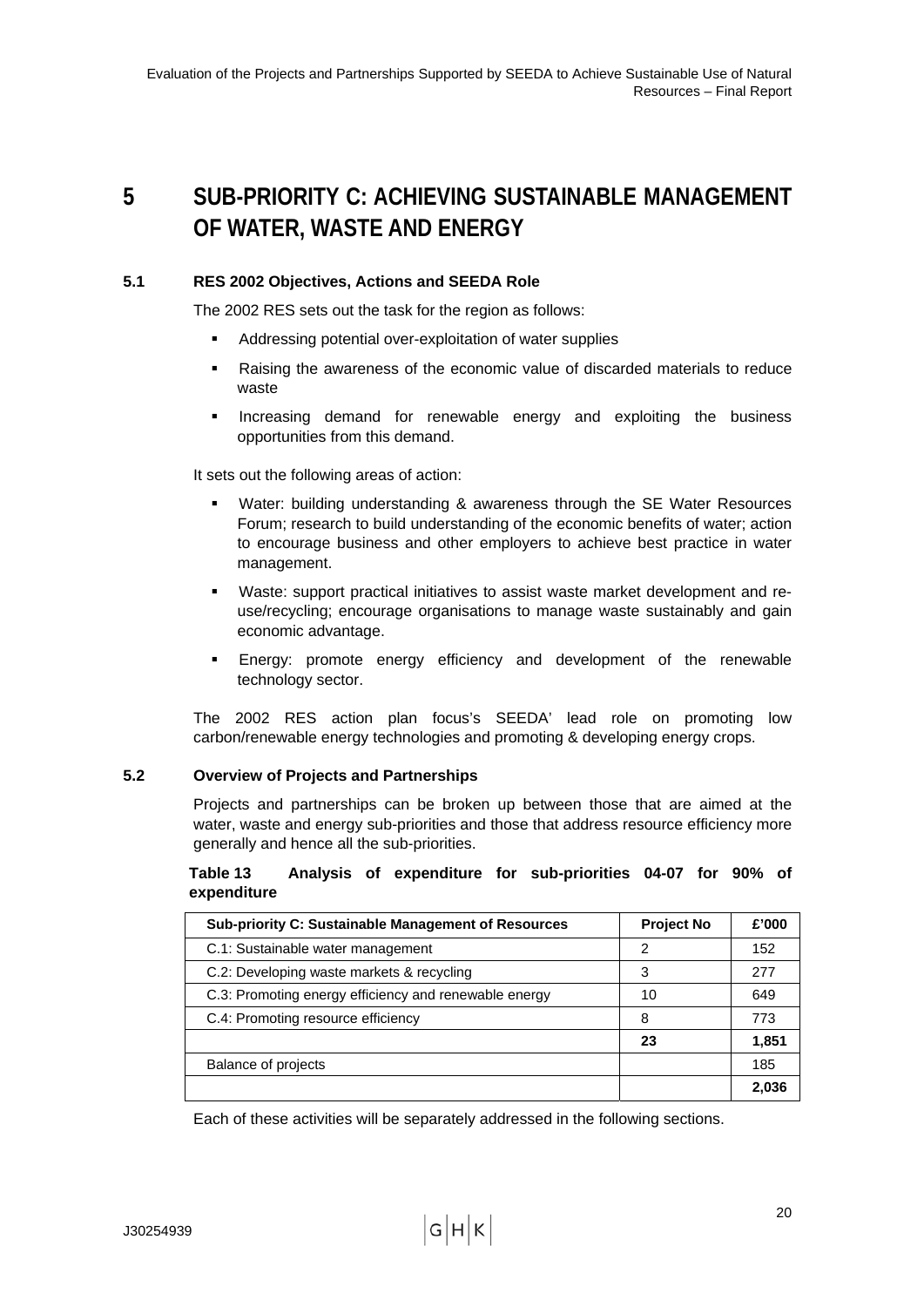#### <span id="page-30-0"></span>**5.3 C.1: Sustainable water management**

#### <span id="page-30-1"></span>*5.3.1 Projects and partnerships*

There are only two substantial areas of expenditure in this area as set out in [Table 14,](#page-30-1) although promotion of water efficiency is also included in the cross-cutting projects. Both these projects have been selected as case studies – see Annex 1 for their full documentation.

| <b>Project</b>                                   | <b>Description</b>                                                                                                                                                                                                                                                                                                                                                                            | £'000 |
|--------------------------------------------------|-----------------------------------------------------------------------------------------------------------------------------------------------------------------------------------------------------------------------------------------------------------------------------------------------------------------------------------------------------------------------------------------------|-------|
| SuRCaSE EU<br><b>LIFE Project</b>                | Demonstration of the Ecosystems Approach (EsA) to<br>achieve integrated management of water resources. It<br>involved the provision of advice to local authorities,<br>businesses and farmers to promote sustainable<br>management of 3 river catchments in SE. Total project<br>£1.5m (05-08) lead by University of Liverpool with EU Life<br>funding. SEEDA provided 7% of overall funding. | 100   |
| <b>SE Water</b><br>Resources<br>Forum<br>(SEWRF) | Forum, jointly run and funded with the Environment Agency,<br>to build awareness and shared understanding amongst<br>stakeholders of water management issues. Funding was<br>mainly used to fund 3 one-day annual conferences for<br>stakeholders.                                                                                                                                            | 52    |
|                                                  |                                                                                                                                                                                                                                                                                                                                                                                               | 152   |

**Table 14 Major Water Project and Partnership 2004-07** 

#### *5.3.2 Rationale and intervention logics*

The rationales for these interventions are mainly based on information failure: water users are unaware of sustainable water management practices that will provide them with economic savings. There was specific authority for the establishment of the SEWRF in the RES 2002-12. SuRCaSE also is broadly in line with the direction set by the RES 2002-12 as involving research to identify the economic benefits of improved management of water resources.

The key intervention logic is that the provision of advice on water management to water users and those that influence water use (eg Local Authorities through planning) leads to improved water management that in turn provides economic and environmental benefits. As actions that improve water management can also save money, there is an incentive to manage water use better. SuRCaSE is also specifically seeking to demonstrate the EsA approach in practice to its funders and other stakeholders in order for them to be more efficient and effective in their management of water resources.

These projects addressed the rationale through information provision, but there is a further market failure in that environmental externalities of water use are not included in the price of water so water is relatively cheap. This can mean that the incentives for improved water management can be relatively low, so that information alone does not necessarily lead to improved water management.

#### *5.3.3 Impacts*

#### *Economic*

The SuRCaSE project has clear business beneficiaries and potential net economic impacts as businesses and farmers potentially make savings from improved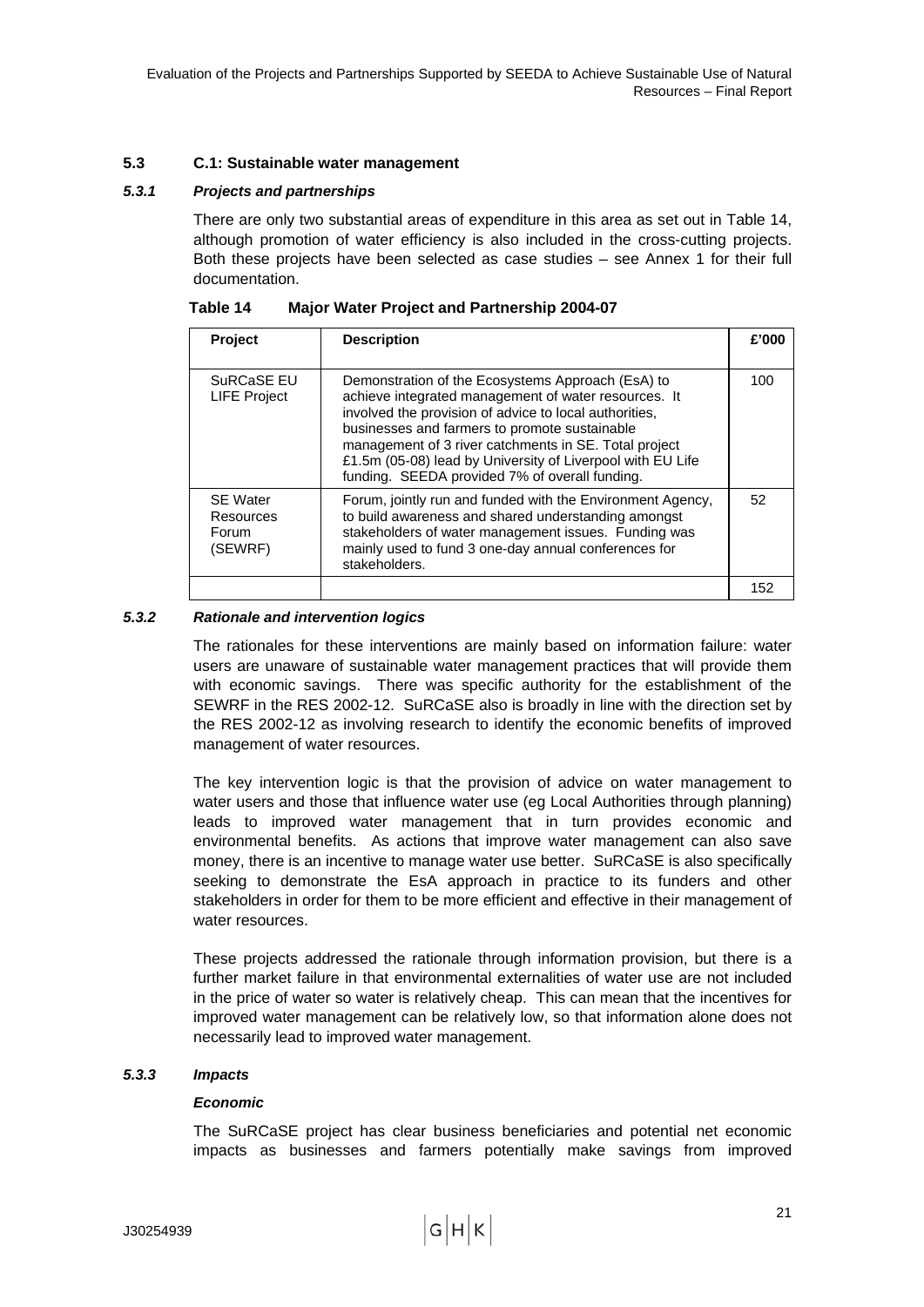management relating to water resources. In actual fact only farmers received advice and made savings in the 2004-07 period. The main source of savings was from improved soil management leading to reduced crop losses that were identified in 6 management plans. Based on information and estimates from the SuRCaSE project management, we have estimated £12k of net economic benefits to SEEDA's funding over the period covered by this report (details on the assumptions and calculation are included in Annex 1). The majority of the benefits will accrue after 31 March 2007 which we have estimated as totalling for the project £660k of which £44k would be attributable to SEEDA.

Overall net economic benefits from this project are less than half of the total costs. This does not though take into account the value of environmental benefits, which have not been monitored due to lack of resources. It also does not take into account the pilot nature of the project, which suffered delays due to challenges in coordination and engagement with water users. It does though suggest that a more detailed analysis of ongoing costs associated with advice provision should be considered against the net economic impacts.

#### *Qualitative and Strategic Added Value*

The main potential impacts from SuRCaSE have yet to be seen and are in terms of: learning for project partners and stakeholders as the lessons from the project have yet to be fully analysed and presented, although some have already emerged – see next section. SEEDA's main contribution of SAV, according to interviewees, was through its leadership role in terms of supporting this innovative project early on and providing authoritative backing to bring other partners on board and leveraging in extra funding. Interviewees also suggested that SEEDA's involvement added to the authority of the project and assisted it in working with other partners during implementation, hence promoting partnership working.

There was a lack of evidence on the impacts of SEWRF as there was no monitoring system in place. Generally though interviewees did not think that it had had significant impacts, given that outputs were limited due to funding. The main output of an annual 1 day conference open to all was not considered necessarily effective in leading to action on water management. It is also arguable that this might not have been the best use of the resources. However, SEEDA was credited by interviewees with providing the leadership to establish SEWRF initially, but some interviewees suggested that this leadership role had reduced over the recent period as SEWRF had lost direction.

#### *5.3.4 Challenges and Lessons*

SuRCaSE faced a particular challenge in engaging with business that showed limited interest in water efficiency, possibly due to its relative low cost, although it was suggested that water efficiency advice might be better delivered as part of overall resource efficiency advice. Conversely, it found that farmers were relatively well informed on efficient farming practices (e.g. nutrient budgeting) which made it more challenging to identify potential savings of this kind. In contrast, the project found openness among many farmers to water efficiency and other advice, indicating that it was meeting a need arising from information failure. Finally, it found the engagement with other related initiatives on the ground to avoid duplication resource intensive.

SEWRF's main challenge was engaging effectively with wider stakeholders, a challenge that interviewees considered it was yet to overcome with the limited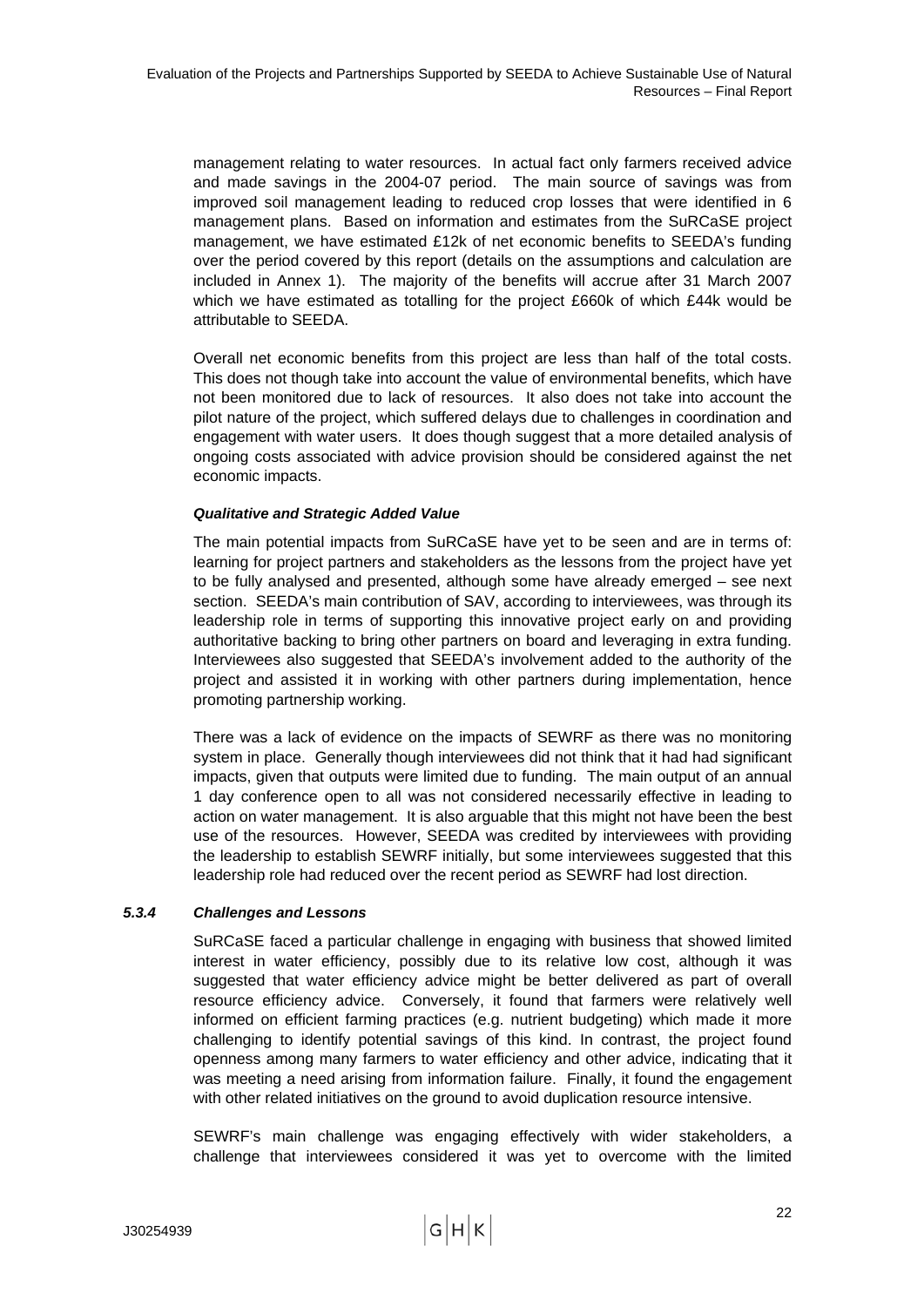resources available. SEEDA has learnt from this and is insisting on clear deliverables from the SEWRF or any substitute partnership.

#### *5.3.5 Future directions*

The current RES sets ambitious targets for improving water efficiency in the region: reduction of water consumption in the South East by 20% from 169 litres per day in 2003/04 to 135 litres per day by 2016. Currently SEEDA is working with partners to identify the actions required to meet these targets and the appropriate partnership mechanisms, if required. A key area in the draft RES action plan is to create public/private partnership to lead to the development of spatially focused retrofitting programmes. Given the dominance of water use by existing households, this broad direction would seem appropriate. However, it does raise challenges as to SEEDA's role and the appropriate delivery mechanisms for this activity.

#### *5.3.6 Overall Assessment*

Although the lessons from SuRCaSE are yet to be finalised, emerging lessons do beg questions as to the effectiveness and efficiency of its delivery model. It may be that the EsA is relevant at a broad strategic level but delivery may need to be considered more fundamentally in terms of customer needs. These issues may be reflected in the relatively low net economic benefits of the project. It is also not clear how SEEDA will learn from this project although it may be catalytic in influencing other partners with more direct responsibilities in water management.

SEWRF was generally assessed as not being effective given its limited resources. Arguably, it was also not effective as its communication mechanisms were not clearly targeted and the effectiveness of annual conferences were not assessed or compared to other potentially more cost effective options (eg websites, workshops, newsletters etc).

In considering future activities in this area, the experience of this partnership and project would suggest the need for careful consideration of SEEDA's role given its limited influence on water management compared to other key organisations such as water companies, the Environment Agency and Ofwat. SEEDA is the sponsor of the target in the RES, so would reasonably be expected to lead in analysing the implementation gap in achieving this target, and establishing partnerships to take action to fill the gap. The analysis needs to take into account other national and regional initiatives, as well as its current initiatives on both water management in SEEDA lead developments and in providing resource efficiency advice to businesses.

SEEDA's role in a retrofitting programme for housing needs to be carefully managed to ensure it provides maximum strategic added value in an area with which it has no direct previous involvement. SEEDA views its future role as being on of building delivery partnerships across the public and private sectors, using its unique relationship with business to develop strategic interventions that engage business as well as local authorities and other partners (e.g. the Greening Campaign funded by SEEDA).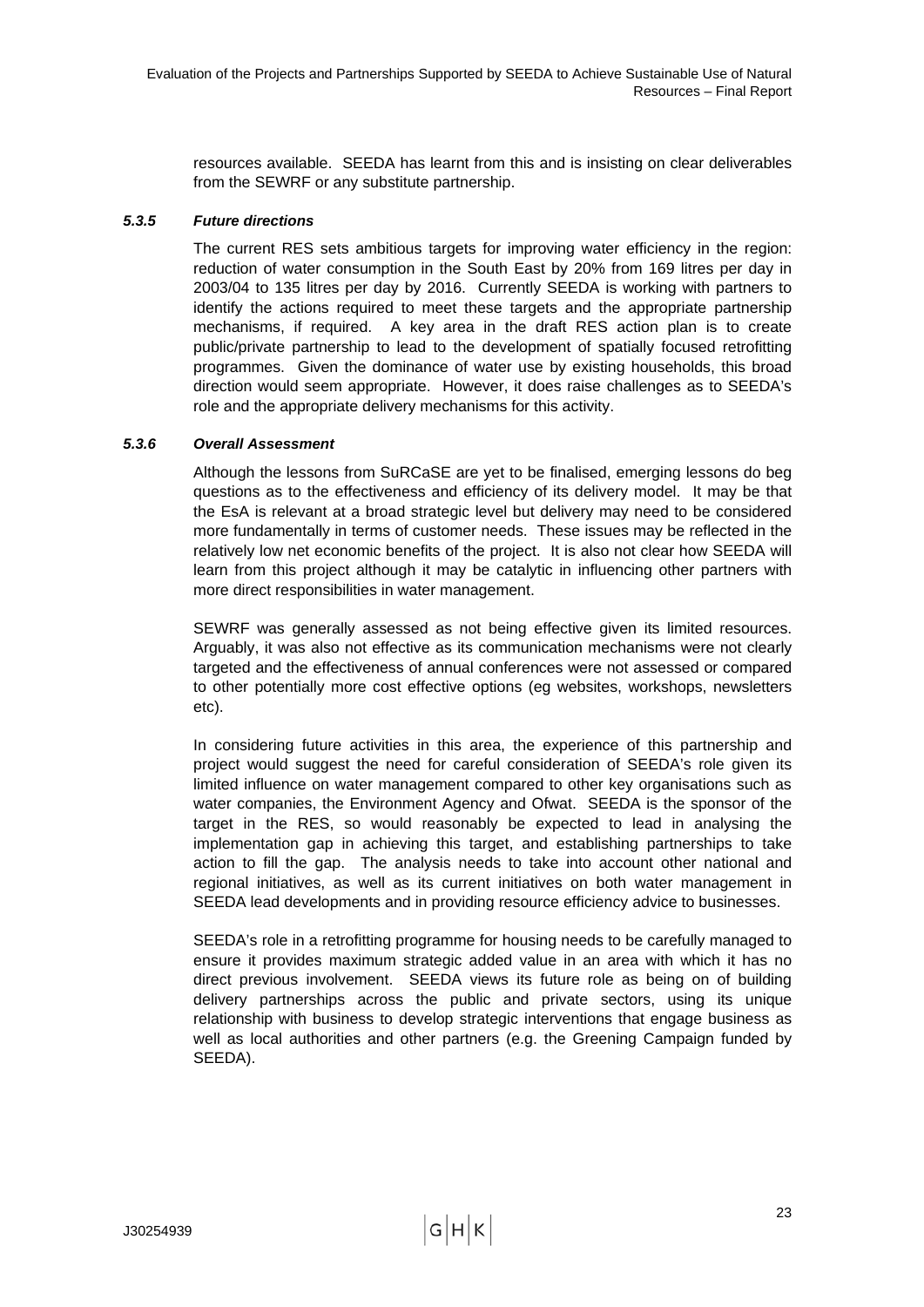#### <span id="page-33-0"></span>**5.4 C.2: Developing waste market and recycling**

#### <span id="page-33-1"></span>*5.4.1 Projects and Partnerships*

[Table 15](#page-33-1) describes the major areas of expenditure on waste market development and recycling, although again the resource efficiency area covers waste too. As the major project in this area, the support for New Recycling Infrastructure in SE project was selected as a case study – see Annex 1 for the full documentation of the case study.

| Table 15 | <b>Major Waste Projects and Partnerships 2004-07</b> |  |
|----------|------------------------------------------------------|--|
|          |                                                      |  |

| <b>Project</b>                                                | <b>Description</b>                                                                                                                                                             | £'000 |
|---------------------------------------------------------------|--------------------------------------------------------------------------------------------------------------------------------------------------------------------------------|-------|
| Support for New<br>Recycling<br>Infrastructure in SE          | 1 year pilot study providing 5 Grants to businesses<br>totally £191k in 2006-07 for recycling equipment to<br>increase recyclate supply managed by Envirobusiness<br><b>SE</b> | 234   |
| Waste Market<br>Development<br>Research                       | Research on waste markets for the Waste Market<br>Development group to inform a strategic visioning<br>event                                                                   | 23    |
| <b>Community Waste</b><br>Initiatives (Social<br>Enterprises) | Support for Community Waste Initiatives (Social<br>Enterprises)                                                                                                                | 20    |
|                                                               |                                                                                                                                                                                | 277   |

#### *5.4.2 Rationale and intervention logic*

The key rationale for this intervention is the inability of small businesses in this emergent industry to access other finance due to their size and the perceived risks of industry, hence creating a barrier to the development of recycling in the SE and of a recycling sector. This is in line with the RES 2002-12 action to support initiatives to assist waste market development and contribute to higher levels of re-use and recycling.

The key intervention logic for this area has been the provision of seed financing grants to emerging recycling businesses so they can develop sustainable businesses and increase the supply of recycled material in the SE with the resulting environmental and economic benefits.

The rationale would seem to be coherent and is supported by beneficiaries who claim that they would have not been able to access finance without the SEEDA grants. The intervention is appropriate to address this rationale.

#### *5.4.3 Impacts*

#### *Economic*

The only direct economic impacts from this sub-theme arise from the support for New Recycling Infrastructure in the SE. The main impact was to increase the GVA produced by grant recipients by increasing their processing capacity and the market value of their final products and hence their revenue. Based on data provided by Envirobusiness SE and interviews with all beneficiaries, we have calculated net present value of net economic impacts from this project as £3.57m. The full basis for the calculation is detailed in Annex 1.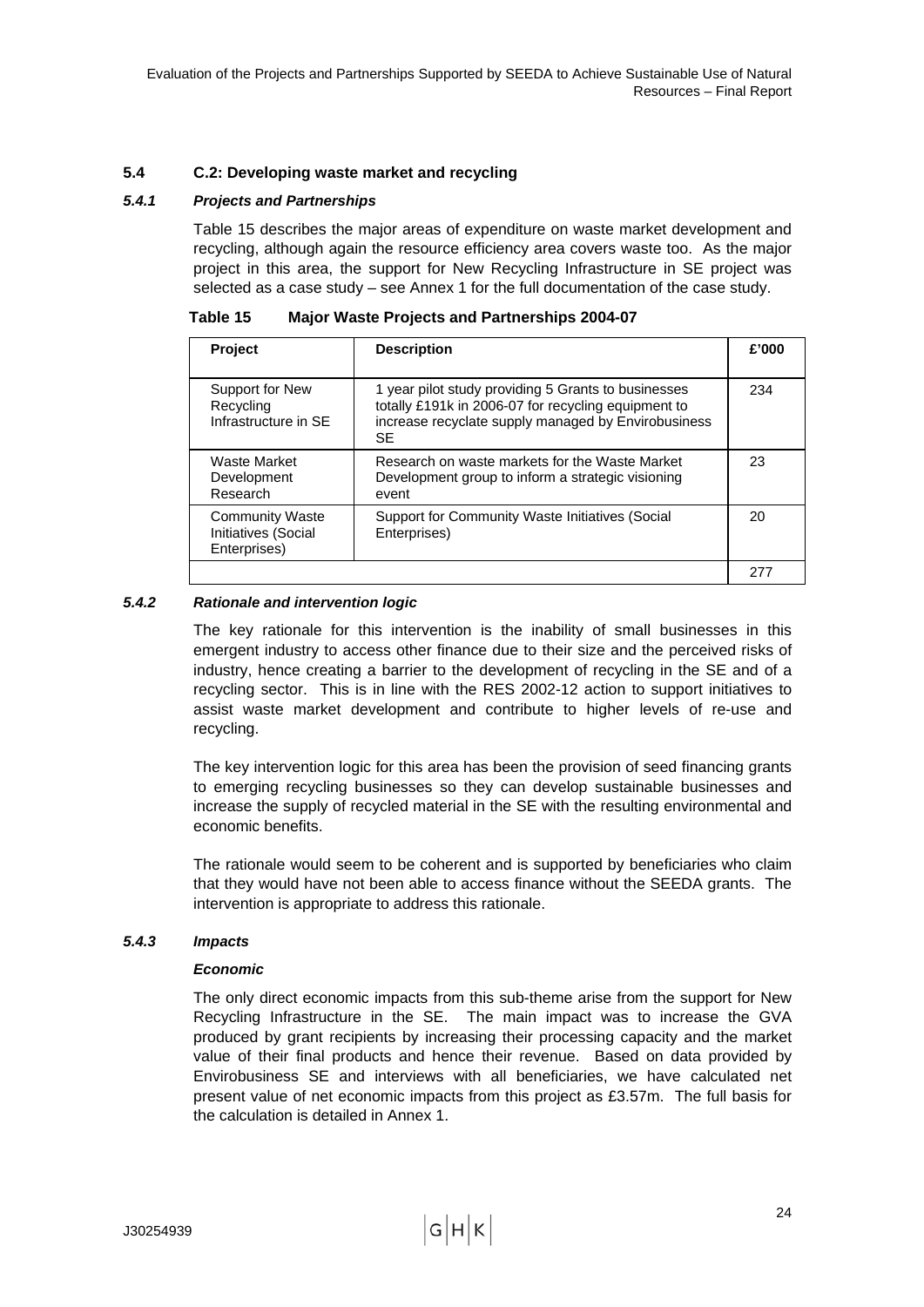There was also some evidence from beneficiaries that the grants had ensured their businesses were more financially sustainable. This may mean that in the future these businesses are able to access finance independently to further grow their businesses.

The project also diverted 61,300 tonnes of material from landfills in the South East Region, between 2006 and 2010. This diversion of materials from traditional waste disposal methods resulted in reduced CO2 emission of 4,800 tonnes.

#### *Qualitative and Strategic Added Value*

Wider stakeholders interviewed suggested that SEEDA had shown leadership in the region through promoting the management of waste as a resource. This was considered an important principal to promote in line with SEEDA's sustainable development duty. It was not so clear how this leadership had manifested itself beyond influencing the climate of opinion in the SE and allowing SEEDA to be ambitious on waste issues in the current RES.

SEEDA was also considered to have shown leadership through funding Envirobusiness SE to support recycling market development. Some grant beneficiaries indicated that they had received added value from Envirobusiness SE through networking opportunities. As SEEDA had set up Envirobusiness to lead this work, they did not directly engage with funded businesses to deliver direct strategic added value.

#### *5.4.4 Challenges and lessons*

One of the key challenges for this project was to ensure they received the highest quality possible applications for grants. A key lesson has been the need to involve key partner intermediaries such as Business Links, Sustainable Business Partnerships, WRAP etc in identifying and developing the most effective projects and applications. This lesson has been built into future activities, with those and other organisations fully involved in developing a strategy for the future.

#### *5.4.5 Future directions*

As a result of the success of the 1 year pilot study providing grants to recycling companies, it was extended a further 2 years. In its final year, this year, it will contribute to a substantial new programme, Pathway towards Zero Waste (PTZW) with targeted total funding of over £7m over 3 years. This is designed to make a significant contribution to delivering the ambitious targets in the current RES: to achieve a 30% increase over the 2003 baseline in GVA generated per tonne of materials entering the waste stream by 2016.

PTZW will focus on reducing waste in three sectors: construction, food and wood consistent with the priorities set in the Waste Strategy 2007 for England. This project will build on the experience of the supporting recycling under this theme as well as the Construction Resource Efficiency project that was part of the SE Brew programme. A key part of this project will be the development of baselines and metrics so that it is possible to measure the contribution of this project to meeting the RES target.

#### *5.4.6 Overall assessment*

This sub-theme with its emphasis on supporting recycling has followed from the RES 2002-12. Its rationale and intervention logic have been appropriate and it has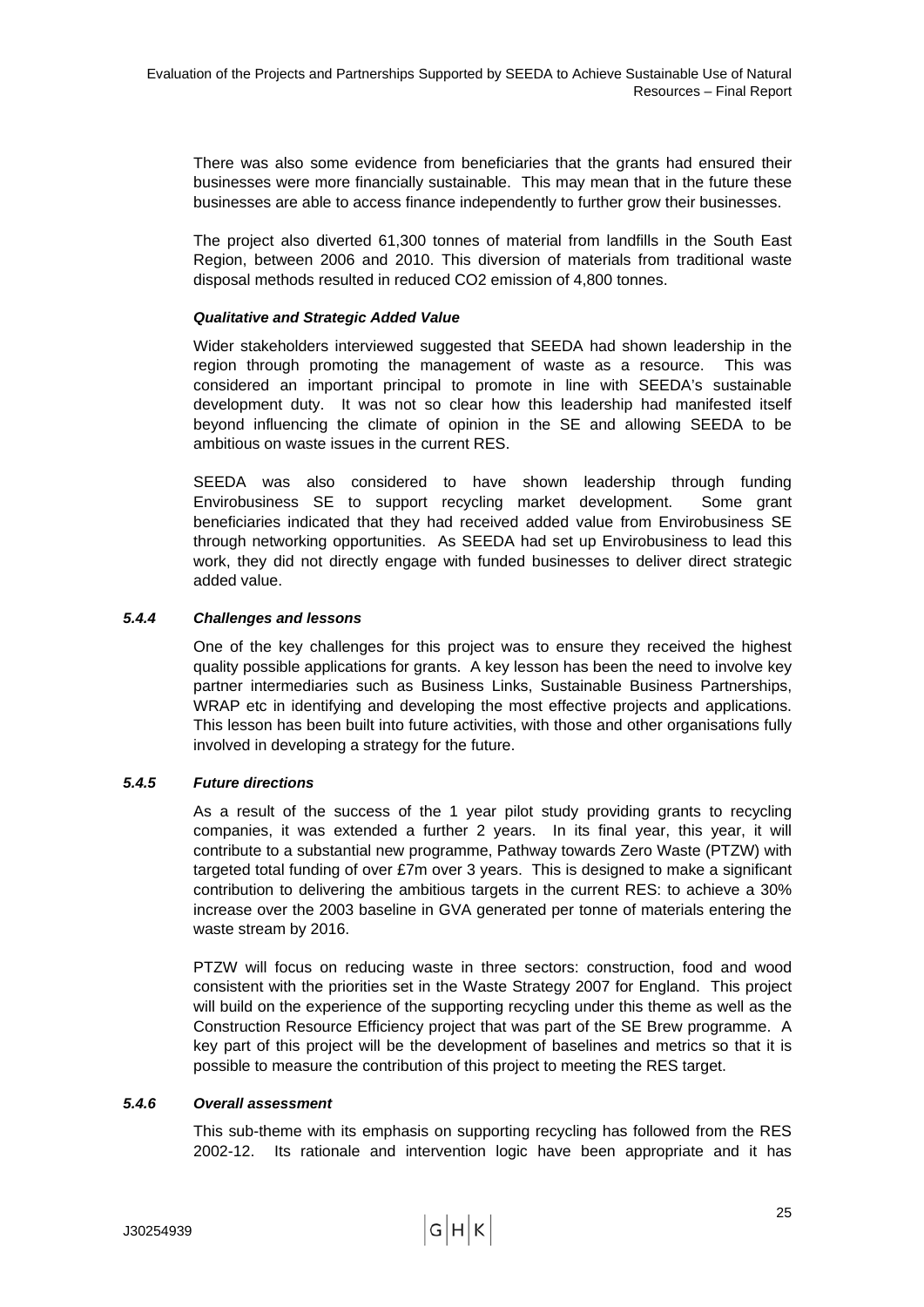achieved significant net economic impacts of £1.58m. It did not have specific targets for achieving such impacts, so it is difficult to assess how successful this project was.

SEEDA is now building on this success with the PTZW. This should provide a platform to make a substantial impact on waste reduction in the SE. It will be important though in developing baselines and metrics to ensure that its contribution can be effectively measured and monitored. It will also be important to analyse the implementation gap that needs to be filled at the regional level to achieve the RES target.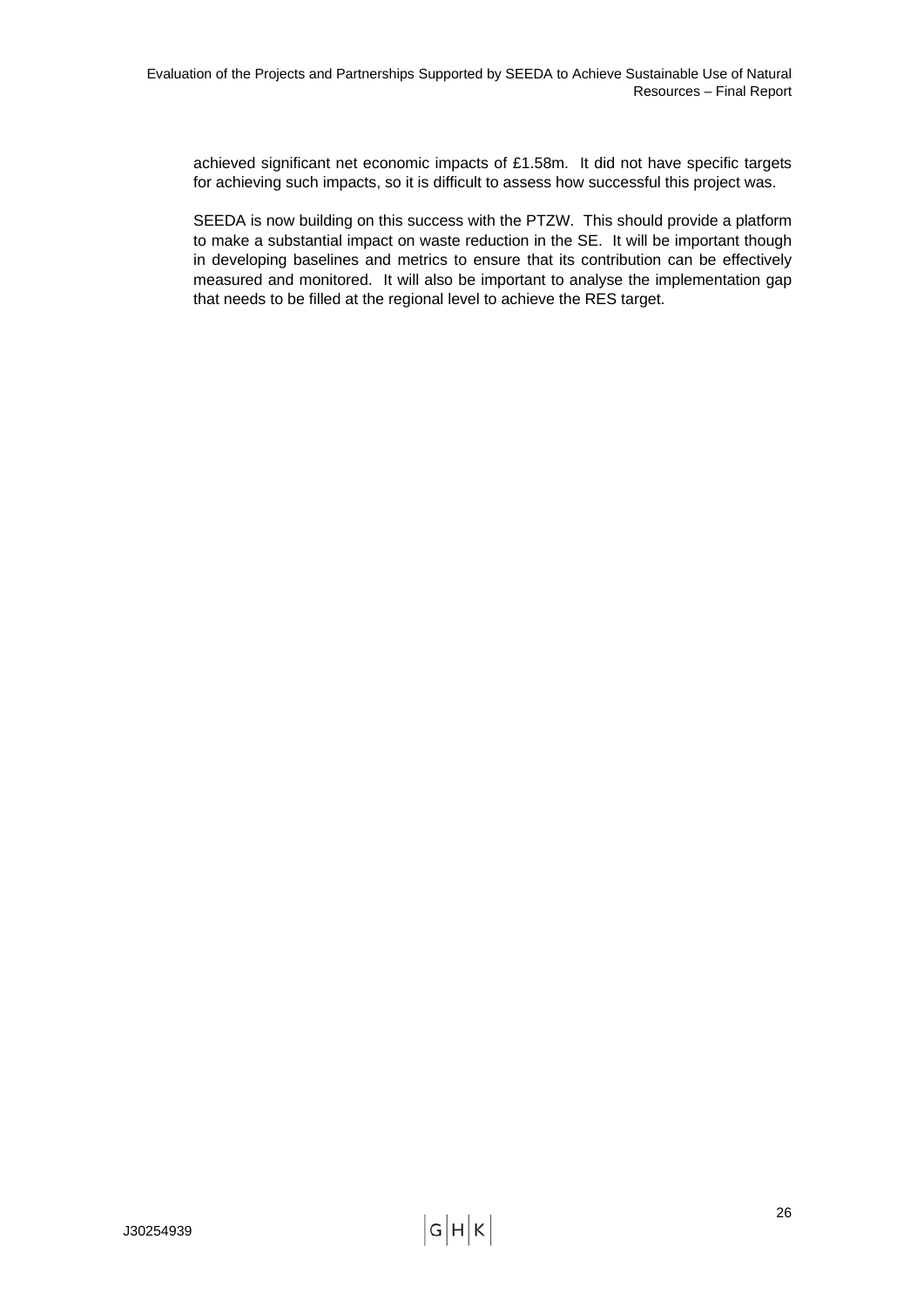## <span id="page-36-0"></span>**5.5 C.3: Promoting energy efficiency and renewable energy**

## <span id="page-36-1"></span>*5.5.1 Projects and partnerships*

[Table 16](#page-36-1) sets out the major areas of expenditure covering 90% of expenditure (2004- 07). It was agreed that the largest expenditure partnership and project would form the case studies for this sub-theme: the SE Sustainable Energy Partnership and the Energy Flagship Project<sup>[5](#page-36-0)</sup>. The detailed documentation of these case studies is in Annex 1.

| Project                                                   | <b>Description</b>                                                                                                                                                                      | £'000 |
|-----------------------------------------------------------|-----------------------------------------------------------------------------------------------------------------------------------------------------------------------------------------|-------|
| <b>SE Sustainable Energy</b><br>Partnership               | SEEDA contribution to SESEP mainly<br>supporting activity relevant to renewable<br>energy promotion. SESEP is a partnership<br>lead by the Government Office SE<br>established in 2005. | 149   |
| <b>Energy Flagship Project</b>                            | Grant funding for 3 flagship community<br>renewable energy projects mainly wind<br>turbines                                                                                             | 147   |
| WindSupply                                                | Research into opportunities in the wind<br>energy supply chain, including a workshop                                                                                                    | 80    |
| <b>Bracknell Energy Supply</b><br>Company (ESCO)          | Research to development the concept of<br>Bracknell ESCO & implications for South East                                                                                                  | 75    |
| <b>Bracknell Town Centre</b>                              | Feasibility study to support the development<br>of the Bracknell programme for renewable<br>energy up to initiation                                                                     | 40    |
| Renewable Energy<br>Officer                               | Officer to supply specialist renewable energy<br>advice to development projects and area<br>teams                                                                                       | 40    |
| <b>SE Renewable Energy</b><br>Conference 2005             | SEEDA contribution to the running of the<br>Conference                                                                                                                                  | 37    |
| Marine Energy Appraisal                                   | Feasibility study for marine energy<br>demonstration project in the Solent for the Isle<br>of Wight                                                                                     | 30    |
| <b>SEEDA Renewable</b><br><b>Energy Feasibility Study</b> | Feasibility study on implementing a renewable<br>energy system in SEEDA headquarters.                                                                                                   | 28    |
| Renewable Energy - RDA<br><b>Lead Role Activities</b>     | Miscellaneous expenditure (mainly room hire<br>for inter-RDA meetings) relating to SEEDA's<br>role as Lead RDA on Renewable Energy                                                      | 23    |
|                                                           |                                                                                                                                                                                         | 649   |

**Table 16 Major Energy Projects and Partnerships 2004-07** 

## *5.5.2 Rationale and intervention logic*

The key rationale for these projects and partnerships was broadly to address information failures due to the lack of knowledge of the technologies, feasibility and

l

 $5$  The case study examines the experience of the two wind turbine funded only as the third grant funded a biomass demonstration which is addressed in a case study in the previous chapter.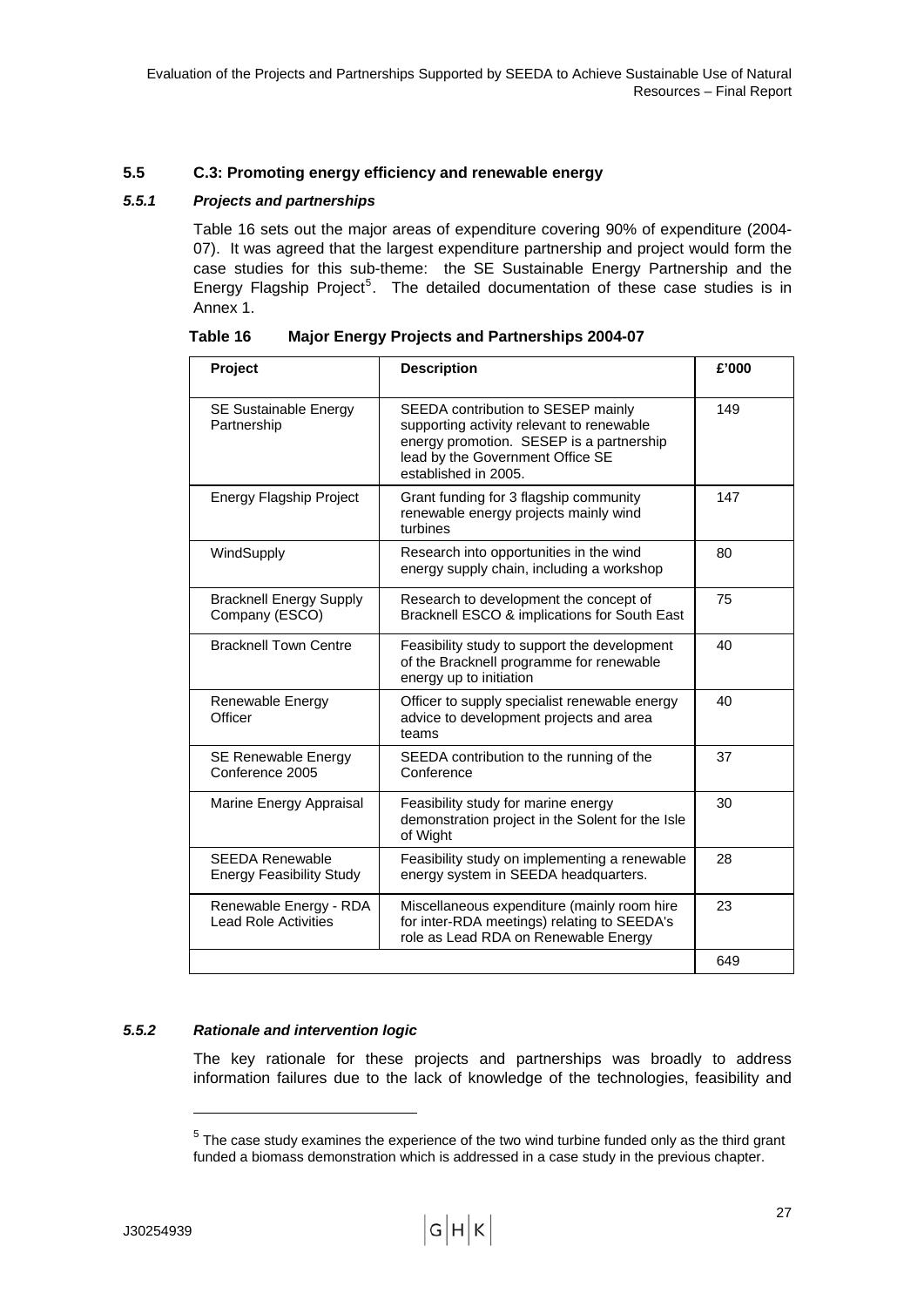<span id="page-37-0"></span>benefits of renewable energy, where were particularly exhibited in the barriers to the development of renewable energy projects in the planning process. This is in line with the RES 2002-12 and the RES action plan giving SEEDA lead role in supporting initiatives 'to develop the Renewable Energy Technology sector in the region, including support for renewable energy demonstration projects'.

The key intervention logics for this area are as follows:

- Providing grants to community groups to install demonstration uses of renewable energy to promote increased SE take-up of renewable energy and hence reduce SE regional carbon emissions.
- Providing grants to commission research or directly commissioning research into the feasibility of implementing renewable energy in order to promote the uptake of renewable energy and hence reduce SE regional carbon emissions.

The rationale and intervention logics are reasonably plausible, although there is the assumption that improved information on energy benefits will reduce resistance to renewable energy projects, this may not necessarily be the case. For instance, resistance may well result from views on the aesthetics of wind turbines that may only be stiffened by demonstrations.

## *5.5.3 Impacts*

## *Economic*

Projects in this sub-priority do not have a strong economic rationale except in terms of reduced carbon emissions and securing energy supplies providing public economic benefits. The only limited direct business beneficiaries are those supplying renewable energy technology, who are largely based outside the SE. Therefore, we have estimated this sub-priority as having zero net direct economic impacts.

## *Achievement of Renewable Energy Delivery*

The main relevant outcome is that the SE is now very likely to achieve and exceed its 5.5% renewable energy target based on installed electrical capacity, potentially achieving 7% by 2010 $^6$  $^6$ , but fail to meet the more recent RES target of 10% based on primary energy supply. However, it is less clear as to what extent achievement of the former target has been contributed towards by SEEDA's work funded through these projects and partnerships. TV Energy estimates that over 50% of installed capacity by 2010 will be provided by 2 major offshore wind farms (Kentish Flats and Thanet) over which the projects and partnerships in this theme would have had very limited influence, though SEEDA's wider championship work may have influenced these outcomes. TV Energy forecasts that overall regional land based delivery of renewable energy (excluding landfill gas) will be about 50% of that envisaged by SEERA in its original development of the 5.5% target<sup>[7](#page-37-0)</sup>.

However, arguably even less could have been achieved without SEEDA's activities and certainly delivery of renewable energy initiatives can be a long-term venture. For instance, one demonstration wind turbine project, part funded by SEEDA, took 15

l

 $^6$  TV Energy, 2008 - Progressing Renewable Energy in the SE of England. Report to SEEDA

 $<sup>7</sup>$  In SEERA 'Proposed Alterations to Regional Planning Guidance, South East – Energy</sup> Efficiency and Renewable Energy' (2003)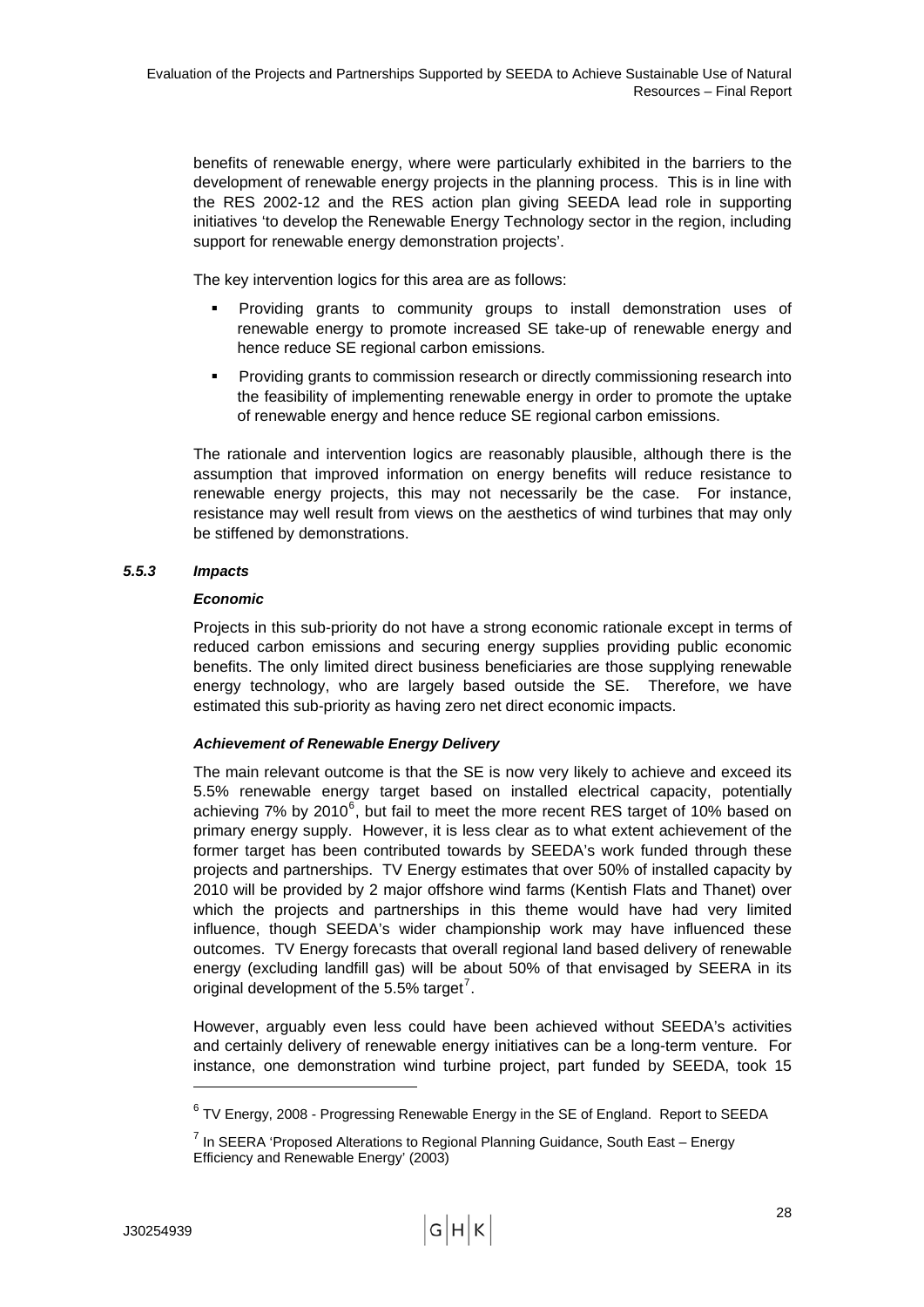years from conception to implementation. Hence, SEEDA's activities and funding particularly of research in this period may delivery longer-term benefits as delivery of initiatives could occur after 2020, especially for larger, more complex ones.

There was evidence that SEEDA's funding of wind turbine demonstration projects had created interest and awareness. However, the effect on attitudes had not been assessed and no baseline study had been carried out against which a future study could be compared.

#### *Strategic added value*

Interviewees suggested that the Government Office SE, as chair of SESEP, had been given the responsibility for taking leadership in this area and SEEDA had had more of a supportive role, except in the area of biomass energy, which is addressed more widely in the previous chapter. Having said that, there was some recognition that SEEDA had provided some leadership through funding the SE Renewable Energy Conference in 2005, which had been influential. One interviewee looked for future leadership from SEEDA in promoting renewable energy. Another senior regional stakeholder identified this as the key area where SEEDA could deliver added value in the future.

## *5.5.4 Challenges and Lessons*

Interviewees saw the complexity of the planning system as one of the key challenges for renewable energy initiatives. SESEP, part funded by SEEDA, had sought to address this through the provision of guidance and information, but interviewees considered that planning barriers remained substantial. This had been reflected in the substantial time taken to deliver the demonstration projects part funded by SEEDA.

## *5.5.5 Future Directions*

The current RES has established new and more ambitious targets for delivering renewable energy capacity in the SE: 'increase the contribution of renewable energy to at least 10% of electricity supply in the South East by 2010 as a step towards achieving 20% by 2020. SEEDA, with partners, are current developing an action plan to deliver this target. A key element of this plan is developing an assessment of the capacities and strengths of the region's renewable energy sectors and developing a prioritised energy sector and supply chain development strategy, including skills and capacity building. Other elements include supporting the offshore wind industry, using public sector procurement and a Renewable Energy Challenge Fund.

This provides the potential to learn from the experience to date. This experience arguably suggests that SEEDA needs to substantially increase its focus and funding on a long-term strategy. This might suggest that 2010 target will have to be seen as aspiration as current action is unlikely to deliver by that date and as noted previously, current estimates suggest that only 7% will be achieved by 2010. Hence, SEEDA planning might more reasonably target achievement by 2020 and beyond.

## *5.5.6 Overall Assessment*

It was not possible to assess economic impacts from this theme, as no projects or partnerships had direct business beneficiaries in this period, although current research may have future economic benefits.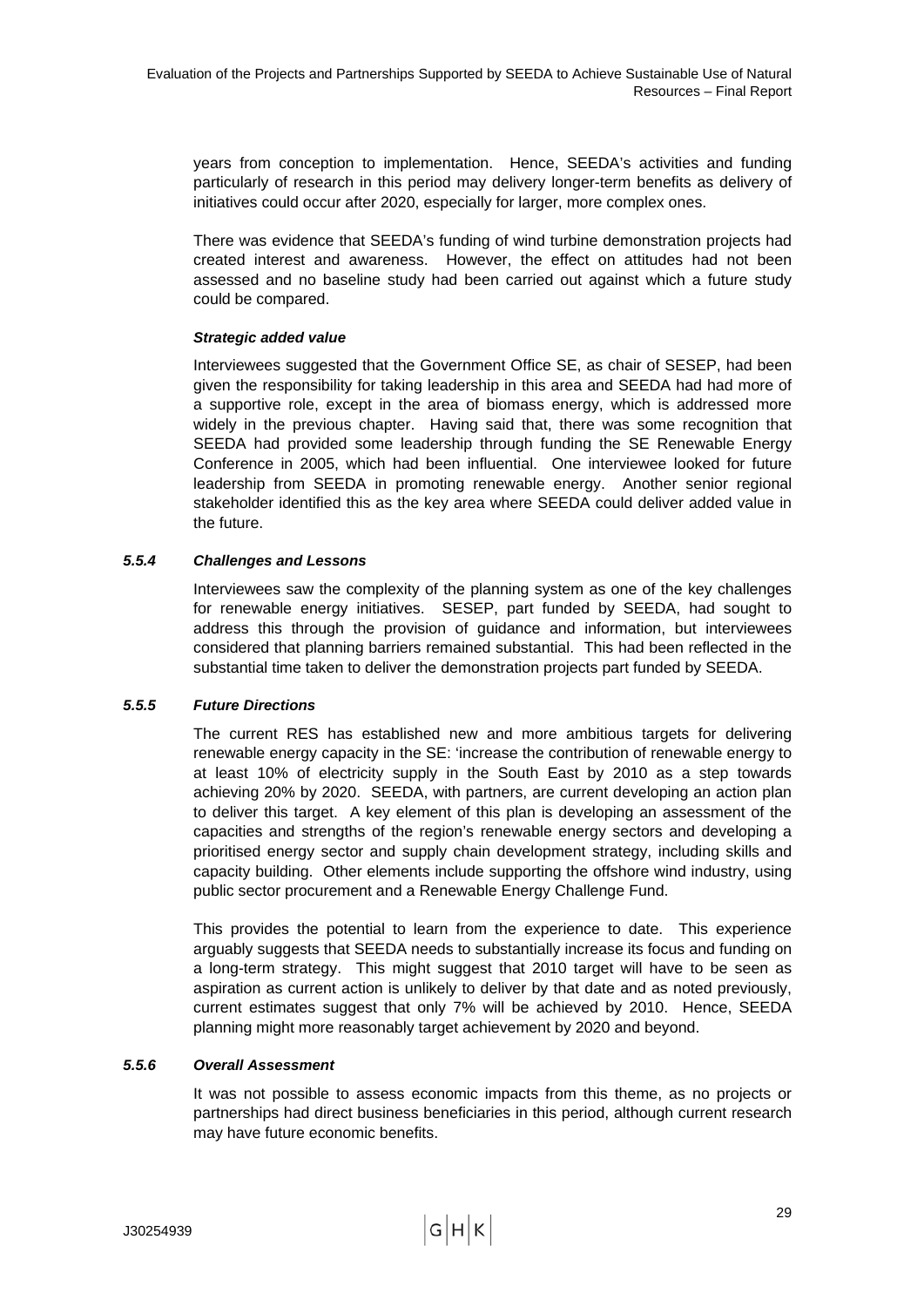There is limited evidence of impacts of the sub-priority theme to date in delivering renewable energy capacity. However, this is not altogether surprising given the longterm nature of delivery in this area. It does though suggest SEEDA needs to give the delivery of regional renewable energy greater priority and focus over the long-term, particularly with the ambitious RES targets. Stakeholders clearly see this as an area where SEEDA could add substantial strategic value.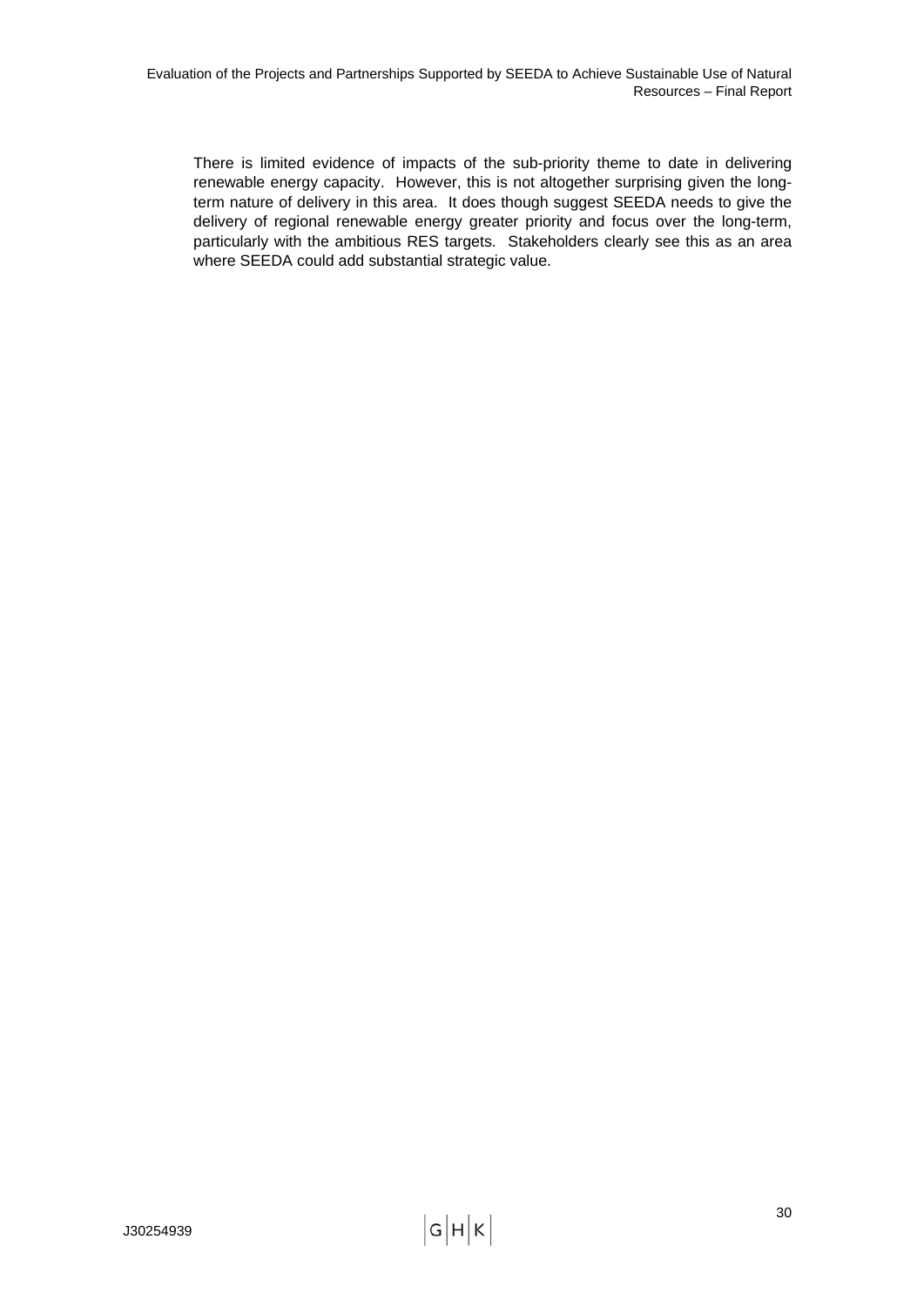## **5.6 C.4: Promoting resource efficiency**

#### *5.6.1 Projects and partnerships*

[Table 17](#page-40-0) sets out the major cross-cutting projects promoting resource efficiency in the SE. The major project in this area was not included in this evaluation as it produced no outputs in this period and underpinned sustainable business advice provision in 2007/08, which has been separately evaluated. The case studies were the Sustainability Checklist, the next largest project, and the Climate South East partnership, which is not included below due to its relative low expenditure (£15k). Climate South East was set up to promote the SE region to be resilient to climate change and low carbon through promoting awareness, developing and championing solutions and influencing policy processes. Full documentation of the case studies is in Annex 1.

<span id="page-40-0"></span>

| <b>Major Resource Efficiency Projects and Partnerships 04-07</b> |
|------------------------------------------------------------------|
|                                                                  |

| <b>Project</b>                                  | <b>Description</b>                                                                                                       | £'000 |
|-------------------------------------------------|--------------------------------------------------------------------------------------------------------------------------|-------|
| Sustainable Business<br>Advice                  | Research and development costs for a planned 2 year<br>programme (07-09) to provide sustainable business<br>advice       | 437   |
| <b>Sustainability Checklist</b>                 | Guidance on new development sustainability for use by<br>SEEDA, developers and LA planning. Website<br>launched in 2007. | 95    |
| Sustainable<br>Performance<br>Assessment        | Research to develop a self-diagnostic and reporting<br>tool for businesses on their sustainability performance           | 89    |
| Minor events,<br>sponsorship, studies<br>etc.   | SEEDA contributions to events, research studies etc.<br>that support sustainable development                             | 50    |
| ISO14001/EMAS for<br><b>SEEDA</b>               | Environmental Management System developed for<br><b>SEEDA</b>                                                            | 33    |
| Partners in Innovation<br>Project               | Development of training and guidance on sustainable<br>construction. Total budget £127k.                                 | 24    |
| Forum for the Future -<br>Partnership Agreement | Provision of capacity building to SEEDA on promoting<br>sustainable development                                          | 24    |
| Sustainable<br>Consumption and<br>Production    | Provision of capacity building to SEEDA on promoting<br>sustainable consumption and production                           | 21    |
|                                                 |                                                                                                                          | 773   |

## *5.6.2 Rationale and intervention logic*

The rationale for these interventions is largely to address information failure. This is broadly in line with the RES 2002-12, although this cross-cutting work is not directly envisaged. The issue of climate change impacts and adaptation is recognised in the RES 2002-12, although no specific actions are identified.

The intervention logic is broadly to address this information failure through research and developing information tools that allow businesses and others to understand more clearly the environmental issues and take action. In the case of the Sustainability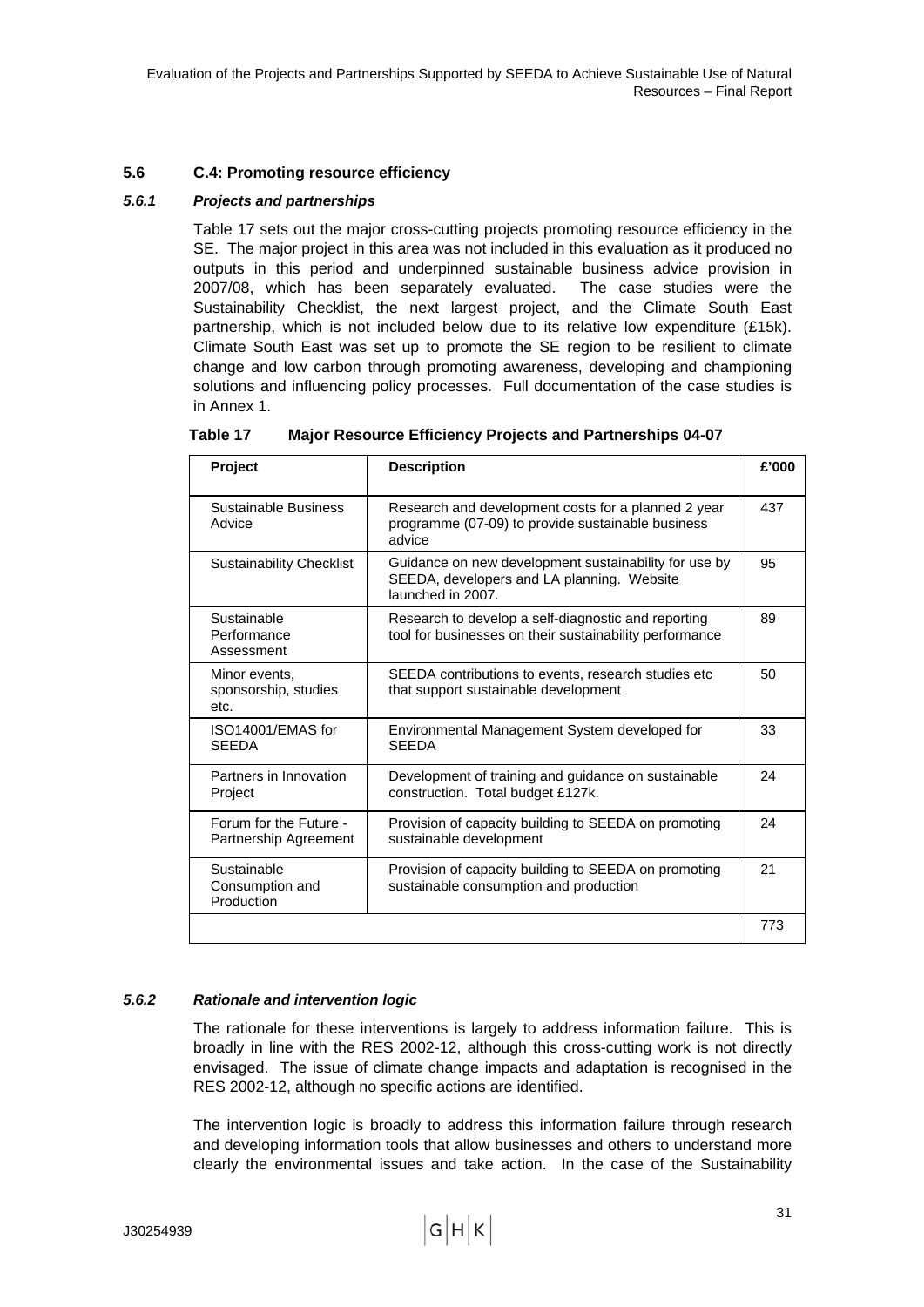Checklist, a key role for the tool was to support local authorities in setting sustainability requirements for new developments, which would provide the incentive for developers to improve the environmental quality of their proposed developments. The tool was also to be used by SEEDA to demonstrate leadership within the region and show what was possible in delivering high environmental quality developments.

#### *5.6.3 Impacts*

#### *Economic*

Projects in this area did not have a direct economic rationale except the Sustainable Business Advice project, which did not deliver outputs in this period. We were therefore not able to assess quantifiable economic benefits.

#### *Qualitative and Strategic Added Value*

There was evidence of intermediate outcomes from the Sustainability Checklist as it has been used by SEEDA in the planning process for its own developments. This is consistent with interviewees recognising SEEDA's leadership role in the environmental standards of its own developments. The development of the checklist has also lead one local authority to develop its own checklist to be used in its planning approval process. However there was no evidence of wider take-up of the Sustainability Checklist and evidence from interviews with developers suggested that they had no incentives to use it and were concerned at the emergence of a plethora of checklists nationally. Generally, though interviewees did see this Checklist as increasing awareness of sustainability issues regarding new developments. It was also adopted by other regions.

There was some evidence of intermediate outcomes from Climate South East partnership in terms of raising awareness of climate change adaptation issues given the increasing number of subscribing members. The Partnership had also had a strategic impact on the SE plan, which has included policies on adaptation to climate change. Interviewees acknowledged that SEEDA had provided a significant leadership role through the provision of the partnership chair throughout the partnership's existence.

## *5.6.4 Challenges and Lessons*

The major challenge the Sustainability Checklist has faced is developing a tool that is useful for a range of audiences: SEEDA, local authorities and developers. Evidence to date suggests that it has not surmounted this challenge given the lack of use by developers and the fact that the only LA to build on it has developed its own version of the Checklist. SEEDA is now working with the new Homes and Communities Agency (HCA) to produce a jointly owned checklist, which will therefore have wider applicability.

Climate South East has faced particular challenges engaging business. This seems to be a common issue faced by partnerships supported by SEEDA, but Climate South East may be particularly challenged due to the lack of clarity in its mission combining climate change adaptation and mitigation.

## *5.6.5 Future Directions*

Promoting sustainable consumption and production, and hence resource efficiency, is a key theme in the current RES, its implementation plan and action plans. Key areas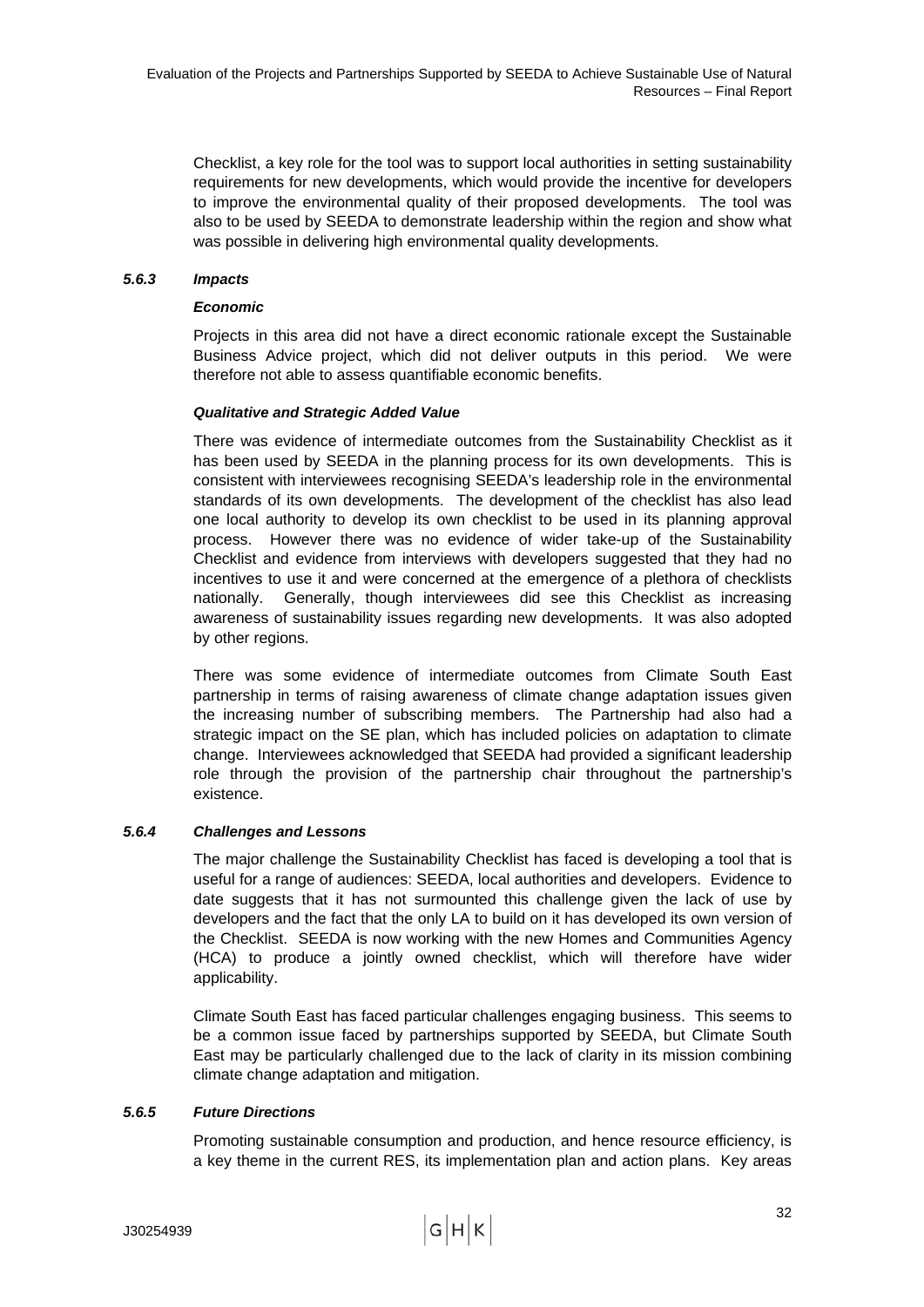of future activities include provision of advice to businesses, 'smart' construction and retrofitting existing developments. Within the theme of smart construction, there is a reference to building 'climate change adaptation into housing and commercial property' in the Implementation Plan, but overall climate change adaptation is not a focus. SEEDA is intending though to contribute to the development of a regional economic 'climate change adaptation strategy'.

## *5.6.6 Overall Assessment*

It was not possible to quantify economic impacts for this theme as no projects or partnerships had direct business beneficiaries in this period, although current research may have future economic benefits.

The Sustainability Checklist has developed into a useful tool for SEEDA to ensure its developments are exemplars of sustainability. However, its wider influence and effectiveness is not clear and raises questions about effectiveness of developing tools for a number of audiences. This may be overcome by developing a joint tool with the HCA that builds on the checklist.

The implications of the examination of Climate South East are less clear. SEEDA needs to be clearer on the extent of its role in promoting climate change adaption. It seems reasonable that this should be addressed in its developments. It may also make sense to integrate adaptation issues into its future promotion of retrofitting of existing developments.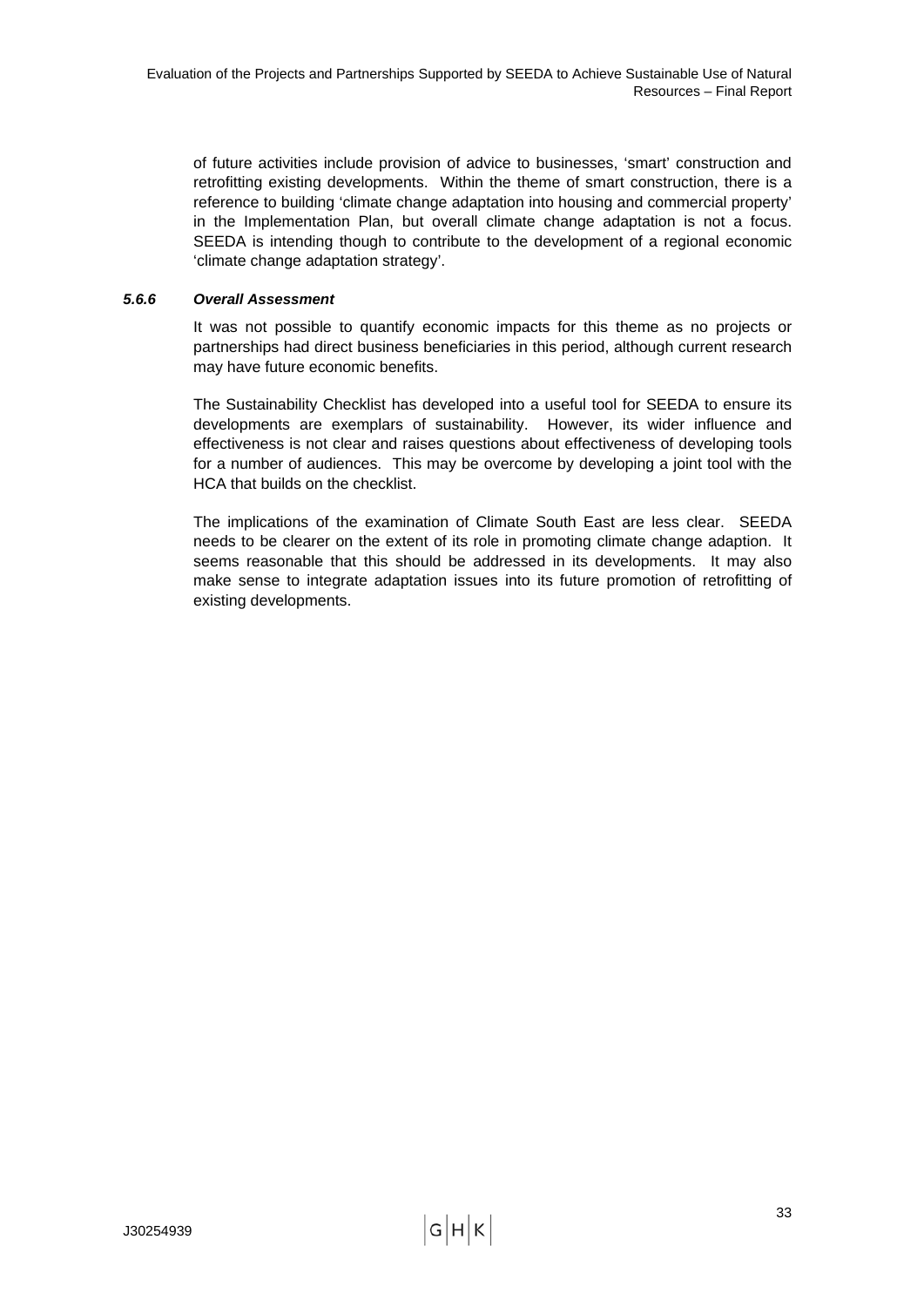## <span id="page-43-0"></span>**6 CONCLUSIONS AND RECOMMENDATIONS**

## **6.1 Conclusions**

## *6.1.1 Rationale and Intervention Logic*

Programme activities during the period 2004-2007 were clearly driven and justified by the objectives set by the RES 2002-12 and SEEDA's Corporate Plan 05-08. However, the direction and objectives set by these documents were fairly broad. As a consequence, activities and partnerships appear to have been based on an approach of building on what existed and seizing opportunities, rather than a detailed action plan. Although this has allowed SEEDA to be flexible and responsive to project proposals it has also meant that activities are often diffuse, their rationale lacking detail, and objectives and expected outcomes unspecified quantitatively. This situation has also previously been identified and reported $8$ .

Much of the activity funded in 2004-07 was aimed broadly at strategic influencing, awareness raising and exploration of issues. This was consistent with SEEDA's aims of developing this area of policy and activity in order to build support for clearer and more ambitious aims and objectives. The emphasis on influencing rather than delivery has also meant that activities have generally not had clear measurable output and outcome targets to direct them, and against which to evaluate their success. Furthermore, generally expected outputs did not fit in to the RDA tasking framework, which does not include sustainability related outputs.

Overall, this has meant that it has not been possible to systematically address the summative evaluation questions as set out in the introduction. We have rather identified a limited number of projects were it was possible to evaluate quantitative economic impacts and examined a number of case studies to identify more qualitative conclusions and lessons.

## *6.1.2 Quantifiable Economic Impacts*

The majority of programme expenditure has not had quantifiable economic impacts. This is because most projects and partnerships fit into one or more of the following categories:

- They are aimed not at achieving direct economic impacts but are immediately driven by environmental objectives which indirectly contribute to the economy (eg investing in biodiversity)
- They are about general business/industry awareness raising rather than targeted at specific business beneficiaries (e.g. event sponsorship or research)
- The relationship between the activities and economic impacts is too indirect to make assessment of economic impacts feasible (eg the Sector Champions projects)

In these cases it has not been possible to estimate their economic impacts.

l

<sup>&</sup>lt;sup>8</sup> SQW & Ursus Consulting, 2006, Context and Issues Paper: SEEDA and Sustainable Use of Natural Resources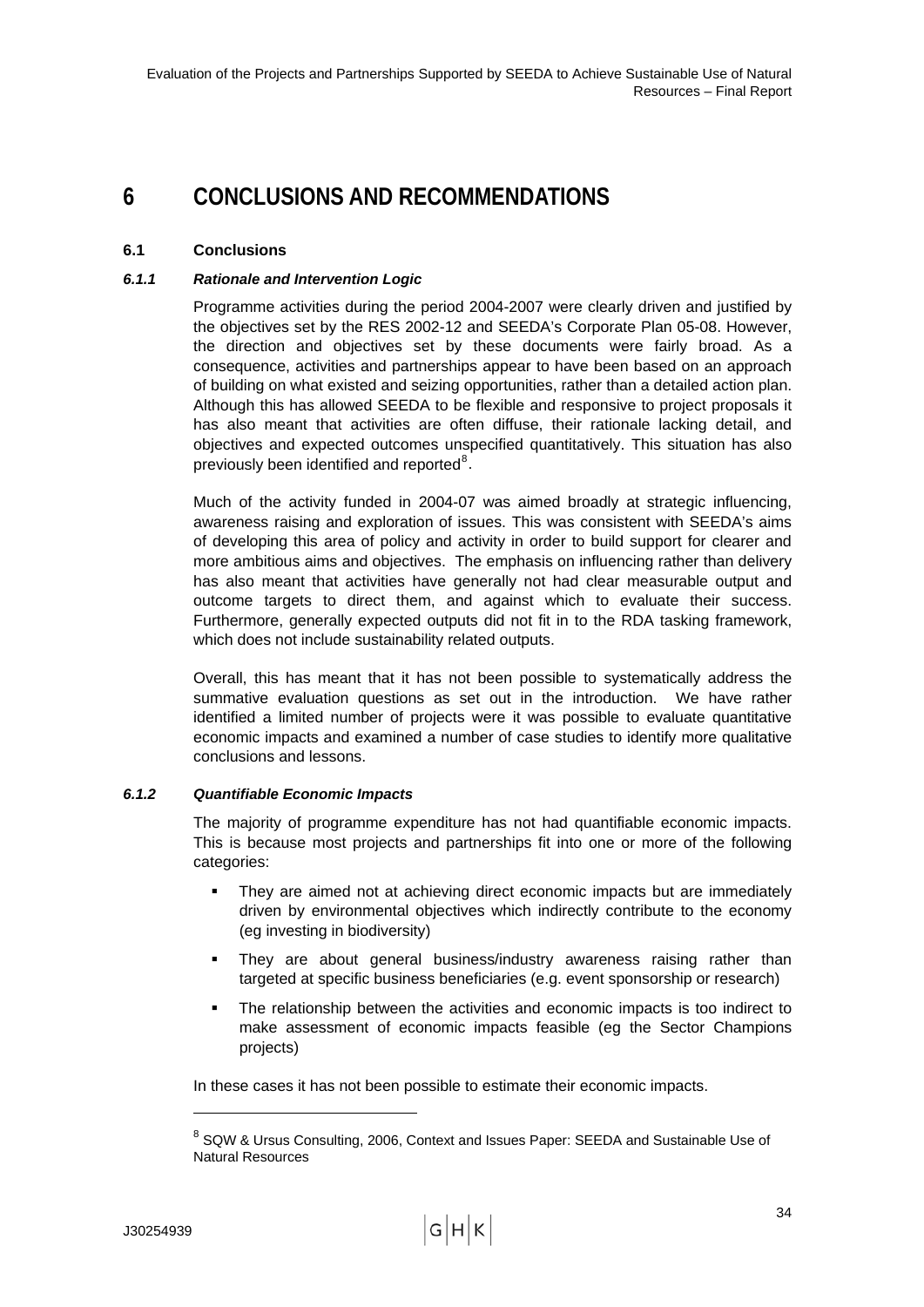The remaining projects that do not fall in to these categories have been examined, with specific empirical research undertaken to reveal the related economic impacts.

[Table 18](#page-44-0) sets out the estimates of net additional regional economic impacts of those projects that were assessed. The net additional regional economic impact is assessed to be at least £5.8m over the period. These projects account for approximately 29%  $(E1.7m)$  of the total programme expenditure  $(E5.8m)$  on the projects and partnerships over the period.

<span id="page-44-0"></span>

| Table 18: SE Sustainable Use of Natural Resource Programme: Estimate of Net |  |
|-----------------------------------------------------------------------------|--|
| Additional Regional Economic Impacts, 2004-07                               |  |

| <b>Sub-priority</b>                      | <b>Projects - activities</b>                         | <b>Spend</b> | <b>Net</b><br><b>Impacts - GVA</b> | <b>Economic</b> |
|------------------------------------------|------------------------------------------------------|--------------|------------------------------------|-----------------|
|                                          |                                                      | £'000        | £'000                              | %               |
| the<br>Invest<br>in<br>environment       | None with assessable economic<br>impacts             |              |                                    |                 |
| Secure<br>sustainable land               | Local Produce - training                             | 786          | na                                 | na              |
| management                               | Biomass Exemplars – grants (1)                       | 592          | 2,200                              | 38              |
| Achieving<br>sustainable<br>0f           | New Recycling Infrastructure in SE<br>$-$ grants (1) | 234          | 3,570                              | 62              |
| management<br>water, waste and<br>energy | SuRCaSE - business supports (2)                      | 100          | 12                                 | 0               |
| <b>Regional Total</b>                    |                                                      | 1,712        | 5,782                              | 100             |

*Notes: (1) The estimates for the biomass exemplars and recycling grants are based on a full survey of all and not a sample of participants. (2) The majority of the benefits were delivered after the end of the period under examination.* 

The net economic impacts have arisen from:

- The sale of previously un-productive woodland for use in biomass boilers in public sector or third sector organisations, subsidised by SEEDA grants. This fuel has replaced fuel or electricity from national grids and hence has increased GVA in the South East region. The primary objective of this activity was to demonstrate the use of low-grade wood as fuel in order to 'kick start' the market for such fuel. These impacts are fully attributable to SEEDA as grants funding for these projects from relevant public sector organisations was not significant and projects would not have proceeded without SEEDA funding.
- The increase in GVA from the increase in sales of recycled materials resulting from investment in capital equipment for recycling subsidised by SEEDA grants. The primary objective of this activity was to provide seed financing for emerging recycling businesses to make them self-financing to increase levels of material recycling in the South East region. These impacts are fully attributable to SEEDA as the balance of funding for these investments were from private sector sources and the investments would not have occurred without SEEDA funding.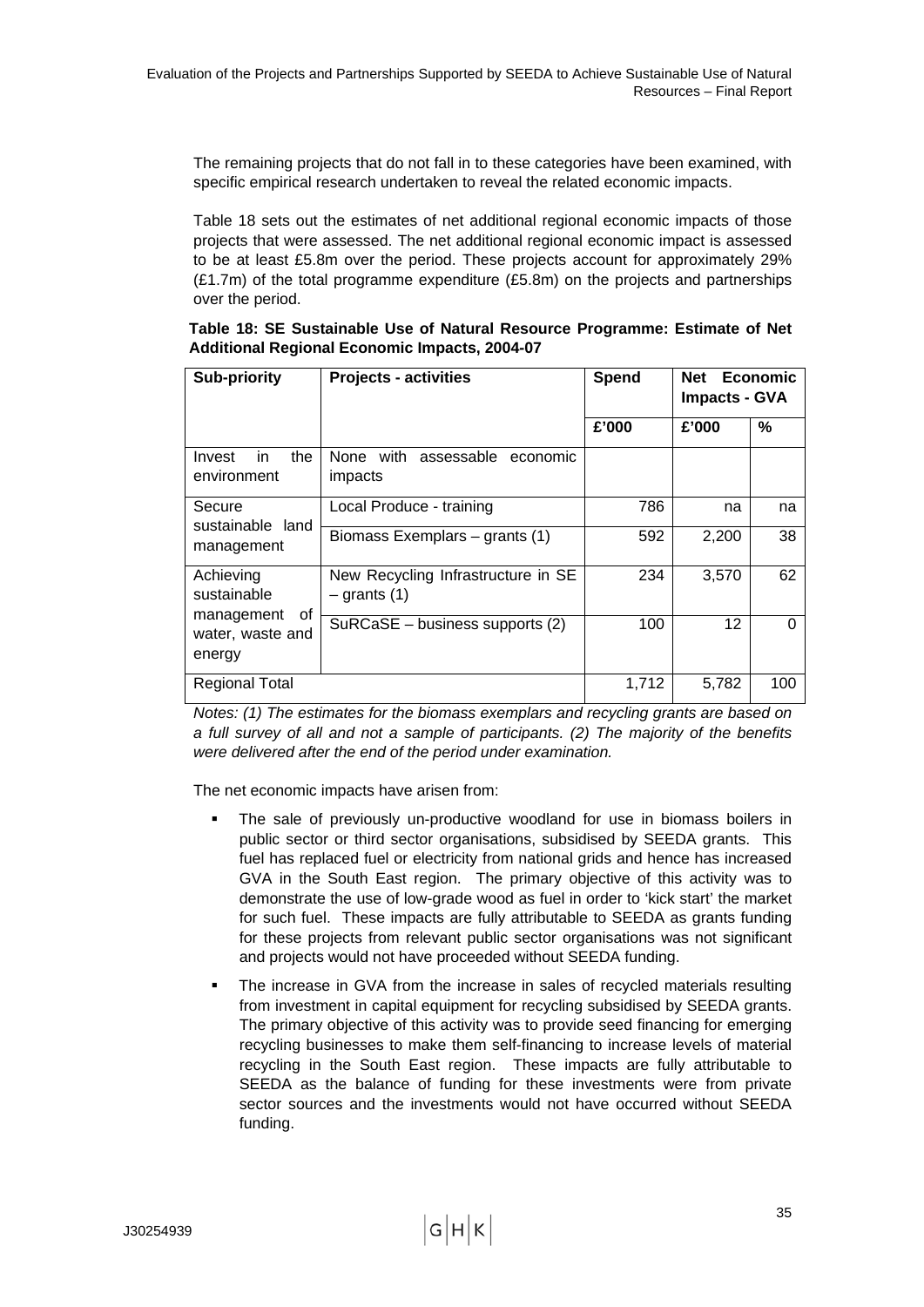We were not able to estimate economic impacts from the local produce training as we failed to get an adequate response to our survey to make an estimate. Economic impacts from the SuRCaSE business supports were only £12,000 in the period under review as the benefits occurred later and hence not significant.

These estimates are not subject to sampling error as they are based on data from the total population examined, although their accuracy is dependent on the accuracy of information supplied by interviewees.

## *6.1.3 Other Impacts*

For those activities without quantifiable direct economic impacts, given the lack of explicit detailed rationales as discussed above, it has not been possible to conclude on their overall outcomes and impacts. Further factors have made the task even more challenging:

- Awareness raising projects and partnerships, such as the South East Water Resources Forum, have very broad, multi-sector target audiences.
- Demonstration projects, such as wind turbines or biomass boilers, have generally lacked baseline or follow-up studies of audience attitudes or knowledge, where such audiences can be identified.
- Many projects, such as Farming sector champions, have sought to address substantial issues with very limited resources so it has been impossible to separate out their directly attributable impact.

We have though been able to draw some specific conclusions in the different areas on intermediate outcomes:

- The South East England Biodiversity Forum had a significance impact on the SE Plan and on linking environmental benefit to economic value.
- Sector champions developed leadership qualities and were good value for money as they often contributed more resources than they were funded for.
- The Biomass Exemplar project had a flexible and efficient delivery mechanism delivering high profile exemplar projects.
- The South East Water Resources Forum did not have adequate resources or the targeted communications strategy to do more that help raise some awareness of water issues in the South East.
- SEEDA funding to promote renewable energy has been too limited to significantly impact on the delivery of the regional renewable targets to date, as delivery has been dominated by multi-million pound off-shore wind projects.

The evidence base for these conclusions has generally been limited involving the judgements of a small number of people.

## *6.1.4 Value for Money*

Given the limited possibility to assess quantifiable economic impacts from these projects and partnerships, it is difficult to conclude on their overall value for money. Overall benefits from them are likely to have been greater than costs as we have estimated net economic impacts of £5.788m (see [Table 18\)](#page-44-0), not including qualitative impacts, against total expenditure of £5.8m. It is likely that the value for money would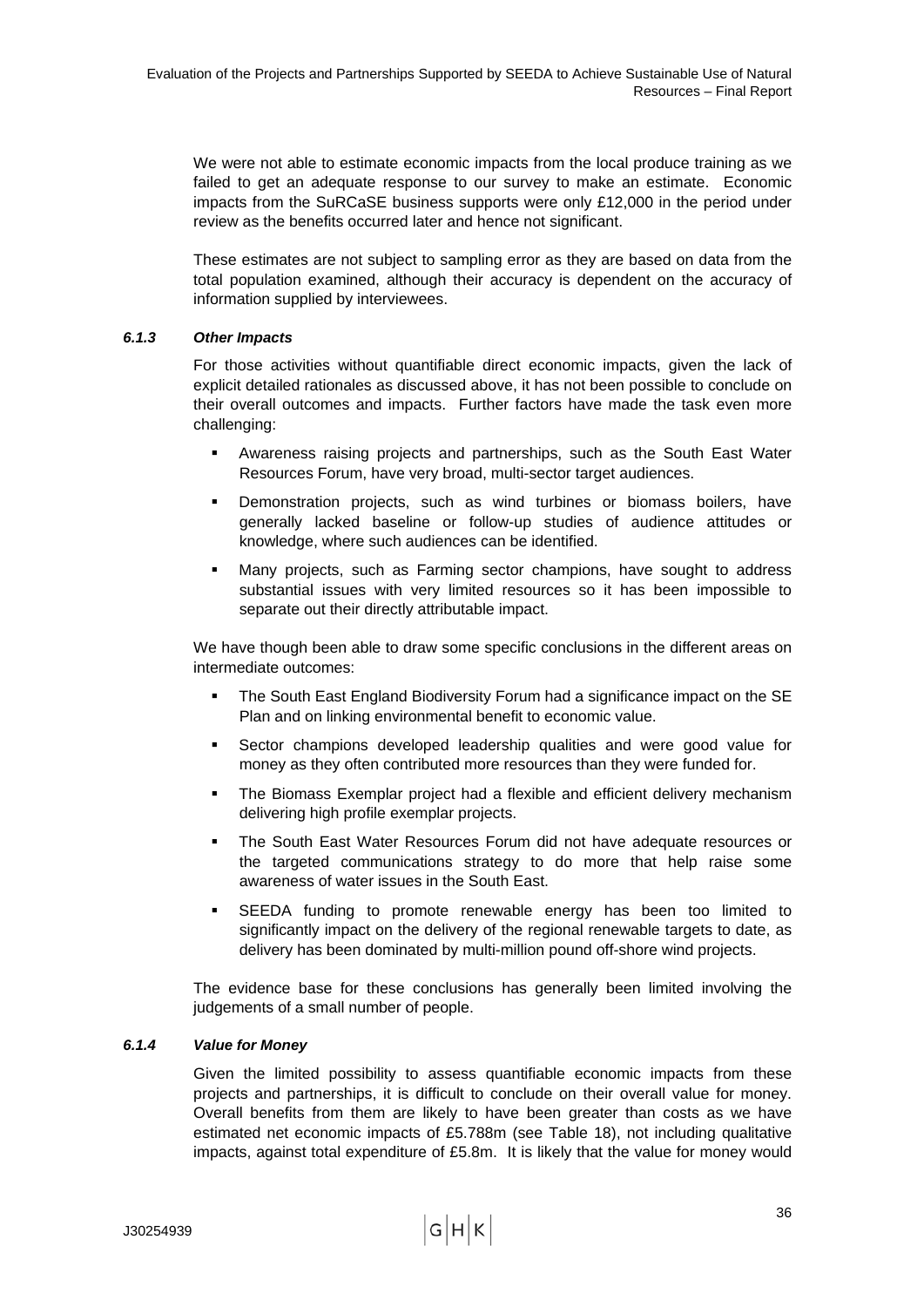have been greater if projects and partnerships had been selected in a more systematic manner to achieve SEEDA's goals.

## *6.1.5 Strategic Added Value*

SEEDA's leadership role in promoting sustainable development in the region, particularly as reflected in the ambitious environmental targets in the current RES, is widely recognised and applauded by key stakeholders. Stakeholders also suggest that much of this has resulted from the climate of opinion created by the projects and partnerships funded by SEEDA. However, there is not always further evidence as to the extent this has been the case particularly due to the lack of a detailed rationale for these activities as identified above.

SEEDA has been involved in a range of regional partnerships, which have often focussed on strategic influencing and awareness raising. There is evidence from interviewees that these have affected regional policy (eg the SE Plan) and contributed to the development of the current RES. There is evidence that this may be partly due to SEEDA funding and strategic added value, although opinions often vary on the significance of SEEDA's contribution.

For projects funded by SEEDA, the main strategic added value referred to by interviewees has been that of the SEEDA 'brand'. SEEDA support for environmental projects has provided projects with 'economic' credibility and authority that has assisted them in partnership working. Beyond this, interviewees have generally been unable to identify further added value provided by SEEDA and SEEDA has often been seen as taking a 'hands off' approach to projects. This may reflect the wide range of projects funded, making it very difficult for SEEDA to provide strategic input and develop broader systemic value. It can also at times reflect SEEDA's desire to encourage independence and self-organisation of the groups, which SEEDA funds, and a desire to stay at the strategic level rather than delivery level

## *6.1.6 Challenges and Lessons*

Projects and partnerships have faced a range of challenges and taken away various lessons. The one general theme that has emerged from the partnerships has been the challenge of engaging with business. Partnerships have recognised that they are generally dominated by the public sector and need business input. However, to date they are still exploring how to engage business and have yet to identify models to achieve this effectively.

## *6.1.7 Future Directions*

More recently, SEEDA has moved to establish a clearer focus for its activities around the current RES targets through action plans and larger more focussed projects. Partnerships that they are involved in are increasingly developing targets and monitoring their achievements. Major projects such as Pathway Towards Zero Waste (PTZW) are intending to develop metrics and baselines to clearly monitor their achievement toward RES targets. The Greening Campaign, part of stabilising the SE ecological footprint, has estimated clear outcome targets based on previous experience in the SE. This provides the potential for future activities with clearer, more evidence based rationales and intervention logics.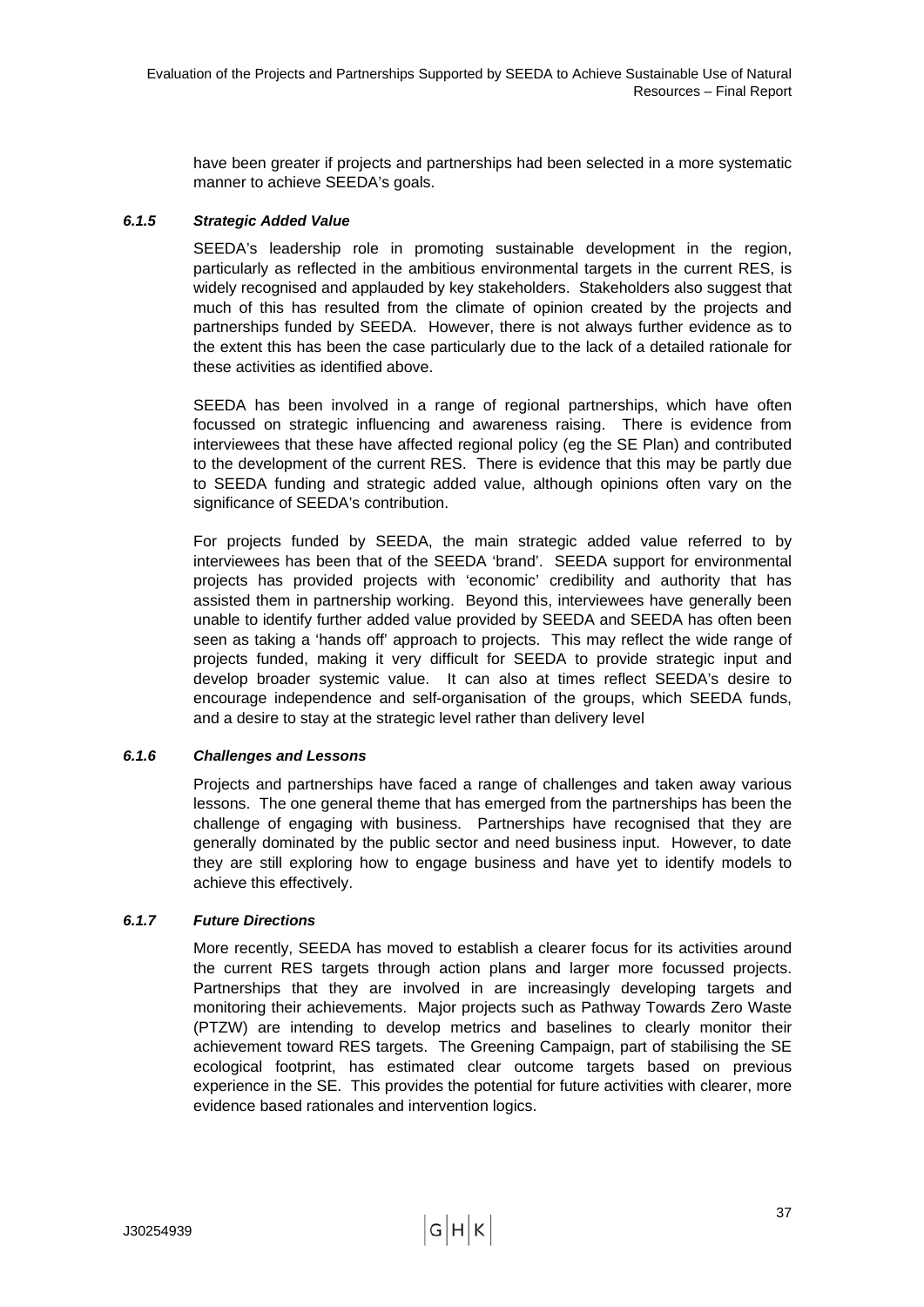## **6.2 Recommendations**

Currently the RES has ambitious targets and SEEDA, with other stakeholders, are developing a range of programmes and activities directed towards these targets. It is also worth noting that there has been a considerable increase in resources allocated to these programmes compared with the past three years. However it is as yet unclear how far these activities are adequate to achieve the targets or to ensure value for money or whether the level of resources are adequate given the deep rooted nature of the market failures, putting a premium on SEEDA's strategic added value role. The very broad achievability traffic lights in the current RES Implementation Plan do not in themselves provide evidence of the feasibility of the activities achieving the targets set. However, it is important to note that work to help define the scale and nature of the problem has been undertaken, with the publication of work on reducing the regional ecological footprint. This is being followed up with a number of stakeholder events to discuss the results and to define relevant actions.

Our overarching recommendation is that SEEDA continue to **develop a clear programme logic and well defined strategic and operational objectives** that links the range of SEEDA activities and their specific objectives to the achievement of the current RES objectives and targets, guided by the new Corporate Plan (2008-11), based on a clear statement of the problem and programme rationale and clear definition of the role and responsibilities of SEEDA and of other partners. Based on this logic SEEDA should **establish a programme of activities, set within a well defined monitoring and evaluation framework, defining specific inputs, outputs and outcomes and the role of SEEDA and partners in achieving these outcomes**. Relevant government advice in support of this process is available from the OGC: [http://www.ogc.gov.uk/ppm\\_documents\\_ogc\\_gateway.asp.](http://www.ogc.gov.uk/ppm_documents_ogc_gateway.asp)

We have broken this overarching recommendation for a clear programme logic and measurable outcomes into a number of steps discussed below. It should be noted that implementing these recommendations will not mean that outcomes will be measurable solely through quantitative economic impacts. Other types of environmental outcome indicators will be necessary and also qualitative assessment will remain crucial in assessing SEEDA's role of providing strategic added value.

#### *6.2.1 Analyse the Implementation Gap*

A key first step is to analyse the gap between the current levels and trends and the RES targets. This requires an assessment of business as usual i.e. a projection of current trends taking into account economic growth forecasts, and current policies and programmes. Current policies and programmes include national mechanisms in place in terms of how they affect activities in the SE region (eg landfill diversion targets for municipal waste and landfill tax increases). This business as usual trend can then be compared to the target as the basis of programme design. This analysis should also identify which sectors are most significant in terms of contributing to the identified gap. This would build on the recently completed analysis on reducing the regional ecological footprint. This analysis would not be straightforward and involve judgements and assumptions, but should provide a reasonable idea in terms of broad orders of magnitude, of where the key implementation gaps are and the relevant sectors that need to be addressed.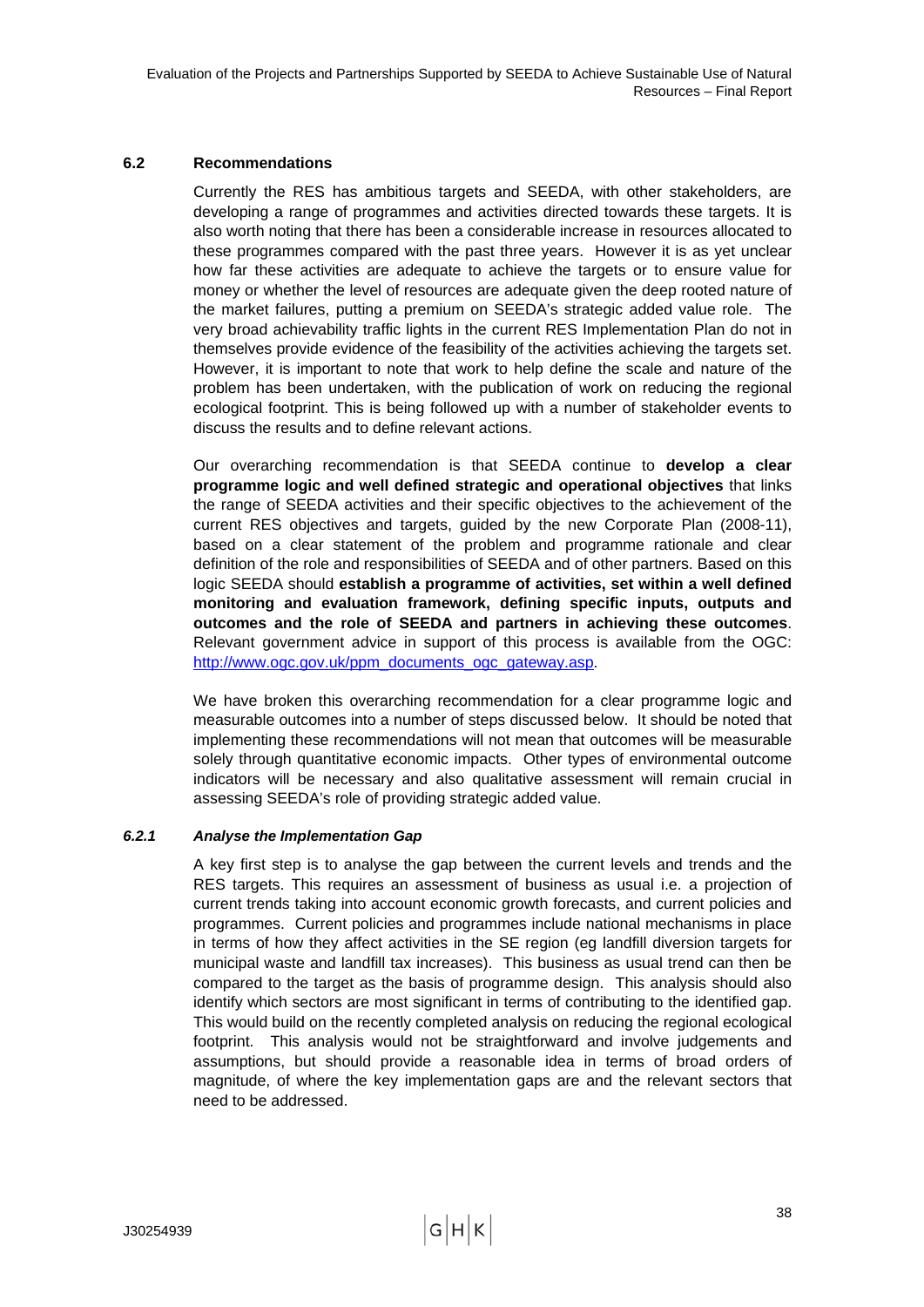#### *6.2.2 Analyse Influences and Opportunities for Response*

The next step is to analyse the most effective organisations and mechanisms to target specific issues and related implementation gaps, and to directly influence responses to identified gaps given the sectors that are responsible for them. For instance, addressing water consumption is likely to require measures to reduce water use in existing housing. This might be most directly influenced by water companies that are in the process of introducing metering. In the area of waste, given the strong impact of current policies on municipal waste, the key issues are likely to relate to business waste; waste companies introducing recycling services in response to landfill tax increases may be the most effective response.

## *6.2.3 Analyse the Regional Delivery Options*

The next step is to analyse the potential regional policy role in influencing or delivering action to address the implementation gap. This could involve either directly influencing regional activities or influencing national policy where this is likely to be most effective. For instance, reducing SE per capita water consumption may be best achieved by influencing Ofwat's Water Pricing Review 2009 to ensure water companies have water efficiency targets and funding agreed for meter installation. On the other hand, waste has no such equivalent national economic regulation for business waste activities and waste services tend to be reasonably local given transport costs. Hence, direct regional actions and influence are potentially more effective.

## *6.2.4 Analyse and Prioritise SEEDA's Role*

SEEDA then needs to consider how its activities best fit into the regional opportunities. Where does it have the ability to deliver activities and influence outcomes that will achieve the greatest impact on the implementation gaps? For instance in water, it has limited direct interaction with existing developments, which are the key determinants of overall water consumption. In addition, key regional partners, such as the Environment Agency and Water Companies, are likely to have much greater influence over Ofwat. Hence, SEEDA's role is currently to support and influence these key partners.

#### *6.2.5 Develop a Programme of Activities*

From the above logic, develop a programme of priority activities, with clear and explicit objectives, for each RES target. As far as possible, ensure that all prioritised delivery options have quantified estimates of the potential outcomes they can deliver, measurable against RES targets, and that this delivery can be monitored against clear base lines as with the Greening Campaign. This may not be immediately possible due to lack of evidence. If this is the case the development of the evidence base must be built into the delivery plan as with the Pathway Towards Zero Waste project.

All delivery options should have a clear rationale, particularly in terms of market failure, and intervention logic, based on the best available evidence. This should provide the basis of objectives and ensure the most effective implementation of delivery options against target. It should also drive the collection of output and outcome data to monitor the cost effectiveness of the intervention and facilitate evaluation of projects and partnerships in the future. This is likely to require delivery partners to collect relevant data; and reporting requirements need to be integrated into funding agreements. The collection of output information should not be limited to the new sponsorship framework. This is likely to be inappropriate or represent an incomplete basis for the monitoring framework in this particular context.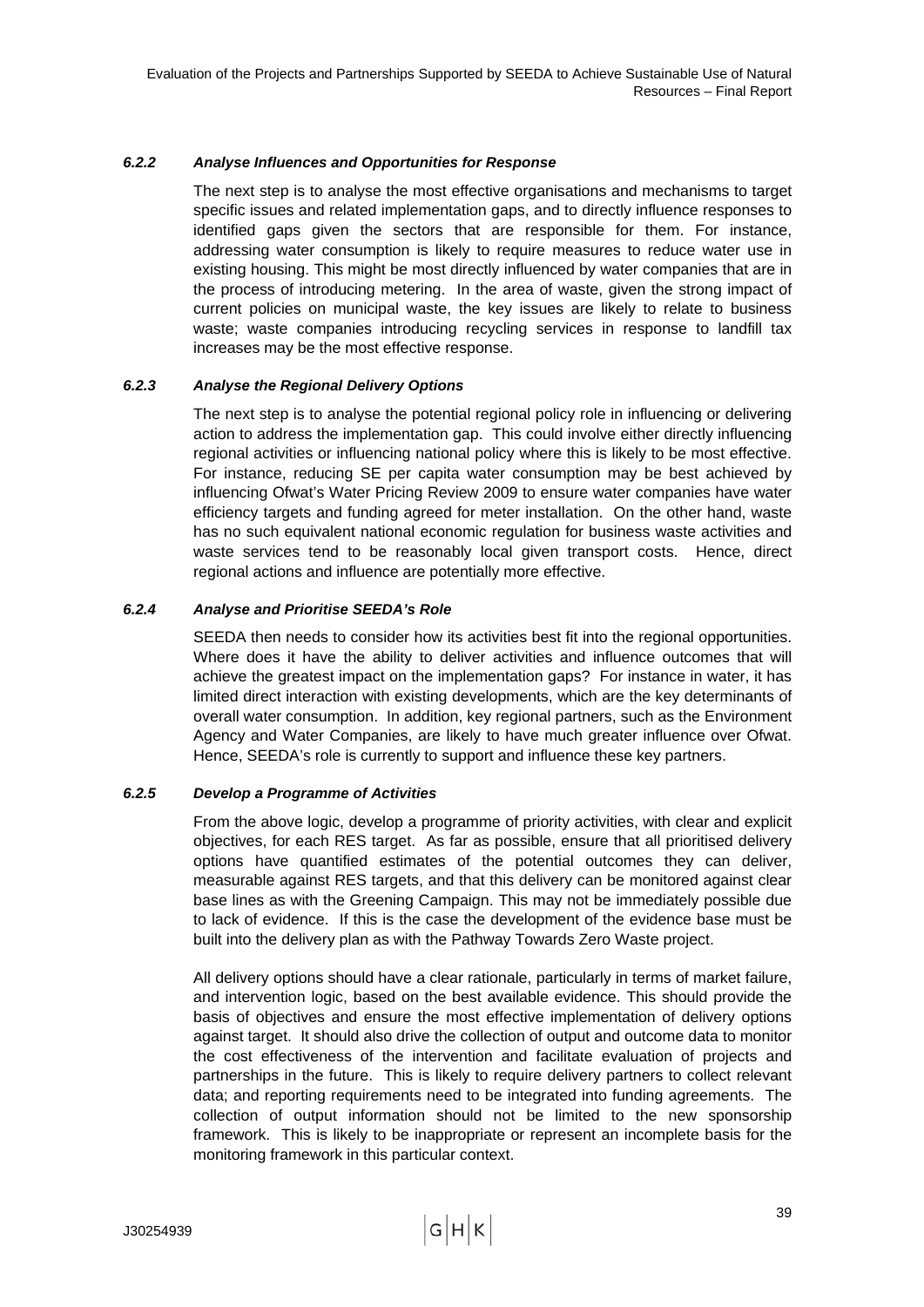A key element of delivery is likely to be the use of partnerships especially those with representatives from businesses influential in delivery (eg Utilities). SEEDA needs to develop models that are more likely to engage relevant businesses. This may well involve moving or extending from broad based regional partnerships appropriate to regional influencing to more local problem focussed partnerships. A key element of SEEDA's SAV should be to provide expertise on mechanisms for engaging business given its links and relationships with business as a regional development agency, and ability to bridge the public/private sector divide.

## *6.2.6 The Need for Training and Support*

It is recognised that the design and delivery of a programme of this type represents a departure from the previous project based approach to promoting the sustainable use of natural resources and a low carbon economy. It is also concerned with the crosscutting principle of sustainable development in the revised RDA Sponsorship Framework, rather than the specific economic outcome indicators. Finally, it is recognised that SEEDA can only play a part in delivery, other agencies and partnerships have also to contribute effectively. All of these factors make the preparation of the Programme relatively more difficult. We therefore also recommend that:

- Training and support is provided by SEEDA to programme managers in the design and testing of the programme approach and related monitoring and evaluation framework
- Project managers that are responsible for specific activities within the Programme receive training in programme management and monitoring so that they can contribute effectively both to delivery and monitoring processes
- Other Partners involved in the Programme receive clear advice on their roles and responsibilities both in terms of delivery and for the monitoring of activities.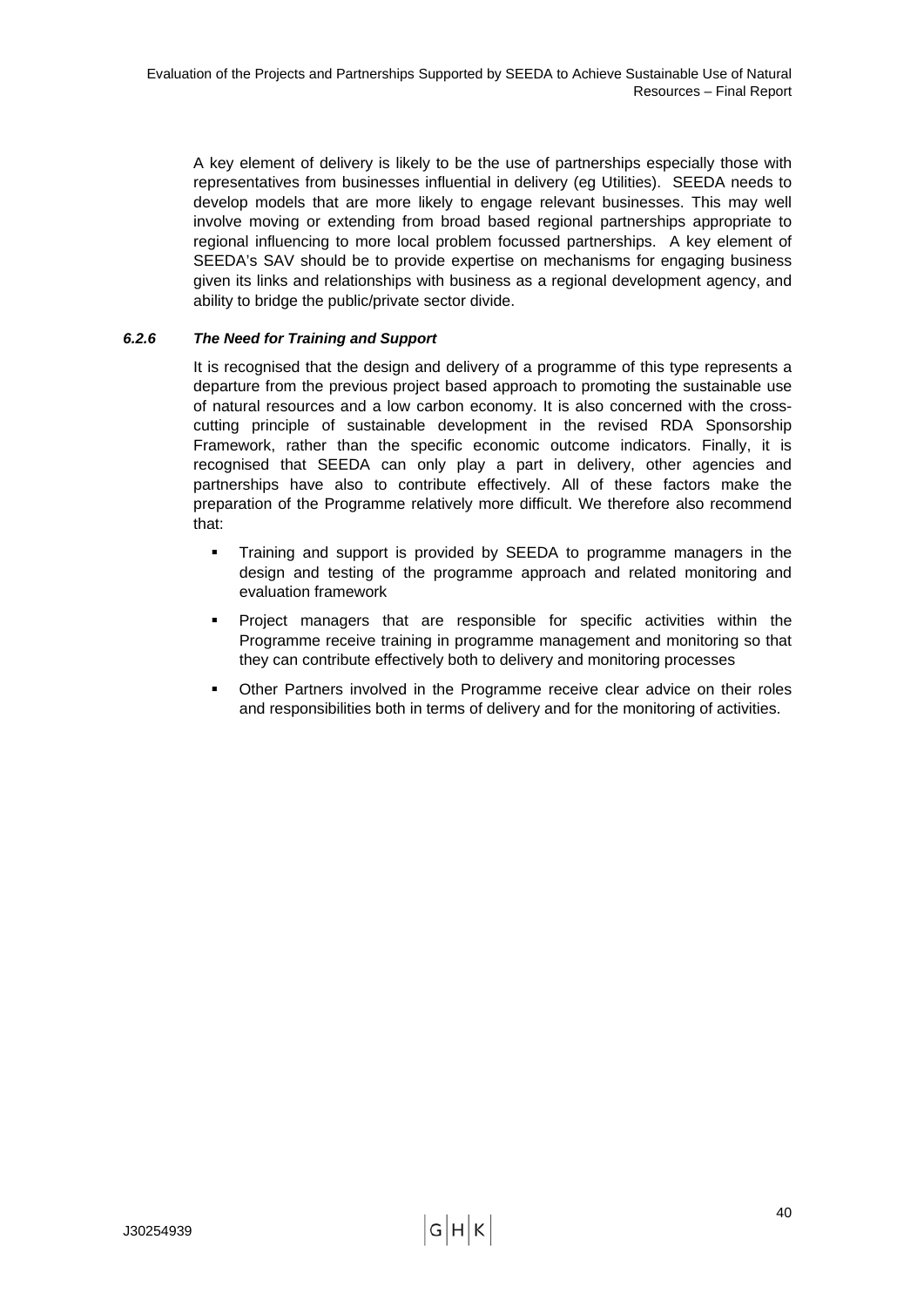# **ANNEX 1 – CASE STUDIES**

## **South East England Biodiversity Forum (SEEBF)**

#### *Objectives and Rationale*

The aims of SEEBF are to:

- develop and review biodiversity objectives and targets for the region within all an England context
- champion the delivery of biodiversity objectives and targets within the region
- enable, coordinate and service regional biodiversity monitoring, interpretation and reporting to regional bodies.
- raise the profile of biodiversity amongst key stakeholders.

SEEBF is one of nine regional partnership bodies, established by DEFRA, to contribute to delivering national biodiversity commitments.

SEEBF has developed and established biodiversity objectives and targets for 2010 and 2015 linked to national objectives and targets. SEEBF will be establishing a simple monitoring process through which it will be reporting against these targets. This will enable it to measure its achievement against its second aim to 'champion the delivery' as 'delivery' is identified as an important priority.

The key rationale given by interviewees for the partnership was to address a coordination need at the regional level amongst the various statutory and non-statutory bodies with an interest in SE Biodiversity. There was no formal evidence base but there was informal well established evidence of a wide range of relevant bodies (e.g. English Nature now Natural England, Environment Agency, RSPB, and Wildlife Trusts) and a growing regional policy agenda. The partnership has addressed this rationale.

The main underlying theory of change would seem to be that the forum, through producing joint positions and evidence on biodiversity, would influence key regional policy, particularly the SE Plan, which will influence the achievement of biodiversity objectives in the SE contributing to the SE ability to attract and retain business. This was consistent with the SE RES 2002-12 Priority 16 of investing in environmental capital to maximise its contribution to a sustainable economy and specifically, action 3 within this priority of securing investment in enhancing and restoring biodiversity, to generate better economic, environmental and social returns in the future.

## *Activities and Outputs*

The key activity of the partnership over the period evaluated has been the development of joint positions on biodiversity objectives and targets, which has produced outputs setting out these positions for key regional bodies such as SEERA. In particular, SEEBF published in 2004 documents and maps identifying setting our regional biodiversity targets and areas of strategic opportunity for biodiversity. These have been developed through quarterly meetings of the executive of the partnership involving key interested biodiversity bodies above, as well as SEEDA, GOSE, SEERA and the Forestry Commission. Funding of £12k from SEEDA (04-07) has been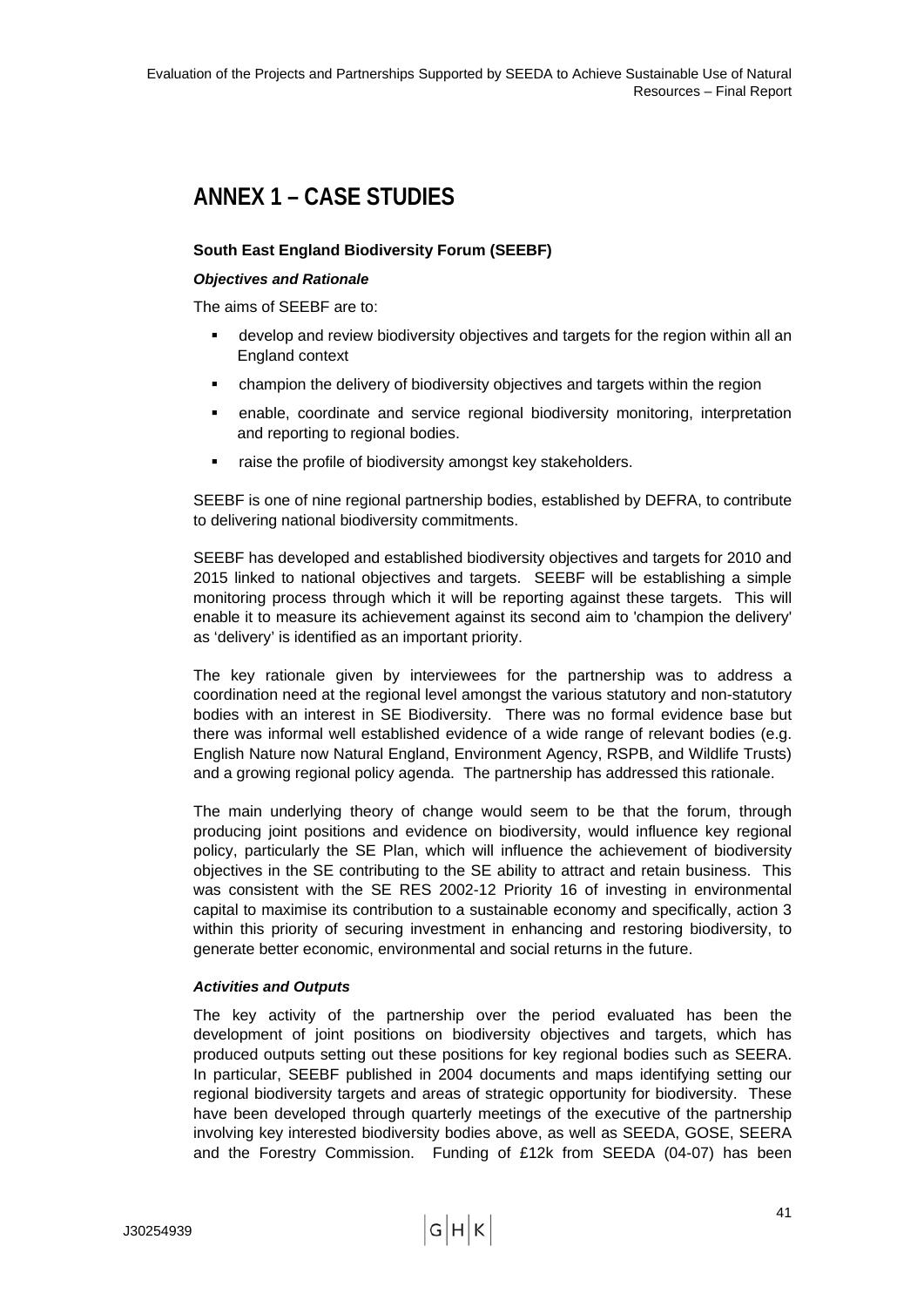matched by Natural England and the Environment Agency, and has funded the expenses of the independant chair and publication expenses for outputs.

Over this period the partnership produced biodiversity monitoring information, in partnership with the county based Local Record Centres in the region relying on work done previously. This is now being updated to feed into a revised SE Biodiversity Strategy, which will be a future output of the partnership.

#### *Outcomes and Impacts*

A key achievement of SEEBF, according to all interviewees, over the recent period was to draft the text on biodiversity objectives and targets in the SE Plan. This would be an intermediate outcome for the partnership as the final outcomes of biodiversity conservation and improvement would only potentially result through delivery on the ground through changes to land management and through the wider planning system. SEEBF do though currently consider that the majority of the 2010 targets for biodiversity will be achieved.

 SEEBF was also highly influential in drafting target 13 in the RES 2006-16, which sets out the need to 'achieve measurable improvements in the quality, biodiversity and accessibility of green and open space' although understanding the means for implementing this pioneering target are still being developed led by Natural England, the target sponsor.

Generally it was agreed by interviewees that the existence of this type of partnership had been essential to achieve these outcomes. However, there was less agreement as to the importance of SEEDA's funding and the independent chair. It was suggested by one interviewee that the key drivers of this work has been the partnership members, which would have happened with or without the funding and the independent chair. There was also a view that the independent chair had been essential to ensure the SEEBF didn't 'wither on the vine'.

There have been a range of wider trends and policies that have impacted on the achievements of this partnership. Most importantly biodiversity is under substantial pressure in the SE (e.g. from development pressures and climate change) which makes promotion of biodiversity more challenging, but also raises the issue up the agenda. This raises the issue as to how far regionally agreed policy will be implemented in actual biodiversity outcomes in the face of these pressures.

## *Strategic Added Value*

Opinions varied on the SAV provided by SEEDA's involvement in SEEBF depending on interviewees' affiliation.

On the one hand, it was suggested that SEEDA had influenced SEEBF to address economic interests in promoting biodiversity. It was also suggested that the independent chair, part funded by SEEDA, had contributed leadership and coordination to the partnership, which had been struggling to maintain momentum without such leadership. Furthermore, SEEDA was meeting and exceeding stakeholder expectations by its level of involvement in this group.

On the other hand, it was suggested that the key achievement of influencing the SE Plan was down to the coordination and work of the key members of the SEEBF, which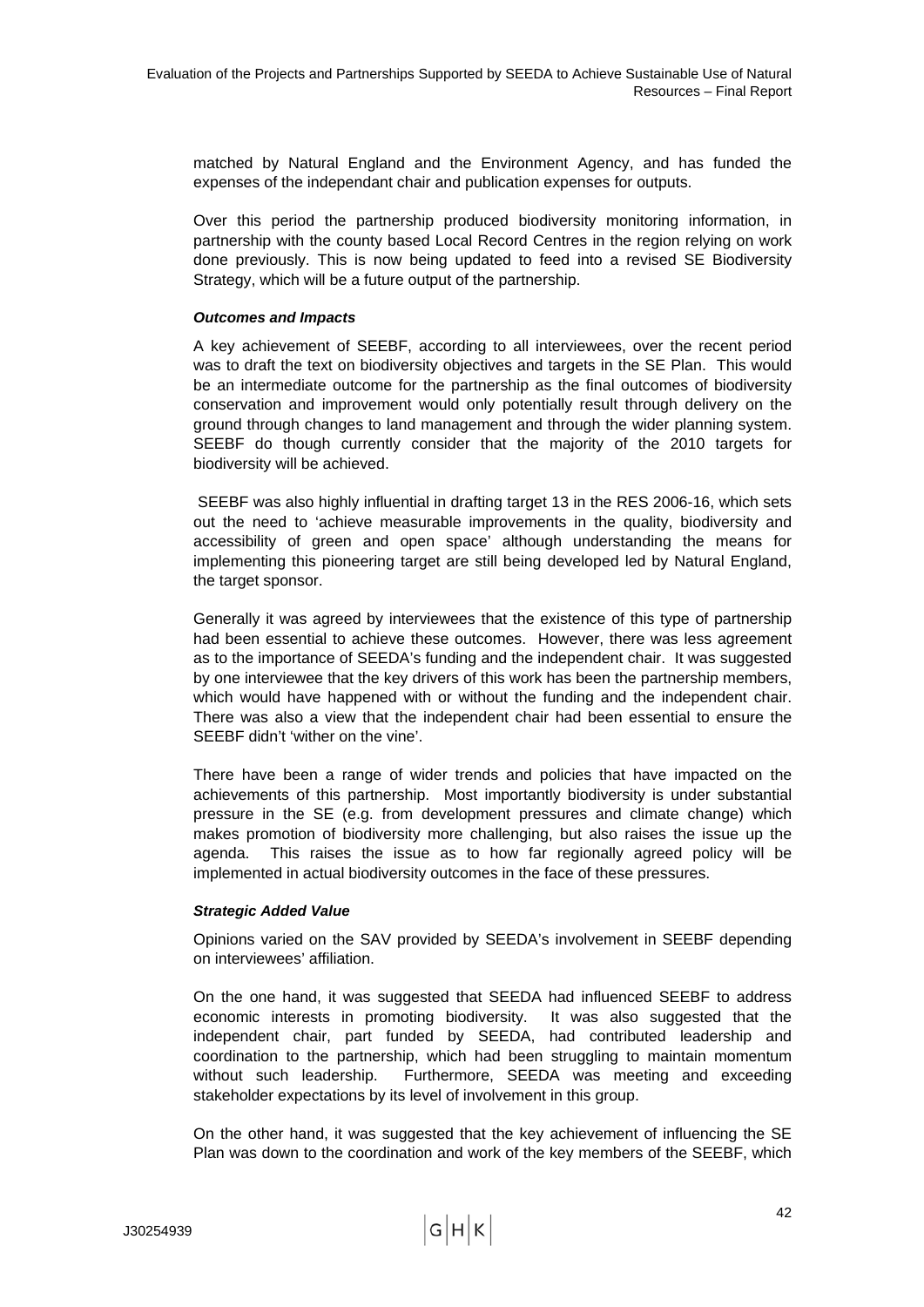would have happened without SEEDA or the independent chair. Furthermore, SEEDA needed to focus more clearly on where it could add value, which should be on delivery measures other than those achieved through planning.

#### *Lessons*

SEEBF had faced challenges as a partnership with very limited resources and a wide range of members, so that timely decision making has been difficult. Through planning resources and decision-making points carefully, and building trust, SEEBF had managed successfully to make decisions and develop shared positions to influence effectively regional policy. It was also suggested that the Natural England provided coordinator had been key to the ongoing effectiveness and indeed survival of SEEBF.

Another challenge identified has been communicating outside the 'converted' i.e. those with a direct interest and knowledge in biodiversity. This would seem to be an ongoing challenge as SEEBF has still not attracted engagement from a wide range of those without a direct biodiversity interest. SEEBF has recognised this and is seeking to address it.

Differing opinions were voiced by interviewees on the future direction of SEEBF. On the one hand, it was suggested that the current make-up was right for the current role of influencing the planning systems, although there was a need for wider consultation with local authorities. On the other hand, it was suggested that SEEBF had to evolve to engage with economic bodies with a direct impact on biodiversity such as developers, utilities, property owners etc, in order to champion the delivery of biodiversity targets.

There seem to be 2 competing models for SEEBF: an expert focussed biodiversity advisory group or a wider problem based group(s) working with business interests to champion the delivery of biodiversity targets. The former model broadly fits the history of the group, while the latter could form its future. However this is clearly not the consensus yet and the details of how this model might work including how to engage business interests in it, is currently under consideration.

## *Overall assessment*

This Partnership has clearly had major outcomes in the influence it has had on the SE Plan and the current RES, and SEEDA have contributed relatively limited resources to it, which were matched by Natural England and the Environment Agency. SEEDA's involvement clearly ensured that the economic rationale for environmental quality was recognised in regional policy.

With SEEDA's encouragement SEEBF is trying to evolve their role towards influencing the implementation of biodiversity protection, particularly through influencing developers and other land users. This may deliver future outcomes that can be more clearly traced to SEEDA's activities and demonstrate their SAV. SEEBF is now working to develop the links and mechanisms to engage with these land users. There is potential for SEEBF to build on its partners' engagement with business and it may need particular support from SEEDA through its links with and knowledge of business. It may be that new mechanisms need to be established that are more business friendly and focused on specific areas of strategic opportunity for biodiversity and/or the Diamonds for Investment and Growth as suggested in the current RES.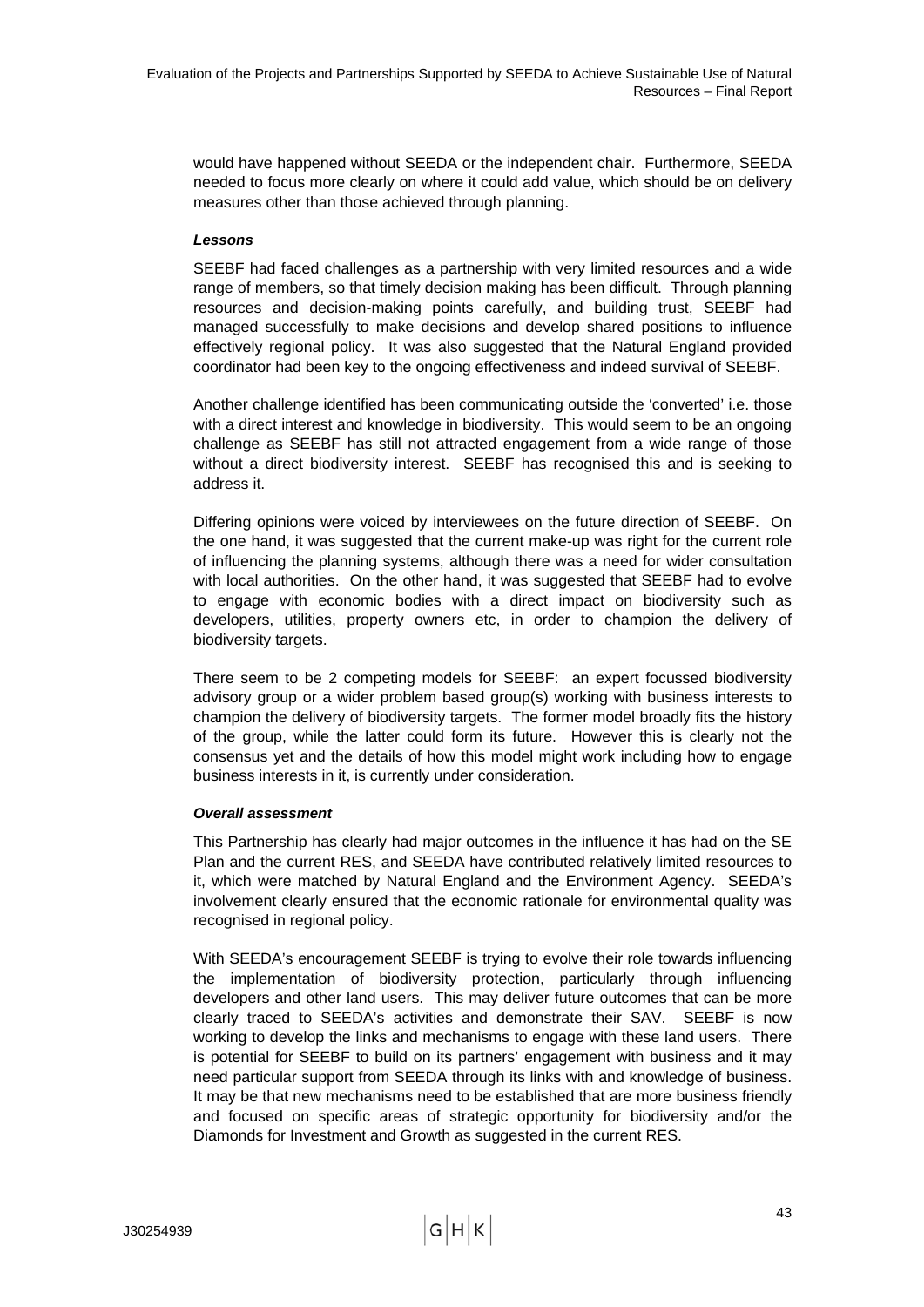Evaluation of the Projects and Partnerships Supported by SEEDA to Achieve Sustainable Use of Natural Resources – Final Report

## *Key Sources*

SEEBF Terms of Reference, 15 December 2005

SEEBF website: www.sebiodiversity.org.uk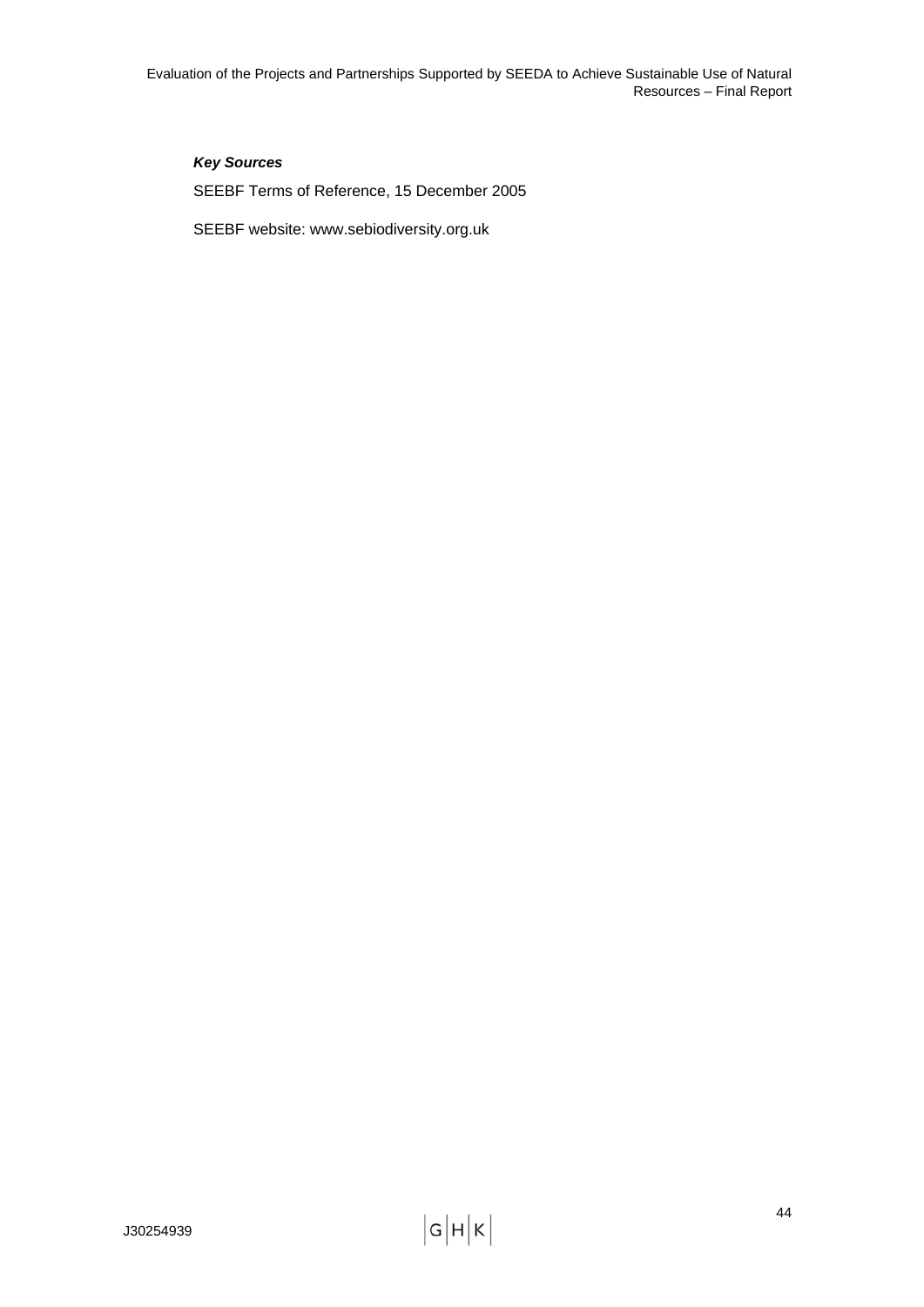## <span id="page-54-0"></span>**Sector Champions Projects – Hardy Ornamental Stock and Precision Farming as Case Studies**

#### *Objectives and Rationale*

The objective of these projects was to free up those who are in industry to pursue product development activities and to develop leadership qualities within South East agriculture. The rationale for investing in this area is based on the market underproviding in this area. The criticism levelled at the industry is that for too long those in farming have only been able to focus on the day to day tasks. Unable to take a wider view, farming had become heavily dependent and focused on subsidies.

The evidence base for this viewpoint draws heavily on the evidence base supporting the Curry report $9$ . This identified a need for added value and innovative actions to raise the profiles of some individuals in the industry in order to meet an apparent failure of the current market structure to deliver adequate leaders, innovation and value added.

The theory of change follows a clear logic. By providing a grant of £20,000 to an individual he may be enabled to pursue the development of an idea or investigate an issue:

- Through the development of the projects, their investigation and highlighting of issues, perceived failures and barriers within the market can be addressed and removed – supporting the further development of the agricultural economy.
- Through the course of these projects, in addition to addressing the targeted issue, the sector champions will develop a wide range of contacts. These can provide a point of call for many within the industry on these particular issues, an asset for the champion to draw on in the future, and perhaps more importantly, may help to develop the network and potential leadership characteristics of the industry.
- Participation in the project will have an impact on the individuals involved, greatly developing their own leadership abilities.

This rationale and associated objectives do appear to address the concerns highlighted in the Curry report and appear to match closely to its core agenda of supporting the farming industry transform itself and break away from its subsidy focus.

## *Activities and Outputs*

The project funded three new individuals each year to investigate a topic or issue in farming. Champions were able to use the grant to fund dedicating their own time to the project or to purchase goods and other services to pursue it. This broad remit has lead to a very wide and diverse range of projects. Areas of work for sector champions have included:

- Supporting fruit growers in the South East better understand wholesale markets
- **Encouraging the use of local food in public sector organisations**
- Exploring how farmers could co-operate to produce biofuels
- Promoting milk consumption in schools

l

 $^9$  Farming and Food; a sustainable future, Report of the Policy Commission on the Future of Farming and Food, 2002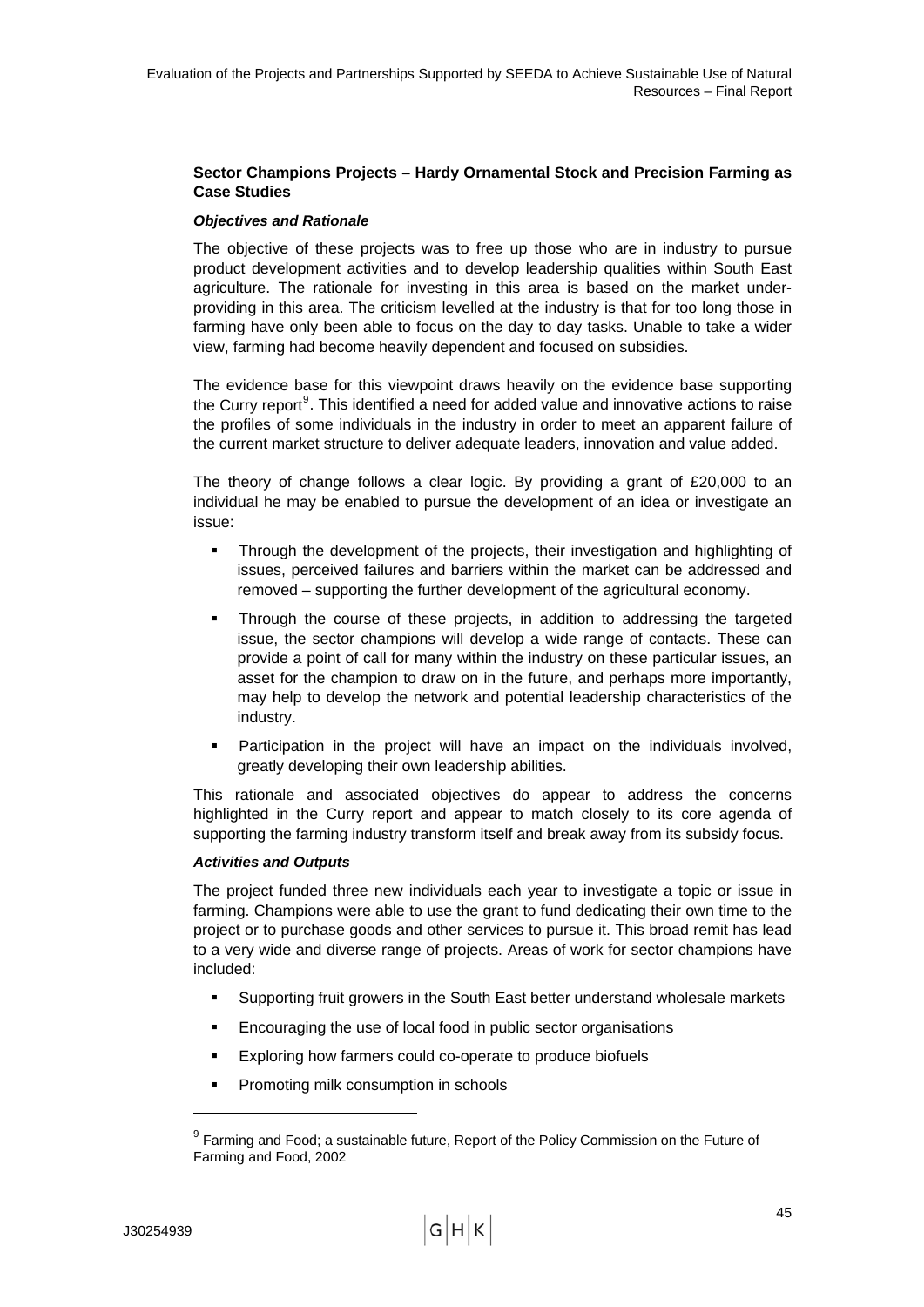- **Investigating welfare friendly veal production systems**
- Championing biomass use
- Championing the use of timber in construction
- Developing and supporting young farmers' clubs
- **Researching and promoting best practice in equine pasture management**
- **Investigating best operating practice in demonstration farms**
- **•** Developing a brand to support locally grown ornamental stock
- **Investigating precision farming techniques.**

These final two projects have been investigated as case studies and are presented below.

#### *Bill Godfrey – Horticulture Sector Champion*

The project investigated the potential to develop a brand to indentify locally grown horticultural products. In addition to supporting the local economy such a scheme was seen as having the benefit of reducing plant miles, and the chances of importing pests and diseases – supporting the local horticultural industry.

The rationale for this project rested on an information failure surrounding the provenience of ornamental plants. If there is a preference amongst consumers for purchasing local plants this could help South East Producers in the face of increasing international competition in a market currently characterised by 80% imports nationally. The aim of this project was into investigate the arguments for removing this information failure through the development of a brand demonstrating provenance.

SEEDA funding was used to employ a research organisation to host focus groups to investigate potential consumer interest in a brand. Results from these confirmed suspicions that consumers felt that there was not enough information on the origins of plants at the point of sale. However there was limited enthusiasm for a British brand as this would not necessarily be associated with higher quality produce.

The remaining funds were used to recruit a marketing consultant through Business Link to produce a business plan to develop, test and deliver a brand to highlight that stock was locally sourced. This plan was then used to successfully draw funding from the Horticultural Development Corporation to further develop the project and pilot the brand in a range of garden stores.

This continuing agenda is the core outcome from the project. The pilot trials of the brand proved successful and showed that a brand concept has the potential to boost sales of South East producers. Implementation of the concept is still being addressed.

SEEDA's ownership of the project was of great strategic benefit. The sector champion was able to draw on SEEDA's credibility and use it as an asset to engage partners. For example securing the engagement of garden centres in his scheme was greatly aided. SEEDA backing of the project also enabled the scheme to draw in funds from the Horticultural Development Corporation (HDC) to continue and test the scheme. The HDC had previously refused the project funding as such activities are not a focus of its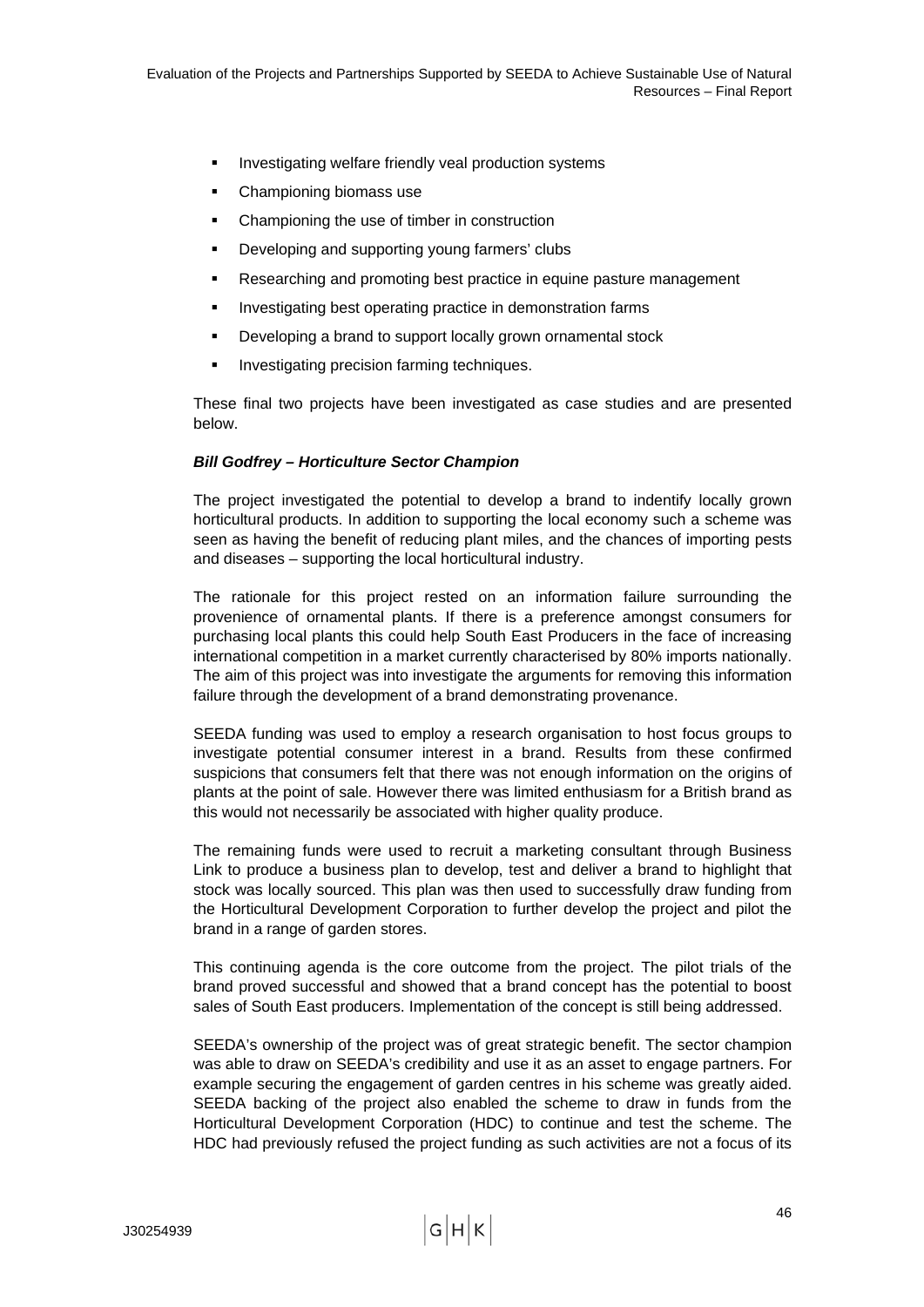research agenda. They were clear that SEEDA funding of the initial stages of the project was a critical element of their decision of support.

Overall, it was generally agreed that the project had represented good value for money. With seed monies of only £20,000 a concept which has the potential to have a very significant impact on this industry had been developed and tested. UK sales of these types of plants represent a £1bn industry. A modest increase in this share has the potential to represent a very large windfall for growers in the South East. In order for this project to represent an efficient allocation of resources it would have to enable the industry to capture an additional 0.002% of this market.

#### *Jeremy McCabe – Precision Farming Sector Champion*

The championship was originally conceived as a project to investigate ways to lower input costs, this project developed into a study of precision farming techniques – a key element in this drive to lower costs and reduce the impact of farming on the environment. The rationale supporting this project largely surrounded an information failure – that many farmers could benefit from using new technologies, but were either wary of the unknown, or did not have the time or capacity to investigate these new technologies.

The project investigated the use of precision farming tools aiming to identify and profile best practice as well as disseminating it through the following activities:

- A series of one-on-one meetings and conversations with farmers
- **Holding larger meetings to discuss techniques**
- **•** Meetings with suppliers
- Production of a DVD for schools a long term approach to excite a new generation of farmers.

The key obstacles faced by the champion were mistrusts with these technologies and a lack of understanding amongst many farmers. It is apparent that the sector champion was able to overcome these barriers and investigate this technology and has been able to reach a very wide audience with his message.

Following on from this project the champion convened a meeting of partners and interested stakeholders from the Home Grown Cereals Association (HGCA) to consider options for the provision of training in this area. The HGCA confirmed that they are now considering how to set up a national training programme from 2009. Additionally the champion has been working with them to develop and refine their course offer, and may be involved in its delivery.

Because there was in parallel an increase in the national profile of precision techniques, it is not a simple exercise to attribute these benefits solely to the activities of the project. The sector champion was working within a trend of increasing interest in these techniques. Increasing costs and other pressures on margins has aided this. At the same time, technology suppliers have succeeded in integrating their systems with familiar and simplified control systems, increasing the accessibility of this technology.

SEEDA funded the wider sector champion programme £321,000 in the period 2004-07. This funded the Farming and Rural Issues Group (FRIG) as project managers who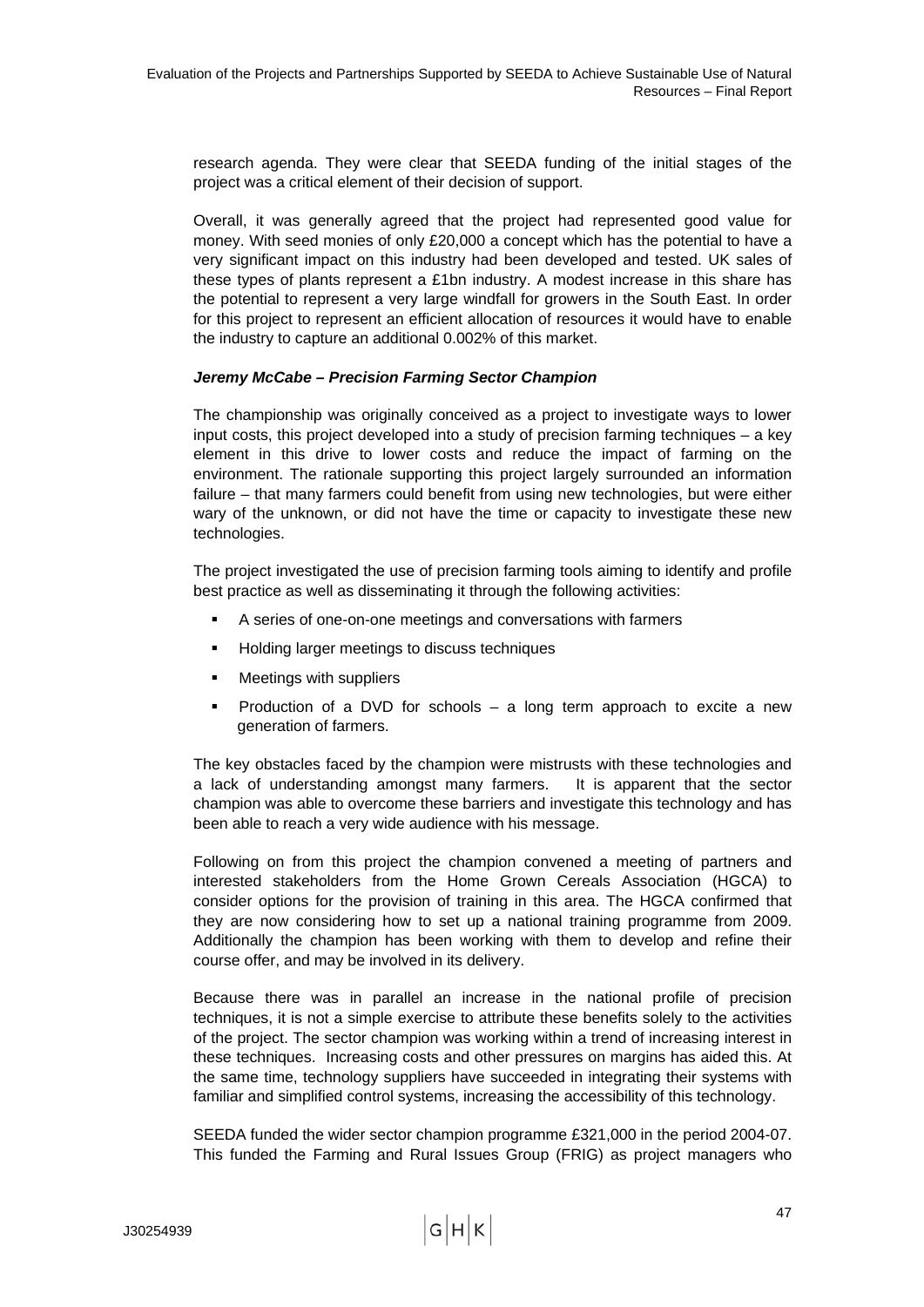helped to recruit sector champions. The remainder of funding supported the individual champions. The table bellow shows how this was charged to SEEDA:

#### **Table 19: Sector Champions Spending 2004-07 (£)**

|                                        | <b>Budget</b> | <b>Actual</b> | % (Actual) |
|----------------------------------------|---------------|---------------|------------|
| <b>Sector Champions</b>                | 391,225       | 321,114       |            |
| <b>FRIG Project manager</b>            | 39,975        | 44,250        | 13.8%      |
| S2F2 Sector champions                  | 180,000       | 119,998       | 37.4%      |
| S2F2 Sectors                           | 80,000        | 78,934        | 24.6%      |
| Horticulture SE First Phase            | 10,000        | 20,442        | 6.4%       |
| S2F2 Agricultural Sectors and Clusters | 81,250        | 57,490        | 17.9%      |

#### *Outcomes and Impacts*

The projects undertaken by the sector champions have successfully investigated and worked to tackle a wide range of issues. They have played a key role in raising interest and awareness amongst farmers of often complex issues. Key benefits from the scheme appear to be strategic, developing networks and links that outlast the projects that can engender the co-ordination and support the leadership that was identified as lacking in the industry.

It is apparent that much of this success relates to the fact that the project, backed by SEEDA, succeeded in mobilising interested industry insiders to engage with other industry stakeholders. The management partnership between SEEDA and FRIG appears to have also worked particularly well to secure and support suitable sector champions who were dedicated to their projects, fostering a particularly enthused and hard working atmosphere.

The projects have also succeeded in their aims to develop individuals – improving their communication and leadership skills. One senior industry stakeholder commented that these projects had done so much to develop leadership within individuals that they were now coming to challenge people such as himself!

## *Strategic Added Value*

As highlighted in the two case studies above, SEEDA's involvement in the scheme was significant as it enabled what were minor projects and initiatives to leverage SEEDA's brand, credibility and respect to help them to achieve more, particularly through promoting partnership working.

#### *Lessons*

There have been a vast range of lessons learnt on each individual project as each was designed as a learning experience. Even when projects failed, lessons were learned as was the case for the animal welfare orientated veal sector champion, which identified the high level of animal husbandry skills required for success in this area.

A key issue faced in many cases was the difficulty of aligning SEEDA's rural communication priorities to the activities of the champions. For instance opportunities for mutually beneficial publicity were claimed to be missed as a result of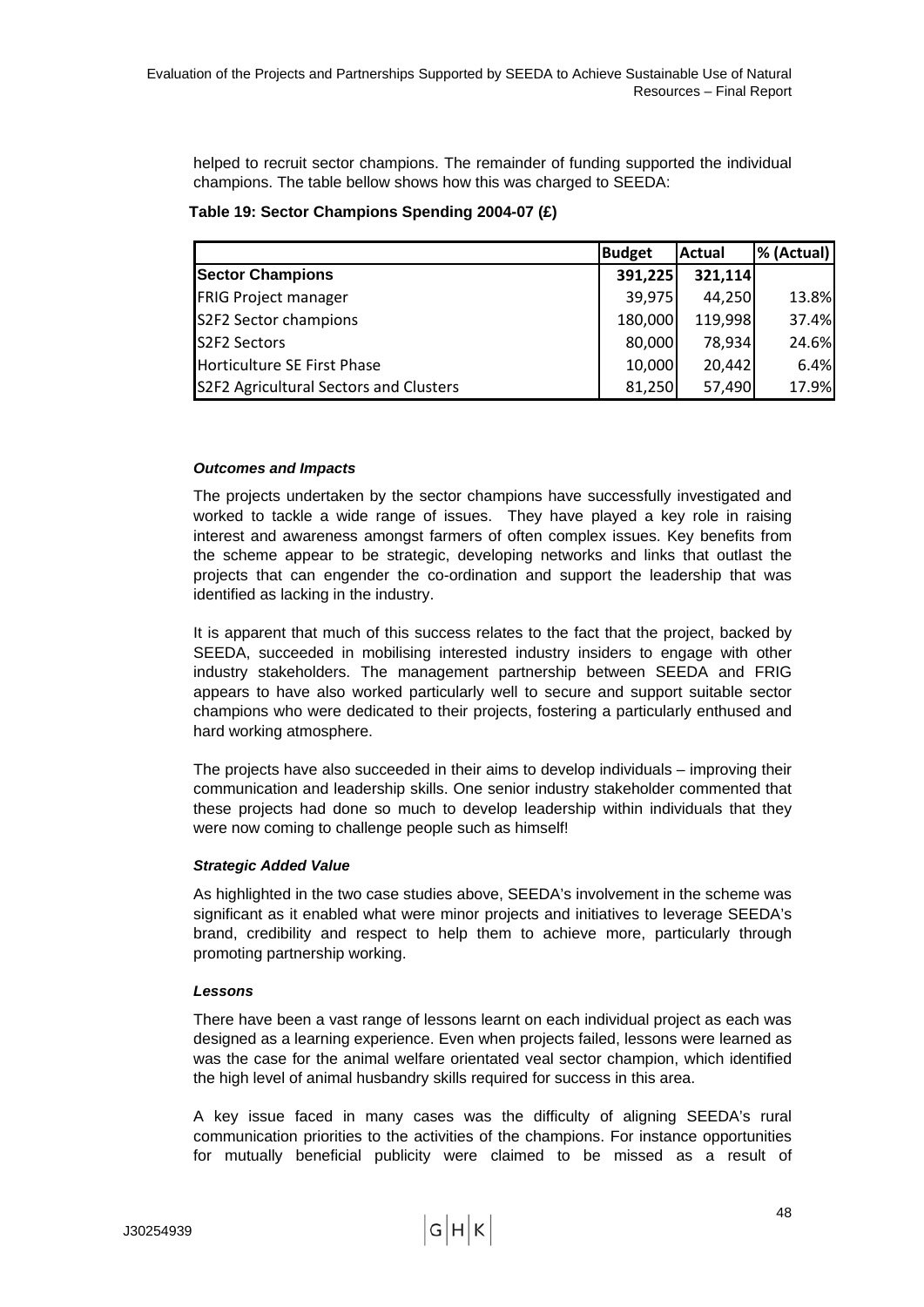communication failures. SEEDA is seeking to build the capacity of FRIG to address these issues.

#### *Overall assessment*

Projects met with a great deal of praise from a wide and diverse range of stakeholders – key to success seen as industry insiders talking to industry insiders. It does appear that the projects do represent very good value for money. In most cases the champions appointed were exceptionally experienced individuals who acted in an altruistic way, often going far beyond their allotted times. Some sector champions even provided their time free of charge, using the grant solely to purchase other services. If an alternative provider or research organisation had been commissioned to run these schemes the costs would have been significantly higher.

This programme of projects sought to address highly complex concepts such as leadership and the wider sustainability of farming across the South East. This makes an accurate assessment of their overall lasting impacts particularly difficult. Given the modest budget of the scheme, and the small number of champions, it would be unreasonable to expect that its impacts could have revolutionised farming. The scheme must instead be viewed as working with a wider range of initiates to support developments in farming. Sir Don Curry's comments on the scheme – that the "use of Sector Champions in the South East region is a unique and effective model" – add weight to this viewpoint.

#### *Key Sources*

Farming for the Future; in the South East of England, GOSE Publication 2006

Farming for the Future 2008; in the South East of England, GOSE Publication 2008

Farming and Food; a sustainable future, Report of the Policy Commission on the Future of Farming and Food, 2002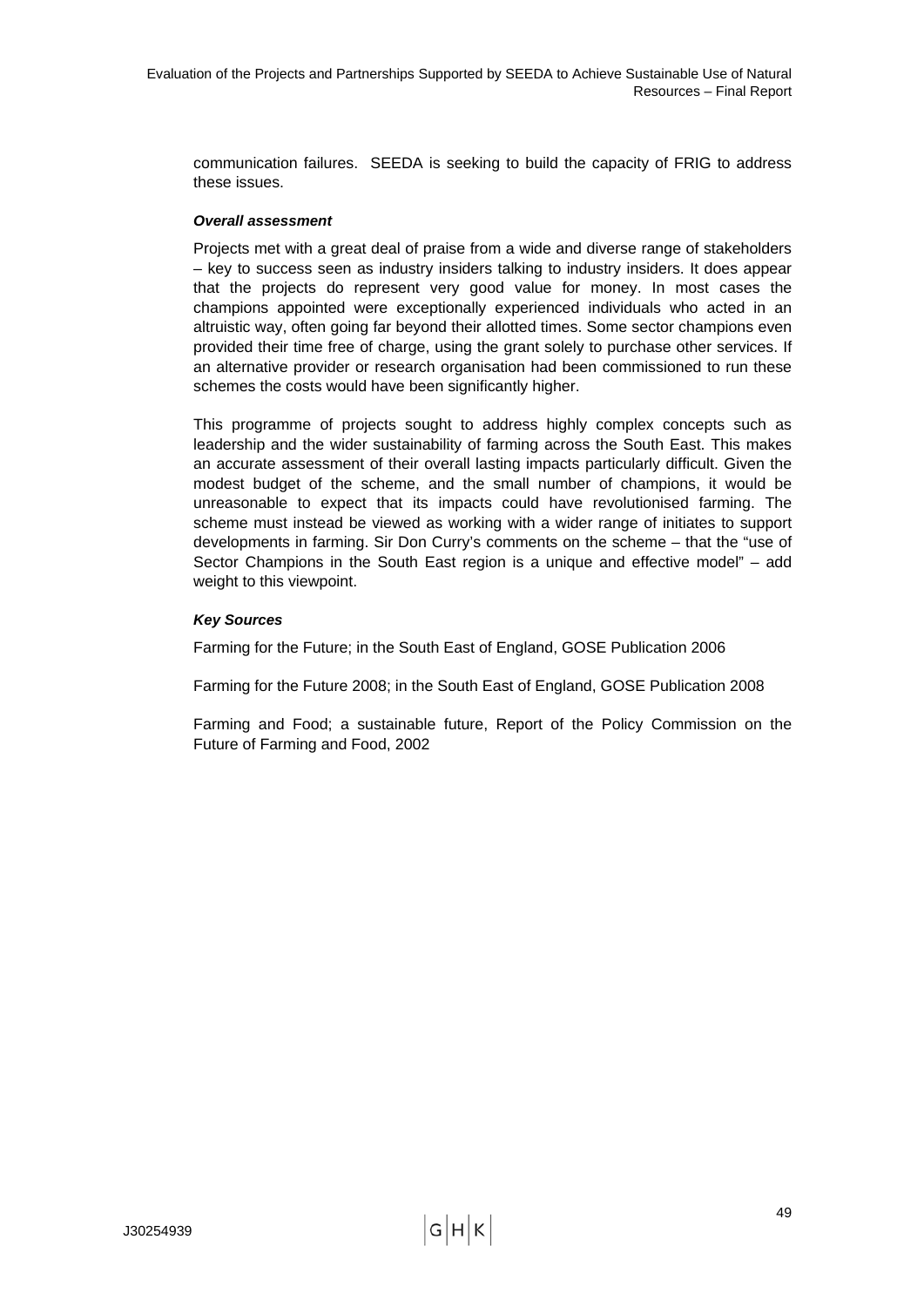## **South East Food Group Partnership**

#### *Objectives and Rationale*

The South East Food Group Partnership (SEFGP) was originally established in 2001 to deliver the Countryside Agency's 'Eat the View' programme. After the abolition of the Countryside Agency, SEEDA became the key funder of this group. The South East Food Group does have a very clear mission statement:

 "To build a flourishing local produce sector where economic, environmental and social aspects are paramount"

The group's overarching objective is to support the county based food groups in order that they become viable, all-inclusive, support organised with skill, expertise and a high profile. The SEFGP works with its key partners – the county food groups (Hampshire, Isle of Wight, Kent, Surrey, Sussex and Thames Valley) as well as the Government Office for the South East.

The rationale for sustaining the group rests on a co-ordination failure between the county based food groups. Although these bodies neither report to nor are accountable to the regional group the aim is that SEFGP can add value by handling larger events, working with large buyers and suppliers who operate at a regional level and by sharing best practice across the region.

The need for this activity is evidenced in the Regional Economic Strategy (RES). Priority 17: Sustainable Land Management identifies supporting "the development of farmer co-operatives and local producer-networks" as a key action as part of the wider agenda of supporting farmers to diversify and achieve higher value added. The (RES) does not however identify SEFGP as a key partner in this area.

## *Activities and Outputs*

The group's spending of £671,000 in the period 2004-07 was broken down as follows: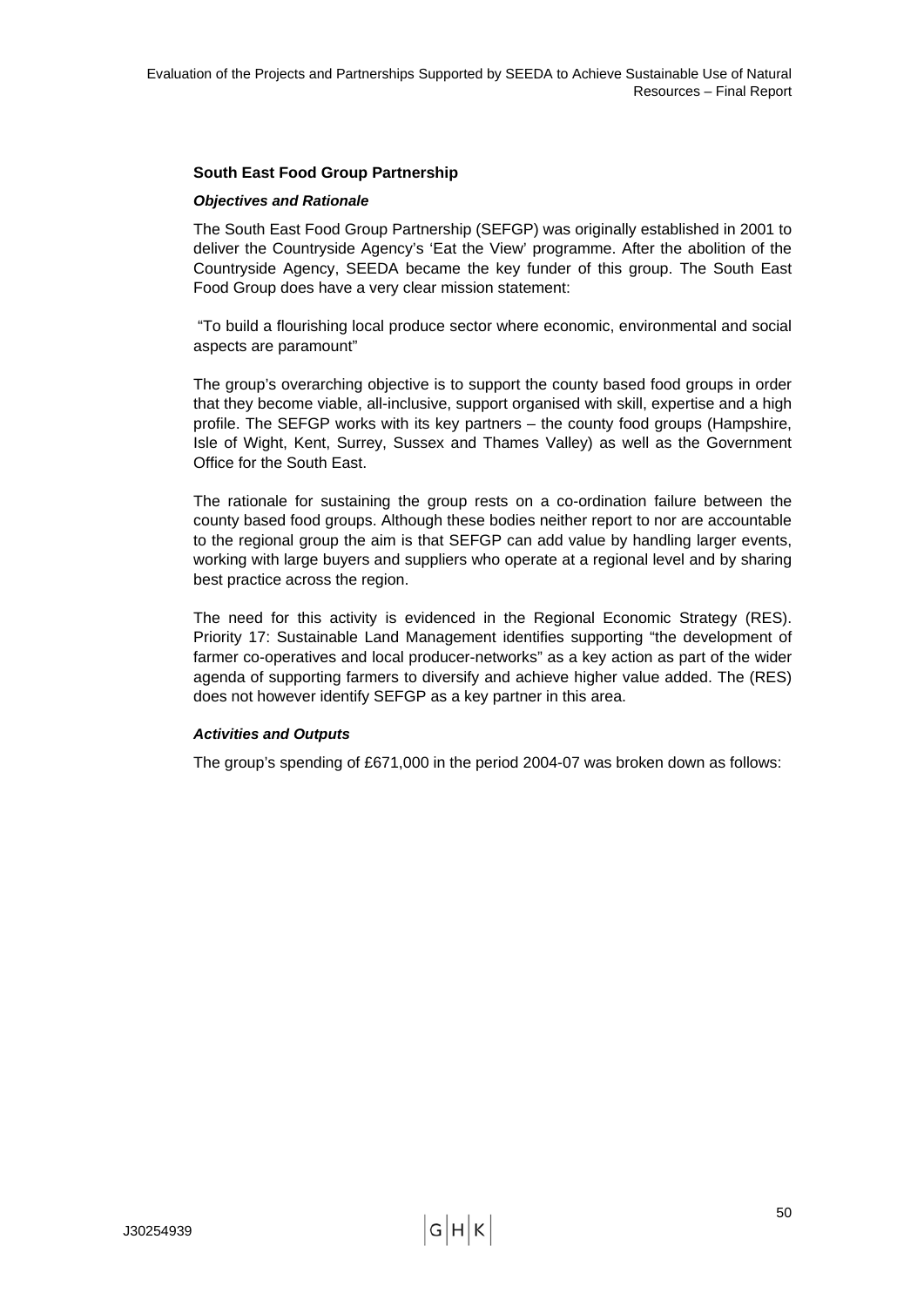|                                     | <b>Budget</b> | <b>Actual</b> | % (Actual) |
|-------------------------------------|---------------|---------------|------------|
| <b>Regional Food group work</b>     | 705,000       | 670,825       |            |
| Development Food Programme          | 60,000        | 60,000        | 8.9%       |
| <b>Training Fund</b>                | 210,000       | 209,964       | 31.3%      |
| Regional Sector Group SEFGP         | 150,000       | 119,995       | 17.9%      |
| <b>SEFGP Marketing Budget</b>       | 60,000        | 59,989        | 8.9%       |
| <b>Procurement Officer</b>          | 100,000       | 99,996        | 14.9%      |
| <b>Procurement Research</b>         | 50,000        | 50,000        | 7.5%       |
| SEFGP Web Page Development          | 5,000         | 2,882         | 0.4%       |
| <b>SEFGP Regional Food Strategy</b> | 25,000        | 25,000        | 3.7%       |
| Evaluation of food programme        | 20,000        | 20,000        | 3.0%       |
| <b>SEFGP Procurement Strategy</b>   | 20,000        | 20,000        | 3.0%       |
| SEFGP Web Page Development          | 5,000         | 2,999         | 0.4%       |
|                                     |               |               |            |
| <b>Local Food Clusters</b>          | 558,300       | 576,934       |            |
| Berks; Bucks; Oxon Cluster          | 130,000       | 135,000       | 23.4%      |
| <b>Sussex Cluster</b>               | 85,000        | 107,000       | 18.5%      |
| Kent and Medway Cluster             | 105,000       | 99,000        | 17.2%      |
| Hampshire Cluster                   | 90,000        | 92,000        | 15.9%      |
| <b>Surrey Cluster</b>               | 43,300        | 50,000        | 8.7%       |
| <b>IOW Cluster</b>                  | 25,000        | 15,000        | 2.6%       |
| S2F2 Sectors                        | 80,000        | 78,934        | 13.7%      |

## **Table 20: SEFGP and County Group Funding (£)**

Activities can be categorised into three broad areas:

- Coordinating county food groups
	- − Co-ordinating funding from SEEDA although county monies are not channelled through the regional tier, SEFGP plays an active role in helping these partner organisations to develop and renew their business plans and to apply for funding from SEEDA. SEFGP also plays a role working with SEEDA to consider county level funding. Without this support it was felt unlikely SEEDA would have been able to deal with the sub-regional bodies directly.
	- Ensuring a consistent level of support across the region including helping set up new food groups: Berkshire, Buckinghamshire and Oxford Food group as well as the Isle of Wight, and the Surrey and Sussex groups were set up with their support.
	- SEFGP also work to identify key issues, share best practice, and help the counties to learn from each other. The key facilitator of this is the quarterly meetings between the county bodies.
- Trade development activities at a regional level.
	- SEFGP aim to offer a route through which large purchasers can access regional produce. This appears to be the level at which the largest purchasers are interested in working. For example Marks & Spencer are keen to source regional lines for their stores rather than working on a county by county basis. SEFGP has been able to put together 'meet the buyer' events with up to 50 specific producers from across the region.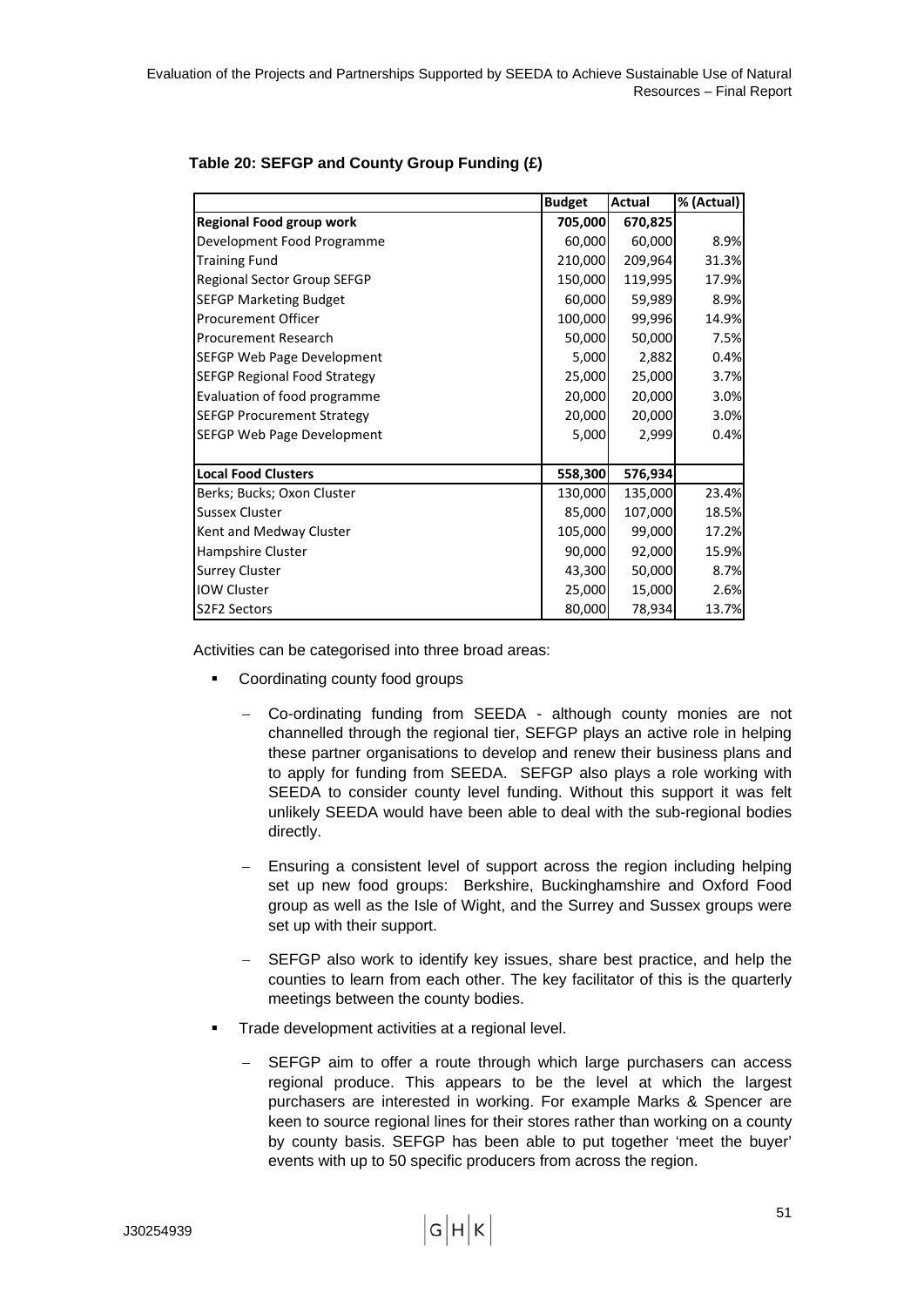- SEFGP represents the area: at national trade shows such as Olympia fine foods fair; at the New Covent Garden Market with a permanent member of staff; and through regular meetings with London partners to offer advice, ideas, especially ideas for network development and new market development for what is a key market for South East produce.
- SEFGP develops new products: It have gone beyond the traditional industry body to use their contacts and expertise to develop new products. The key example of this is a fishcake, produced using mackerel and herring, for sale to local schools and hospitals, meeting new requirements for Omega 3 rich foods.
- SEFGP has also become a point of contact for trade development queries. They have access to market research information, and have been able to offer this as a service to both the county groups and members of the county groups.
- Role as a training provider between 2004-2007 1,400 attended training.

The majority of these activities are particularly hard to quantify in terms of key outputs. However, in light of the rationale and objectives of the group, these activities appear highly appropriate. Partner discussions have highlighted a high level of satisfaction with the activities of the group, indicating it has broadly met expectations.

## *Outcomes and Impacts*

The very broad nature of the mission statement for the SEFGP makes it particularly challenging to pin down their precise final impacts on the extent to which a "flourishing local produce sector where economic, environmental and social aspects are paramount" exists in the South East. The group does not monitor sales of local produce and it would be challenging to achieve this without significant cost. One national supermarket chain did though indicate that its purchases of local produce had increased in the SE and attributed this partly to SEFGP. Intermediate outcomes from each of their broad areas of activities can also be identified.

Despite SEFGP's funding position with respect to the county groups, and their very small executive staff it is clear that their co-ordination role operates well. The county groups reported that SEFGP had become a first point of contact for a wide range of issues, including alternative sources of funding and market trend information. County groups appear to have found the quarterly meetings particularly helpful for sharing best practice and discussing common issues and interests. Stakeholders reported that the presence of an effective regional tier has forced the development of the county groups, making them more professional and target orientated. However it is apparent that there are significant variations in the support available across the region.

It is because of this co-ordination and co-operation that SEFGP have been successful in taking on joint projects between the bodies listed above. The outcomes of these projects are identified bellow:

Public sector procurement -Stakeholders considered that the partnership had succeeded in using their contacts to help local producers sell more to the public sector. A key example of this was the promotion of locally produced fishcakes.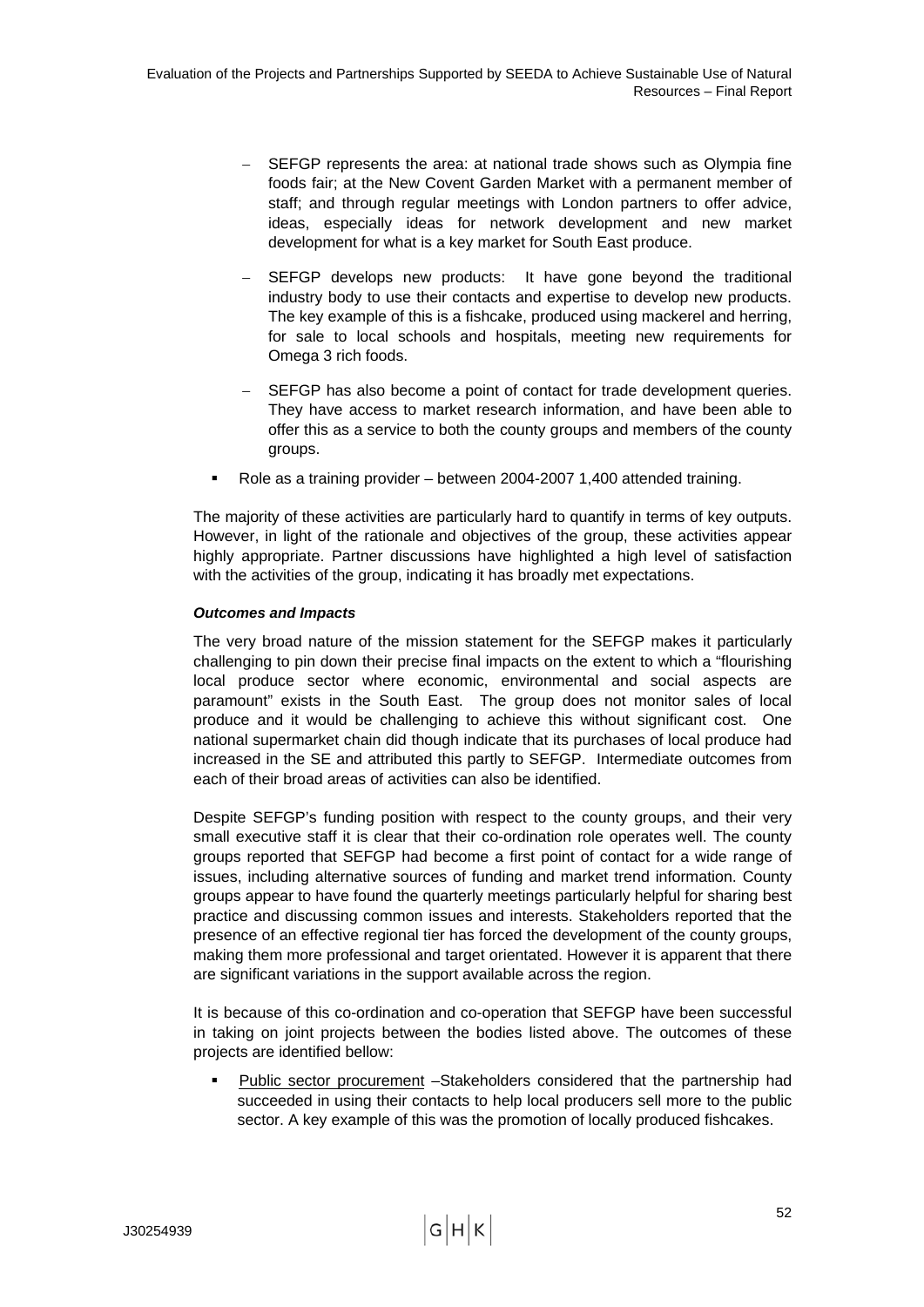- Regional purchaser support It was particularly difficult to contact purchasers. However, the one major supermarket purchaser contacted did confirm the importance of the trade development role of the regional group, over and above the local groups. Advantages rest on their ability to identify a greater number of appropriate producers, which met technical standards as well as having the capacity and desire to work with a large supermarket. SEFGP greatly aided the work of the local purchaser, enabling them to source more products locally.
- Fisheries work while the development of individual products is not a typical activity for this type of partnership, stakeholders contended that SEFGP had contributed significant strategic added value by having the right mix of contacts (fisheries, processors, public sector procurement) to develop the fishcake product. It was contended that this was not something that could have been replicated by the commercial organisations currently in the industry.

Because of these activities SEFGP was a suitable body for SEEDA to use to channel extra funding to help support farmers markets in the wake of the foot and mouth crisis – confirming its position as a well connected and respected body at the heart of the industry.

SEFGP has been working with clear wider trends which will have supported its achievements. The trend towards the use of local produce, in supermarket sourcing and local farmers' markets, appears to be a national phenomenon.

The key outcomes from the SEFGP are strategic. The analysis above presents it functioning well to provide leadership within the industry and is coordinating a range of bodies. These intermediate outcomes do appear to match particularly well with the objectives of the group, which appear in turn to be well targeted at the rationale for its existence.

## *Strategic Added Value*

It is apparent above that the SEFGP has played a key strategic role within the local produce sector in the South East. Separating this from SEEDA's Strategic Added Value is a complex task. Certainly SEEDA did not set up the partnership, and can not take full credit for its operations.

There is also a perception that SEEDA has managed this partnership, and other projects within this programme, at 'arms length'. Had SEEDA stayed 'closer' to the partnership it is possible that it could perhaps have developed its strategic role. However SEEDA had a policy of promoting SEFGP and the county groups to be independent and self-organising as part of their strategy to reduce their dependence on SEEDA in the medium term.

SEEDA did provide a clear vision for the group to follow and set out key ways for it to achieve these through co-ordination with the county based food groups. In these ways SEEDA can be seen as delivering Strategic Added Value through leadership and by co-ordinating of other partners. Beyond this SEEDA links with SEFGP do raise profile of the organisation and add to its credibility. In particular this has helped them in the work with other public sector partners.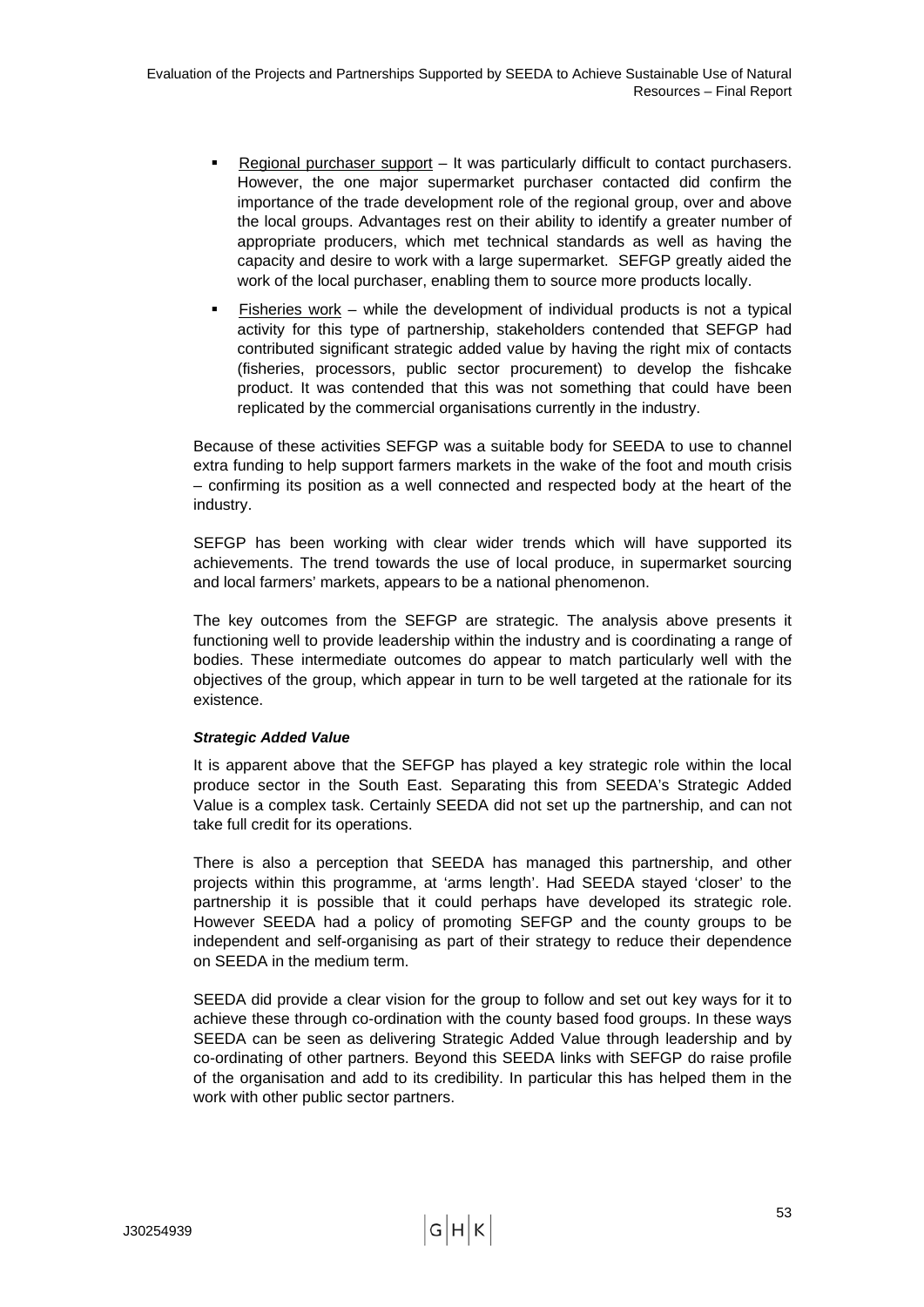#### *Lessons*

The key challenges faced by the partnership have been largely technical and operational issues. Moving forwards they see their role evolving as trends change – they see the aim of their support to make sectors self sufficient and no longer in need of SEFGP support at the same time as identifying new areas in which they can add value.

Developing their role of co-ordinating the county groups, they may be able to help them to provide a more consistent offer across the region. Some counties offer much more support than others, with different levels of stability and different structures.

#### *Overall assessment*

Overall SEFGP does appear to have a clear focus and rationale, and has delivered a wide range of activities to this end. These activities have many readily identifiable intermediate outcomes and appear to have met stakeholders' expectations. Crucially the partnership appears to have used a relatively modest budget to build a functioning network onto which new elements of support can be added in the future. Final impacts of the partnership are however much more difficult to identify although there is some limited evidence of impact from a supermarket purchaser.

#### *Key Sources*

CSC Regeneration and Research Consultants, Evaluation of the South East Food Groups Report, January 2007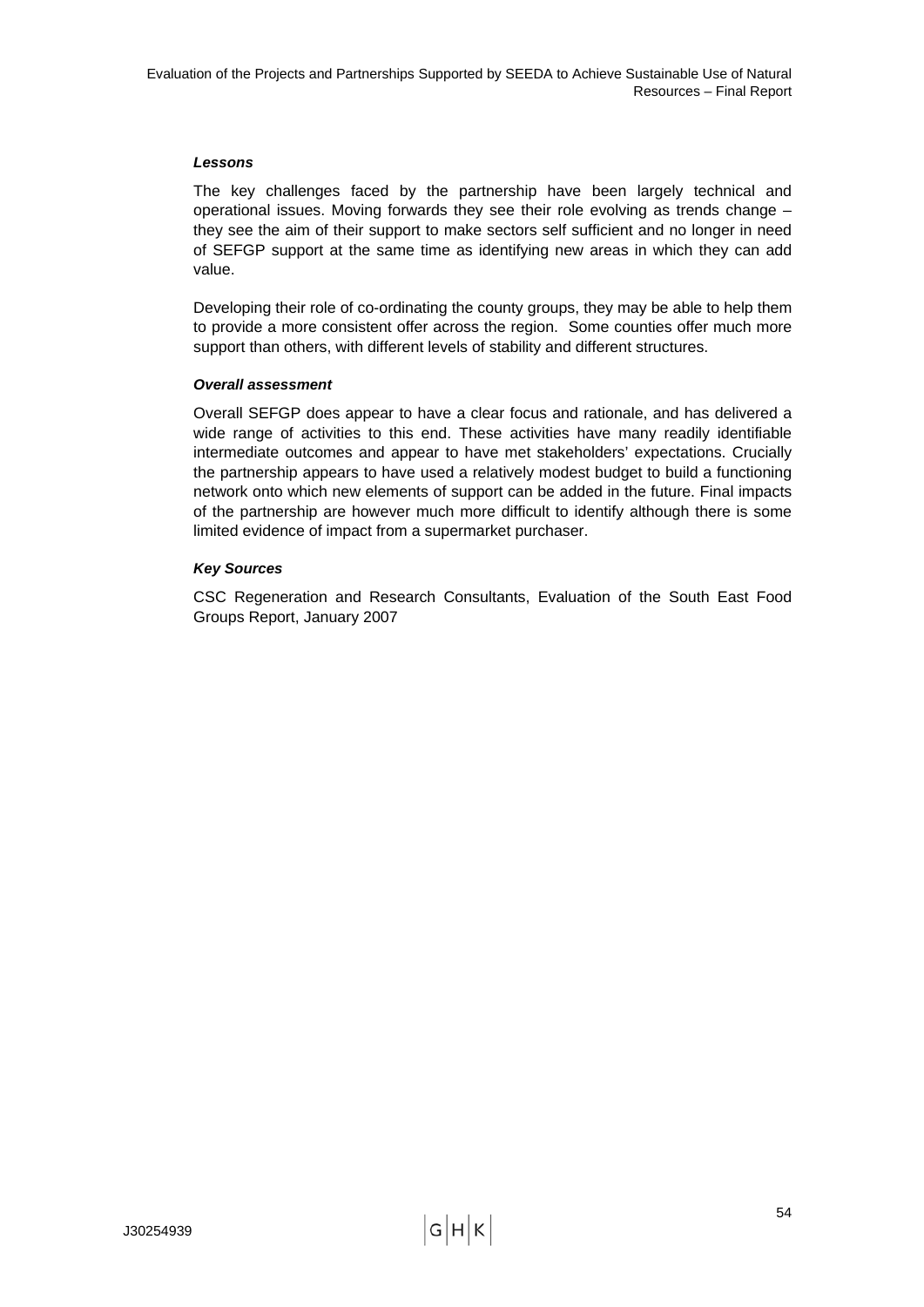#### **Biomass Exemplars**

#### *Objectives and Rationale*

The Woodland Market Development programme sought to encourage the better economic use of the South East's woodland areas. The region contains 270,000 ha of woodland. However, since much of this was planted the demand for wood products in the UK has changed dramatically. Much of the woodlands are chestnut and hazel coppice, planted to be sold as pulp for paper – a market which has disappeared within the UK. This has left many of these woodlands as unproductive assets.

The Biomass Exemplar projects seek to demonstrate how this need not be the case by setting up a series projects to investigate, test and highlight ways in which traditionally lower grade wood can be used as fuel.

The rationale for intervention rests on a co-ordination failure, and complex network effects. Biomass use requires a developed market – with producers (woodland owners) matched (appropriate grades) and linked (brokers, transport etc.) to users (boilers). Early adopters will have to bear all of the costs of setting up this market – difficulties finding adequate markets for their inputs and products, investigating, developing and adapting technologies as well as all of the associated risks, but will be unable to capture the full extent of benefits. These will instead be felt across the region. This industry is also characterised by a perceived information failure surrounding the availability and demand for fuel, as well as the technologies used.

The need to address this issue is evidenced in the Regional Economic Strategy (RES) which lists encouraging the production of industrial and renewable energy crops, exploiting existing resources and researching new techniques, amongst its four key actions for achieving Sustainable Land Management. Beyond the direct economic benefits arising from this, the RES also acknowledges the importance of the maintenance of the countryside of the South East in sustaining the region's competitiveness – "attracting people, businesses and visitors and bringing significant income into the region". This project can also be seen as a way to support that economic goal.

The theory of change rests on the aspiration that setting up a series of small projects across the region will:

- Lay the foundations of the market, addressing the market failure identified above to a sufficient extent that others are incentivised to enter.
- Raise the general level of awareness and understanding surrounding biomass production and use.

There is also a perception that if a market for low grade wood was developed some land owners, who currently manage their woodlands for recreation, might start producing fuel in order to capture the economic benefit.

This rationale and associated objectives do appear to make clear economic sense. Especially given the low levels of national funding, and the significant transport costs involved the regional scale does also appear to be a plausible level for this intervention. However it seems possible that a very high level of investment will be required to develop the market beyond the resources available, unless a different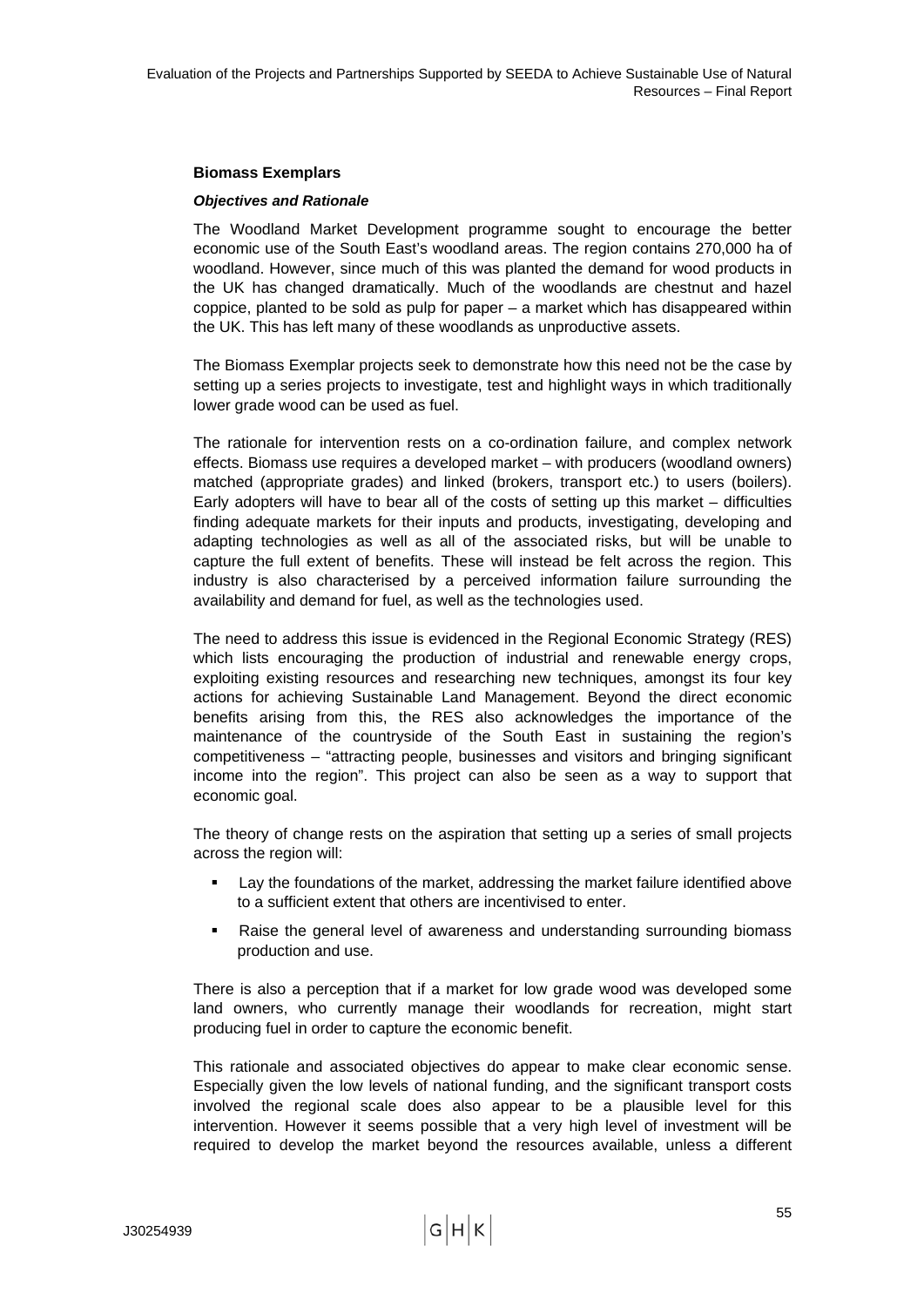approach were able to be taken to stimulating supply chains; SEEDA and the Forestry Commission are currently working on this through a jointly funded post.

#### *Activities and Outputs*

The programme has delivered a series of projects to test boiler equipment, installations and different harvesting technologies as well as raising the profile of their use. This pepper-pot approach to project selection was chosen to minimise transport costs, and better support local employment.

After the initial phase, projects were selected and supported through the use of three intermediary companies, South East Wood Fuels Ltd. Creative Environmental Networks and Thames Valley Energy. These were recruited to help identify projects where a relatively small SEEDA grant could be used to deliver a larger project. In some cases this was used to cover the incremental costs over using a gas fuelled boiler. In other instances already developed projects were identified for support as they were stumbling due to funding gaps. This funding mechanism ensured that, as far as was practical, SEEDA funded only projects which would not have gone ahead in their absence. For this reason SEEDA is able to claim the full benefits arising from their delivery.

In order to avoid issues surrounding rules on state aid to companies these grants were made to public sector, and third sector organisations. This was seen by one stakeholder as potentially limiting the impact of the programme, as they argued that private companies may have been better incentivised to market these new facilities and offerings.

In total funds of £592,000 were allocated through the project. As in most cases, organisations were funded to pass out grants to individual projects SEEDA records can not readily be broken down into spend by project:

|                                             | <b>Budget</b> | Actual   | % (Actual) |
|---------------------------------------------|---------------|----------|------------|
| Renewable exemplars / biomass boilers etc   | 586,500       | 591,946  |            |
| Renewables Exemplars CEN                    | 100,000       | 50,000   | 8.4%       |
| <b>Exemplars TV energy</b>                  |               | O        | 0.0%       |
| Exemplar projects CEN                       | 180,000       | 180,000  | 30.4%      |
| West Sussex Country Park Biomass Boiler     | 20,000        | 20,001   | 3.4%       |
| TV Energy projects woodfuel                 | 20,000        | 20,000   | 3.4%       |
| <b>Facilitator Post for Woodfuel Sector</b> | 11,250        | 11,250   | 1.9%       |
| Plumpton Biomass Plant & Training           | 6,000         | 9,924    | 1.7%       |
| Exemplar projects CEN                       | 8,000         | 8,000    | 1.4%       |
| Biomass training course South east          | 6,000         | 6,000    | 1.0%       |
| Plumpton Biomass Plant & Training           | 1,500         | 0        | 0.0%       |
| <b>Woodfuel Accreditation Scheme</b>        | 7,500         | 0        | 0.0%       |
| Facilitator Post for Woodfuel Phase 2       | 3,750         | $\Omega$ | 0.0%       |
| Biomass heater Hants QE2 Centre             | 20,000        | 20,000   | 3.4%       |
| Curzon school biomass heating               | 20,000        | 20,000   | 3.4%       |
| <b>Exemplars TV energy</b>                  | 100,000       | 140,000  | 23.7%      |
| TV Energy projects woodfuel                 | ი             | O        | 0.0%       |
| Renewables Exemplar (West hoathley)         | 20,000        | 20,000   | 3.4%       |
| Facilitator Post for Woodfuel Phase 2       | 12,500        | 16,771   | 2.8%       |
| Renewables exemplars TV Energy              | 50,000        | 50,000   | 8.4%       |
| South East Woodfuels biomass pilot          | O             | 20,000   | 3.4%       |

## **Table 21: Spending (2004-07) (£)**

These activities appear to be well targeted to the overall rationale.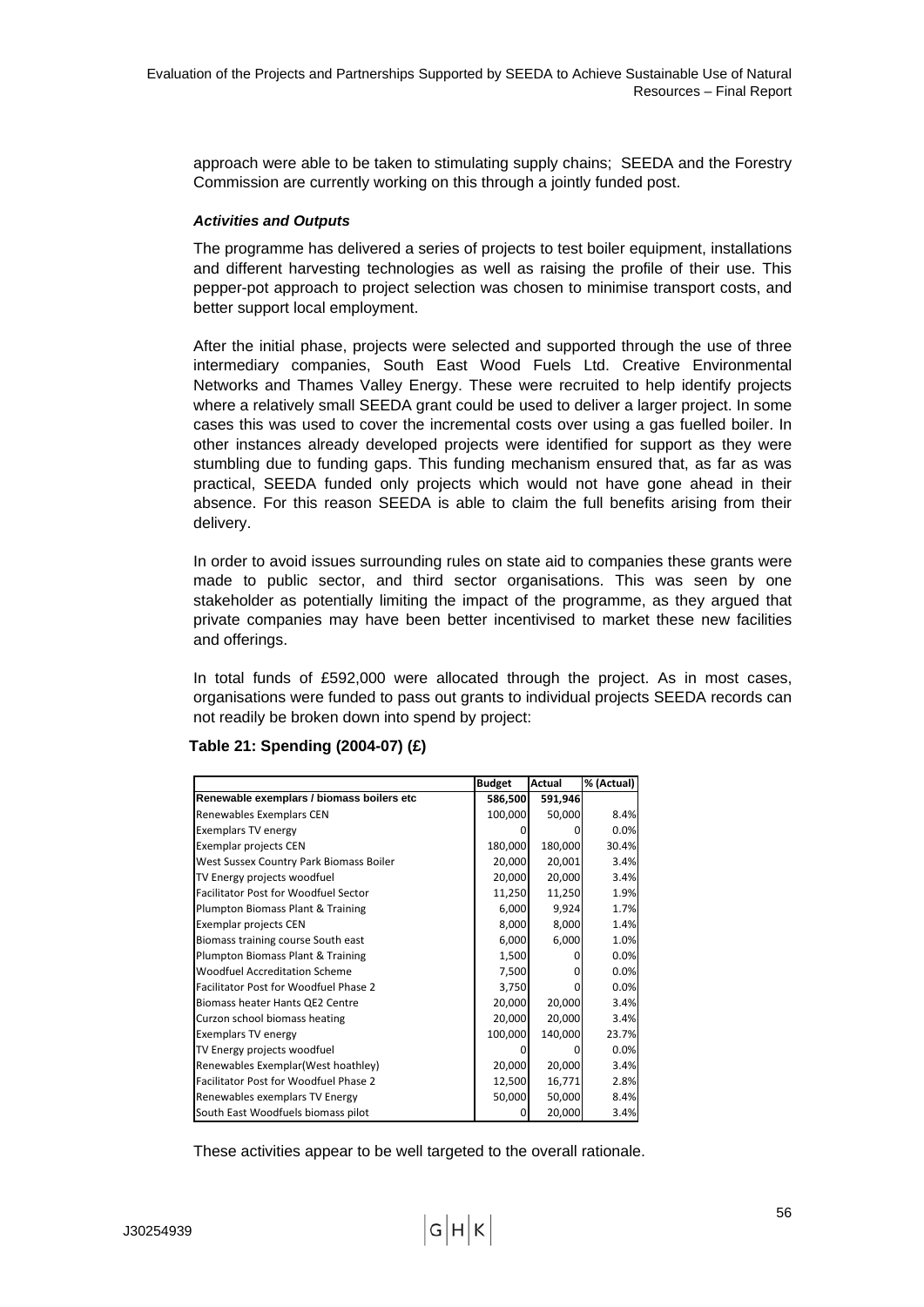Stakeholder interviews suggested that they have broadly met the expectations of those involved, however further consultation would be required to confirm this.

#### *Economic Impacts*

The size of the boilers constructed through this scheme has been used with other constants, identified through the course of the consultation, to calculate the additional demand for biomass fuel. The calculations below show the boilers generating an additional £2.2m of economic activity. This section also details the tools used to calculate this figure.

The following projects were assisted through the scheme:

**Table 22: Biomass Exemplar Projects** 

| Location                                          | Total Size (kWth) |
|---------------------------------------------------|-------------------|
| Curzon C of E School                              | 60                |
| <b>Shortenills Environmental Education Centre</b> | 80                |
| Curridge School                                   | 50                |
| The Living Rainforest                             | 220               |
| Norbury Park                                      | 70                |
| The Sustainability Centre                         | 240               |
| Queen Elizabeth Country Park                      | 350               |
| <b>Bedgebury Pinetum</b>                          | 40                |
| Amery Court Farm - Blean                          | 440               |
| <b>Torry Hill</b>                                 | 150               |
| Goddington Park                                   | 40                |
| Shorne Wood Country Park                          | 60                |
| Betteshanger Colliery                             | 1,000             |
| West Dean Estate                                  | 1,135             |
| <b>Woodland Enterprise Centre</b>                 | 40                |
| <b>Buchan Country Park</b>                        | 90                |
| <b>Hoathly Hill</b>                               | 300               |
| Netherfield Centre - Plumpton College             | 58                |
| Cowdray Park                                      | 90                |
| <b>Beacon Community College</b>                   | 2,000             |
| <b>Wilton Park Conference Centre</b>              | 500               |
| <b>Scotney Castle</b>                             | 250               |
| <b>Total</b>                                      | 7,263             |

The following calculations were then made to identify a net economic impact from the scheme. Desk based research was used to produce conversion rates which were then validated with a selection of key industry figures in the South East.

- Based on a typical moisture content of the fuel of 30%, a calorific value of 3.5kWh per kg of fuel consumed can be expected. This figure was identified using forestry commission research and validated through industry consultation.
- Assuming an efficiency of 85%, a 1MW boiler will consume on average 330kg of fuel per hour. This efficiency rating was identified through stakeholder consultation and was reported to be an industry standard.
- Based on a 36 week heating period the boiler may be required for 1,250h each year. On this basis the 1MW boiler will require 420 tonnes of fuel per year.
- At a cost of £50 per tonne of fuel, agreed as a reasonable estimate with industry stakeholders, this equates to a spend of £21,000 per annum per MW of capacity.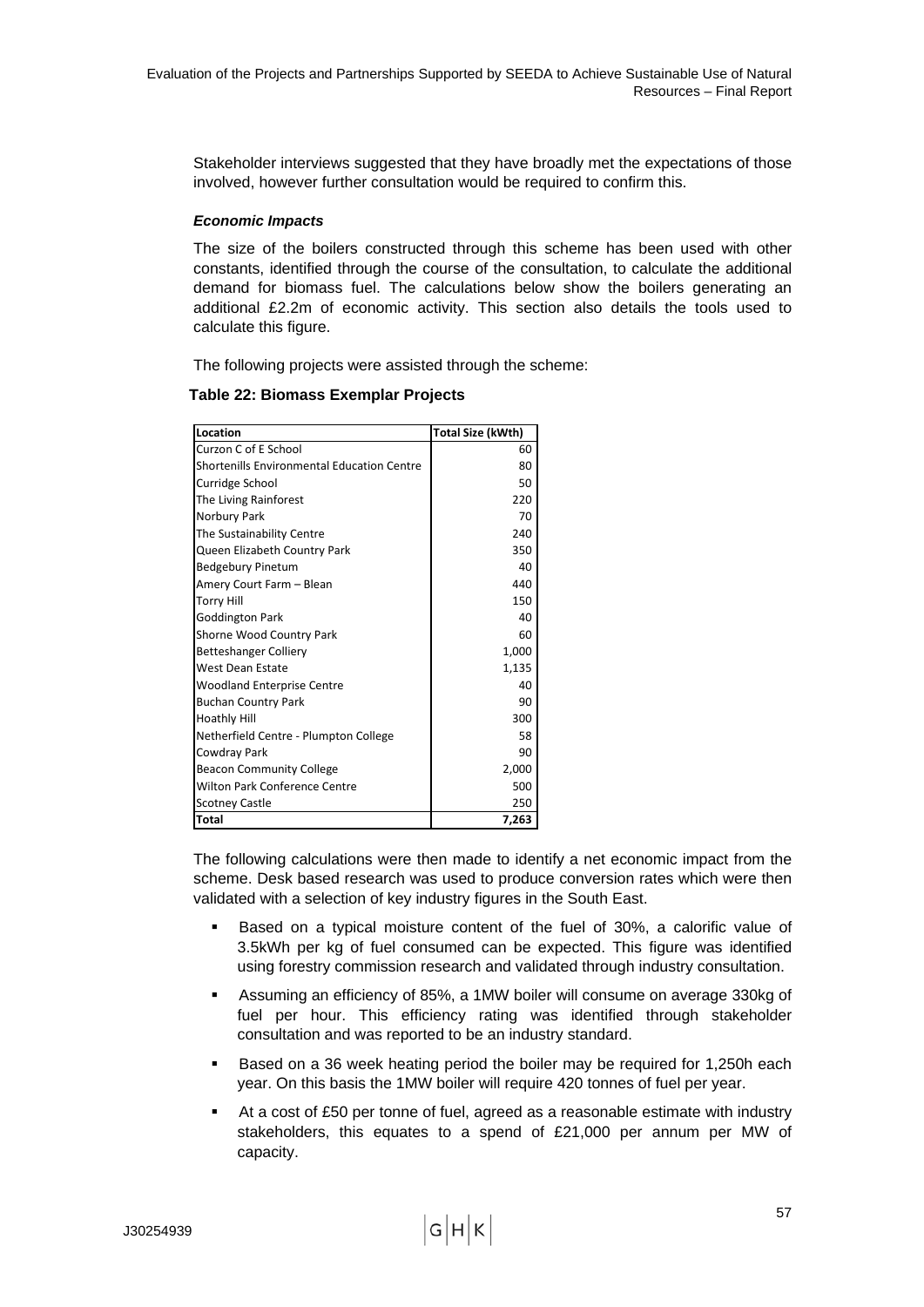Following this calculation the exemplar projects have sustained an additional expenditure of £150,000 per year. Again, the industry standard is to assume a 20 year operational life for boilers. Over this time they have the potential to represent a net present value of £2.2m.

This calculation rests on the following implicit assumptions:

- Fuel for these boilers is sourced from within the South East zero leakage of economic impact. Consultation with stakeholders suggests this to be appropriate given the location of most of the boilers and the local nature of this type of fuel sourcing.
- Fuel used for these boilers was previously unproductive economically zero displacement of economic activity. This is a reasonable assumption given the rationale for the scheme.
- Energy consumption displaced from mainstream sources has a negligible negative economic impact on the south east – zero displacement of economic activity.
- Projects funded would not otherwise have proceeded Zero deadweight. While this assumption could not be fully validated, stakeholders were in agreement that the funding mechanism had operated effectively to minimise the risk of deadweight.

#### *Other Outcomes and Impacts*

Projects appear to have been highly successful at raising awareness and understanding. The exemplars have been demonstration projects and are highly visible. Unfortunately there is very limited evidence surrounding the demonstration outputs from the projects.

It has also proved particularly hard to gather consistent evidence surrounding the overall level of significance of these projects. It is clear that they have supported a large proportion of all biomass projects in the region – for example in Kent it was estimated that these SEEDA funded projects represented half of all chipping, vehicle and boiler projects during the study period. That accepted there is very little evidence confirming the impact of these projects on the programme aims and rationale. A key interviewee commented that the hoped woodland market developments were not yet apparent. This may reflect the long-term nature of developing such a market and the relatively high costs compared to what was then a low oil price.

The method of funding, specifically channelling through third party organisations appears to have sustained these organisations, supported their development and allowed them to greatly improve their knowledge base. These companies can be considered to be a valuable asset for SEEDA's ongoing agenda in this area as SEEDA projects are far from being their sole focus. For example, one of these organisations Thames Valley Energy, actively work with all 17 local authorities in their area and seek to educate them about biomass. They go as far as targeting individuals with local authorities and development companies who they feel they can 'train up' to become biomass champions.

There are two external trends that have contributed to the apparent success of this programme. There is a growing interest in and awareness of alternative fuel sources at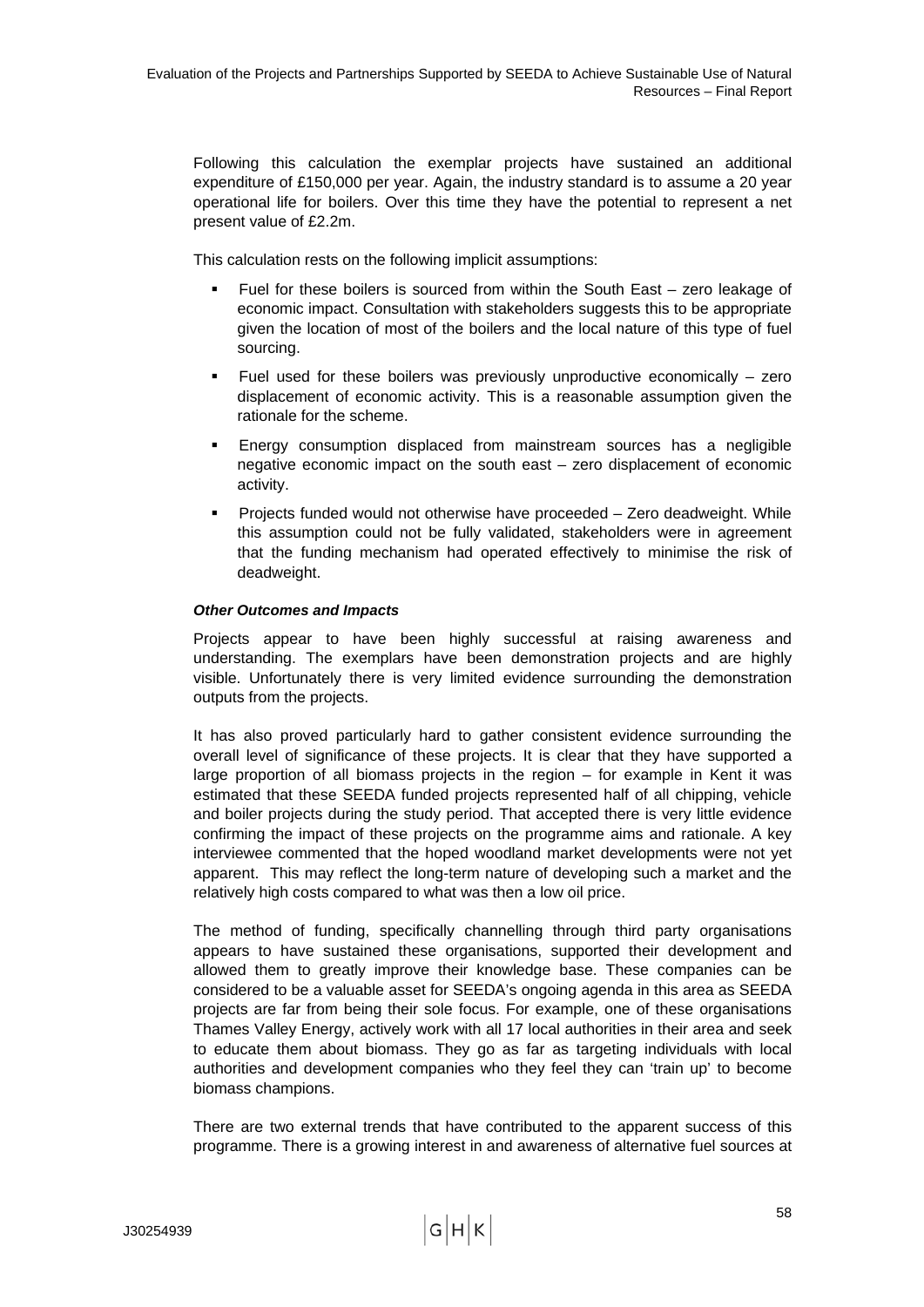a national and an international level. The global trend towards rising fuel costs is also reflected in rising prices of alternative fuels.

#### *Strategic Added Value*

Most of the projects funded in this scheme were not new. Many had been in development for some time and only secured SEEDA involvement in the latter stages of their development. This makes it hard to identify a direct leadership role for SEEDA on individual projects. Similarly while the projects do appear to have successfully worked towards the construction of a market for the supply and demand of wood products, identifying further co-ordinated elements arising from the project is more difficult. The projects for example have not sought to co-ordinate technologies, techniques for chipping or pricing systems for wood fuel in the area (by weight or energy yield).

However stakeholders agreed that SEEDA can be seen as leading within a networking group and leading to greater co-ordination. SEEDA's leadership does appear to have worked to bring these issues to the forefront of policy makers' minds. Stakeholders felt that the project has influenced other parts of SEEDA to become more involved in this area; the scheme appears to have influenced defra and helped in the development of their biomass action plan. The Forestry Commission commented that this scheme has influenced the Government Biomass Strategy and the Wood Fuel Delivery Plan.

#### *Lessons*

Early on the project faced the challenge that the SEEDA did not have the knowledge or expertise to select and develop these projects. This issue was resolved by working with experienced sub-consultants. Their expertise was used to identify projects, and to consider what level of funding they require. Monies were then channelled through these organisations.

A key issue remaining for stakeholders is the need for SEEDA to communicate this agenda more effectively within itself in order to ensure that all of its teams are fully aware of the potential to use local wood as fuel. This is currently being done as part of the wider, more strategic programme on renewable energy, for example in discussions between SEEDA and the Diamond authorities.

## *Overall assessment*

Benefits appear to have been derived from these projects. Overall these exemplar projects do appear to be addressing the programme's basic rationale and are working well to position the region to better exploit this source of fuel. They do appear to have led to a sizeable economic impact. Crucially there is no evidence that they have yet dramatically affected the operation of the woodland economy, but this may eventuate in the longer term.

## *Key Sources*

Progressing Renewable Energy in the SE England, a TV Energy Report For SEEDA, 2008

A Review of the First Year of Operation of the Tower Block Biomass Heating System at Beacon Community College Main Site, Hoare Wootton, 2008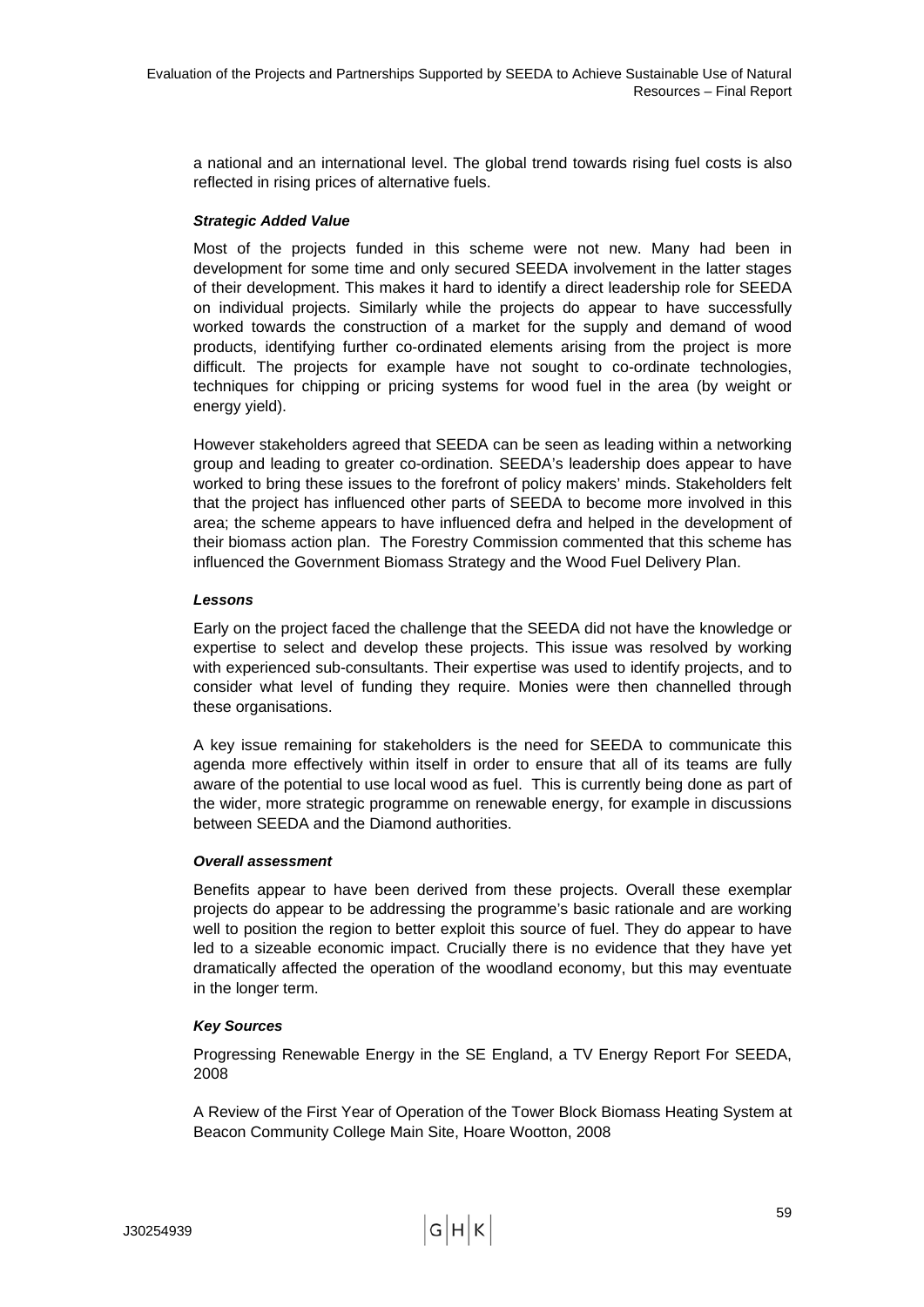Rural Heating: The Facts, PERGE (a boiler manufacturer), [http://www.perge.co.uk/rural\\_heating.php](http://www.perge.co.uk/rural_heating.php)

Net Calorific Value of Fuel vs. Moisture Content, Forestry Commission Data, sourced through South East Wood Fuels Ltd.

Biomass-related facts, figures and statistics, Forestry Commission Biomass Energy Centre,

[http://www.biomassenergycentre.org.uk/portal/page?\\_pageid=75,15199&\\_dad=portal&](http://www.biomassenergycentre.org.uk/portal/page?_pageid=75,15199&_dad=portal&_schema=PORTAL) [\\_schema=PORTAL](http://www.biomassenergycentre.org.uk/portal/page?_pageid=75,15199&_dad=portal&_schema=PORTAL)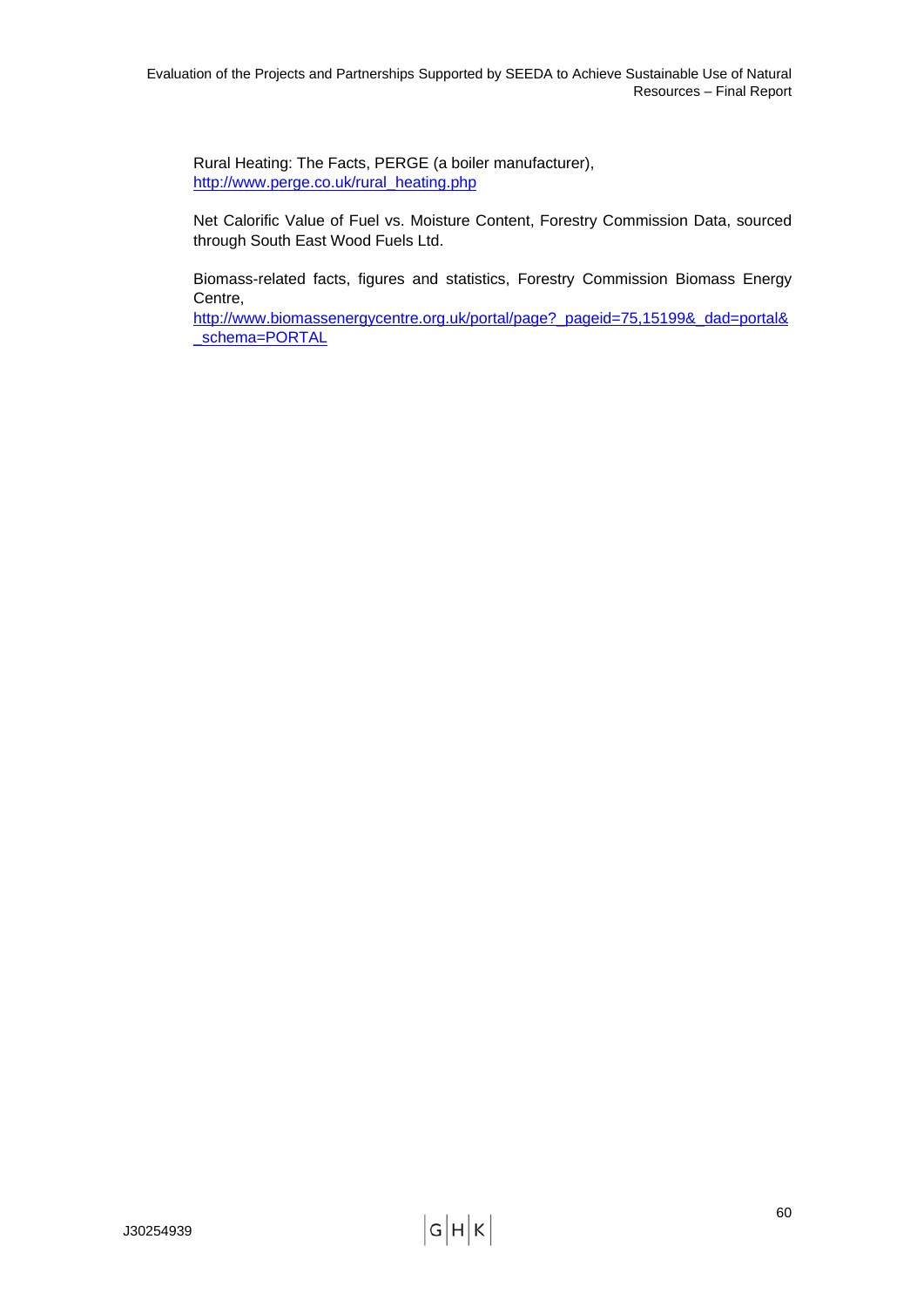#### **Sustainable River Catchments for the South East (SuRCaSE)**

#### *Objectives and Rationale*

The objective of this project is to demonstrate how the Ecosystems Approach (EsA) can be used to achieve integrated management of water resources across urban and rural areas. EsA is an established and authoritative methodology to aid decision making on sustainability, integrating the three goals: sustainable use of natural resources, equitable sharing of the benefits derived from their use and their conservation. The core of the approach involves integrating the various demands on water resources in such a way that benefits flow indefinitely without deterioration.

The rationale for this project is to address information and coordination failures, particularly in the urban-rural interface, that underlie the over use of water resources in the SE, which potentially undermines the sustainability of economic activity in the region. The underlying intervention logic is that the project will demonstrate the application of a decision making tool to key regional stakeholders and decision makers, which then can be applied more widely to address the overuse of water resources. This project was developed following a scoping study involving interviews with all key stakeholders to establish the need for and design of the project.

The rationale for SEEDA involvement was the identification of water resources as a major issue for the SE in the RES 2002-12, although this project was not specifically identified. It is also highly relevant to the implementation of the Water Framework Directive, which seeks to integrate the management and regulation of water bodies, for which the Environment Agency is the lead authority.

This is an ambitious project as the scope is very broad. It would be a substantial challenge to demonstrate that a management approach had actually achieved the sustainable use of water resources. Outcomes would take some time to eventuate and be difficult to attribute quantitatively back to the project. But it was noted that the budgeted project resources were not intended to monitor actual outcomes in terms of changes in the state of water resources as a result of the project. There is strong evidence from previous projects for the effectiveness of these types of actions in improving water quality, and as far as possible outcomes would be estimated in the final reporting stage from data provided by partners. It was agreed that a further important outcome of the project was the raising of awareness of water resource issues among advice recipients. This though makes it more challenging to establish the success or otherwise of the project. There is no benchmark to determine how successful the awareness raising from the project has been.

#### *Activities and Outputs*

The project involved demonstrating the application of EsA in three catchments: the Darent, the Kennet and the Kentish Stour. In each of these catchments four themes were tackled: diffuse pollution, sustainable drainage, sustainable use of water resources and improving the quality of life.

The main immediate outputs were advice and management plans for water users and those who influence water use including local authority planners, developers, farmers and industry. These management plans demonstrate the application of EsA and promote best practice in actions that impact on the four above themes. The actions will vary depending on the activities of the stakeholder, but overall the project tackled: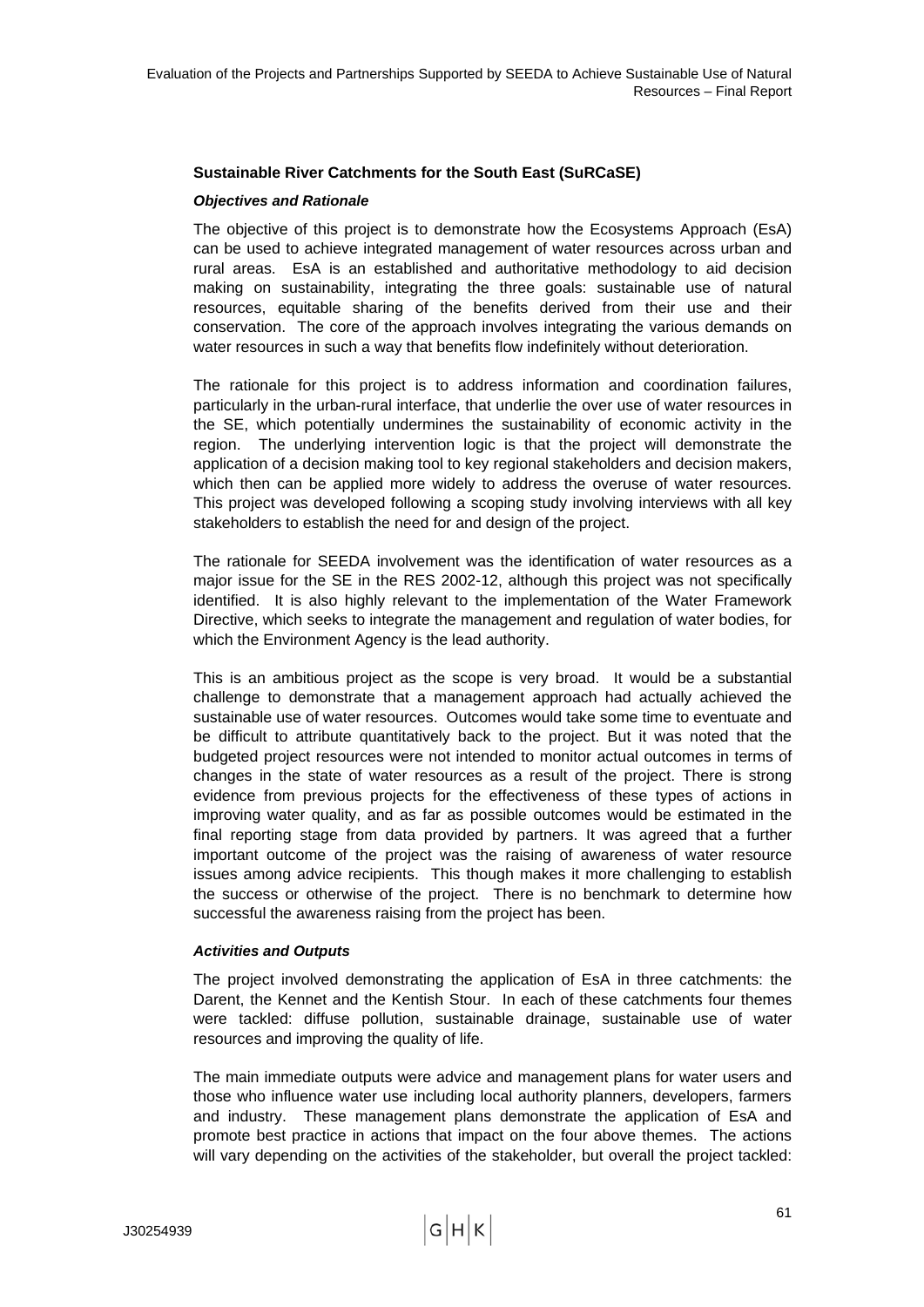fertiliser application, pesticide use and handling, pollution control, erosion control, water efficiency, resource management, sustainable urban drainage systems and amenity and access improvement. The incentive for the stakeholders to implement the actions in the management plans is that they are typically a net cost saving to the stakeholder (e.g. reduced application of fertiliser, water savings). Other significant outputs included a guide for local authorities on sustainable urban drainage systems for small developments.

The majority of the advice and management plans have been delivered after 31 March 2007. The key final outputs of the project will be reports and presentations that analyse the learning from the project for partners and stakeholders. These are currently being produced and are to be completed by October 2008, when the project is finalised. The project will also recommend an exit strategy to maintain and build on the learning from the project.

The total funding for the project was £1.5m of which SEEDA provided £100k over the life of the project. 50% of this funding was provided through the EU LIFE-Environment programme (ie matched funding) with the balance provided by the other partners: the Institute for Sustainable Water, Integrated Management and Ecosystem Research (SWIMMER), Southern Water, Mid Kent Water, the Westcountry Rivers Trust, the Environment Agency and English Nature. This mainly funded salaries and other costs relating to the project advisers and manager.

## *Outcomes and Impacts*

The main outcomes and impacts from the project have yet to be seen as it has yet to produce its final outputs and analyse the learning from this demonstration project. There will be seminars for practitioners and policy makers, including specific case studies. However the project has provided outputs in terms of advice and management plans that have demonstrated EsA to water users and stakeholders 'on the ground', although the majority of the outputs occurred after 31 March 2007. These have also identified opportunities for economic impacts in terms of cost savings mainly due to reducing crop losses resulting from soil losses, although they have not monitored the implementation of these plans.

By  $31<sup>st</sup>$  March, 2007, the project had produced 6 management plans with farmers identifying £46k of potential savings. We have estimated net economic impacts from these plans of £177k of which we attribute £12k to SEEDA's 6.7% funding. This is based on the following assumptions from interviews with the project's managers based on their knowledge of this and other similar projects:

- 50% of opportunities are implemented with benefits being sustained for 10 years.
- There is no deadweight loss as opportunities would not have been identified without the advice from the project.
- There is no leakage as all beneficiaries are farmers based in the target catchments and hence in the SE and unlikely to move.
- 7% of the savings involve displacement as water savings to farmers reduce revenue to local water utilities.
- Substitution and multiplier effects are not significant given the nature of activities.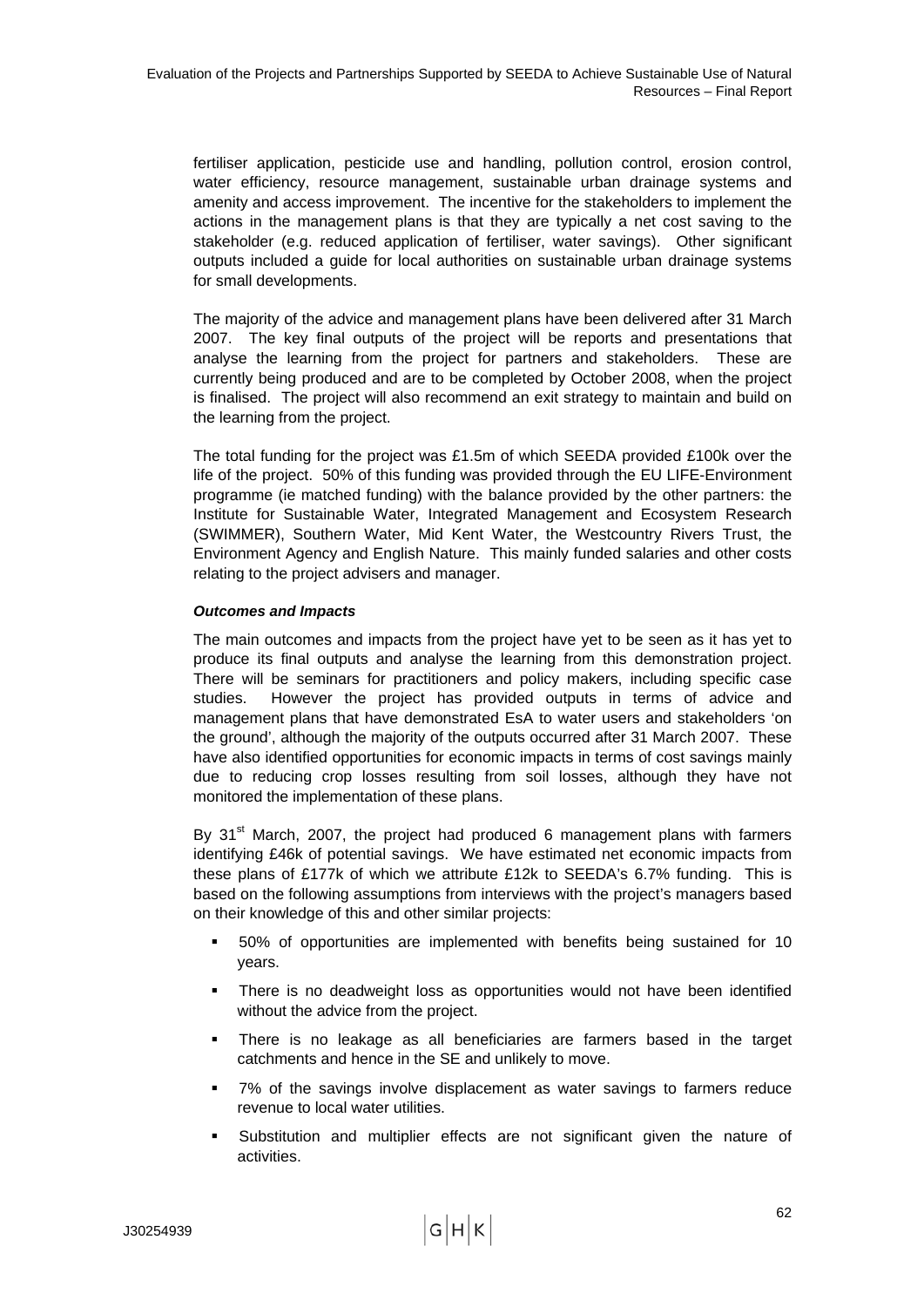The majority of the outputs were produced in the last year or so of the project, ie after 31 March 2007, providing approximately £660k total net economic impacts on the same basis as above. These amount to less than half of the costs of the project, but don't value the environmental benefits from the project, which have not been monitored due to lack of resources. Furthermore they don't take into account the piloting nature of the project. This does, though, suggest that a more detailed assessment of costs and benefits of different elements of the project are required to inform the lessons from the project.

The main immediate impacts from this project came from providing advice to farmers, which is also provided by such initiatives as the Farming and Wildlife Advisory Group and Catchment Sensitive Farming Advisers. The project worked closely with these groups to avoid duplication and in effect, provided extra capacity to advise farmers. The project also had a wider remit than the other initiatives in terms of addressing urban as well as rural issues.

It was claimed that SEEDA's support was a key factor in gaining EU Life funding for the project so that it could go ahead.

The drought in 2005/06 and the flooding in 2007 had assisted in raising the profile of water as an issue, which had a positive influence on the success of the project.

## *Strategic Added Value*

There was agreement that SEEDA had shown leadership in supporting this innovative project which cut across organisational boundaries, made the link between water management and the economy, and created new partnership working. SEEDA's funding had also significantly levered in extra funding, particularly from the EU. SEEDA's involvement had helped provide the project with credibility with other stakeholders through emphasising the economic implications of water management which assisted in partnership working. SEEDA had exceeded stakeholder expectations and developed a profile with stakeholders, which it may not have previously reached.

# *Lessons*

A range of lessons have already emerged from this project:

- Businesses have a low awareness and interest in water efficiency, possibly due to the relative cheapness of water. It would probably be more effective to deliver advice on water efficiency as part of wider advice on resource efficiency. This is now the case via the Business Resource Efficiency Pilot led by SEEDA.
- Farmers in the SE, being relatively large and well resourced compared to other areas of the country such as the SW, are relatively well informed on resource management. This means that it is more challenging and resource intensive to identify saving opportunities.
- Working with other related initiatives on the ground to avoid duplication and ensure good relations is resource intensive, before actual delivery of advice can start.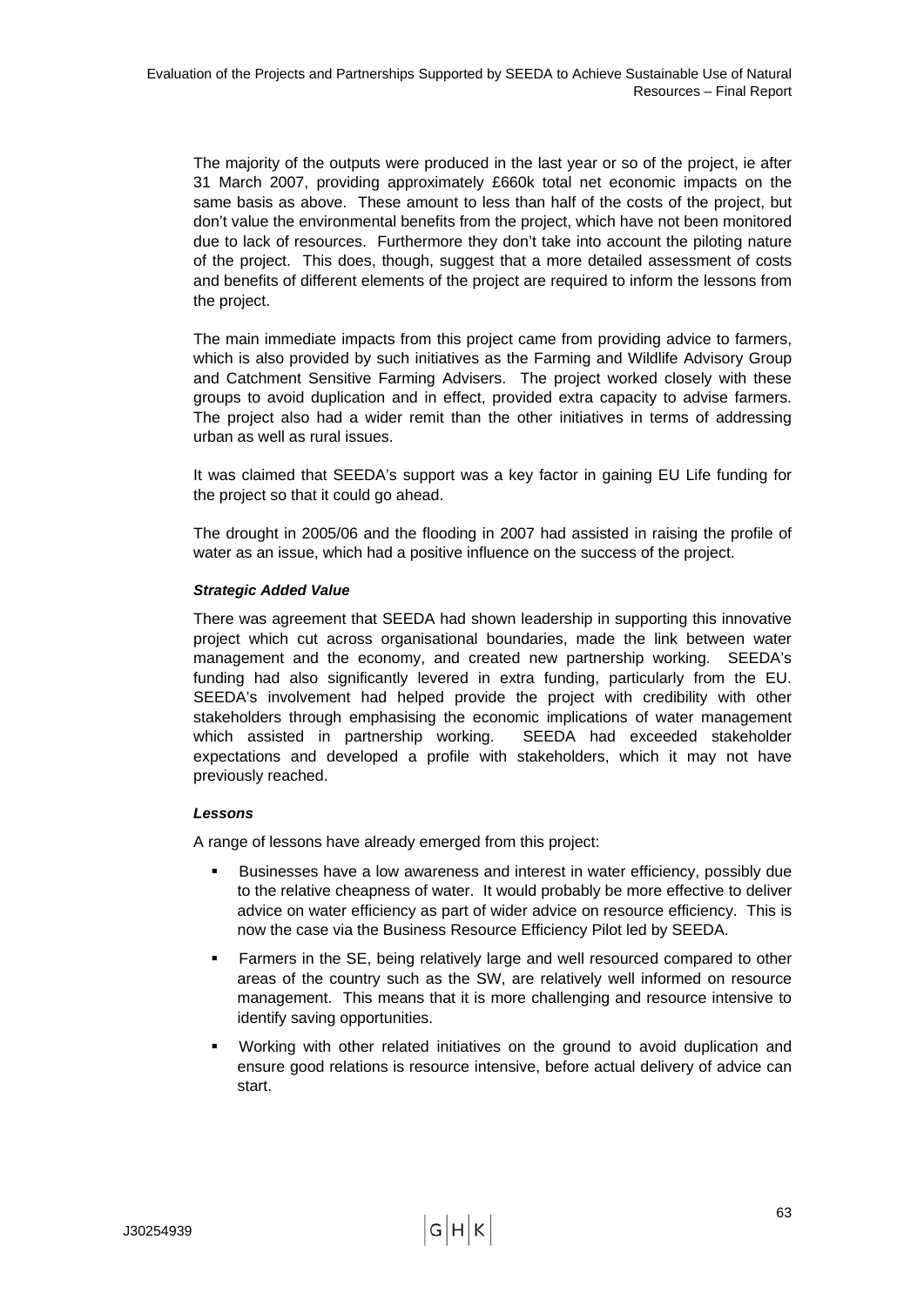## *Overall assessment*

The full lessons from this project have yet to be evaluated so its success in terms of demonstrating the application of EsA cannot yet be fully determined. Results from the project so far do though raise a number of issues in terms of its design and rationale:

- An extra level of delivery seems to have created coordination challenges which beg the question as to whether it would not have been more effective over the long-term to influence current delivery mechanisms rather than develop temporary parallel mechanisms albeit with a wider focus.
- Although water management may benefit from an integrated EsA approach at the strategic level, delivery may be better organised from a customer perspective (eg providing resource efficiency advice to businesses rather than water management advice as done in the Business Resource Efficiency Pilot lead by SEEDA).

There is also the fundamental question as to the rationale for SEEDA's role in this project and what steps it might take, if any, as a result of the project. Although SEEDA identified water use as an issue for the SE economy in the RES 2002-12, it did not then analyse what the key impacts from water over-use were for the economy and why this project in particular might assist in addressing those impacts. It does not seem that this project will provide SEEDA with a better understanding of what the key economic issues are in water use. It would seem that other partners in the project such as water companies and the Environment Agency should have more direct benefits from the project than SEEDA given their direct water related responsibilities. SEEDA's role in levering other funding through its minor contribution should be acknowledged.

# *Key Sources*

SuRCaSE website: [www.liv.ac.uk/surcase/](http://www.liv.ac.uk/surcase/)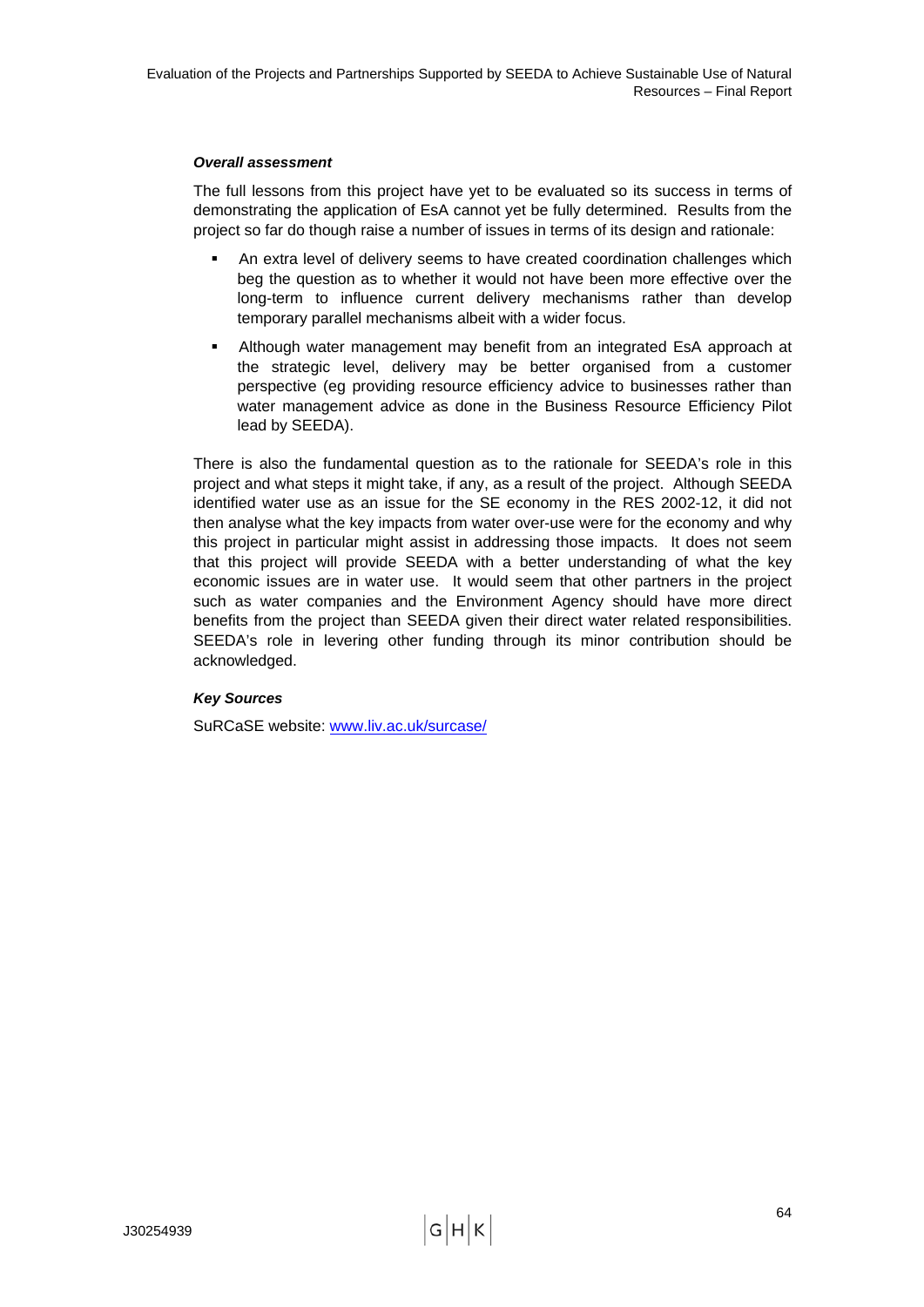## **South East Water Resources Forum**

#### *Objectives and Rationale*

The aims of the Forum as stated in their terms of reference in 2006 are to:

- bring together key stakeholders to identify and raise awareness of the key water management issues in the region;
- share, develop and promote, with members and third parties best practice in water management.
- act as a focal point and knowledge centre for regional stakeholders, national and international institutions on water issues in the South East and thus contribute to sustainable development of the region;
- agree and deliver advice to legislators, policy makers and programmes developers who impact on: water resources supply and demand, flood risk management and environmental quality and conservation in the Region.

The partnership did not have clear targets or a monitoring framework as such although it had agreed a 3 year plan in 2007 identifying actions and priorities. However its implementation has not been monitored and many of the actions identified for 07-08 have yet to be completed.

The rationale for SEWRF was suggested as a response to a coordination and information failure in an area of policy important to the SE given the stresses on water resources in some areas of the region. There were a range of public and private sector organisations with an interest in water management, but no forum to bring them together to share information and good practice. There was no specific formal evidence base, but support for the SEWRF was consulted on and agreed through the RES 2002-12.

The main underlying theory of change was that coordinated and authoritative information on water issues and best practice water management provided to developers and others effecting water management would lead to them taking action to manage water more sustainably and to support actions by water companies and others to manage water more sustainably. This theory of change does beg the question as to how far information and demonstration alone can change behaviour, particularly given the lack of internalisation of externalities in the pricing of water and hence the low incentives for water efficiency.

#### *Activities and Outputs*

The main activities and outputs were:

- quarterly executive meetings to plan activities and develop positions
- 8 position papers in 2005-06 on a range of water management issues (eg water metering, consumer role in water efficiency and flood risk management)
- 5 annual 1 day conferences from 2002 to 2006, which were the main use of joint funding by SEEDA (£52k, 2004-07) and EA.

There was also on SEEDA's website information about SEWRF although this does not seem to have been updated since 2005.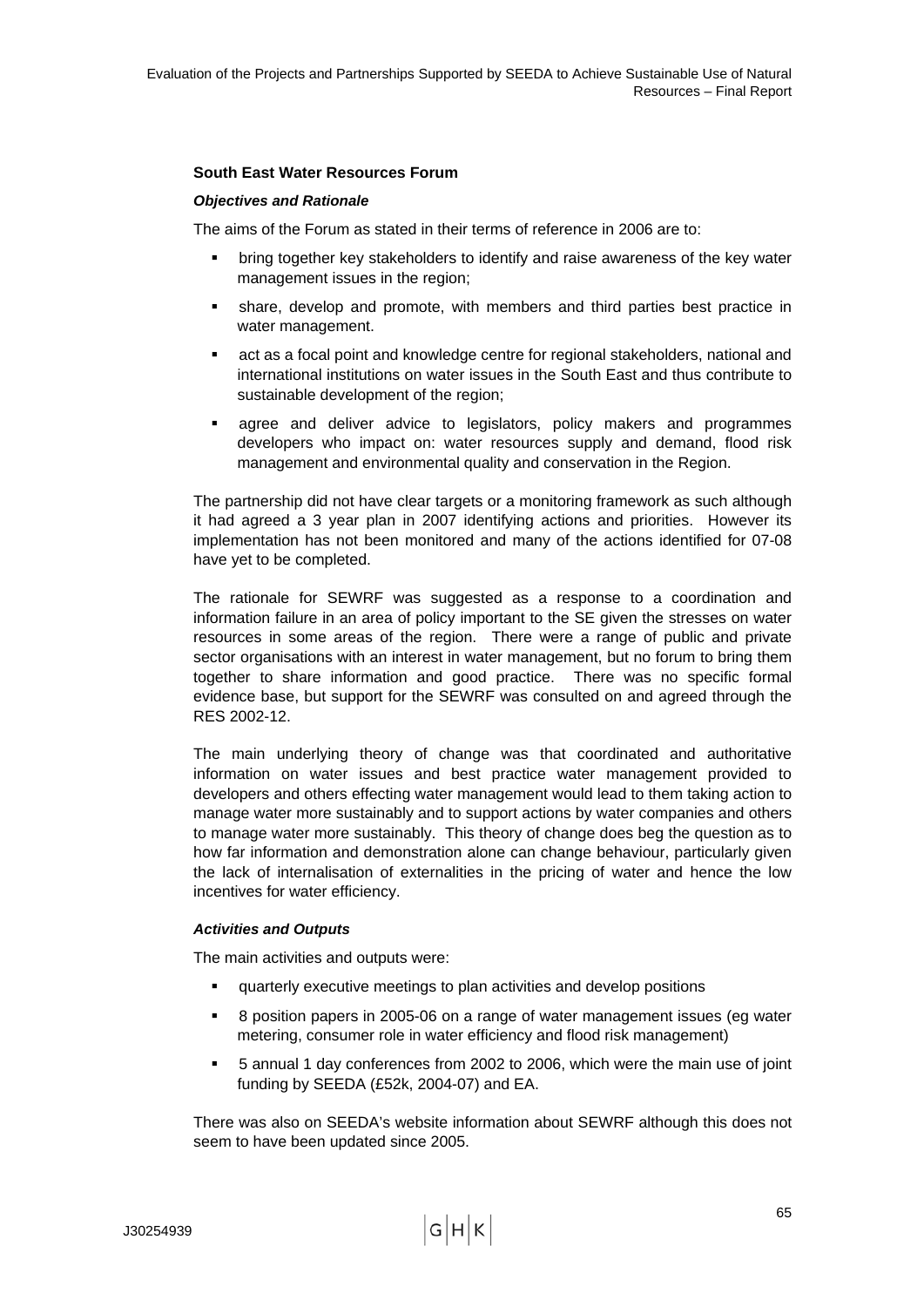There was no specific rationale for these outputs in terms of being the most effective for raising awareness and achieving action to implement best practice water management. In particular the 1 day annual conferences used the majority of the funding, yet interviewees questioned their effectiveness. Given the limited funds, a better investment might have been in such tools as an effective up to date website and smaller more targeted workshops.

The SEWRF is currently reviewing its future and SEEDA is working with stakeholders to consider what group or groups would be most effective in assisting to deliver the current ambitious RES targets on water efficiency. SEEDA has made it clear that future arrangements need to demonstrate the possibility for tangible benefits up front.

## *Outcomes and Impacts*

It is difficult to establish what impact SEWRF has had on the understanding of and action on water management by target groups as it did not establish a performance monitoring system or follow-up attendees to conferences. There was good numerical attendance at annual conferences (approx 290 in 2006) but it was not clear if attendees were those targeted for engagement as conferences were open to all rather than by invitation. However the majority of interviewees did not consider that SEWRF had significantly raised awareness as they felt that the position papers and annual conferences by themselves were inadequate without a wider communication approach involving websites, newsletters etc. Furthermore even if target groups (eg developers) were better informed, it is not clear that they would necessarily implement best practice water management.

SEWRF did influence the regional policy agenda as it provided input for the SE Plan through a written submission and organising its annual conferences to raise awareness of the SE Plan and related water issues, although the actual impact on the SE Plan is less easy to determine. However, the water efficiency objectives in the RES had been set without consulting the SEWRF.

SEEDA's funding met the costs of the independent chair and the annual conference. SEEDA set up the SEWRF and without their funding, it would not have been able to deliver its main activity, the annual conference. Indeed there was no conference in 2007 as SEEDA decided not to fund it.

# *Strategic Added Value*

SEEDA's initial leadership was recognised in establishing SEWRF in the first place and bringing stakeholders together over a number of years. However they had not leveraged in extra funding beyond the Environment Agency as founding partner with SEEDA and the funding was not considered adequate to provide the critical mass to influence the region. Furthermore some interviewees felt that the SEWRF had been left with little direction since 2007 when there was no annual conference as SEEDA did not provide funding. Hence it was claimed that SEEDA's leadership role had declined over the recent period.

# *Lessons*

The main challenge that SEWRF has faced in achieving its primary aim is engaging a wider audience on water issues, beyond the 'normal suspects'. In general it was felt that it had not overcome this challenge.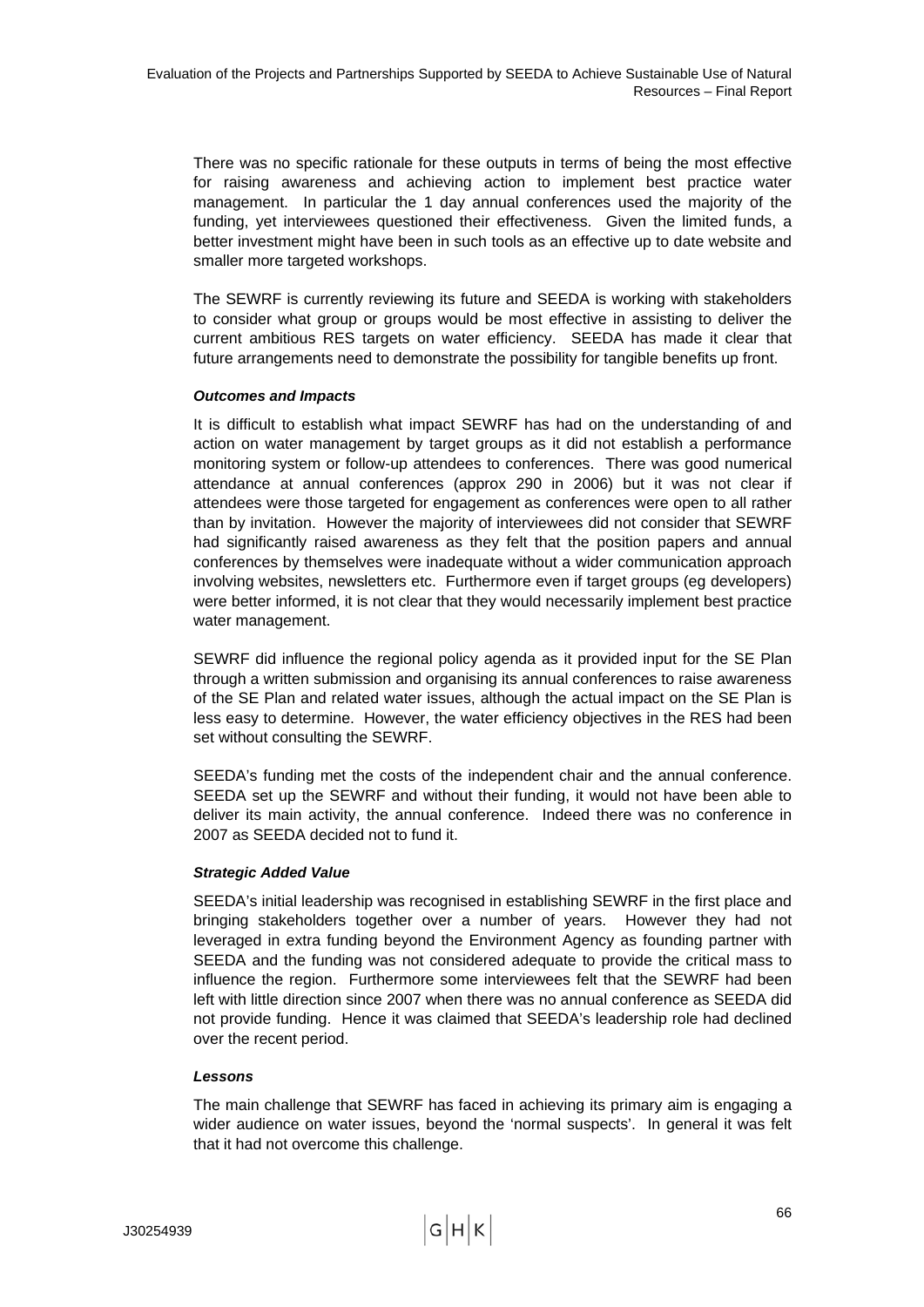SEWRF is faced with a fundamental question about its future. It was generally agreed that it couldn't continue in its present form with its level of resources, but there was limited agreement on what its future should be. If it was to continue to have a role in raising awareness amongst a diverse set of stakeholders, it was generally agreed it, or a successor body, needed to be adequately resourced to do this effectively. However given the new RES's ambitious target for increased water efficiency in the SE, there was a need to consider what sort of group(s) would be appropriate to be the key vehicle(s) for delivering it.

## *Overall assessment*

There is no direct evidence of any effects on water management and regional policy from the SEWRF although this would be very difficult to establish given its limited funding and activities. However there is some evidence that it may not have been effective, even allowing for its limited funds, as it has lacked a targeted communications strategy while putting the majority of its resources into an annual conference without establishing its value for money. It also did not directly advise SEEDA on the current RES. So overall funding of SEWRF may not have delivered value for money for SEEDA.

The current RES has an ambitious target to reduce per capita water consumption in the South East by 20% by 2016, which is sponsored by SEEDA. This would seem to put the onus on SEEDA to develop a strategy to achieve this working with other key partners such as EA, Ofwat, water companies and EST. Such a strategy will need a clear evidence base including current water use performance in different sectors/areas and the reasons for it, the opportunities and barriers to improved performance, and the delivery mechanisms and actors. This strategy would then form the basis for considering the future need for delivery partnerships and communications to targeted groups. SEEDA is working with the Environment Agency on such an approach.

# *Key Sources*

SEWRF Terms of Reference 5/10/06

SEWRF Position Statements numbers 1-8 published in 2005-06

SEWRF Business Plan Actions 2007-10

www.seeda.co.uk/Work\_in\_the\_Region/Sustainable\_Developments/Water/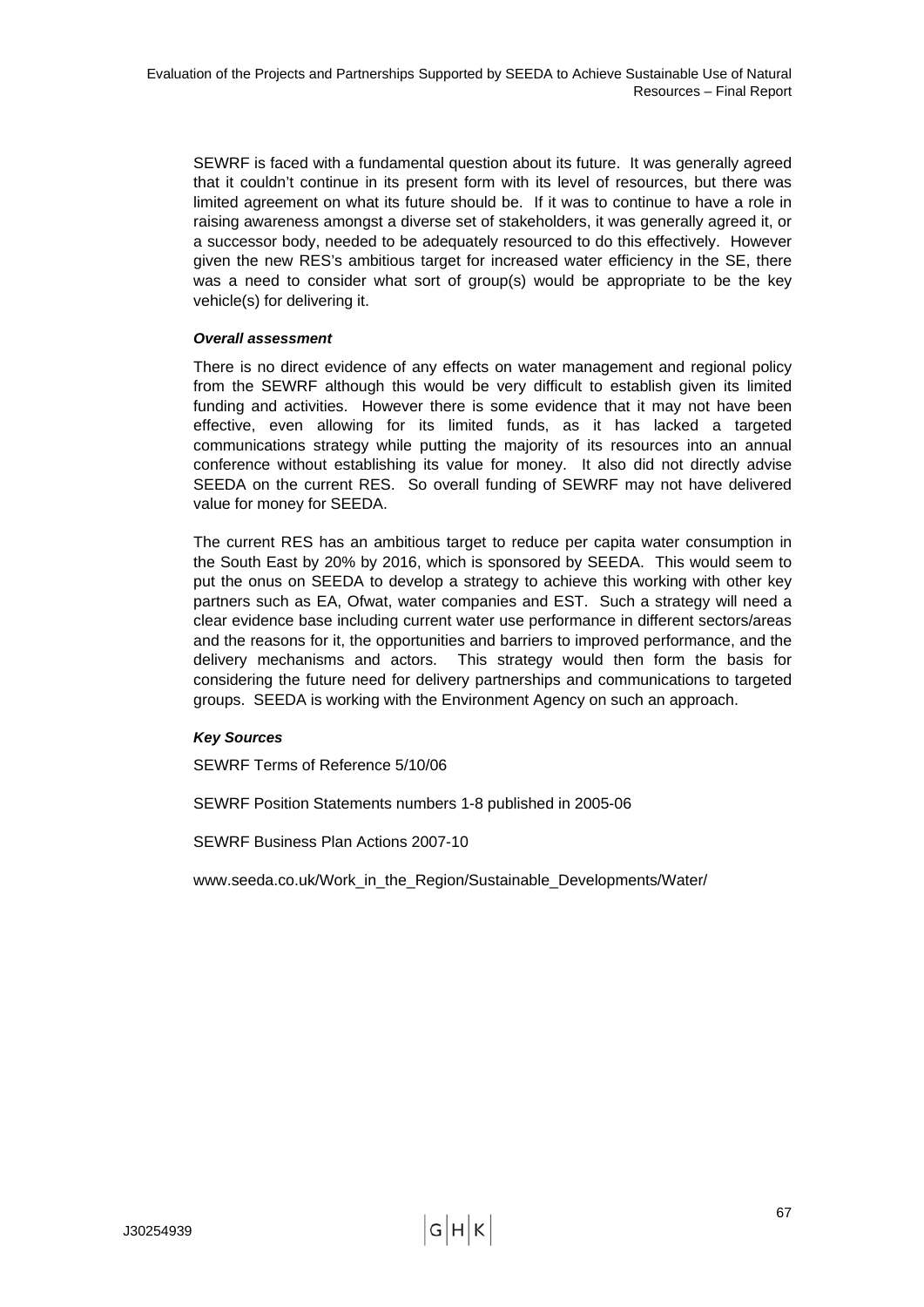# <span id="page-77-0"></span>**Support for New Recycling Infrastructure in SE Project**

#### *Objectives and Rationale*

This project was set up, initially as a 1 year pilot, with the aim of supporting the development of the recycling sector in the South East Region through financing infrastructure investments that would allow recycling and reprocessing companies to invest in systems to handle difficult, or previously un-recyclable materials in addition to more efficiently collecting and managing reclaimed materials they currently re-process.

The rationale for the project is that due to an inability of companies in emergent recycling markets to access private sector financing, there was an under supply of appropriate processing capacity in the materials recycling supply chains, that blocked recyclers from providing consistent materials into supply chains. SEEDA's "Scoping Review of Recycling and Reprocessing Infrastructure in the South East" recognises that these supply chain gaps needed to be addressed in order to link emergent recycling markets from collection to reprocessing/fabrication.<sup>[10](#page-77-0)</sup>

The project has a strong monitoring system, with the grant recipients reporting to EnvrioBusiness on a quarterly basis any investments in equipment or changes in feedstock products processing, markets, cost savings, and job creation resulting from the grant. However, the project did not set clear targets for waste diversion, processing capacity or revenue generation to be achieved through the project.

The underlying intervention logic is that the grants would provide the 'seed' financing that would allow recycling companies to secure additional financing in order to make the purchase of processing machinery economically viable. The new machinery would allow the businesses to expand processing of materials and increase the quality of the reprocessed products they produce, building their business and allowing them to more easily access financing in the future.

#### *Activities and Outputs*

The main activity of the project was the competitive selection process conducted by Enviro Business. In total 15 companies applied for the grant and 5 were selected.

As shown in the table below the output of the project was the awarding of £190,750 in grants to 5 beneficiary companies in the 06/07 financial year. The grant recipients were able to utilise the grants to leverage an additional £566,750 in matched funding. The grant recipients then were able to purchase a range of capital equipment to process: green waste, waste wood, plastic, cardboard, paper and composite material generated during the automotive production process.

<sup>&</sup>lt;sup>10</sup> [http://www.seeda.co.uk/work\\_in\\_the\\_region/sustainable\\_developments/waste/docs/seeda](http://www.seeda.co.uk/work_in_the_region/sustainable_developments/waste/docs/seeda-marketreviewsummarypresentation.pdf)[marketreviewsummarypresentation.pdf](http://www.seeda.co.uk/work_in_the_region/sustainable_developments/waste/docs/seeda-marketreviewsummarypresentation.pdf)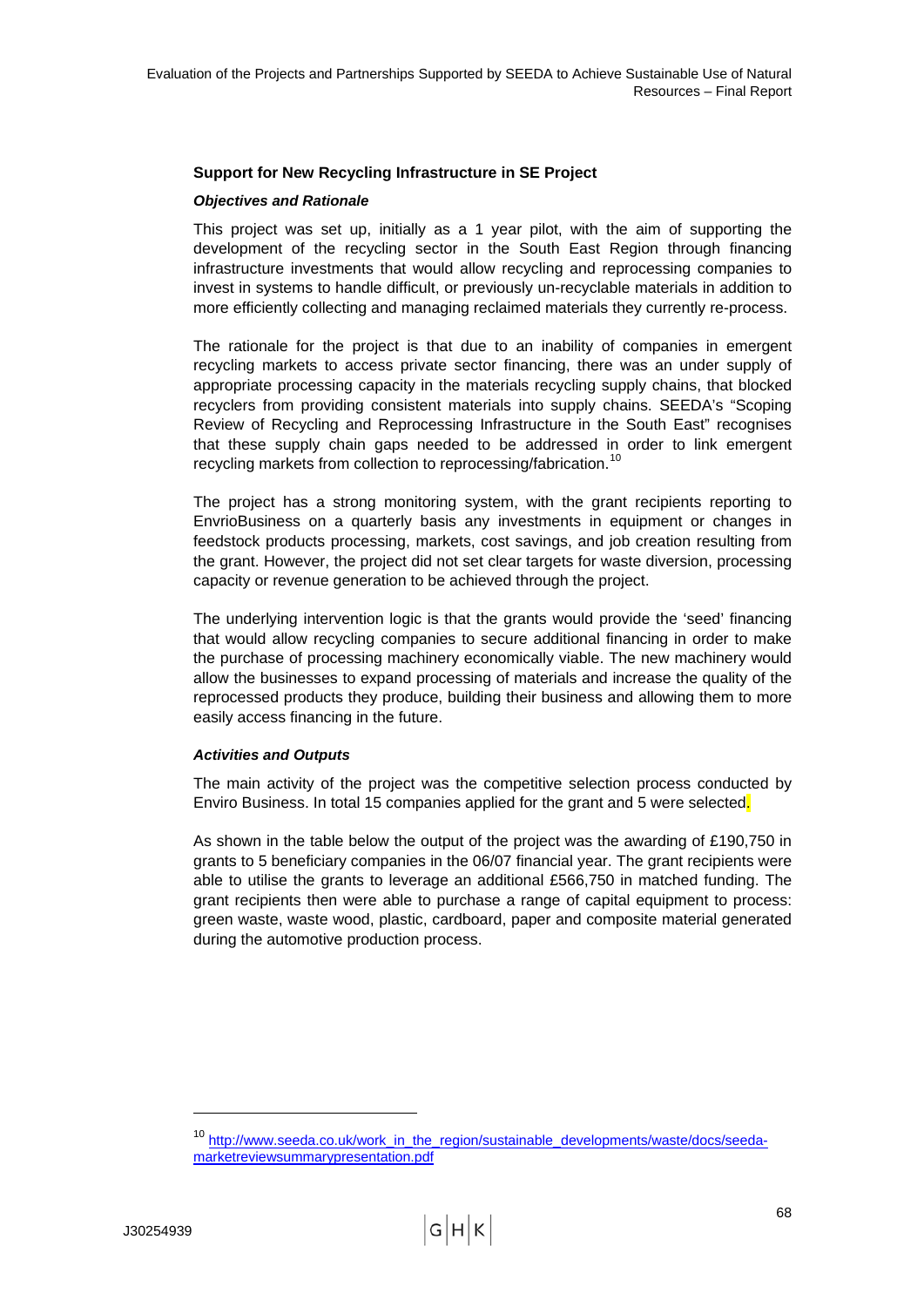|                 | Value of<br><b>SEEDA</b><br>Grant | Total<br>Investme<br>nt | Capital Equipment                                                                                       | For<br>Processing                                               | Capital<br>Equipme<br>nt<br>Operation<br>al |
|-----------------|-----------------------------------|-------------------------|---------------------------------------------------------------------------------------------------------|-----------------------------------------------------------------|---------------------------------------------|
| <b>BCCC</b>     | £34,500                           | £69,000                 | Shredder, electromagnetic<br>screen and tractor                                                         | Green waste<br>and waste<br>wood                                | 3 <sup>rd</sup> quarter<br>2006             |
| <b>Woodhorn</b> | £60,000                           | £419,000                | Wood processing line<br>dedicated shredder,<br>screen, loading shovel and<br>covered storage facilities | Pallets and<br>waste wood                                       | 4 <sup>th</sup><br>quarter<br>2006          |
| Impact          | £19,250                           | 38,500                  | Semi- Automatic Bailer                                                                                  | Agricultural<br>LD shrink<br>wrap (plastic)<br>and<br>cardboard | $1^{\rm st}$<br>quarter<br>2007             |
| Magpie          | £12,000                           | £58,000                 | <b>Bailer</b>                                                                                           | Cardboard<br>and paper                                          | 1 <sup>st</sup><br>quarter<br>2007          |
| <b>PPR</b>      | £65,000                           | £143,000                | Production machinery                                                                                    | Automotive<br>composite                                         | 4 <sup>th</sup><br>quarter<br>2007          |
| <b>Total</b>    | £190,750                          | £727,500                |                                                                                                         |                                                                 |                                             |

## Table 23: Outputs of funding program

#### *Economic Impacts*

The economic impacts of the project were projected over a five year time period. This represents a conservative estimate of the period of time before maintenance costs will have a significant effect on the revenue stream attributable to the capital equipment purchased through this project.

By increasing their feedstock processing capacity and the market value of their final products, the grant recipients have experienced a significant improvement in their revenues as a result of the project. Five years after the installation of the Capital Equipment, their processing capacity is estimated to increase by 14,700 tonnes to 17,000 per annum, nearly 7.5 times their pre-grant levels. In addition, the average sale value of their final outputs is expected to increase to  $£103$  per tonne over the same time period.

As a result of these gains, the gross GVA of the grant recipients is projected to increase by £3.85m to £4.54m. This represents an almost 6 fold increase over projections of non-grant gross GVA levels. Having considered the potential for deadweight loss, input displacement, output displacement, multiplier effects, and leakage effects, we consider that these are not significant. This then gives a net present value for net economic impacts of £3.57m. See below for the table setting out the calculation and the underlying rationale and assumptions.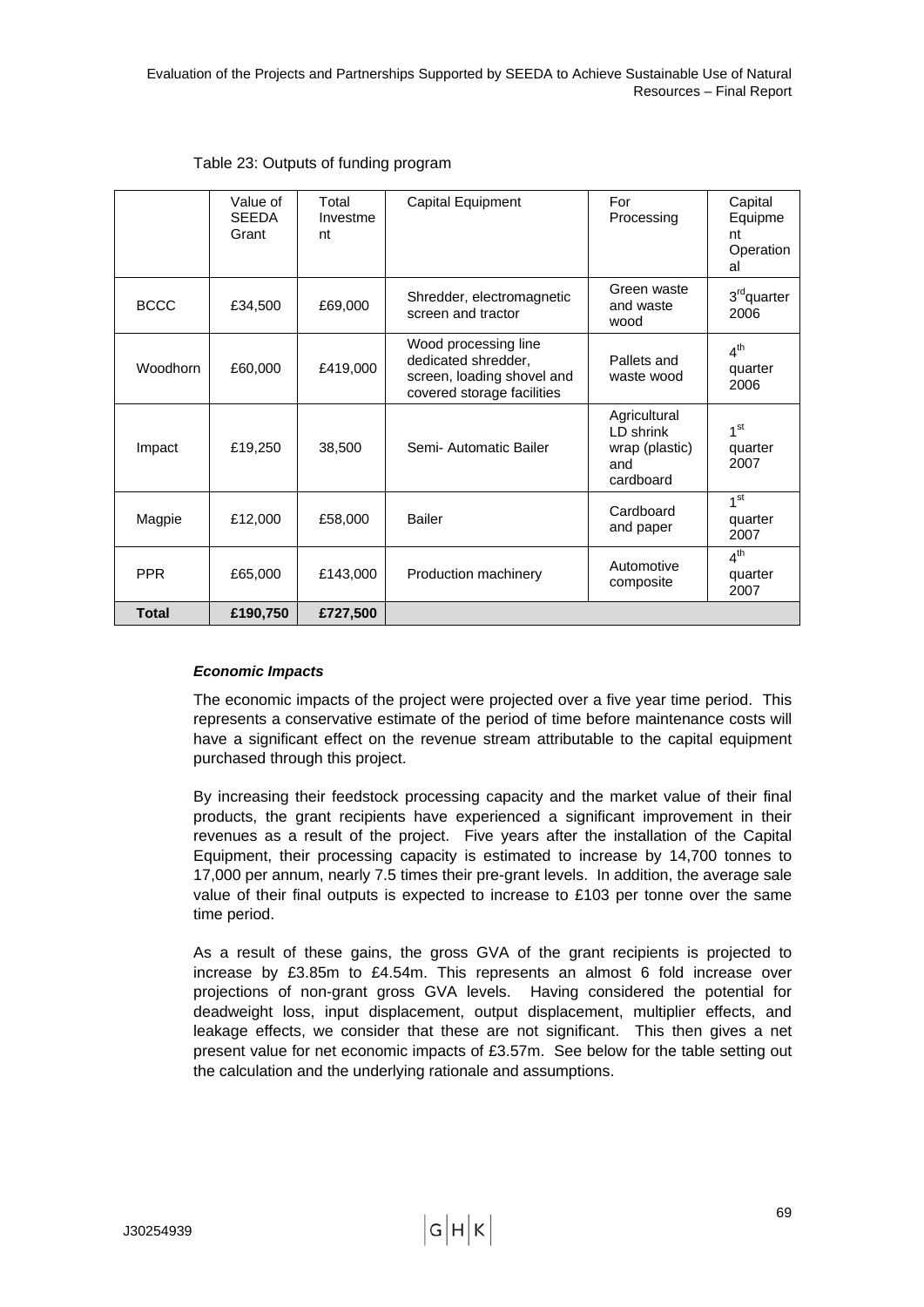|                      |             | GVA per<br>annum<br>$(\text{Em})$ | Deadweight<br>$(\text{Em})$ | Input<br><b>Displacement</b><br>$(\text{Em})$ | Output<br>Displacement<br>$(\text{Em})$ | Leakage<br>$(\text{Em})$ | Multiplier<br>$(\text{Em})$ | <b>Net</b><br><b>GVA</b><br>$(\text{Em})$ | NPV of<br>Net GVA<br>$(\text{Em})$ |
|----------------------|-------------|-----------------------------------|-----------------------------|-----------------------------------------------|-----------------------------------------|--------------------------|-----------------------------|-------------------------------------------|------------------------------------|
| Magpie               | paper       | 0.05                              | $\overline{0}$              | 0                                             | 0                                       | $\mathbf 0$              | $\mathbf 0$                 | 0.05                                      | 0.04                               |
|                      | card        | 0.30                              | $\mathbf 0$                 | 0                                             | 0                                       | $\mathbf 0$              | $\mathbf 0$                 | 0.30                                      | 0.28                               |
|                      | total       | 0.35                              | $\mathbf 0$                 | $\mathbf 0$                                   | 0                                       | $\mathbf 0$              | $\mathbf{0}$                | 0.35                                      | 0.33                               |
| Impact               | plastic     | 0.55                              | $\mathbf 0$                 | 0                                             | 0                                       | $\mathbf 0$              | $\mathbf 0$                 | 0.55                                      | 0.50                               |
|                      | card        | 0.02                              | $\mathbf 0$                 | 0                                             | 0                                       | $\mathbf 0$              | $\mathbf 0$                 | 0.02                                      | 0.02                               |
|                      | total       | 0.57                              | $\mathbf 0$                 | $\mathbf 0$                                   | 0                                       | $\mathbf 0$              | $\mathbf{0}$                | 0.57                                      | 0.52                               |
| <b>BCCC</b>          | green waste | 0.08                              | $\mathbf 0$                 | 0                                             | $\Omega$                                | $\mathbf 0$              | $\mathbf 0$                 | 0.08                                      | 0.07                               |
| Woodhorn             | waste wood  | 0.75                              | $\Omega$                    | 0                                             | 0                                       | 0                        | $\mathbf 0$                 | 0.75                                      | 0.70                               |
| PPR*                 | composite   | 2.10                              | $\mathbf 0$                 | 0                                             | 0                                       | $\mathbf 0$              | $\mathbf 0$                 | 2.10                                      | 1.96                               |
| <b>Project Total</b> |             | 3.85                              | $\mathbf{0}$                | $\mathbf 0$                                   | $\overline{0}$                          | $\overline{0}$           | $\mathbf{0}$                | 3.85                                      | 3.57                               |

**Table 24: 5 year Gross and Net GVA attributable to the project.** 

- **Deadweight Loss**  The project did not impose a deadweight loss, as all the survey respondents stated that none of the grant recipients would have been able to access private sector funding, without the initial grant from SEEDA. Additionally, the interviewees all felt that private sector funding was unaffordable and/or inaccessible, due to the high risk nature of their emergent sector. Those grant recipients that had attempted to access grants through other organisations found that the other grants were not compatible with their project time frames, or their smaller scale of production.
- **Input Displacement** The project did impose significant Input displacement effects on the regional economy as the waste would have been disposed of by regional companies providing them with revenue. However this input displacement would be equalled by the income to the recycling companies that charged for collection of the materials and the savings to companies that paid less for collection for recycling than they paid for collection for disposal. As the revenue from collection is not included in the GVA increase for the recycling companies, there is no need to remove it given that it certainly displaced revenue to other regional companies.
- **Output Displacement** The project is not anticipated to cause any output displacement effects, as the final products of the grant recipients did not compete with other locally produced goods, therefore not affecting the revenues of any local firms. In the case of Woodhorn, PPR Wipag, and the plastic pellets produced by Impact Recycling, the final outputs are exported from the South East region. When the final products are sold locally, as in the cases of BCCC, Magpie, and recycled paper produced by Impact Recycling, they have replaced goods imported from outside the region.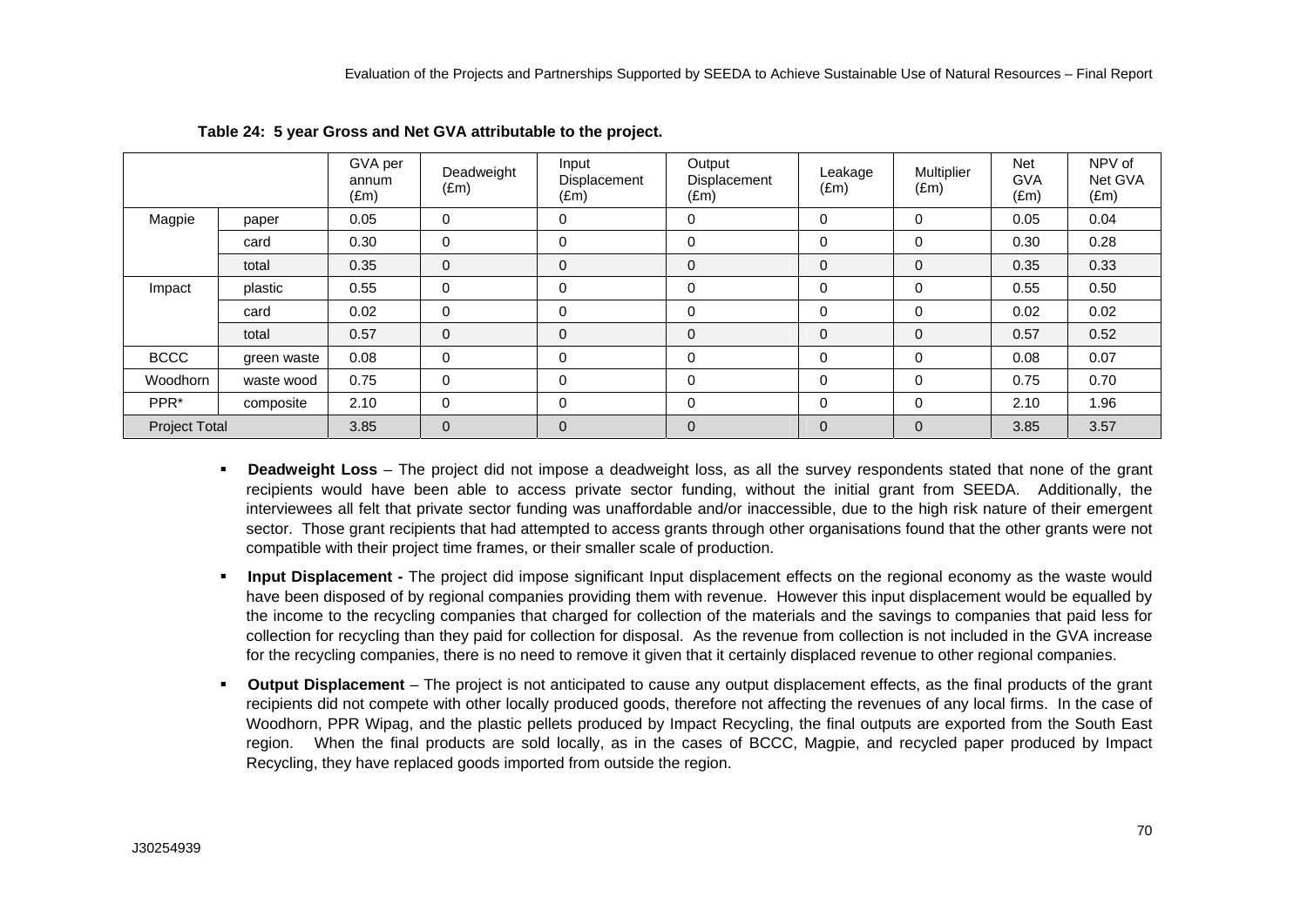Evaluation of the Projects and Partnerships Supported by SEEDA to Achieve Sustainable Use of Natural Resources – Final Report

- **Leakages**  The Net GVA of this project was not reduced by leakages as all the grant recipients are located exclusively in the South East region and do not have any plans to relocate out of the region in the 2008-2011 time period.
- **Multiplier Effect**  As the capital equipment financed by this project was purchased outside the South East region, there was no multiplier effect achieved by this project.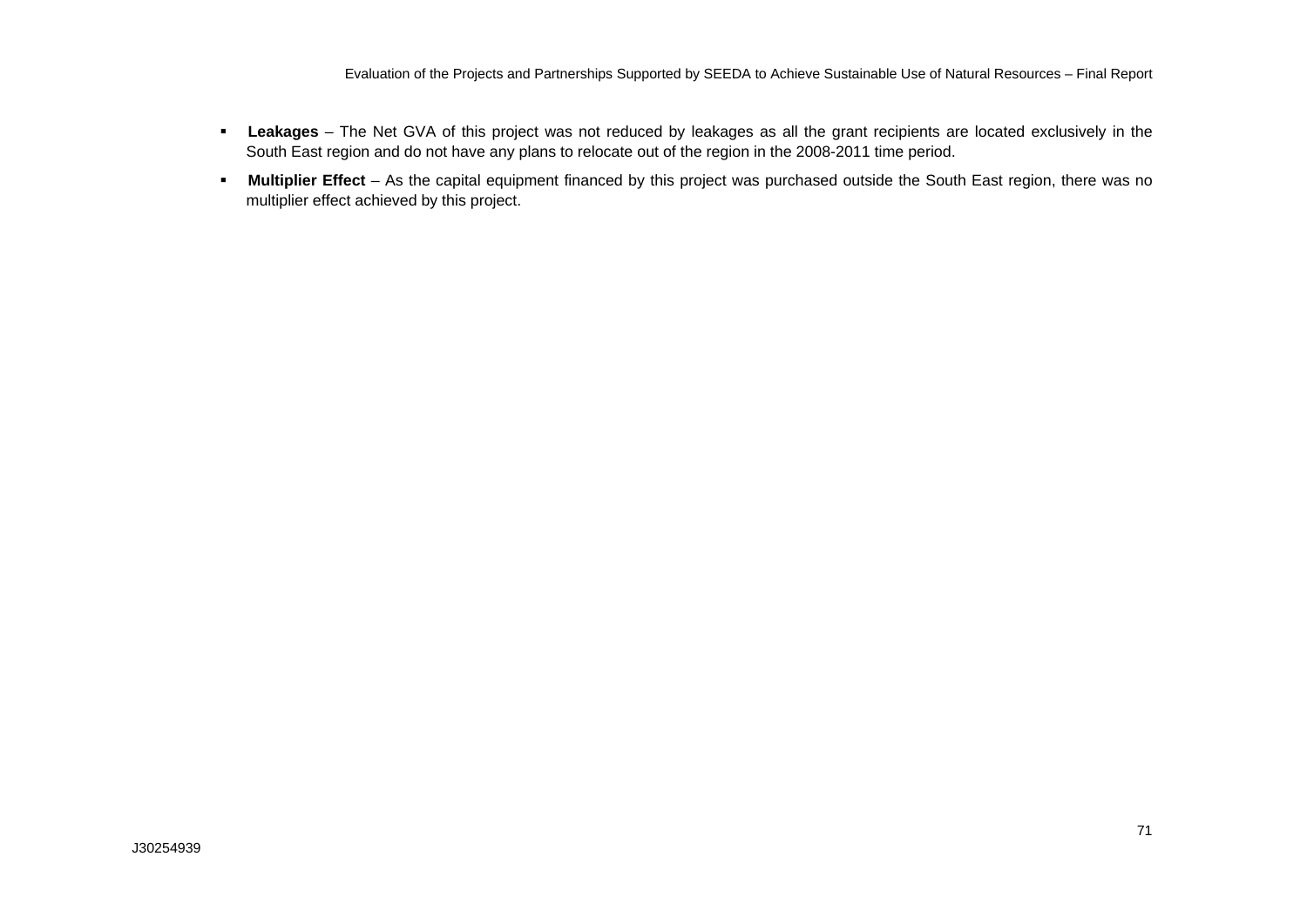<span id="page-81-0"></span>As a result of the project, a total of 5 jobs were created. Those companies that have not expanded their workforce have invested in staff retraining and skills development programmes.

# *Outcomes and Impacts*

In total 61,300 tonnes of material being diverted from landfills in the South East Region, between 2006 and 2010 as a result of this project. This diversion of materials from traditional waste disposal methods resulted in reduced CO2 emission of 4,800 tonnes and save 40,600 Mwh of energy due to efficiencies in transport and processing routes $11$ 

|             | Cumulative 5 year Savings Attributable to the Project |                 |        |
|-------------|-------------------------------------------------------|-----------------|--------|
|             | Feedstock Diverted                                    | CO <sub>2</sub> | Energy |
|             | (Tonnes)                                              | (Tonnes)        | (Mwh)  |
| <b>BCCC</b> | 1,700                                                 | 10              | 600    |
| Woodhorn    | 46,400                                                | $-100$          | 30     |
| Impact      | 1,800                                                 | 2,100           | 20,300 |
| Magpie      | 8,400                                                 | 5,200           | 19,800 |
| <b>PPR</b>  | 3,000                                                 | 400             | 1,500  |
| Total       | 61,300                                                | 4,800           | 40,600 |

# **Table 25: Environmental Benefits attributable to the project**

The majority of the beneficiaries said that they were able to expand their business into either new areas of production or to move up the production value chain into more stable rolling contracts as a result of the grants. Additionally, in organic material, reprocessing grant recipients were able to attract business support from WRAP, to develop marketing strategies and certify their products to a standard where they are able to be sold in the local retail market at a higher price. Several of the interviewees, expressed the opinion that without the capital equipment that they accessed through this grant, their business might not have remained economically viable into the near future.

# *Strategic Added Value*

Some interviewees recognised that EnviroBusiness had provided a significant leadership role for the project through providing access to networking opportunities with potential business partners. However Interviewees were not able to identify specific Strategic Added Value brought to the project by SEEDA beyond the funding. This is due to SEEDA effectively delegating interactions with beneficiaries to Envirobusiness.

# *Overall Assessment*

The project was able to find appropriate grant recipients and has successfully leveraged matched funding to finance their purchase of capital equipment. While the project has also had success in terms of waste diversion, job creation and GVA growth, the lack of a clear benchmark or specific targets makes it difficult to assess the extent to which the project was successful.

 $11$  Based in calculations in Invest in Recycling Annual report (2007)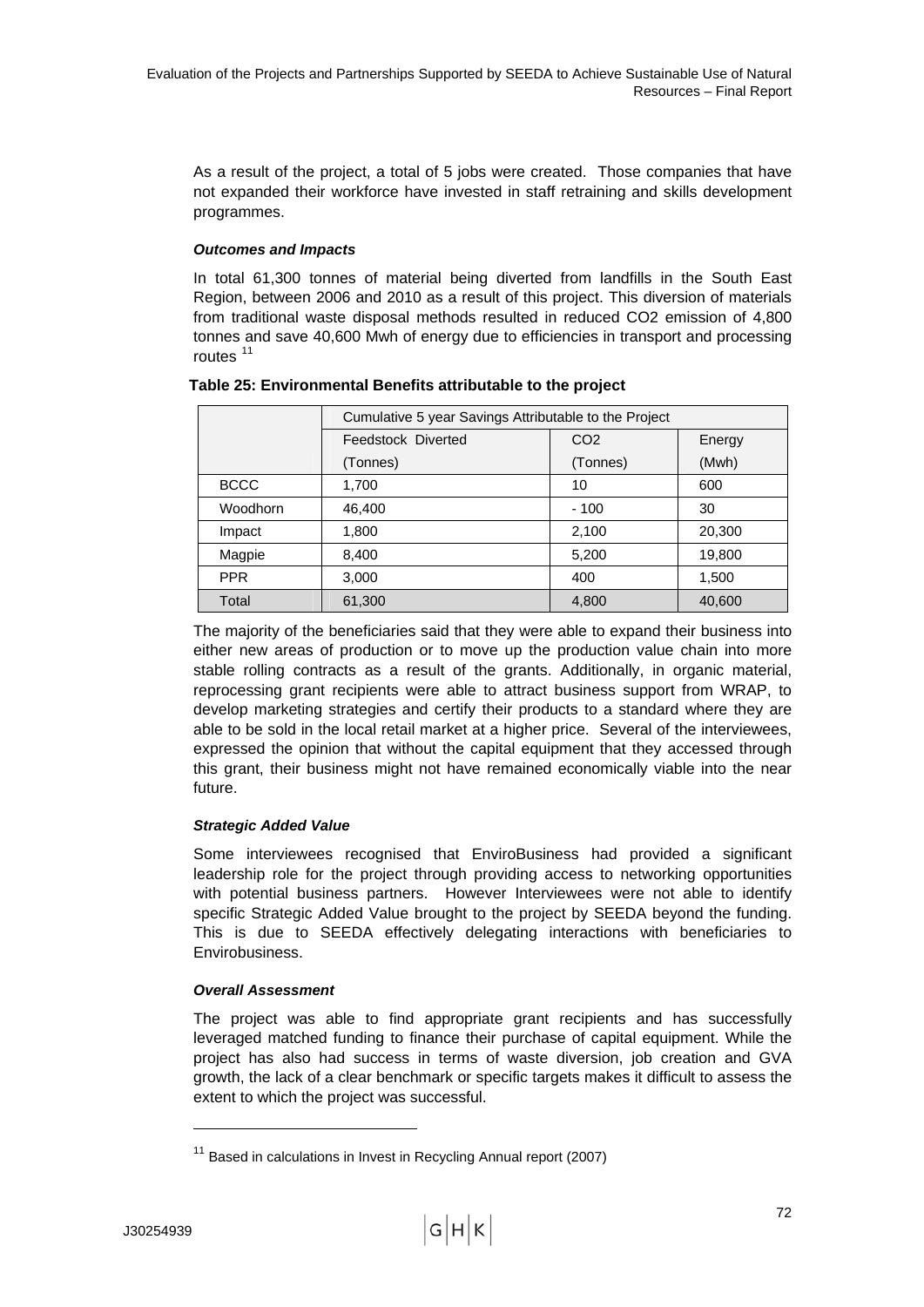There is also evidence from the beneficiaries that the seed financing has allowed them to build their business so it will be able to access further financing in the future without grants leading to sustainable and growing businesses as well as increasing recycling. This also begs the question as to whether it would be possible to provide subsidised loans instead of grants, which could operate to create a revolving financing fund. This may be particularly be relevant where companies have significant potential added value such as PPR, which dominates the production of net economic benefits from this project.

# *Key Sources*

[http://www.woodhorngroup.co.uk/waste\\_management.asp](http://www.woodhorngroup.co.uk/waste_management.asp)

[http://www.impactrecycling.co.uk/plastic\\_recycling.shtml](http://www.impactrecycling.co.uk/plastic_recycling.shtml)

<http://www.magpie.coop/shabitat.php>

<http://www.pprwipag.com/>

<http://www.brighton-compost.coop/household.html>

Invest in Recycling Annual Report 2007

Invest in Recycling Grant Recipient Monitoring Report – March 2008

[http://www.seeda.co.uk/work\\_in\\_the\\_region/sustainable\\_developments/waste/docs/se](http://www.seeda.co.uk/work_in_the_region/sustainable_developments/waste/docs/seeda-marketreviewsummarypresentation.pdf) [eda-marketreviewsummarypresentation.pdf](http://www.seeda.co.uk/work_in_the_region/sustainable_developments/waste/docs/seeda-marketreviewsummarypresentation.pdf)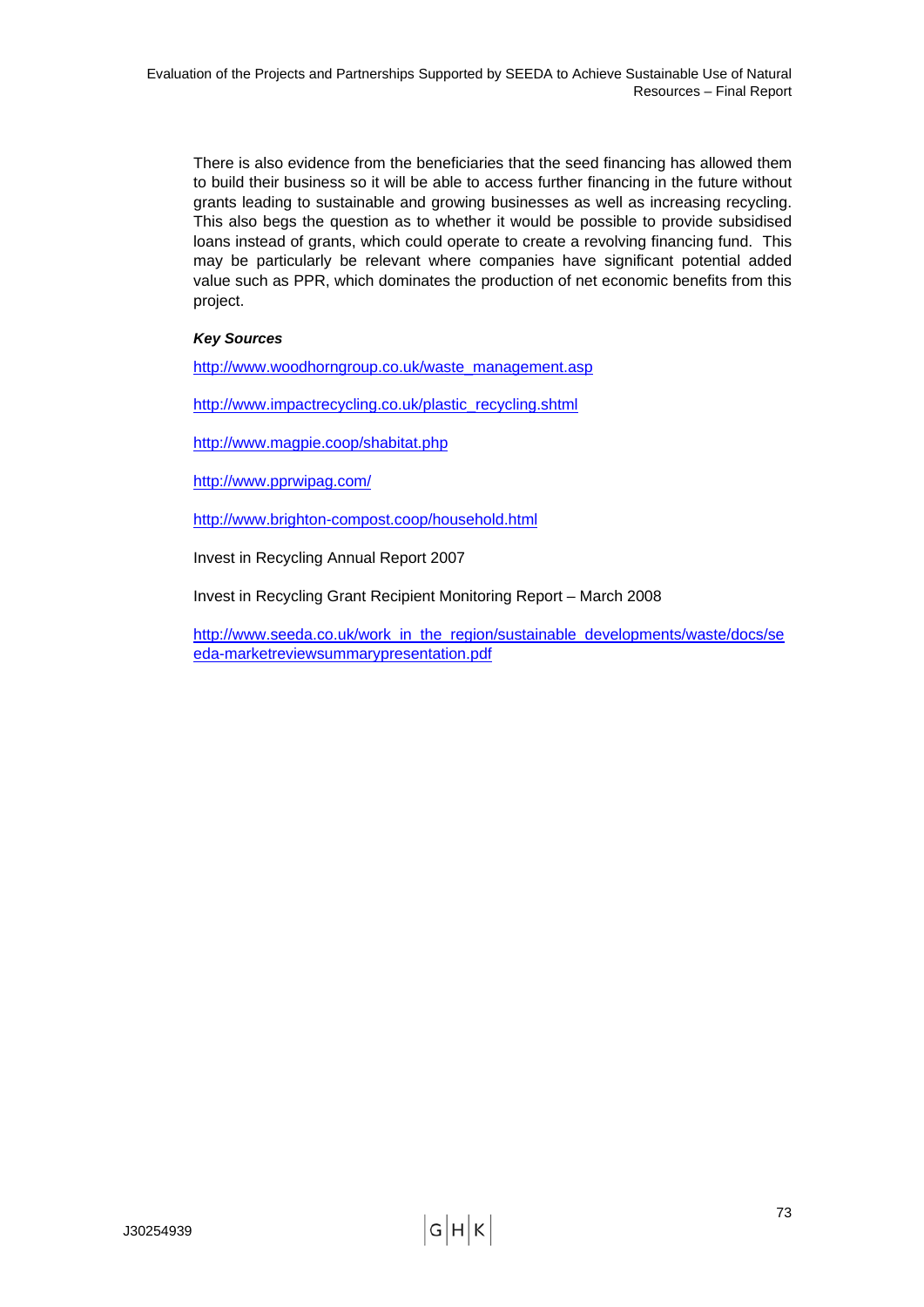## **South East Sustainable Energy Partnership**

#### *Objectives and Rationale*

SESEP was formally established in 2005 lead by GOSE to contribute to the Government's 2003 Energy White Paper objectives, specifically to:

- Develop and implement regional policy and targets for sustainable energy
- To share best practice
- To support projects to meet the region's targets

This activity was driven in part by a target for the South East region of achieving 5.5% of its electricity generated (based on regional installed electrical capacity) by renewable energy by 2010 as agreed with national Government. Monitoring progress against this target was achieved through using the South East England Renewable Energy Statistics (see-stats) initiative, which was partly developed and funded through SESEP. The current RES has now set significantly more challenging targets of 10% by 2010 and 20% by 2020 of all primary energy supplied in the region.

Since 2007 SESEP has evolved to focus more on supporting local authorities to deliver carbon reduction more generally through promoting sustainable energy, rather than specifically promoting renewable energy. This has also coincided with the end of regional funding by DBERR for SESEP relating to renewables.

The rationale for the partnership seems mainly to be to address potential coordination failure between regional and local public bodies so that there was a coherent strategic approach to promoting sustainable energy and particularly to achieve the original 5.5% renewable target. The need for coordination was established in the Government's 2003 Energy White Paper, which also 'strongly encourage(d) RDAs to play a key role in the delivery of energy policy objectives at regional level'. SEEDA's role in the RES 2002-12 is specifically focussed on promoting the renewable energy technology sector in the SE.

The main underlying theory of change would seem to be that building awareness and understanding of renewable energy amongst local authorities and related bodies, would help facilitate and remove barriers, particularly planning barriers, to renewable energy projects in the SE and hence build the SE renewable energy sector.

#### *Activities and Outputs*

The main activities of SESEP would seem to be facilitation, coordination and awareness raising as well as managing funding to sub-regional delivery bodies, who worked to identify and facilitate renewable energy projects on the ground. It also funded the development of see-stats to monitor progress towards the renewable energy target, which was a major direct output of the partnership.

SEEDA's funding of £149k (04-07) mainly supported the sub-regional delivery partners and the development of the see-stats monitoring mechanism.

Also SEEDA's Energy Flagship and Biomass Exemplar projects were developed with and coordinated with SESEP to ensure maximum public sector support and facilitation.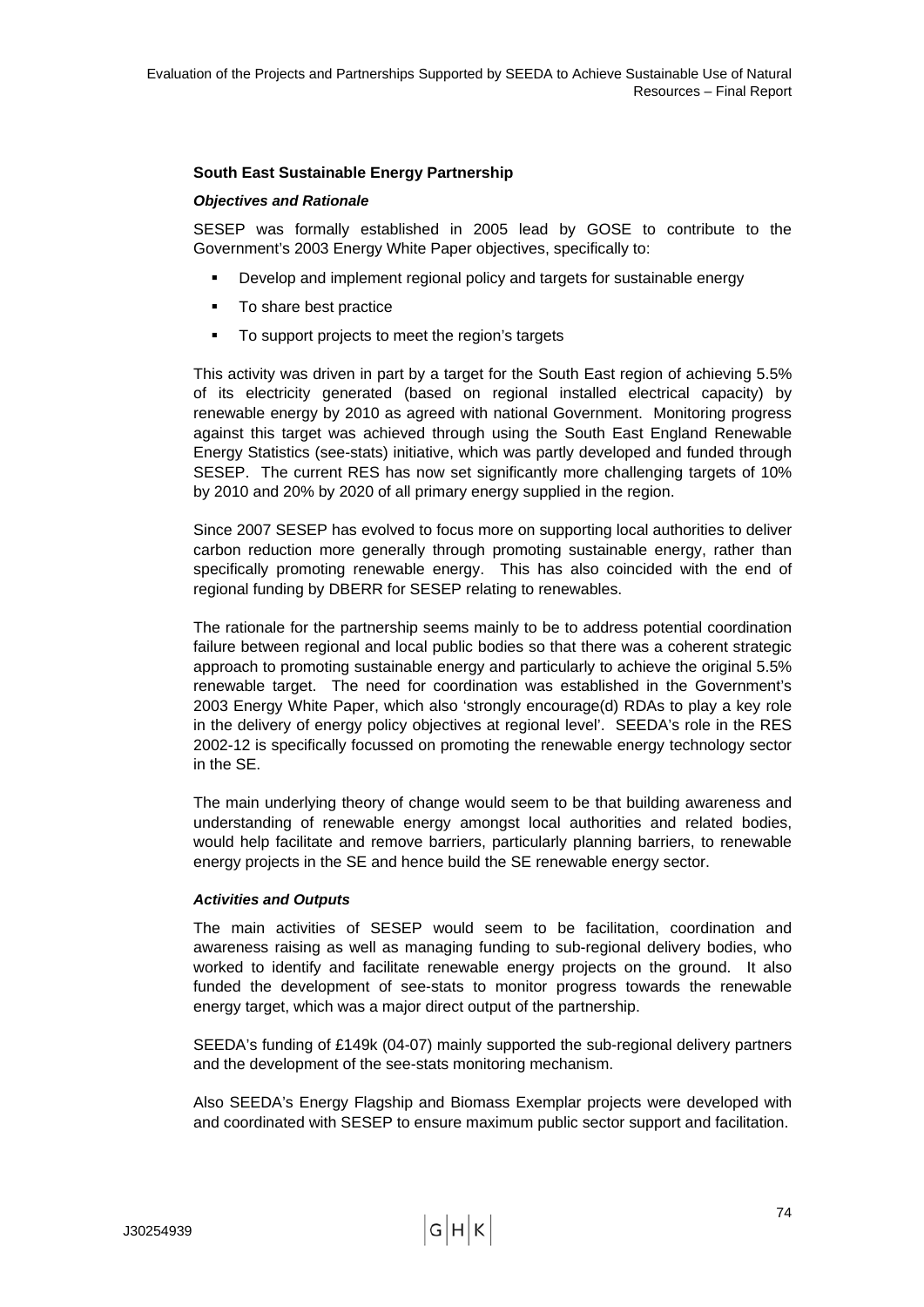SESEP had 10 different activity areas in its 2005/06 annual report and 8 objectives in its 2006/07 business plan, which may have been challenging to manage in a focussed manner. In 2006/07 it did set 5 priority actions to assist in focussing its activity.

SESEP is currently further focussing its activities with a particular focus on working to support Local Area Agreements delivery of carbon reduction targets. It is also looking to engage with relevant businesses such as utilities.

# *Outcomes and Impacts*

The main relevant outcome is that the SE is now very likely to achieve and exceed its 5.5% renewable energy target based on installed electrical capacity, potentially achieving 7% by 2010, but fail to meet the more recent RES target of 10% based on primary energy supply. However it is less clear to what extent achievement of the former target has been contributed towards by SESEP. It is estimated that over 50% of installed capacity by 2010 will be provided by 2 major offshore wind farms (Kentish Flats and Thanet) over which SESEP's activities will have had very limited influence. Furthermore, sub-regional delivery is forecast to be about 50% of that envisaged by SEERA in its original development of the 5.5% target in 'Proposed Alterations to Regional Planning Guidance, South East – Energy Efficiency and Renewable Energy' (2003). However delivery at the sub-regional level could have been less effective without the intervention of the sub-regional delivery groups funded by SESEP, which was mostly funded with SEEDA provided funds.

Achievement of renewable targets is substantially influenced by local planning decisions and national mechanisms such as the Renewable Obligation Credits scheme. SESEP has sought to influence the former, but planning remains a key issue for the success of renewable energy projects.

# *Strategic Added Value*

GOSE was clearly seen as responsible for providing leadership to SESEP with SEEDA seen as having a more supportive role apart from promoting biomass. In this latter area SEEDA was seen to have a greater leadership role. SEEDA were also seen as influential in promoting business involvement, but not necessarily getting involved in actually delivering such involvement. SEEDA's leadership was looked for in promoting renewable energy in the future.

# *Lessons*

The planning system was still seen as a huge barrier to delivering renewable energy, particularly with larger projects. It was suggested there was a need to work with beacon local authorities who were leading the way in delivering renewable energy to demonstrate its wider benefits and reduce community objections.

With the more ambitious targets set by the current RES and the reduced focus on renewable energy by SESEP, it was suggested that new mechanisms needed to be explored to achieve these targets. This was seen as particularly the case for delivering larger projects which are likely to determine whether targets are achieved or not. Here SEEDA's business links could be a major factor.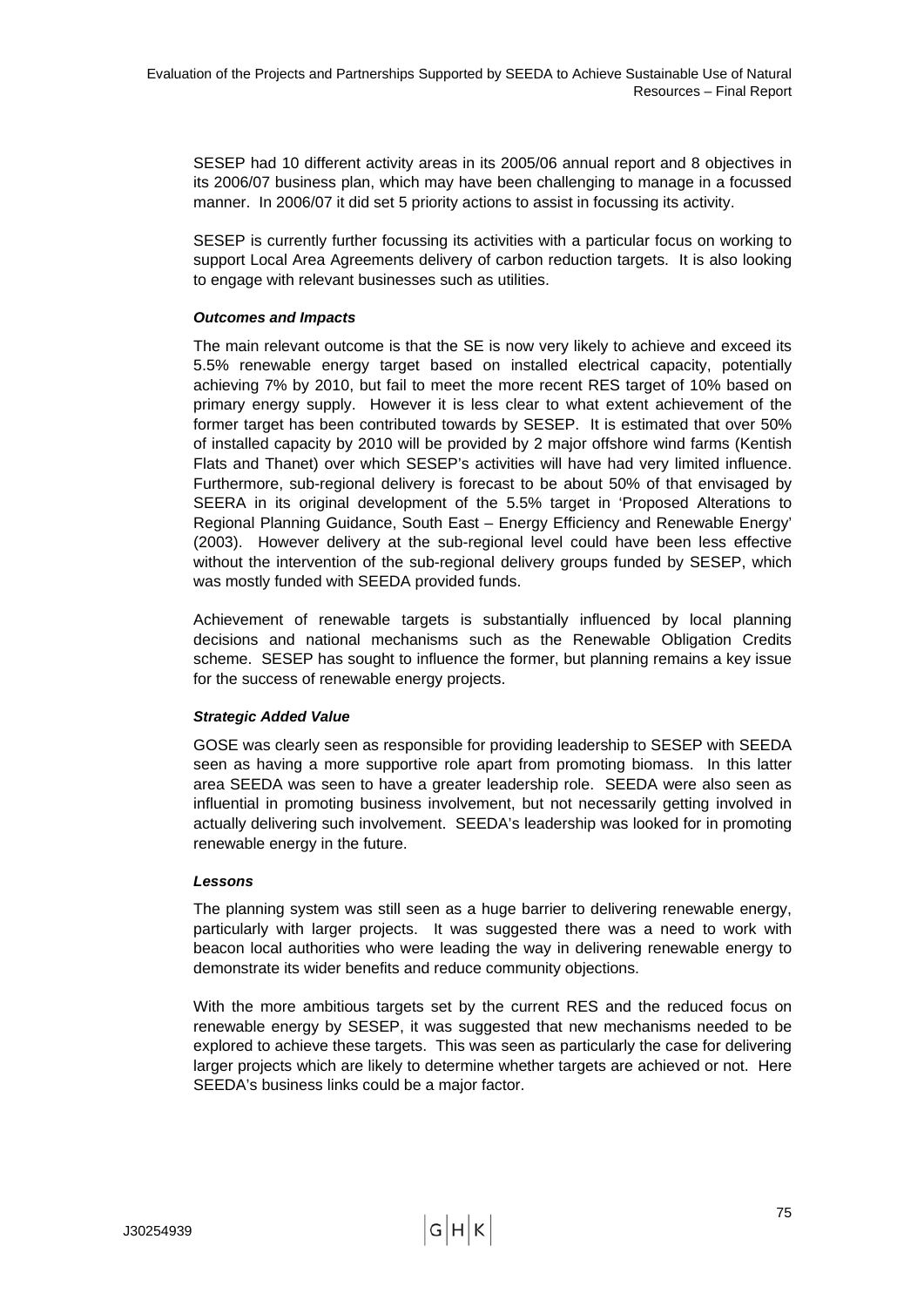## *Overall assessment*

It is not possible to assess the impact of SESEP on the delivery of renewable energy capacity to date, but clearly the main source of delivery, off shore wind, cannot be attributed to SESEP. With SESEP's change in direction and focus on supporting local authority carbon reduction, there is clearly a need for a new mechanism to deliver larger renewable projects working with business, if the current RES targets are to be met. Clearly there is a need for a new renewable energy delivery strategy learning from the SESEP experience and designed to achieve the new substantially more ambitious RES targets.

SESEP's activities concentrated on the delivery of renewable energy supply rather than supporting the development of a SE renewable energy sector per se, including the renewable energy technology supply chain. As SEEDA has recognised, a focus on the whole supply chain development in the SE is likely to provide greater economic benefits and so should be taken into account in future SEEDA activities.

SESEP's future activities will clearly be relevant to delivering the RES target for the reduction of carbon emissions, particularly from the domestic sector. SEEDA may be able to add value to this activity by facilitating engagement with relevant businesses such as utilities. However it is not clear how well set up SESEP is to engage with business and the Energy Savings Trust (EST) may be better placed to provide such engagement through their new regional manager. SEEDA is currently engaging with business, LAs and others on mechanisms to deliver the RES target.

## *Key Sources*

SESEP - Regional Sustainable Energy Strategy and Delivery Programme – Annual Report 2005/06

SESEP – Business Plan 2006/07

South East England Renewable Energy Statistics - [www.see-sats.org](http://www.see-sats.org/)

TV Energy, 2008 - Progressing Renewable Energy in the SE of England

SEERA, 2003 – Harnessing the Elements: Proposed Alterations to Regional Planning Guidance, South East – Energy Efficiency and Renewable Energy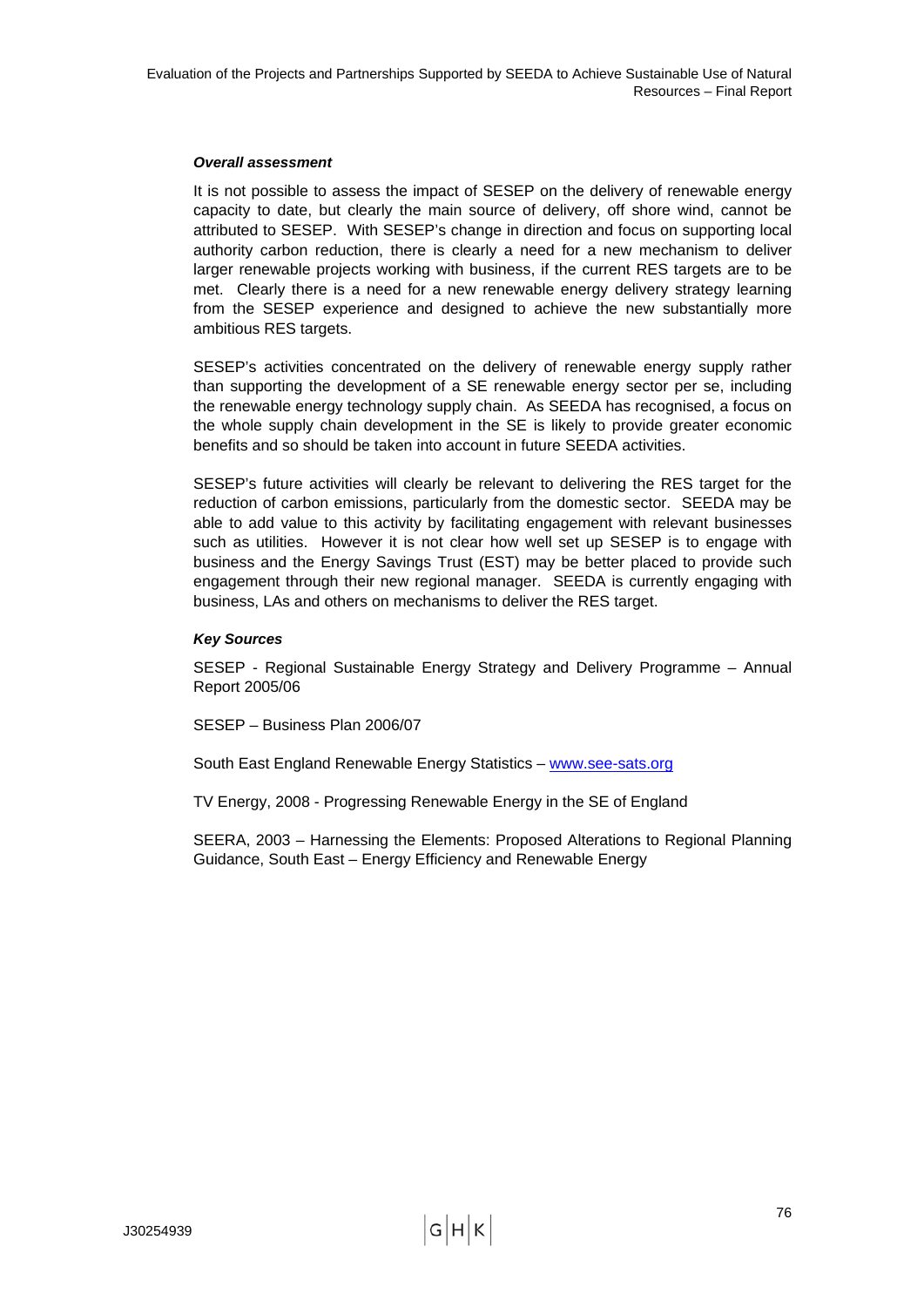# **Energy Wind Turbine Flagships**

## *Objectives and Rationale*

The overarching goal of this project is to facilitate the development of a wind-powered electricity-generating sector in the South East. The individual exemplar turbines were developed with the aim of raising awareness in local communities the potential for and benefits of installing wind-powered electricity generating capacity (WPEGC), in the hopes of convincing landowners to consider installing turbines. Additionally, by locating the exemplar turbines in prominent locations, they aimed to reduce opposition to the aesthetic qualities of wind turbines. The project was also designed to reduce the use of fossil fuels in the South East by providing a source of green electricity both directly to households and businesses, and through the electricity grid.

The interviewees expressed two key facets to the rationale for this project:

- The first part of the rationale was that there was a lack of awareness among local landowners with regard to the opportunities that existed to install WPEGC. This informational market failure discouraged the development of the wind-powered electricity-generating sector by reducing the number of potential installation sites.
- The second part of the rationale was the misconceptions about WPEGC and their aesthetic qualities were likely to lead to opposition to the installation of future wind-farm developments in the South East such as; those planned for the Port of Ramsgate and other parts of Kent. This informational market failure could severely hinder the development of the wind-powered electricity-generating sector by further reducing the number of potential installation sites.

The underlying theory of change was that in order to develop the capacity to support a wind-powered electricity-generating sector in the South East, the information failures that reduced the availability of potential sites needed to be addressed. Through generating green electricity, the exemplar projects would act as a vehicle to disseminate information to the local population on the benefits of WPEGC as well as the processes and options for installing WPEGC. By being located in prominent locations, the wind turbines would act to make wind turbines more aesthetically acceptable.

# *Activities and Outputs*

The main activity of this project was the allocation of grants to the exemplar projects in order to fund the purchase and installation of the electricity-generating wind turbines. These grants were awarded in partnership with the Government's Low Carbon Building Programme, EDF Energy's Green Fund, Local Authorities and private sector companies.

The project has successfully installed two exemplar projects in Dover and Swindon. In total, they have installed six wind turbines with a combined generation capacity of 6.5 megawatts.

 In November 2007, the Dover District Council has installed a 17 metre, electricity-generating turbine at their Whitfield offices. The wind turbine cost approximately £90,000, of which £27,000 was contributed by SEEDA through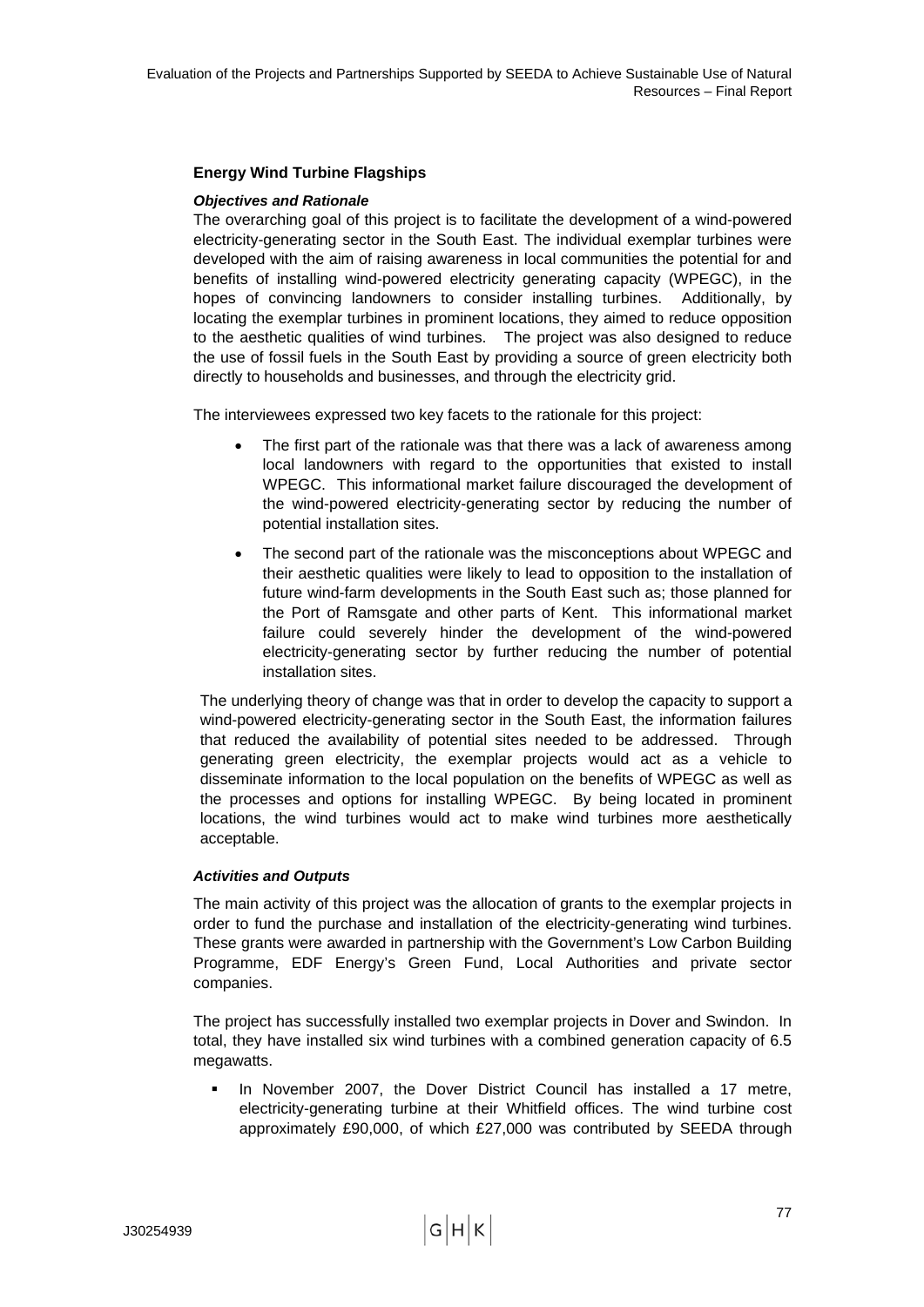<span id="page-87-0"></span>this project. The turbine has an electricity generating capacity of 50-kilowatt hours per month. This was funded through three equal grants and SEEDA.

 In February 2007, the West Mill Wind Farm installed five wind turbines each with an electricity generating capacity of 1.3MW. The total cost of the purchase and installation of the wind turbine was £50 million, of which the majority of funding came from the sale of shares to local residents. SEEDA contributed a Capital Grant Payment of £50,000 to support the development of the Co-operative, the undertaking of a Grid Connection Study, and contribute towards Design and Tender Documents.

## *Outcomes and Impacts*

To date the project has installed 6.5 megawatts of electricity generating capacity. The exemplars are anticipated to generate 8.6 GWh of electricity per annum and are anticipated to be commercially viable for up to 25 years.

The West Mill Wind Farm began commercial electricity generation in February 2008. The electricity that they generate is transmitted to two companies, who then sell the electricity to 2,500 subscribing households that have switched to renewable sources of energy.

In 2007, the Dover District Council began to offset its electricity consumption by directly utilising the electricity it generates. In doing so, it is estimated that it will reduce its spending on electricity by £4,000 per annum<sup>[12](#page-87-0)</sup>. The turbine is anticipated to reduce the carbon footprint of the Dover District Council by on average 0.25 tonne per week or 13 tonnes per year.

There is evidence that these exemplars have increased awareness of renewable energy:

- The West Mill Wind Farm offers instructional tours of the exemplar project to schools, colleges, community/local groups, councillors, to raise awareness of the potential for WPEGC in the Oxfordshire area.
- Due to the high demand for information that they have received, the Westmill Wind Farm created a website to guide individuals in determining if their site is appropriate for installing wind powered electricity generation capacity. The website was launched in early 2008. Quantitative evidence from the website was not yet available. However, an interviewee estimated that the site had attracted a high volume of interest.
- Interviewees estimated that approximately 5,000 people per month had been exposed to this wind turbine, although they did not have a formalised system in place for monitoring the number of people seeking information on installing WPEGC themselves.

The two projects have arguably met their immediate outcomes of raising levels of awareness. However, it is difficult to assess whether they have or are likely to lead to more installations of wind power in other sites.

l 12

[http://www.shepwaylibdems.org.uk/news/000858/dover\\_council\\_switches\\_on\\_wind\\_turbine.html](http://www.shepwaylibdems.org.uk/news/000858/dover_council_switches_on_wind_turbine.html)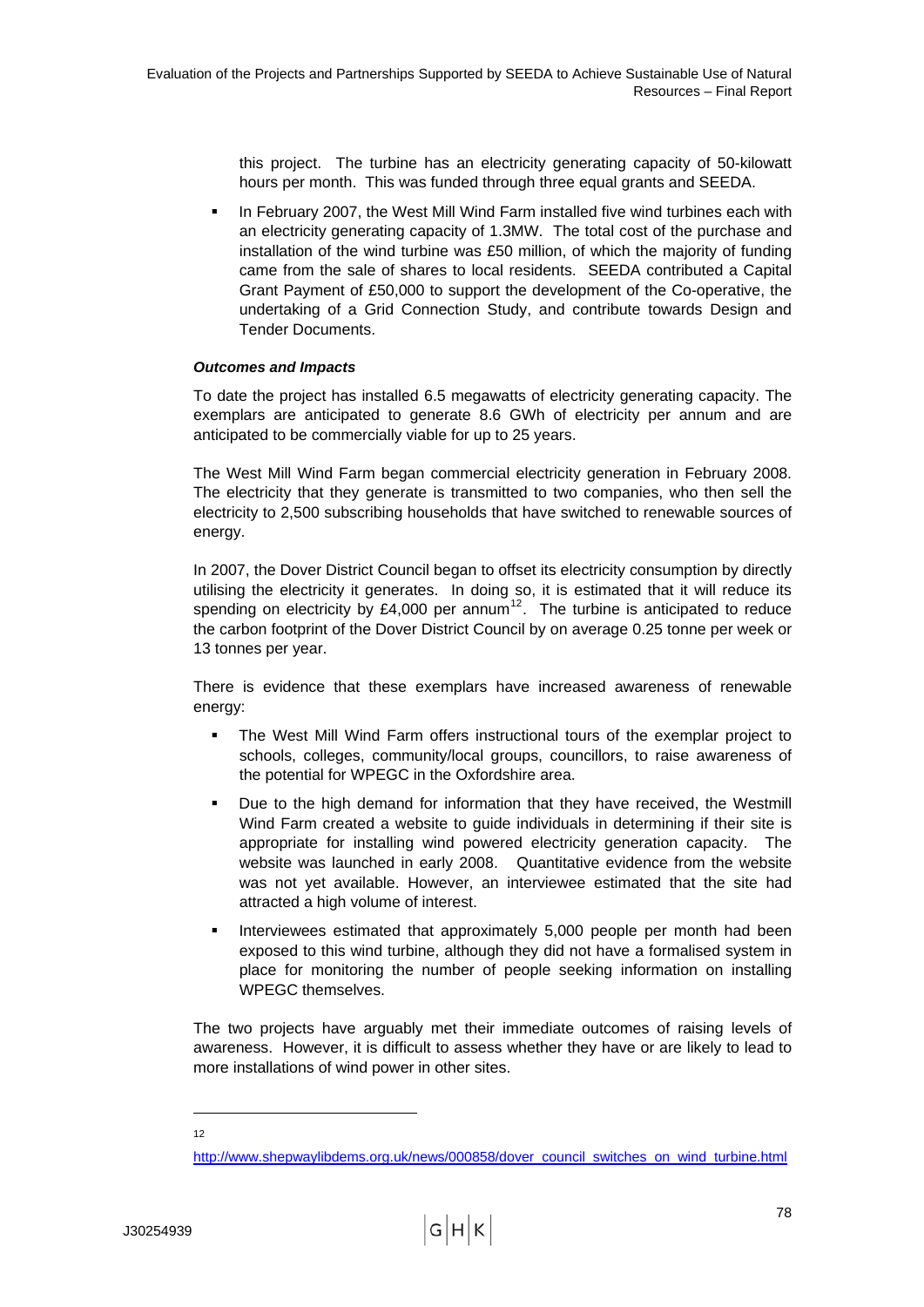## *Strategic Added Value*

Interviewees associated with West Mill Wind Farm expressed the opinion that, while the funding that they received through this project was extremely helpful, they were not aware of SEEDA's contribution extending beyond the funding. Other funding partners were not aware of SEEDA's contributions to these exemplar projects. In the case of the West Mill Wind Farm, interviewees expressed the opinion that the purchase of the turbines would have been possible without SEEDA's funding, however the dividends paid to its members would have been affected, and the time line for the installation would have been delayed.

#### *Challenges and Lessons*

A key lesson from this project is to acknowledge the long term nature of the return on investment made by SEEDA.

- The Westmill Wind Farm took 15 years from concept to installation, partly due to technology becoming redundant by the time planning approval was received. The complexity of the planning approval process combined with the fast pace of technological change, created challenges for the exemplar projects
- This challenge was less acute with the smaller Dover District Council wind turbine project; however difficulties with planning approvals and accessing the appropriate technology resulted in the installation being delayed by almost a year.

Resistance to the installation of the turbines was experienced by both the exemplar projects. Securing access to financing was also a challenge for both exemplar projects due to the emergent nature of the wind-powered electricity-generating sector, particularly at the initial stages of the project development.

#### *Overall Assessment*

The project was successful in supporting the development of two key exemplar projects that demonstrated the options available to potential installers of WPEGC. The exemplar projects have also offered local citizens the opportunity to access green electricity directly and to benefit financially from its production. They have also been successful at raising the profile of wind turbines.

However, the exact extent and nature of the influence of the exemplar projects has not been assessed, and there has been no baseline information to act as a comparison with any future survey. In the future exemplars should arguably conduct baseline and follow-up studies in order to assess the impacts of the exemplar projects on the attitudes of the populations in their catchment areas and provide justification for these interventions.

# *Key Sources*

[http://www.westmill.coop/westmill\\_aboutus.asp](http://www.westmill.coop/westmill_aboutus.asp) 

http://www.good-energy.co.uk/renewable\_generation#wind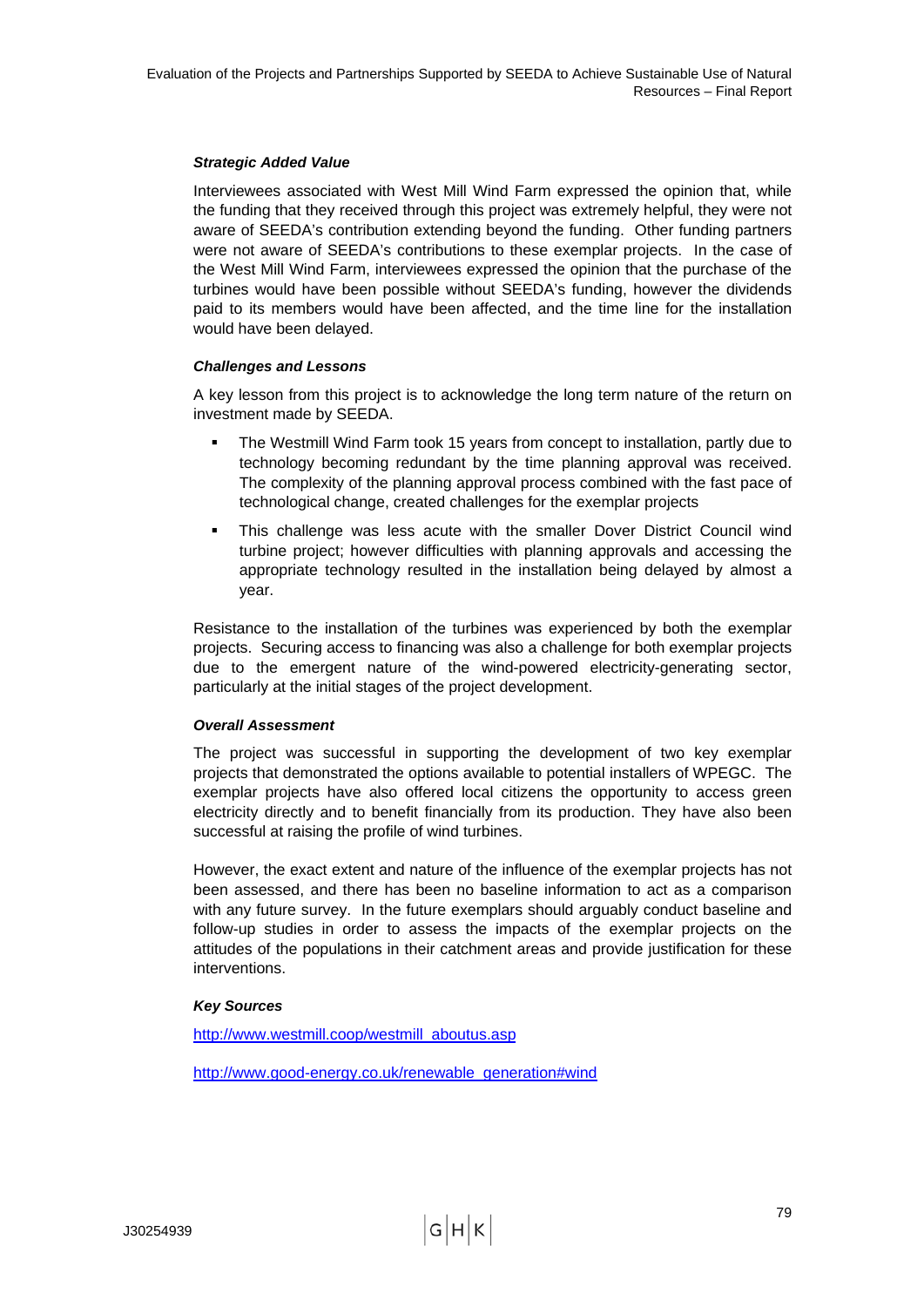# <span id="page-89-0"></span>**Sustainability Checklist Project**

## *Objectives and Rationale*

This project was set up to with the aim to of generating a greater understanding within the planning and development communities, of the impact of large-scale developments on; the wider community, land use, transport, energy, buildings, infrastructure, natural resources, ecology, community involvement and business involvement.<sup>[13](#page-89-0)</sup> Additionally, the Sustainability Checklist was designed to be a straightforward tool for a wide array of decision makers, including developers, local authorities and other interested parties to:

- Guide the design of new developments by making sense of current policy, highlighting best practices and setting benchmarking targets for new developments building based on the guidelines set by Ecohomes and the new Code for Sustainable Homes<sup>[14](#page-89-0)</sup>.
- Maximise the overall sustainability of an individual proposed development by allowing developers to assess to what extent a design proposal will deliver on a range of sustainability issues covered in the Regional Spatial Strategy for the South East.
- Easily compare the sustainability impacts of competing new housing and mixed use development proposals and/or alternative land uses proposals.

The rationale expressed by the interviewees was that the overlapping natures of the existing planning guidelines created difficulties in establishing consistent interpretations with respect to sustainability throughout the South East Region (ie there was an information failure):

- For developers, this lack of clear guidelines and targets created disincentives for them to propose developments that exceeded the minimum planning requirements.
- For Local Authorities, this lack of clear standards and benchmarks made it difficult to choose developments that would maximise the overall sustainability of their community.
- For SEEDA, their ability to set best practise by incorporating innovations into development projects was hindered by these inconsistencies in policy application.

The underlying theory of change is that by streamlining the multiple levels of planning policies, and guidelines into a user-friendly, interactive format, the planning process would be more transparent, thereby creating incentives for implementing improvements in sustainability of large-scale developments. By objectively taking into account a wide range of sustainability criteria, the Sustainability Checklist would encourage competition among developers to maximised sustainability, giving the Local Authorities and other stakeholders a greater choice of options in implementing sustainable development and incorporating sustainability requirements into the planning process.

<sup>&</sup>lt;sup>13</sup> [http://www.seeda.co.uk/work\\_in\\_the\\_region/sustainable\\_developments/construction/index.asp](http://www.seeda.co.uk/work_in_the_region/sustainable_developments/construction/index.asp)

<sup>14</sup> <http://southeast.sustainability-checklist.co.uk/page/overview/whatis>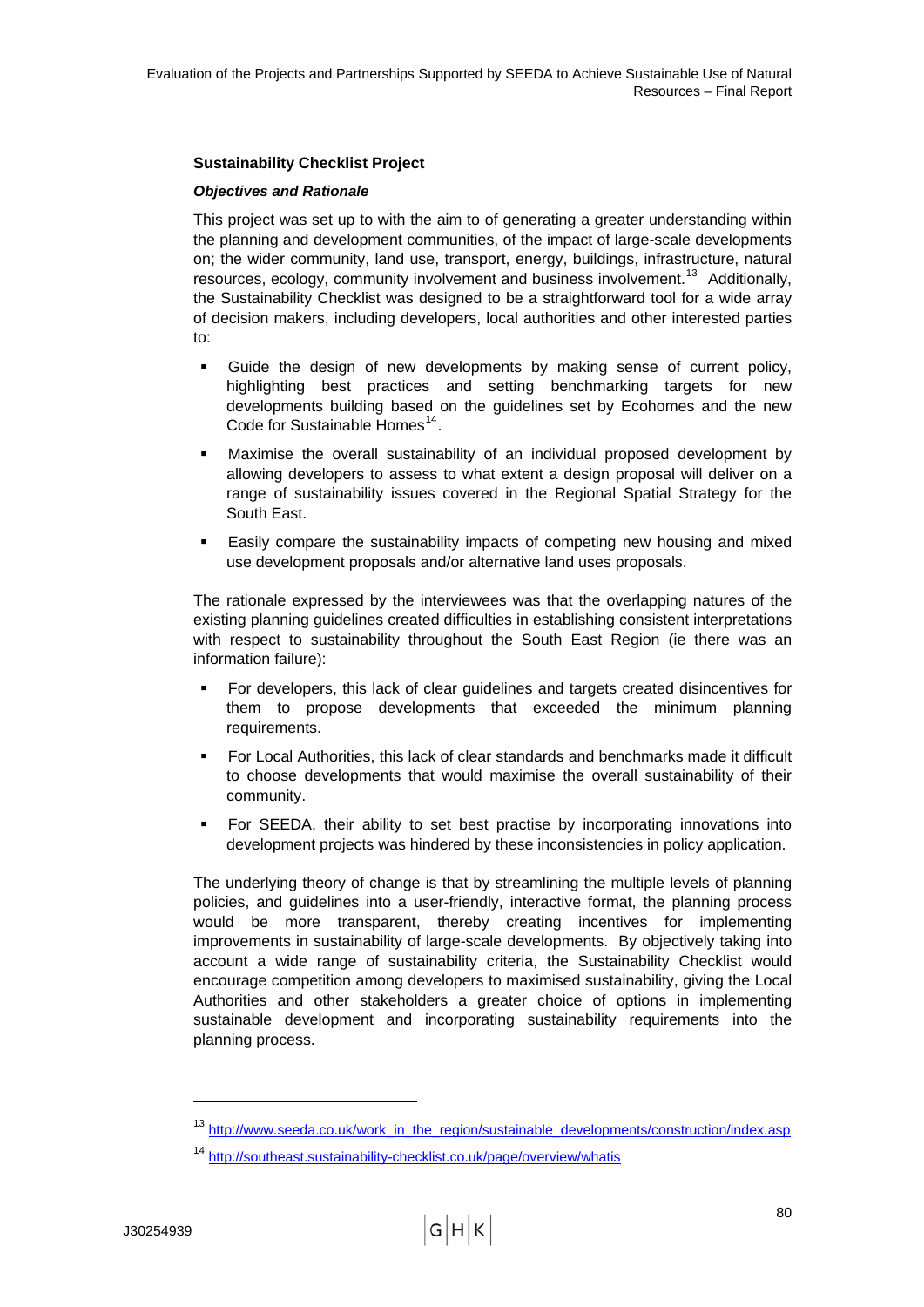## <span id="page-90-0"></span>*Activities and Outputs*

The first Sustainability Checklist was launch by SEEDA in conjunction with the Building Research Establishment (BRE) in July 2003. It was intended to complement existing tools such as those developed by Ecohomes and BREEAM but would be focused on larger multi unit developments, rather than individual new homes and buildings. A series of six training workshops were conducted in 2004 in collaboration with six Sustainable Business Partnerships (SBPs) across the South East, to improve awareness of the benefits and impact of the Checklist in the construction industry. Following the launch of the initial Sustainability Checklist, SEEDA and BRE initiated a pilot study involving eight companies and two local authorities to quantify how they were embracing the sustainability agenda.

The main activity of this project was a series of the meetings of a reference group that set direction, reviewed policies and oversaw governance for the updated Sustainability Checklist. Additionally the project held a series of workshops in 2007 to encourage Local Authorities to participate and adapt the Checklist to meet their local needs.

The Updated Sustainability Checklist was the project's main output, and was launched in January 2007. The Updated Sustainability Checklist was web based unlike the original that was burned on CD. The project also addressed many of the usability issues and answer reliability issues that were present in the original version of the Checklist. This original Checklist was closely linked to Ecohomes policies, and as a result the Sustainability Checklist needed to be revised to remain harmonised with changing government policy.

The Updated Sustainability Checklist had a stronger requirement for developers to submit supporting documentation when completing the Checklist. In completing the Checklist, they were required to answer questions in eight categories relating to sustainability. Within each of the categories questions were weighted, so that questions pertaining to less significant issues receive a maximum score of 50% of those deemed to have a more significant impact. The Sustainability Checklist scores the submission against minimum standards, as well as good and best practice standards for each of the eight areas<sup>[15](#page-90-0)</sup>. The good and best practice standards are drawn from SEEDA's experience with delivered projects, as well as the input from planners and other regional stakeholders, and are intended to outline the likely future direction of policy.

The Updated Sustainability Checklist, produced through the project, will be able to be tailored to the needs of individual Local Authorities within the South East Region. This will be done by a Local Authority either altering the weighing of questions and/or adding questions that address local concerns and local policies. The Region and participating Local Authorities will be responsible for updating their sub-regional Checklists'. This arrangement has a strong potential for creating discontinuity both between the sub-regional elements of the Sustainability Checklist and between Updated Sustainability Checklist and other regional Sustainability Checklists.

<sup>15</sup> [http://southeast.sustainability-checklist.co.uk/page/faq/practice\\_standards#why](http://southeast.sustainability-checklist.co.uk/page/faq/practice_standards#why)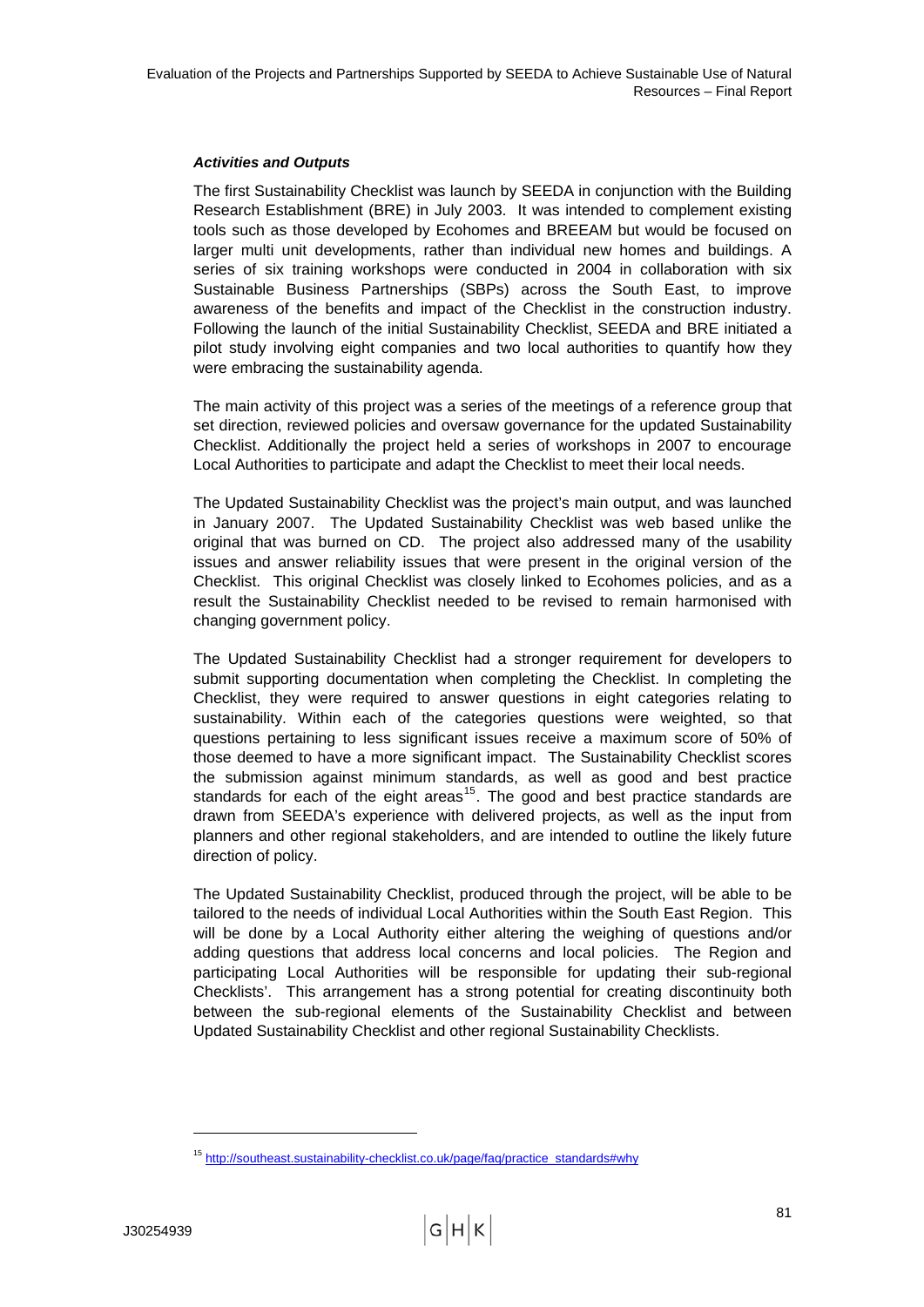## <span id="page-91-0"></span>*Outcomes and Impacts*

The updated Sustainability Checklist has led to the first sub-regional Sustainability Checklist being launched in August 2008 by Brighton and Hove District Council. This spin-off project was though partially funded by SEEDA. The pilot Local Authority is actively marketing the concept of the sub-regional Sustainability Checklist to other Local Authorities in the region so greater future use may occur. This sub-regional Checklist will be accessed through the Regional Checklist's website, and will incorporate the overall structure of the Updated Sustainability Checklist. However, this sub-regional Checklist has had to be significantly altered in order to meet the needs of the Local Authority, and will cater for a wider range of housing developments including householder applications and renovations of existing buildings, rather than the intended scale of large scale developments.<sup>[16](#page-91-0)</sup> Interviewees expressed the view that, while it was too early to have observed any impacts from this project, the monitoring and evaluation system that the Checklist provided the Local Authority would have a significant impact on its ability to set appropriate planning policies. By adopting the sub-regional Checklist the Local Authority was able to switch from a cumbersome paper based to a more efficient, electronic data collection system allowing them to improve the quality of information future policy decisions will be based on.

The Sustainability Checklist has been used on some SEEDA funded projects, including: the Daedalus brownfeild regeneration project in South Hampshire and the Woolston Riverside development project in Southampton. In this context, the Updated Sustainability Checklist has assisted SEEDA to work with local planning authorities, and key stakeholders, including businesses and local communities, to agree a development vision for the future of these areas. This should have future impacts on the environmental quality of these developments.

However interviewees commentated that the 2<sup>nd</sup> Sustainability Checklist has not been broadly adopted nationally or inter-regionally by developers. The main reason for this, suggested during the interview process, was that while the tool itself was well designed, it was seen superfluous to the needs of developers. Several interviewees expressed the view that, the Sustainability Checklist did not help them in submitting planning approvals. Additionally, it was felt by interviewees that nationally operating developers needed an integrated nationally scaled Checklist. It was felt that nationally operating developers were deterred from utilising any of the regional Checklists due to the discrepancies in terms of their format, questions, scoring, and evaluation. It was felt that a single nationally integrated system, with regional components would have been more beneficial. SEEDA are currently working with the Housing and Communities Agency to develop a national approach to address these issues.

#### *Challenges and lessons*

The key lesson from the original Checklist was that the tool itself and the outputs it generated needed to be useful to the audiences that they were targeted towards, if the Sustainability Checklist was to be utilised.

<sup>&</sup>lt;sup>16</sup>http://64.233.183.104/search?q=cache:Yqr5\_iK1-pAJ:peace.brighton-

[hove.gov.uk/Intranet/CommitteeMgt.NSF/0/7BEA8D5A6291FA4180257345003E6547/%24File/Item%2B14%](http://64.233.183.104/search?q=cache:Yqr5_iK1-pAJ:peace.brighton-hove.gov.uk/Intranet/CommitteeMgt.NSF/0/7BEA8D5A6291FA4180257345003E6547/%24File/Item%2B14%2B1%2BSust%2BBuilding%2BDesign%2BSPD%2Breport.doc+SEEDA+Sustainability+checklist&hl=en&ct=clnk&cd=20&gl=uk&client=firefox-a) [2B1%2BSust%2BBuilding%2BDesign%2BSPD%2Breport.doc+SEEDA+Sustainability+checklist&hl=en&ct=c](http://64.233.183.104/search?q=cache:Yqr5_iK1-pAJ:peace.brighton-hove.gov.uk/Intranet/CommitteeMgt.NSF/0/7BEA8D5A6291FA4180257345003E6547/%24File/Item%2B14%2B1%2BSust%2BBuilding%2BDesign%2BSPD%2Breport.doc+SEEDA+Sustainability+checklist&hl=en&ct=clnk&cd=20&gl=uk&client=firefox-a) [lnk&cd=20&gl=uk&client=firefox-a](http://64.233.183.104/search?q=cache:Yqr5_iK1-pAJ:peace.brighton-hove.gov.uk/Intranet/CommitteeMgt.NSF/0/7BEA8D5A6291FA4180257345003E6547/%24File/Item%2B14%2B1%2BSust%2BBuilding%2BDesign%2BSPD%2Breport.doc+SEEDA+Sustainability+checklist&hl=en&ct=clnk&cd=20&gl=uk&client=firefox-a)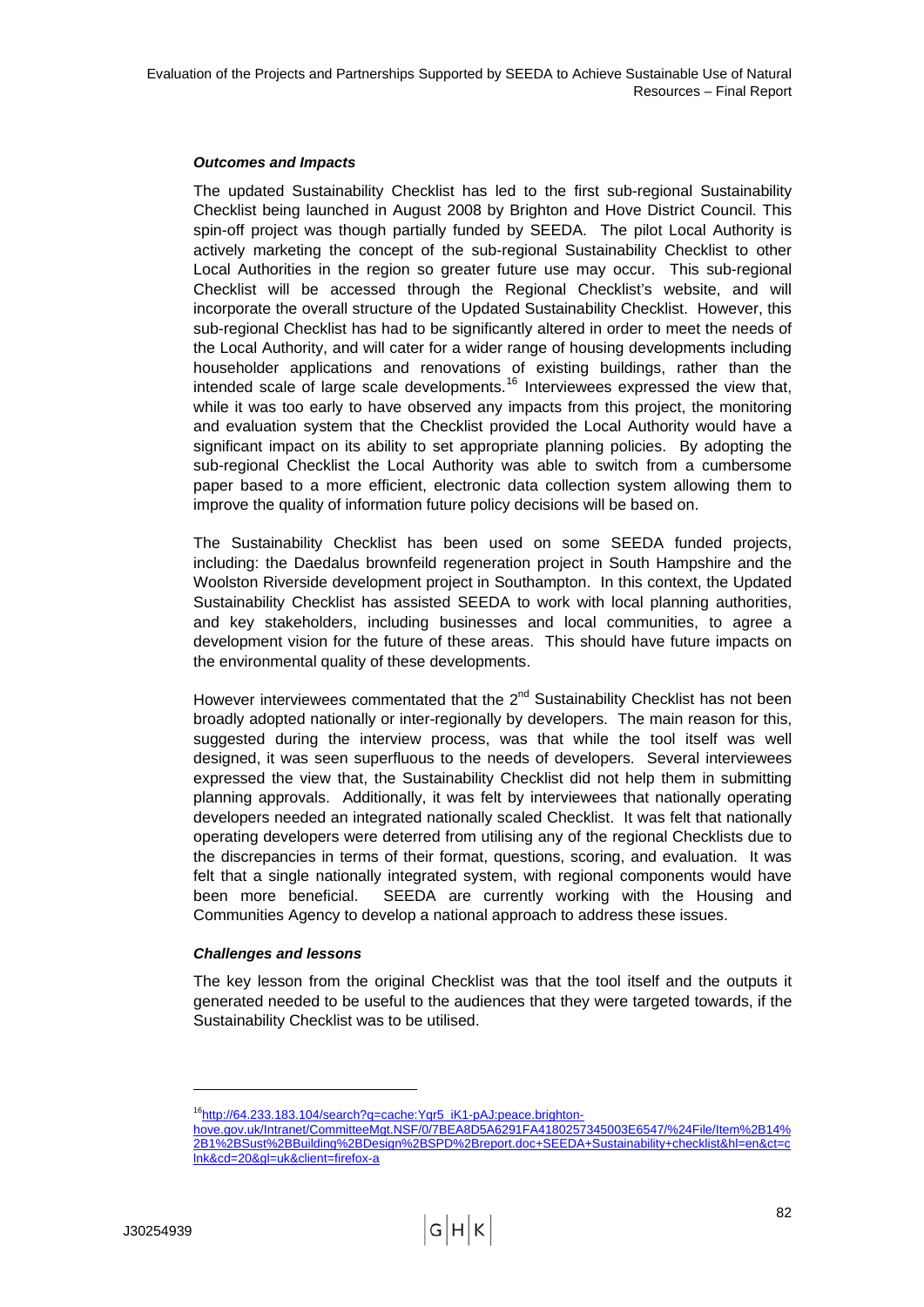The main challenge faced by the project was to tailor the Sustainability Checklist to meet the needs of three disparate groups of stakeholders: SEEDA, national developers and Local Authorities. While the regional scale of the original Sustainability Checklist was appropriate for SEEDA, both national and sub-regional bodies found that the outputs generated by the Sustainability Checklist were not appropriate to the scale of their operations. The project was able incorporate this lesson by allowing the Updated Sustainability Checklist to be tailored to the needs of sub-regional level.

The first Sustainability Checklist experienced significant challenges in maintaining consistency when other regional bodies adapted the Checklist to meet their local conditions. These discrepancies in format and outputs generated by Checklist discouraged national operators from utilising any of the Checklists. The project has addressed this challenge, to an extent, by providing a template for the sub-regional Checklists. While the sub-regional Checklists are separate entities from the regional Sustainability Checklist, they are linked to the project website. However, as the subregional bodies have a lot of flexibility in adapting the template and are responsible for keeping their Checklists up to date, there is a strong possibility that the future usability of the Checklists will be impacted.

# *Strategic Added Value*

Several of the interviewees felt that the project significantly contributed to raising the level of debate on sustainability issues at the Local Authority level. While the interviewees were not aware of any projects or technological changes that were catalysed by this project, they did see potential for this occurring at the Local Authority level in the future.

# *Overall assessment*

The project was highly successful in developing a user friendly, objective tool that incorporated many of the lessons learnt from the original Sustainability Checklist. The Updated Sustainability Checklist is used by SEEDA in its decision making process for setting best practices for the sustainability of development projects it is involved in. However its take-up amongst its other key intended users, local authorities and developer was not significant as yet. It was the overall view of the interviewees that in targeting the needs of so many audiences, the Updated Sustainability Checklist's outputs were not relevant to many private sector users.

# *Key Sources*

[http://www.wwf.org.uk/filelibrary/pdf/regsust\\_checklist.pdf](http://www.wwf.org.uk/filelibrary/pdf/regsust_checklist.pdf) 

[http://www.seeda.co.uk/news\\_&\\_events/press\\_releases/2004/20040301.asp](http://www.seeda.co.uk/news_&_events/press_releases/2004/20040301.asp)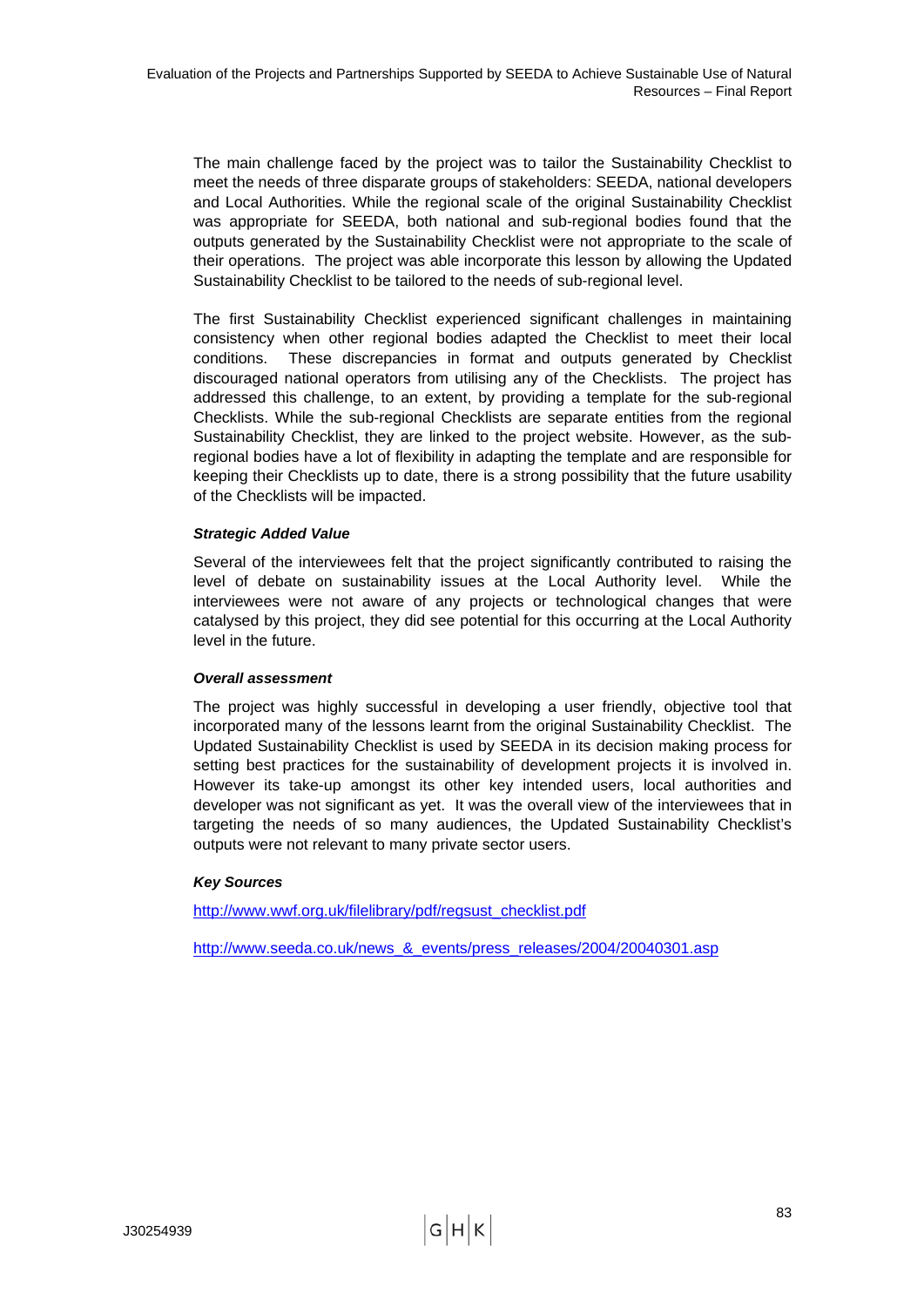## **Climate South East**

#### *Objectives and Rationale*

This partnership was set up to promote the SE region to be resilient to climate change and low carbon through:

- Raising awareness
- **•** Developing and championing solutions
- **Influencing policy processes**

The partnership was originally set up in 1999 when there was a low awareness of the potential impacts of climate change and its main focus has been on promoting understanding of the need to adapt to the impacts of climate change. However over time it has responded to membership demands to also address climate change mitigation issues, although there seems to be a lack of clarity in its role in mitigation. For instance, it is noticeable that its website does not suggest it has a mitigation role, while its draft 3 year strategy does.

The partnership has not had clear targets and monitoring in the past, but it is currently developing a three year strategy and is seeking to define clearer targets, which it will monitor.

The rationale for the partnership is to address information failure regarding the climate change impacts in the SE preventing adequate adaptation responses. The RES 2002- 12 recognises that climate change is expected to be more pronounced in the SE that other regions and recognises the potential impacts on economic activity. However it doesn't specifically set out adaptation actions.

The main underlying theory of change is that increased understanding of climate change impacts and potential adaptation responses will lead to action being taken by government and business to reduce the economic impacts of climate change. The partnership produced an initial report 'Rising to the Challenge' in 2000/01. This identified the key sectors (eg Tourism) likely to be impacted on by climate change and has driven work since.

Given the long-term and diverse nature of climate change impacts, this partnership faces a substantial challenge in driving actual adaptation responses through information and demonstration. Its challenge is further increased by expanding its remit to cover climate change mitigation, as well as potentially diluting its focus and profile as leading on climate change adaptation. The specific rationale for SEEDA's involvement has not been set out in the RES 2002-12 or the current RES apart from generally recognising the issue of adaptation.

# *Activities and Outputs*

The main activities of the partnership are conducted through a range of working groups on issues such as planning, business & the economy and tourism. These working groups carry out research, awareness raising and influencing depending on their focus. A key output for the partnership is its website, which has recently been upgraded and provides a wide range of information on climate change impacts and responses, with extensive use of case studies. This recent use of case studies reflects a recent move to focus on actions to respond to climate change giving the increasing awareness of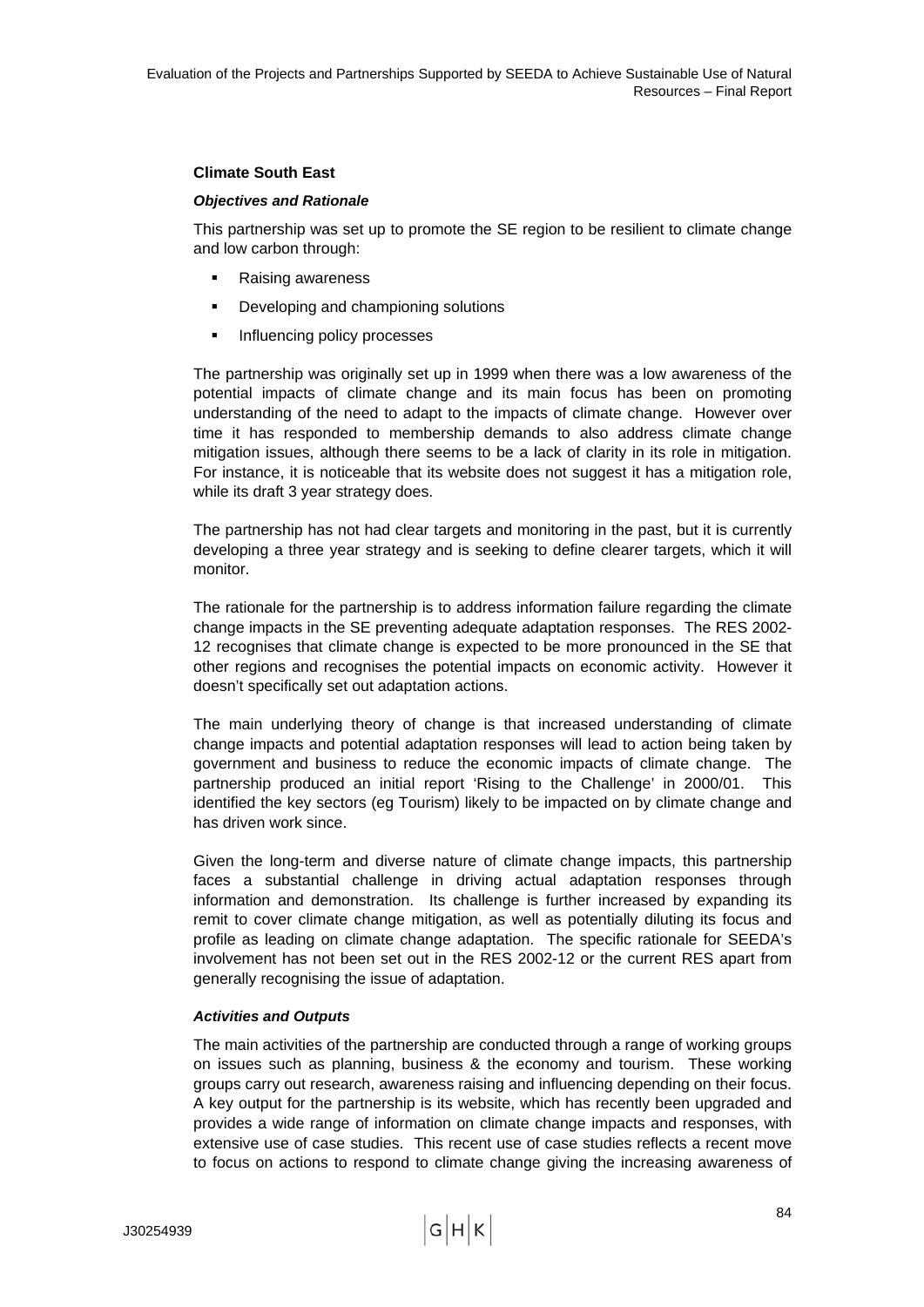climate change. These case studies have included local grassroots action through the development of unanticipated contacts with local NGOs. Other key outputs have been

- Research publications, for example on retrofitting of housing to adapt to climate change commissioned jointly with London and the East of England.
- Consultations responses, for example to the SE Plan and the Climate Change Bill.

The partnership is managed and funded by its members, who pay a range of different levels of subscriptions to join depending on their status. SEEDA pays approx £5,000 annually to be a member and provides free office space for the partnership officers. The total current budget for the partnership is about £60,000 from a total membership of about 60. Membership is predominately public sector and NGOs. The main business membership is from water companies, with few other business members.

The partnership has recently relaunched its website and rebranded itself as Climate South East. It is currently developing its forward strategy focussing on action and seeking to recruit a larger business membership.

## *Outcomes and Impacts*

Interviewees suggested that the main outcome to date from the partnership had been an increase in awareness and understanding of climate change impacts and the need for adaptation. There was no specific independent evidence of this, but the increasing numbers of members of the partnership provides some evidence to support this. Another key outcome was the influencing of the SE Plan, which does have a reasonably substantial policy on measures to adapt to climate change. It is noticeable though that the current RES only refers to the need to adapt to climate change without any specific actions to achieve this. There was recognition that there was limited success so far in actual influencing action to adapt to climate change on the ground, but this was increasing the focus of the partnership.

There has been a broader increase in awareness of climate change impacts which has assisted the partnership in its work and helped build its membership. For instance it has had 20 new members in the last year. The inclusion of climate change adaptation in the Climate Change Bill has also given adaptation a high profile.

#### *Strategic Added Value*

Interviewees recognised that SEEDA had provided a significant leadership role for the partnership through providing the chairman, Graham Tubb, since its inception. It was claimed that the Chair had kept the focus of the partnership, maintained its momentum and made relevant connections back to SEEDA. The Chair had also assisted in influencing the SE Plan and provided important understanding of the regional economic context to the partnership. There was though a contrast drawn to the London Climate Change Partnership which is funded directly by the Greater London Authority. It is also noticeable that the current RES has not identified extensive actions to address climate change impacts.

#### *Lessons*

The partnership has faced challenges in decision making on what can be controversial issues. It has learnt to use sub-groups, such as the planning group, to work through difficult issues prior to discussion in the executive group.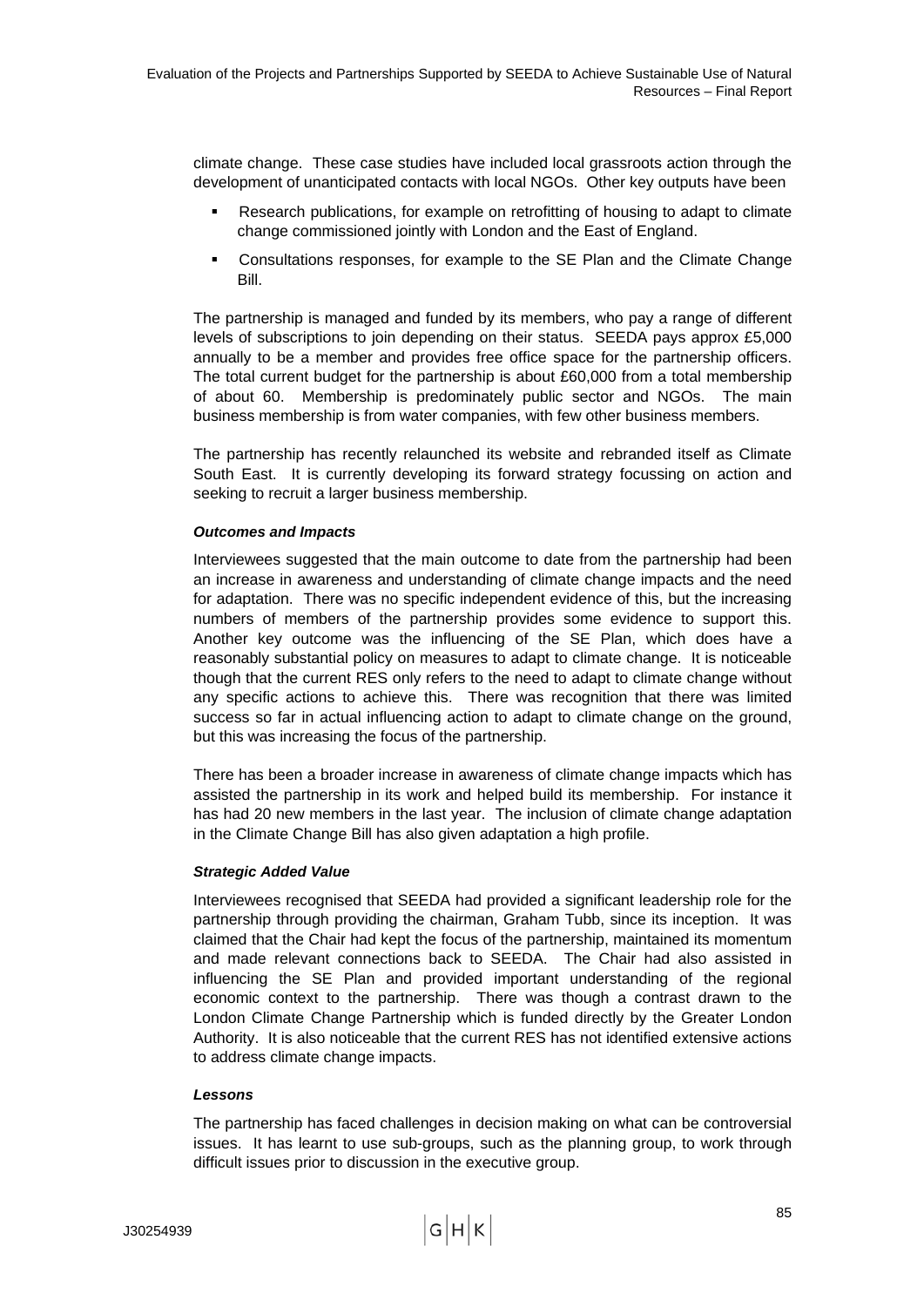It is still seeking to address the major challenge of recruiting new business members to broaden its engagement with the business sector. This may be particularly challenging with the current dominance of the public/NGO sector and the potential lack of clarity in the partnership's mission, covering both adaptation and mitigation, but with a stronger track record on the former.

## *Overall assessment*

This partnership seems to have achieved a level of success with a challenging remit as demonstrated by its expanding subscription membership and its impact on the SE Plan. However its success has been limited in engaging business and the potential lack of clarity in its role on climate change mitigation would seem to be problematic. The current RES and SEEDA's Corporate Plan include limited actions to address climate change adaptation, which raises the question as to SEEDA's ongoing level of investment in the partnership, unless it becomes a major actor in delivering the RES's climate change mitigation objectives. Given Climate South East's limited capacity and lack of a track record in the area of mitigation, this seems unlikely.

## *Key Sources*

Climate South East Website – www.climatesoutheast.org.uk

South East Climate Change Partnership – Strategic Plan 2008-12.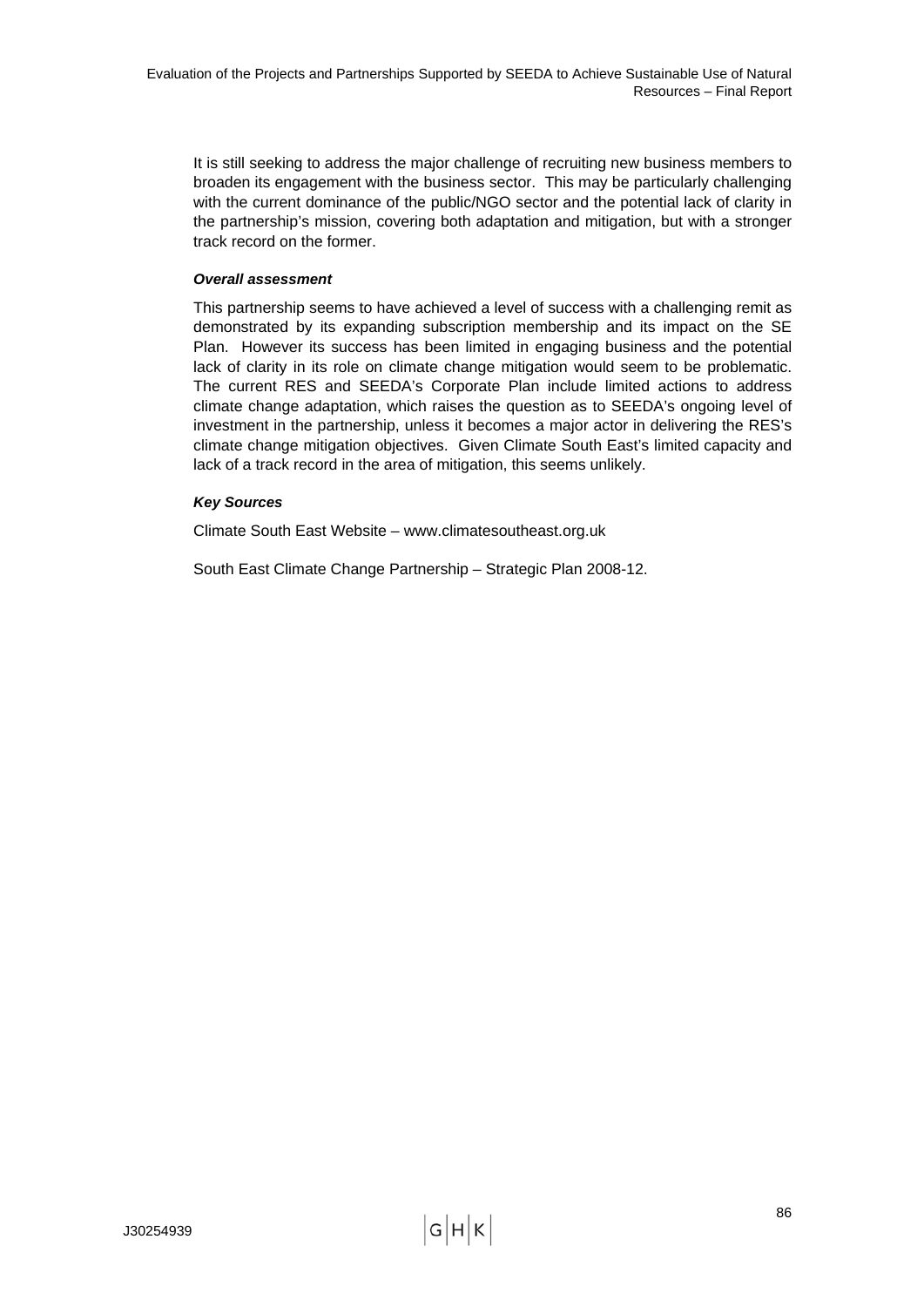# **ANNEX 2 – INTERVIEWEES**

| <b>Position</b><br>Name |                                                                                     | Organisation                            |  |
|-------------------------|-------------------------------------------------------------------------------------|-----------------------------------------|--|
| Alan Almond             | <b>Business Development</b><br>Director,                                            | Home Grown Cereals Association          |  |
| <b>Andrew Day</b>       |                                                                                     | <b>Countryside Properties</b>           |  |
| <b>Bev Draig</b>        | <b>Sustainability Policy</b><br>Coordinator                                         | Eastleigh Borough Council               |  |
| <b>Bill Godfrey</b>     | <b>Hardy Ornamental</b><br><b>Nursery Stock Sector</b><br>Champion                  |                                         |  |
| <b>Brian Connorton</b>  |                                                                                     | <b>Thames Water</b>                     |  |
| <b>Carol Blake</b>      | Director Recycling of<br>Plastic, Cardboard, Printer<br><b>Cartridges and Paper</b> | Impact Recycling Ltd                    |  |
| Catriona Riddell        | <b>Planning Strategy</b><br>Manager                                                 | <b>SEERA</b>                            |  |
| Chris Corrigan          | Regional Policy Manager                                                             | <b>RSPB</b>                             |  |
| <b>Chris Sollars</b>    | <b>River Catchment</b><br>Coordinator                                               | <b>SuRCaSE</b>                          |  |
| <b>Claire Williams</b>  | Daedalus Project Officer                                                            | <b>SEEDA</b>                            |  |
| <b>Colin Rowland</b>    | <b>Head of Material</b><br><b>Resources Strategy</b><br>Implementation              | Hampshire CC                            |  |
| David Hoilfield,        | <b>Woolston Project Officer</b>                                                     | <b>SEEDA</b>                            |  |
| David Howarth           | <b>Strategic Environmental</b><br><b>Planning Manager</b>                           | <b>Environment Agency</b>               |  |
| David Payne             | <b>Planning Manager</b>                                                             | <b>SEERA</b>                            |  |
| David Pryce-Jones       |                                                                                     | Government Office South East            |  |
| Douagl Driver           | Head of Rural Strategy,                                                             | Government Office for the South<br>East |  |
| <b>Gabriel Berry</b>    |                                                                                     | <b>TV Energy</b>                        |  |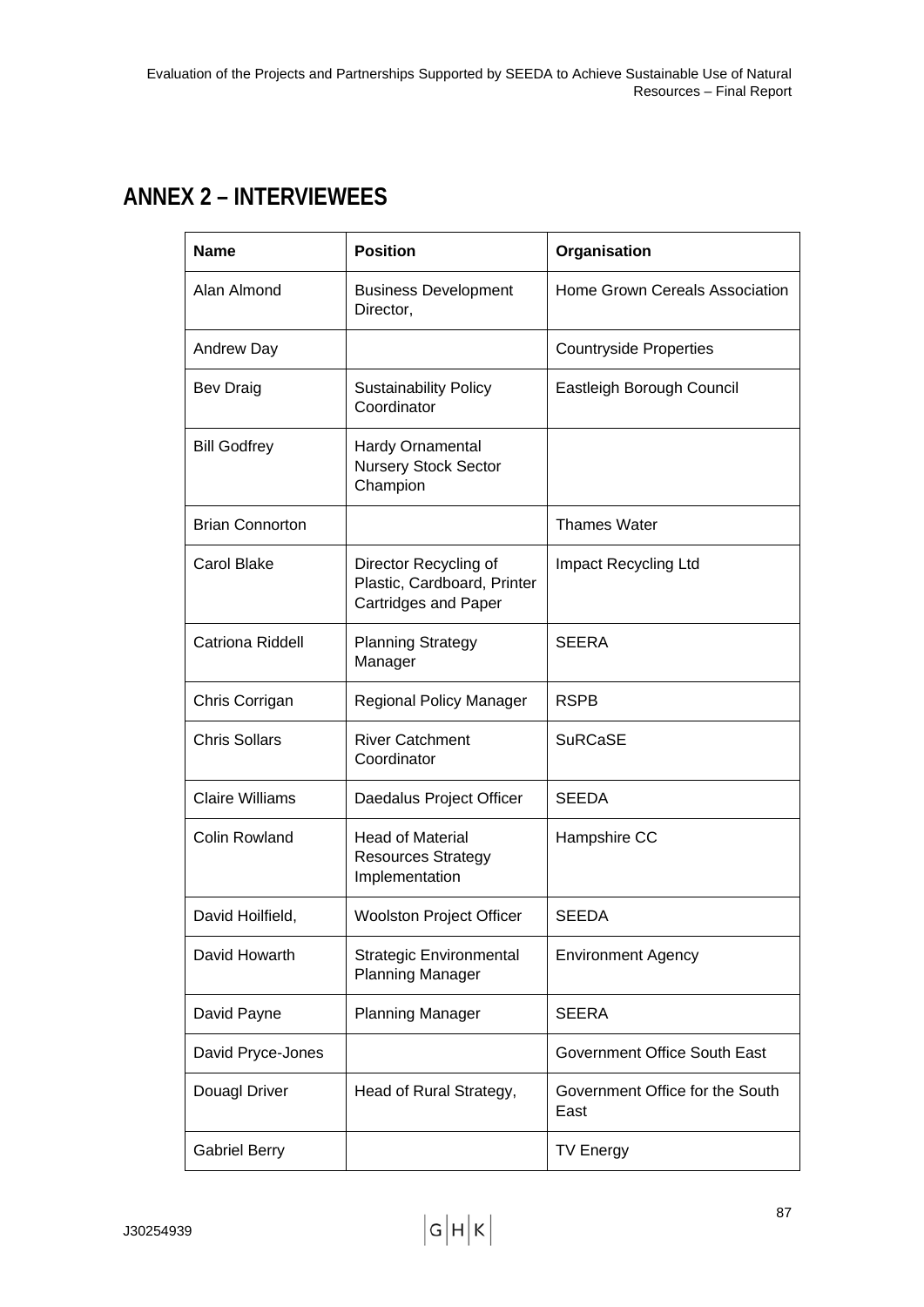| <b>Name</b>               | <b>Position</b>                                                    | Organisation                                |  |
|---------------------------|--------------------------------------------------------------------|---------------------------------------------|--|
| <b>Haley Elston</b>       | Food Group Manager                                                 | Taste of the Wight                          |  |
| <b>Heather Buttivant</b>  | Programme Manager                                                  | <b>Climate South East</b>                   |  |
| Helen Jackson             |                                                                    | energy4all                                  |  |
| <b>Henriette Reinders</b> | <b>Managing Director</b>                                           | South East Food Group<br>Partnership        |  |
| <b>Hilary Knight</b>      | Food Group Manager                                                 | A Taste of Sussex                           |  |
| <b>Howard Davidson</b>    | <b>Regional Director</b>                                           | <b>Environment Agency</b>                   |  |
| Hugo House                | Communications manager                                             | Good Energy                                 |  |
| lan Bryan                 | <b>Operations Manager</b>                                          | National Industrial Symbiosis<br>Programme  |  |
| lan Hepworth              | <b>Regional Policy Director</b>                                    | <b>SE Wildlife Trusts</b>                   |  |
| Jeremy McCabe,            | <b>Precision Farming Sector</b><br>Champion                        |                                             |  |
| Joanna Lucas              | <b>Regeneration Director</b>                                       | <b>Crest Nicholson Regeneration</b>         |  |
| John Evans                | Chairman                                                           | South East Food Group<br>Partnership        |  |
| John Hallett              | Kennett Project<br>Coordinator                                     | <b>Environment Agency</b>                   |  |
| <b>John Pitts</b>         | <b>Managing Director</b>                                           | The Woodhorn Group Ltd                      |  |
| John Walker               | co-ordinator waste<br>processing / recycling                       | <b>Brighton Community Compost</b><br>Centre |  |
| Jonathan Weston           | <b>General Manager</b><br><b>Automotive Plastics</b><br>Recycling, | PPR WIPAG LIMITED                           |  |
| Julian Morgan Jones       | <b>MD and Operations</b><br><b>Director</b>                        | South East Wood Fuels Ltd.                  |  |
| Keith Colquhoun           | Climate strategy Manager                                           | <b>Thames Water</b>                         |  |
| Keith Richards            | <b>Chief Executive Officer</b>                                     | <b>Thames Valley Energy</b>                 |  |
| Keith Riley               | <b>Managing Director</b>                                           | Veolia                                      |  |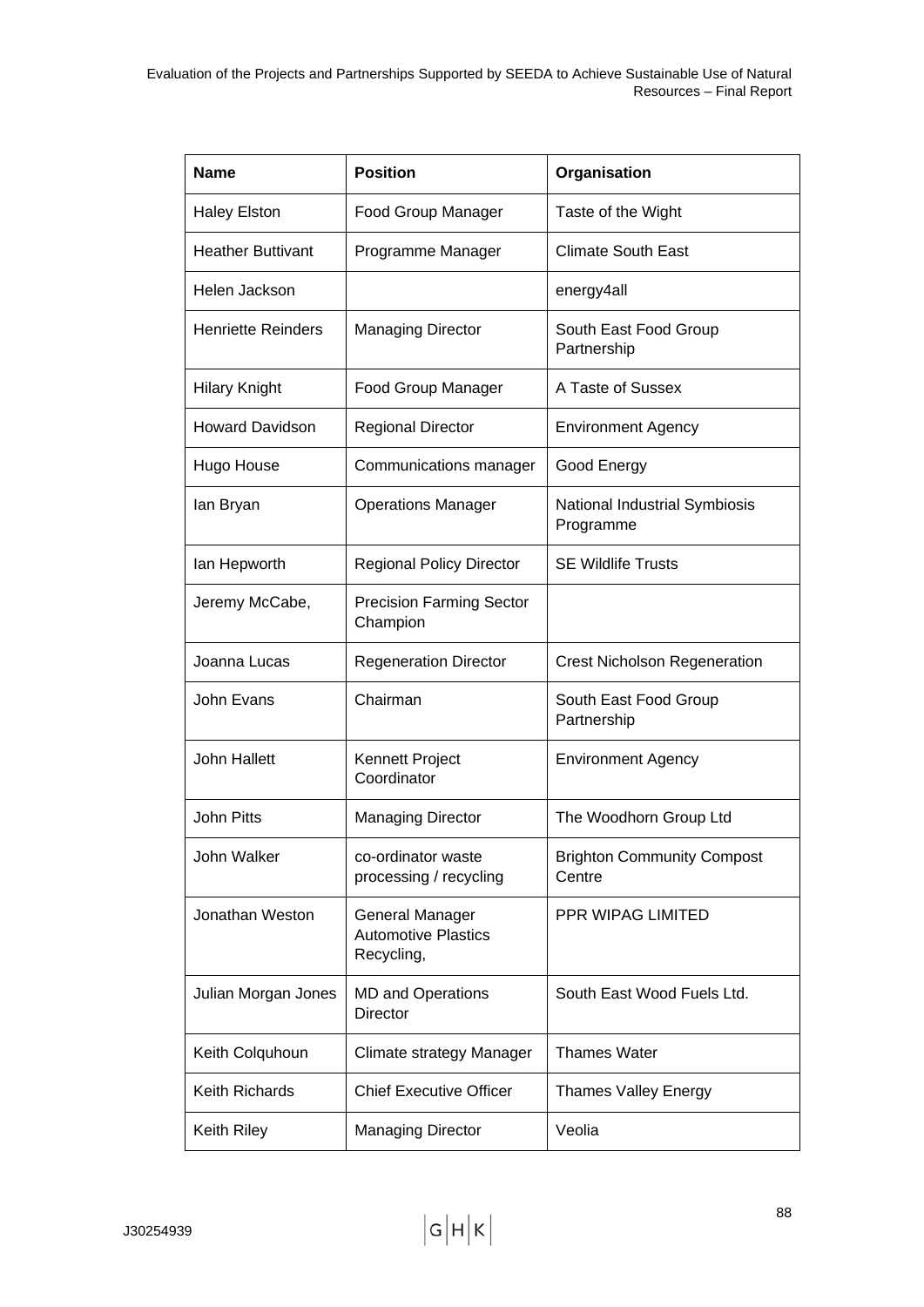| <b>Name</b>                                  | <b>Position</b>                                            | Organisation                             |  |
|----------------------------------------------|------------------------------------------------------------|------------------------------------------|--|
| Lee Dance                                    | <b>Head of Water Resources</b>                             | South East Water                         |  |
| M. Woodcock                                  |                                                            | <b>Forestry Commission</b>               |  |
| Mark Thompson                                |                                                            | EDF energy                               |  |
| <b>Matthew Knight</b>                        | Regional Manager                                           | <b>Energy Savings Trust</b>              |  |
| Paula Goncalves                              | <b>Senior Planning Officer</b><br><b>Planning Projects</b> | <b>Brighton and Hove Local Authority</b> |  |
| <b>Quinton Sandell</b>                       | Head of Local Sourcing,<br>South East                      | Tesco                                    |  |
| Richard Hodegson                             | Manager                                                    | Isle of Wight Cheese Company             |  |
| Robert Jones-Mantle                          | Director                                                   | Magpie Recycling                         |  |
| Ron Wootton                                  |                                                            | Hoare Wootton                            |  |
| Roy Williamson                               | Partnerships and Projects<br>Manager                       | <b>Enviro Business</b>                   |  |
| <b>Scott Raffle</b>                          | <b>Communications Manager</b>                              | Horticulture Development<br>Corporation  |  |
| Shaun Leavey                                 | Chairman                                                   | Farming Regional Industry Group          |  |
| <b>Shawn Cline</b>                           |                                                            | <b>Dover District Council</b>            |  |
| <b>Steve Creed</b>                           | <b>Director of Business</b><br>Group                       | <b>WRAP</b>                              |  |
| <b>Steve Sands</b>                           |                                                            | Impetus Marketing                        |  |
| <b>Tim Bines</b>                             | Chair                                                      | South East England Biodiversity<br>Forum |  |
| Chair<br><b>Tom Crossett</b>                 |                                                            | South East Water Resources<br>Forum      |  |
| Tom Vosper<br><b>Biomass Project Manager</b> |                                                            | <b>CEN</b>                               |  |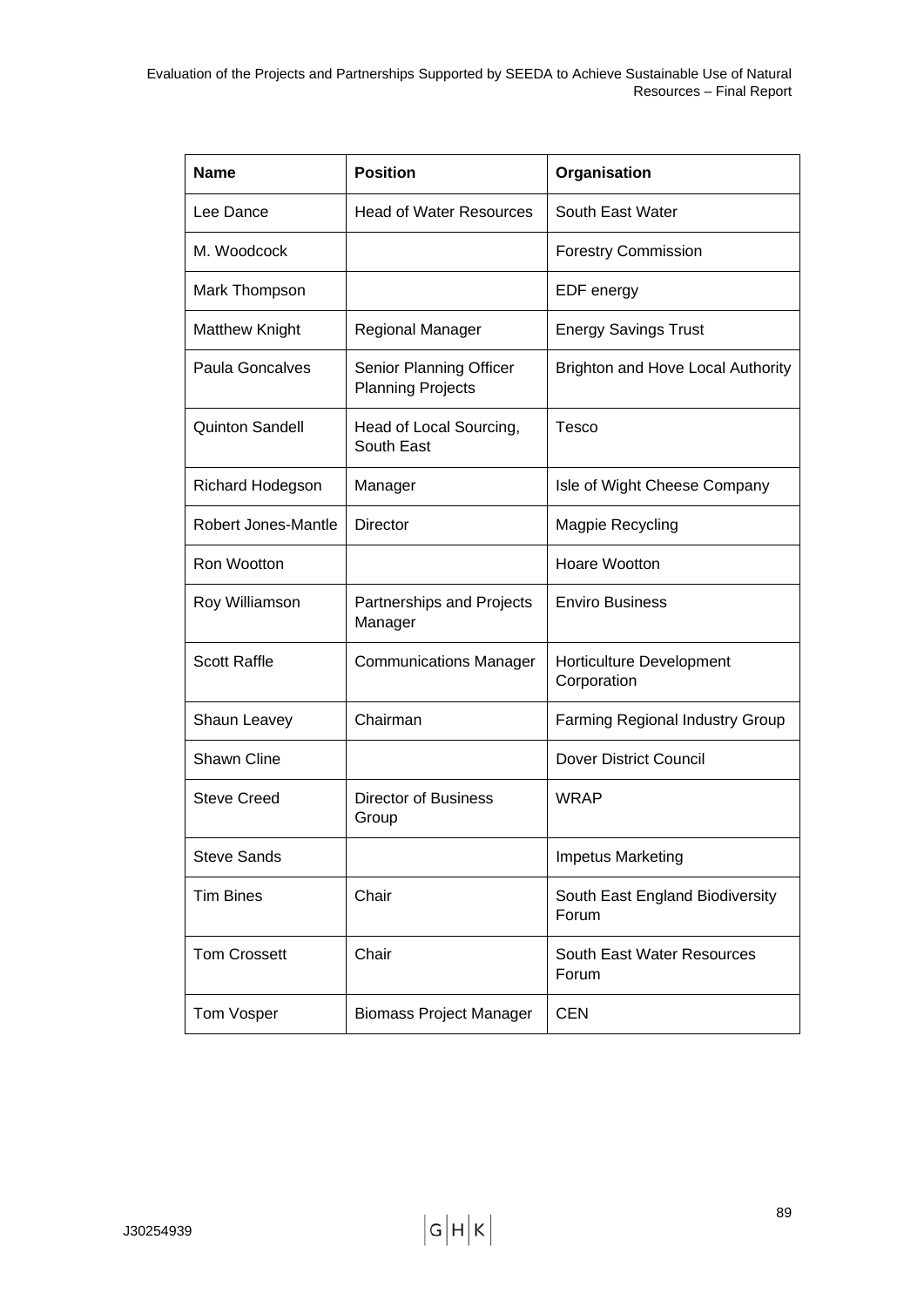# **ANNEX 3 – STAKEHOLDER INTERVIEW GUIDES**

# **Introduction**

This document contains 3 Generic Topic Guides to be used as part of GHK's evaluation of SEEDA's Sustainable Use of Natural Resources projects and partnerships. They are for use in interviews with:

- SEEDA project managers
- **Business and other beneficiaries;**
- **Stakeholders:**

Each Guide is designed to facilitate in-depth, semi-structured, qualitative interviews. Interviews will be conducted predominantly by telephone. The Guides are designed to be suitable as the basis for both telephone and face-to-face interviews. The Guides are intended to be flexible and both interviewers and interviewees will be experienced enough to use them as a framework; these are not question-by-question guides and issues will be explored or ignored according to relevance/importance.

**Use these guides first with SEEDA project managers.** Use these interviews to identify what are the expected impacts of projects/partnerships; where the intended strategic added value was of SEEDA's involvement and what lessons they see emerging. These interviews then should be used in conjunction with the topic guides when interviewing others to probe/prompt interviewees. The project managers will also give you the contact details etc that you need.

There will be significant cross-over between the partners and strategic stakeholders. Partners are likely to be (should be) strategic stakeholders so allow them to talk more widely about SEEDA's role in the relevant area as well as specifically within the partnership. The standalone topic guide for strategic stakeholders is designed for more senior stakeholders who are not directly involved attending partnership meetings.

Throughout we will **collect examples** that illustrate key points made, especially in relation to the more intangible issues around Strategic Added Value and in relation to impacts on people and organisations that have engaged with Genesis.

All interviewees are being interviewed on the basis that their **comments will be unattributable**, and that no individuals or organisations will be identified in reporting. Any quotations used will be made anonymous. **This should be made clear at the start of the interview.**

Notes from these interviews will be written up under the main headings of the Topic Guide and stored in a database for ease of analysis.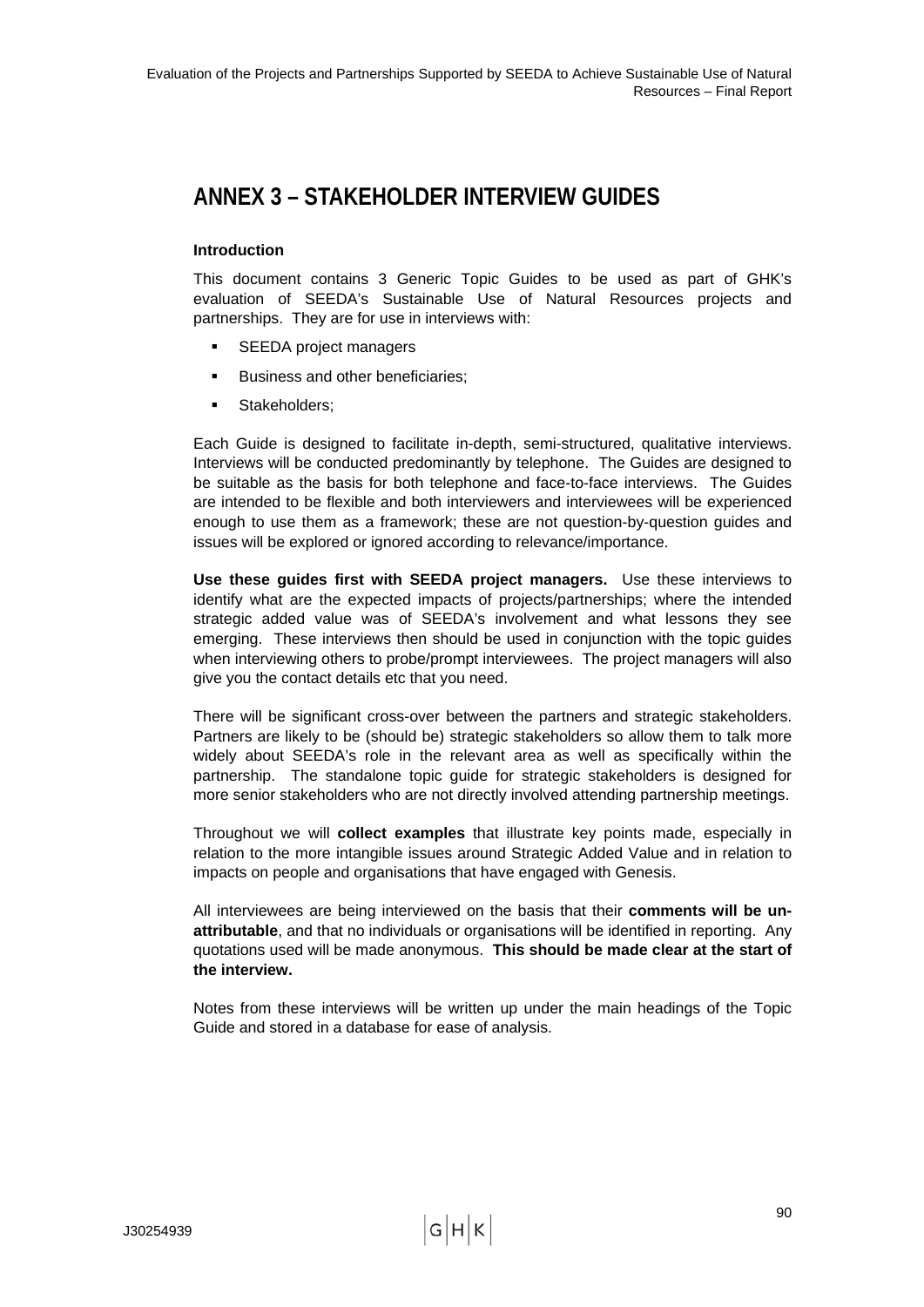### **Project case studies**

*Good morning/ afternoon, my name is XXXXX and I am calling from GHK Consulting. We are undertaking an evaluation of SEEDA's support of projects and partnerships to promote the sustainable use of natural resources and as part of this project we are doing a series of short telephone interviews to explore the impact of key projects. I am calling you particularly about XXXX project.* 

*Interviews should take no longer than 35-40 mins. All responses will be made anonymous, and no individuals or organisations will be identified in reporting.* 

*[Establish whether they are prepared to take part in the survey and undertake the interview or arrange a suitable time to call back. If they are prepared to take part, please ensure that they understand the purpose of the interview and the way in which the information will be used].* 

#### *Introduction & Context*

- 1. Please briefly describe your role within your organisation.
- 2. Where are you/is your organisation based?
- 3. Please describe the nature and extent of your involvement with the project.
- 4. How would you describe your knowledge of this project: good, reasonable, limited?

#### *Objectives and Rationale*

- 5. What was the project trying to do? What were its original objectives? What would success have looked like? How would it be measured?
- 6. What was the rationale for the project? Why was it thought necessary to achieve these objectives? For instance, was a market failure identified? Was their evidence to support this rationale? If so what? Did the project actually address the identified rationale?

### *Outcomes & Impacts*

- 7. What did the project achieve? To what extent has the project met its original objectives? (Scale  $1 - 5$ : 5 is exceeding its objectives, 4 meeting, 1 not meeting its objectives at all). Please explain your rating.
- 8. Would these objectives have been met without this project? Would other organisations have met them? Would other organisations have funded the project?
- 9. What did specifically SEEDA's funding provide to the project? What would have happened without this funding?
- 10. Have there been any additional, anticipated or unanticipated outcomes?
- 11. What have been the wider trends and policies, national or local that may have impacted on the achievements of the project?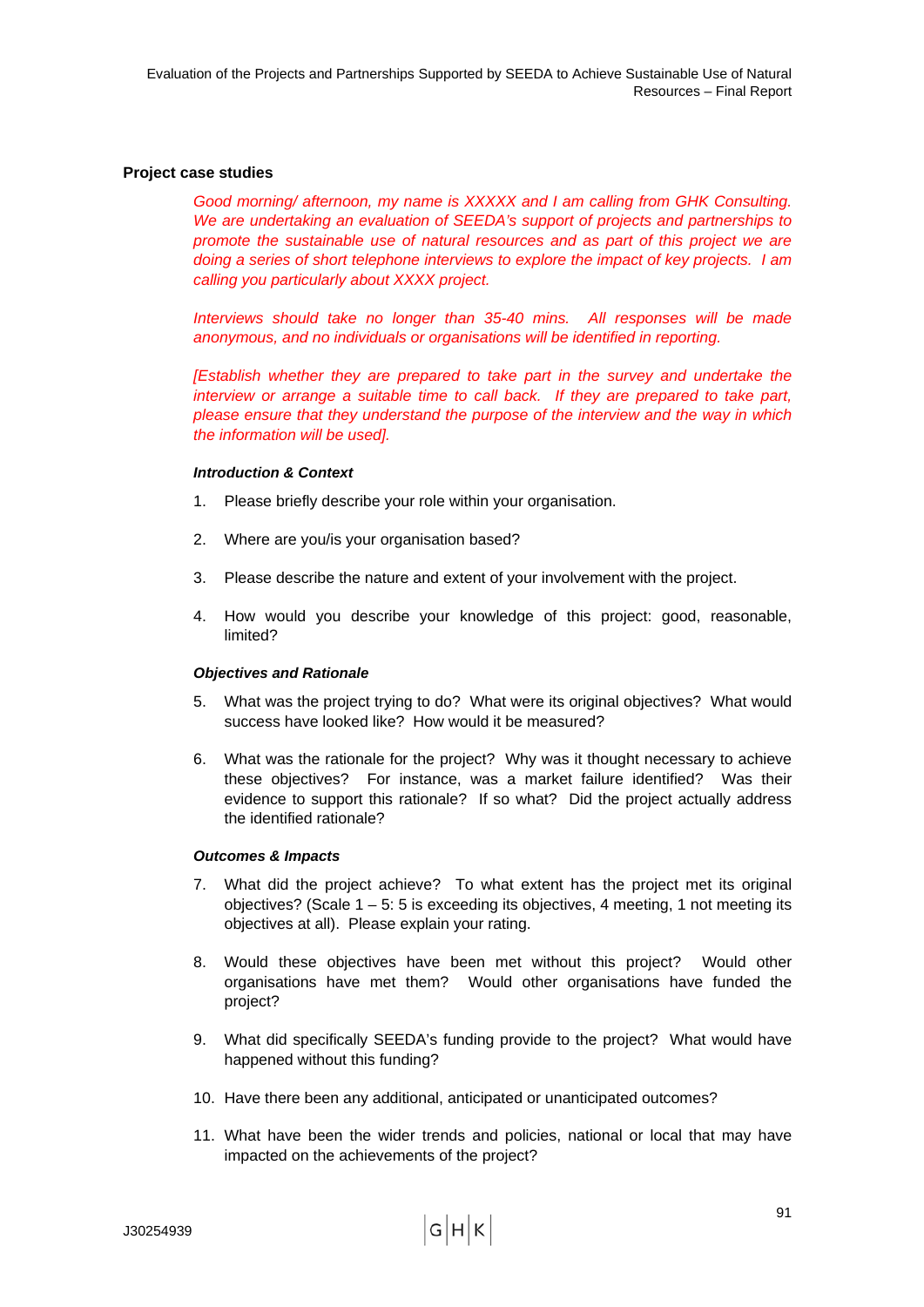12. What challenges or barriers have been faced? Were they overcome and if so, in what way?

# *Strategic Added Value*

- 13. To what extent has SEEDA shown strategic and catalytic leadership through its involvement in this project? Has it encouraged and influenced present and potential regional partners and stakeholders to commit to contributing to shared strategic objectives and behave accordingly? Has SEEDA's involvement specifically levered in extra funding? Overall, how would you rate SEEDA's leadership? (Scale 1 – 5: 5 a very high level of leadership). Please explain your rating.
- 14. To what extent has SEEDA increased coordination, alignment and partnership through its involvement in this project? (Scale  $1 - 5$ : 5 a very high level of coordination etc). Please explain your rating.
- 15. To what extent has SEEDA improved intelligence and awareness raising contributing to wider policy development through its involvement in this project? (Scale 1 – 5: 5 a very high level of improvement). Please explain your rating.
- 16. How effectively is this project delivering on your/partners/stakeholders expectations of SEEDA? (Scale  $1 - 5$ : 5 a very high level of delivery). Please explain your rating.

## *Conclusion & Reflection*

- 17. Overall, do you think this project has represented value for money, taking into account direct cash contributions, leverage and SEEDA staff time?
- 18. Are there any specific recommendations you would make in order to help SEEDA become more effective and efficient in future?
- 19. Do you have any other comments in relation to any of the issues raised in this interview, or are there any issues we have not discussed that you would like to raise?

*THANK THE INTERVIEWEE FOR THEIR TIME AND CLOSE*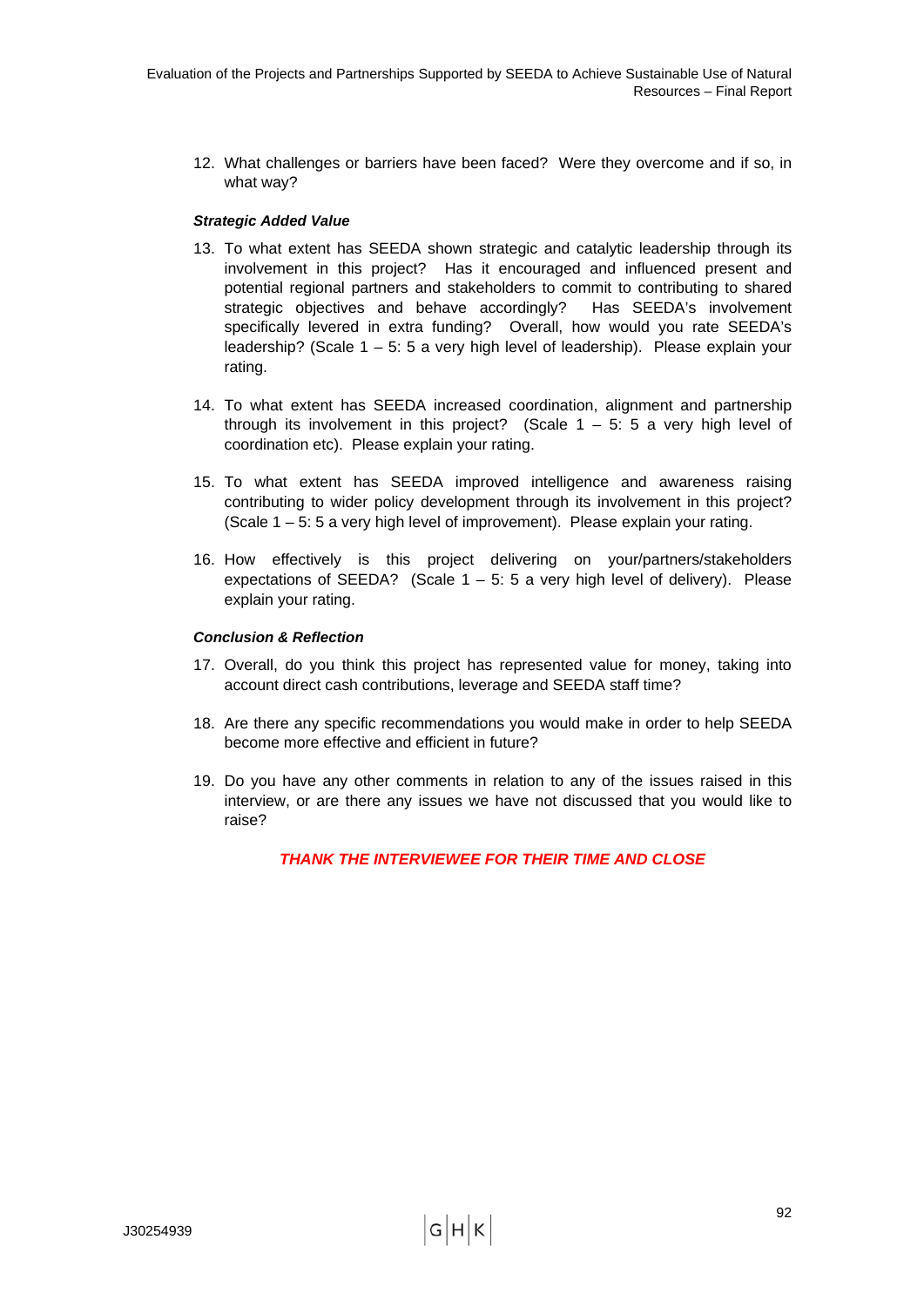## **Partnership case studies**

*Good morning/ afternoon, my name is XXXXX and I am calling from GHK Consulting. We are undertaking an evaluation of SEEDA's support of projects and partnerships to promote the sustainable use of natural resources and as part of this project we are doing a series of short telephone interviews to explore the effectiveness of key partnerships. I am contacting particularly about XXXX partnership.* 

*Interviews should take no longer than 35-40 mins. All responses will be made anonymous, and no individuals or organisations will be identified in reporting.* 

*[Establish whether they are prepared to take part in the survey and undertake the interview or arrange a suitable time to call back. If they are prepared to take part, please ensure that they understand the purpose of the interview and the way in which the information will be used].* 

#### *Introduction & Context*

- 1. Please briefly describe your role within your organisation.
- 2. Where are you/is your organisation based?
- 3. Please describe the nature and extent of your involvement with the partnership.
- 4. How would you describe your knowledge of this partnership: good, reasonable, limited?

#### *Objectives and Rationale*

- 5. What is the partnership trying to do? What were its original objectives?
- *6. Does the partnership have clear targets and a monitoring framework to establish how effectively they are met?*
- 7. What was the rationale for the partnership? Why was it thought necessary to achieve these objectives? Was their evidence to support this rationale? If so what? Did the partnership actually address the identified rationale?

#### *Outcomes & Impacts*

- 8. What has the partnership achieved? To what extent has the partnership met its original objectives? (Scale  $1 - 5$ : 5 is exceeding its objectives, 4 meeting, 1 not meeting its objectives at all). Please explain your rating.
- 9. Would these objectives have been met without this partnership? Would other organisations have met them? Would other organisations have funded the partnership?
- 10. What did specifically SEEDA's funding provide to the partnership? What would have happened without this funding?
- 11. What attracted you to participate in the partnership? What did you get out of this partnership?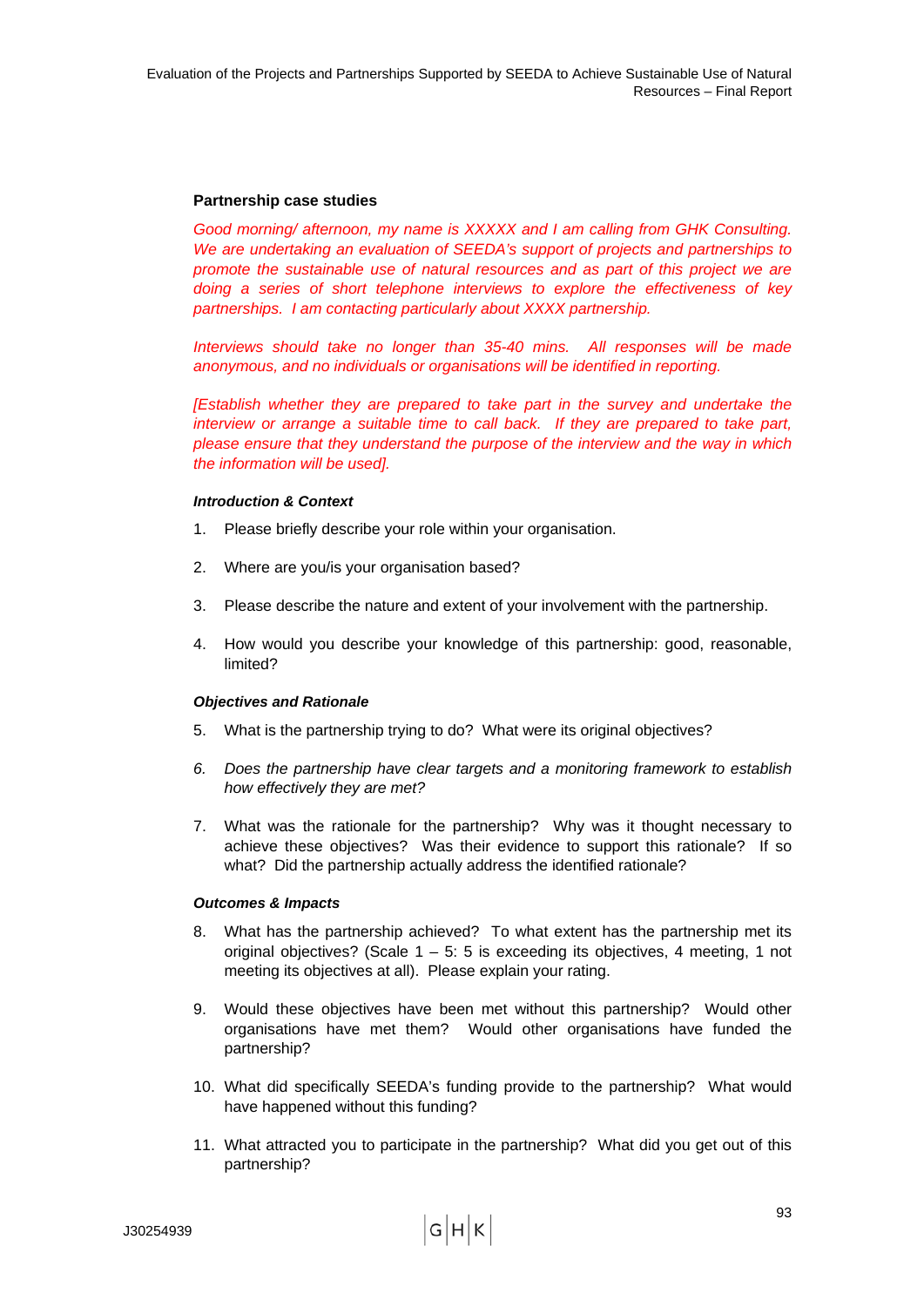- 12. Have there been any additional, anticipated or unanticipated outcomes?
- 13. Have there been any notable successes with the partnership and if so, in what *way?*
- 14. What have been the wider trends and policies, national or local that may have impacted on the achievements of the partnership?
- 15. What challenges or barriers have been faced? Were they overcome and if so, in what way?
- *16. Is this the most appropriate partnership to delivery outcomes in this area? Are the right partners involved? Should other organisations be part of the partnership? Is there a need for different arrangements to be put in place?*

#### *Strategic Added Value*

- 17. To what extent has SEEDA shown strategic and catalytic leadership through its involvement in this partnership? Has it encouraged and influenced present and potential regional partners and stakeholders to commit to contributing to shared strategic objectives and behave accordingly? Has SEEDA's involvement specifically levered in extra funding? Overall, how would you rate SEEDA's leadership? (Scale 1 – 5: 5 a very high level of leadership). Please explain your rating.
- 18. To what extent has SEEDA increased coordination, alignment and partnership through its involvement in this partnership? (Scale  $1 - 5$ : 5 a very high level of coordination etc). Please explain your rating.
- 19. To what extent has SEEDA improved intelligence and awareness raising contributing to wider policy development through its involvement in this partnership? (Scale 1 – 5: 5 a very high level of improvement). Please explain your rating.
- 20. How effectively is this partnership delivering on your/partners/stakeholders expectations of SEEDA? (Scale  $1 - 5$ : 5 a very high level of delivery). Please explain your rating.

#### *Conclusion & Reflection*

- 21. Overall, do you think this partnership has represented value for money, taking into account direct cash contributions, leverage and SEEDA staff time?
- 22. Are there any specific recommendations you would make in order to help SEEDA become more effective and efficient in future?
- 23. Do you have any other comments in relation to any of the issues raised in this interview, or are there any issues we have not discussed that you would like to raise?

*THANK THE INTERVIEWEE FOR THEIR TIME AND CLOSE*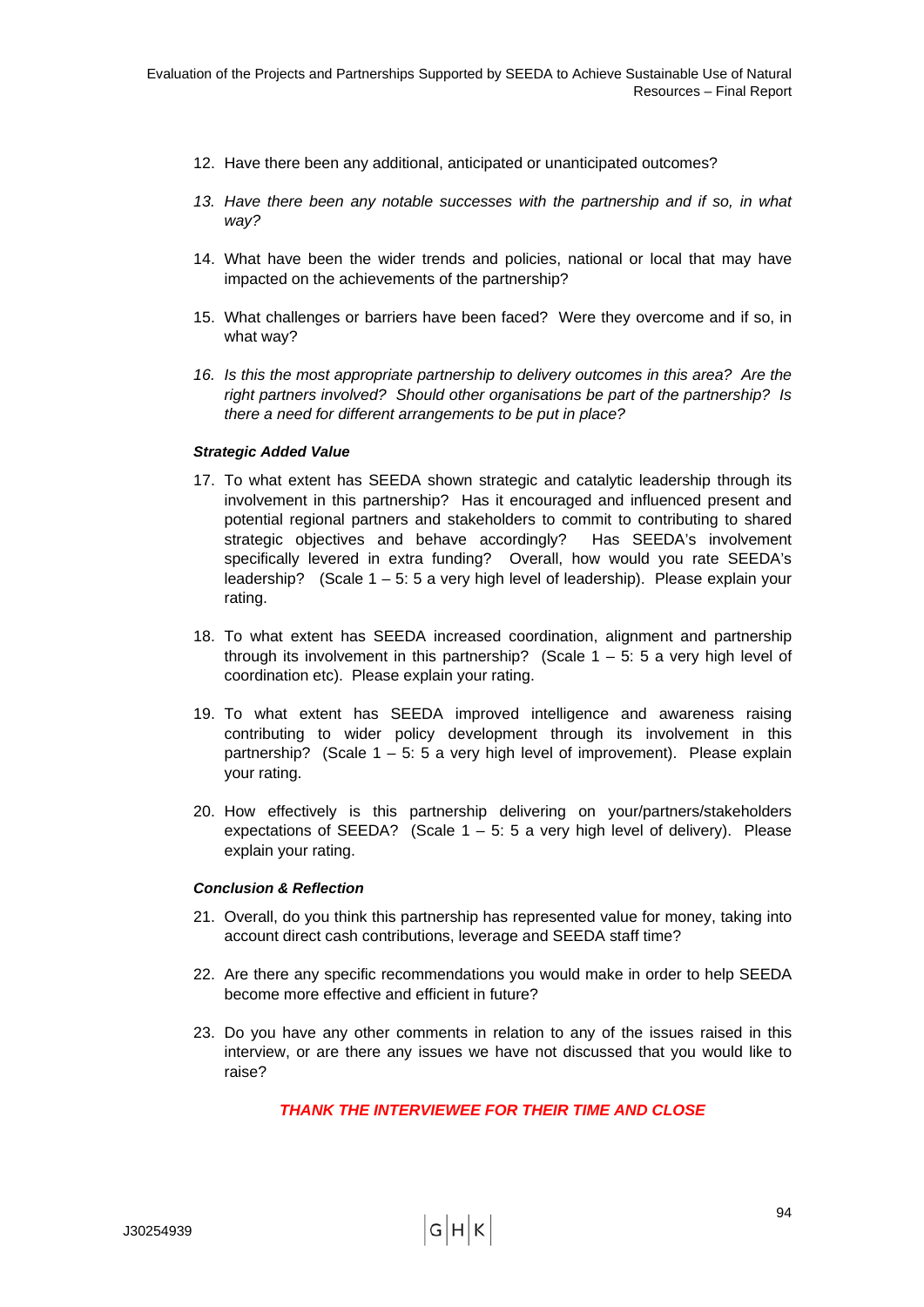## **Strategic Sub-priority interviews**

*Good morning/ afternoon, my name is XXXXX and I am calling from GHK Consulting. We are undertaking an evaluation of SEEDA's support of projects and partnerships to promote the sustainable use of natural resources and as part of this project we are doing a series of short telephone interviews to explore the impact in key areas.* 

*Interviews should take no longer than 35-40 mins. All responses will be made anonymous, and no individuals or organisations will be identified in reporting.* 

*[Establish whether they are prepared to take part in the survey and undertake the interview or arrange a suitable time to call back. If they are prepared to take part, please ensure that they understand the purpose of the interview and the way in which the information will be used].* 

#### *Introduction & Context*

- 1. Please briefly describe your role within your organisation.
- 2. Where are you/is your organisation based?
- 3. Please describe the nature and extent of your involvement with SEEDA's activities to promote the sustainable use of natural resources. Is your involvement greater with their sub-priority 'investing in the environment; securing sustainable land management or promoting sustainable management of water, waste and energy?
- 4. How would you describe your knowledge of their projects and partnerships: good, reasonable, limited?

#### *Objectives and Rationale*

- 5. What do you see SEEDA trying to do in these areas?
- 6. What was the rationale for the activities? Was their evidence to support this rationale? If so what? Did the activities actually address the identified rationale?

#### *Outcomes & Impacts*

- 7. To what extent has SEEDA met its original objectives? (Scale  $1 5$ : 5 is exceeding its objectives, 4 meeting, 1 not meeting its objectives at all). Please explain your rating.
- 8. Would these objectives have been met without SEEDA's activities? Would other organisations have met them? Would other organisations have funded these activities?
- 9. Have there been any additional, anticipated or unanticipated outcomes from SEEDA's activities?
- *10. Have there been any notable successes and if so, in what way?*
- 11. What have been the wider trends and policies, national or local that may have impacted on the achievements of SEEDA?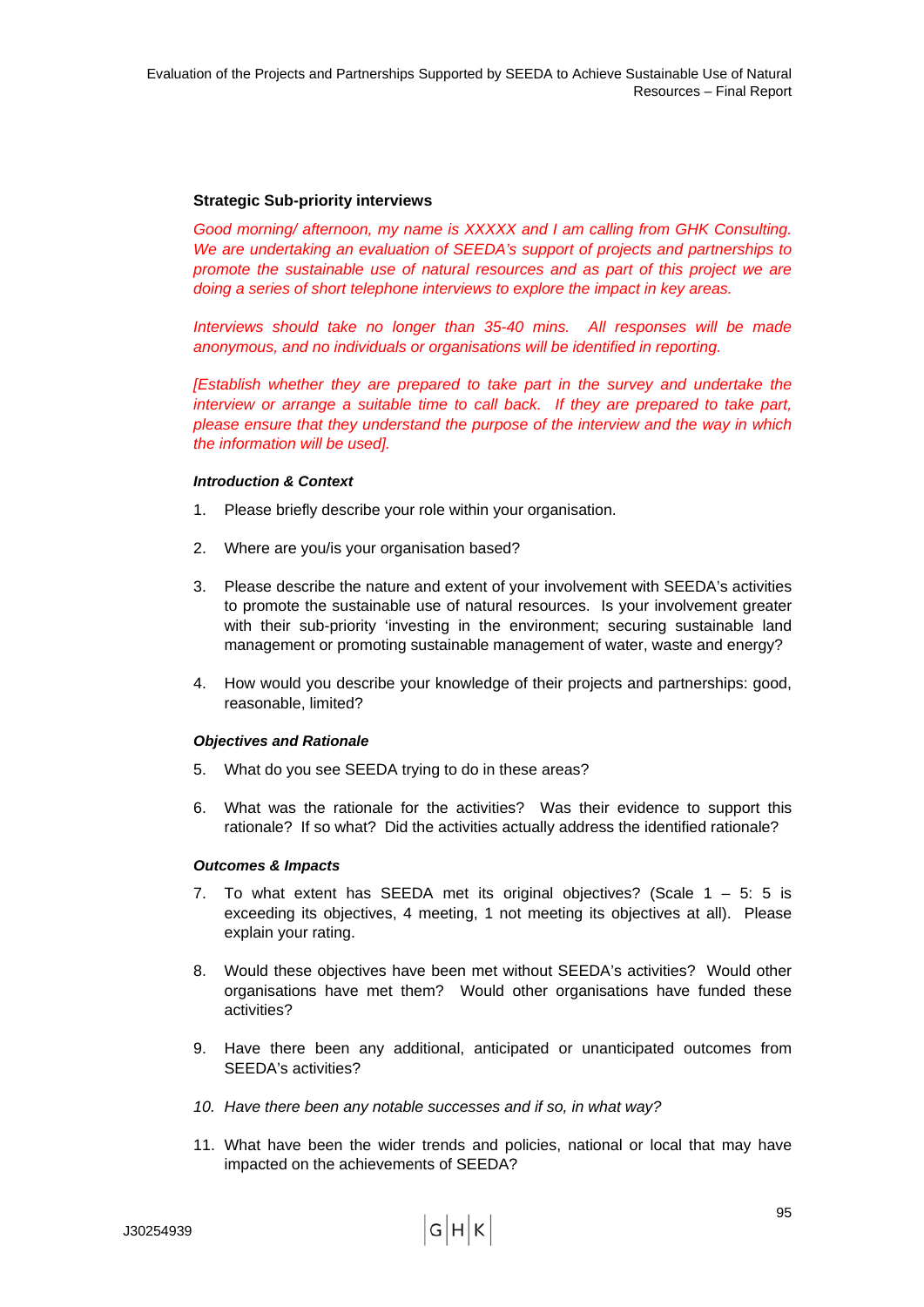- 12. What challenges or barriers have been faced? Were they overcome and if so, in what way?
- *13. Are the most appropriate partnerships in place to delivery outcomes in these areas? Are the right partners involved? Should other organisations be part of the partnerships? Is there a need for different arrangements to be put in place?*

## *Strategic Added Value*

- 14. To what extent has SEEDA shown strategic and catalytic leadership? Has it encouraged and influenced present and potential regional partners and stakeholders to commit to contributing to shared strategic objectives and behave accordingly? Has SEEDA's involvement specifically levered in extra funding? Overall, how would you rate SEEDA's leadership? (Scale 1 – 5: 5 a very high level of leadership). Please explain your rating.
- 15. To what extent has SEEDA increased coordination, alignment and partnership? (Scale 1 – 5: 5 a very high level of coordination etc). Please explain your rating.
- 16. To what extent has SEEDA improved intelligence and awareness raising contributing to wider policy development? (Scale  $1 - 5$ : 5 a very high level of improvement). Please explain your rating.
- 17. How effectively is this partnership delivering on your/partners/stakeholders expectations of SEEDA? (Scale  $1 - 5$ : 5 a very high level of delivery). Please explain your rating.

#### *Conclusion & Reflection*

- 18. Overall, do you think SEEDA's activities in this area have represented value for money, taking into account direct cash contributions, leverage and SEEDA staff time?
- 19. Are there any specific recommendations you would make in order to help SEEDA become more effective and efficient in future?
- 20. Do you have any other comments in relation to any of the issues raised in this interview, or are there any issues we have not discussed that you would like to raise?

*THANK THE INTERVIEWEE FOR THEIR TIME AND CLOSE*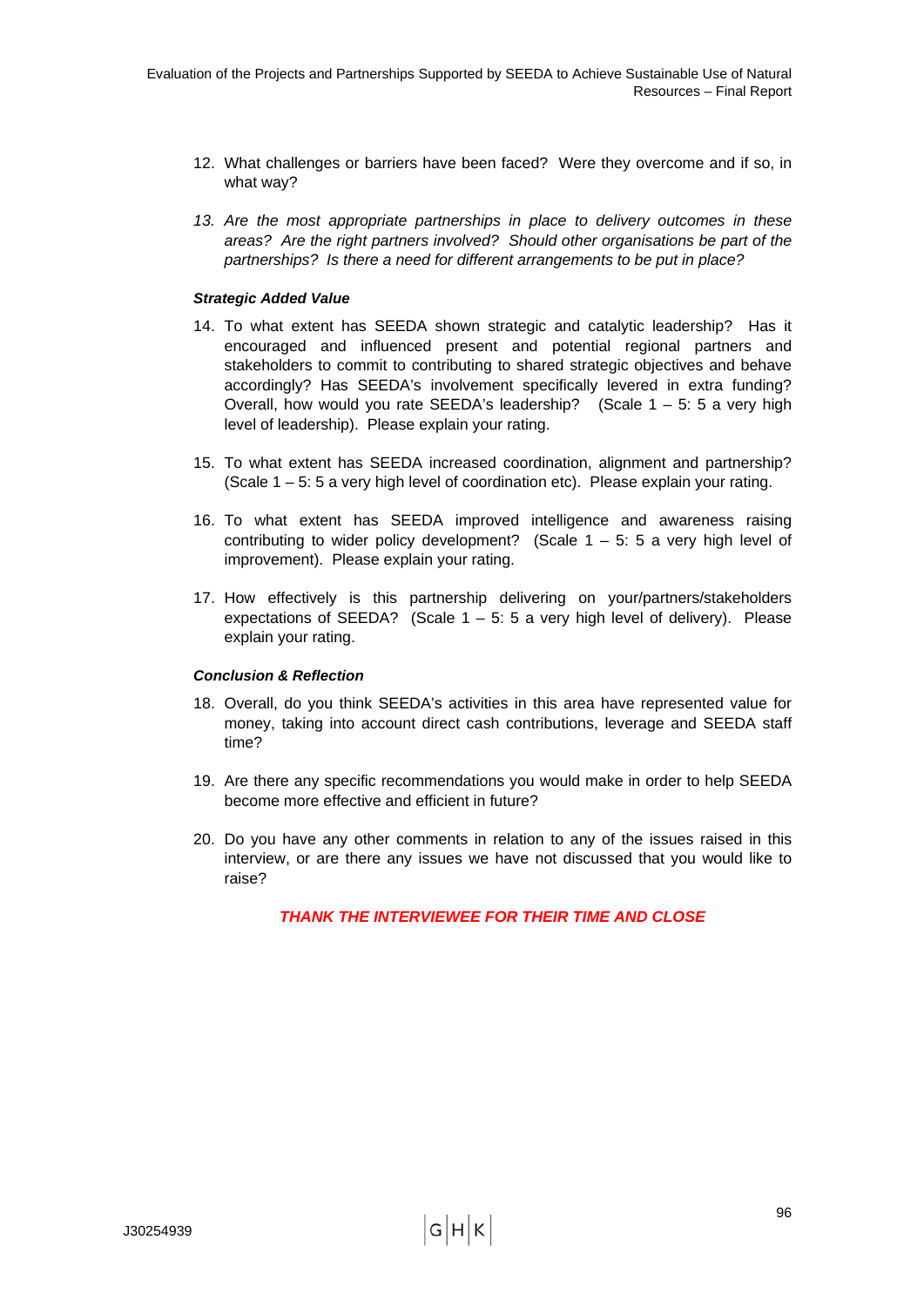# **ANNEX 4 – RESULTS OF LOCAL FOOD TRAINING BENEFICIARY SURVEY**

An incentivised electronic survey was sent to approximately 700 recipients through distribution lists held by the county food groups. Despite a reminder email and an extension to the deadline only 28 respondents completed the survey. Only 8 of the 28 had received training funded by the South East Food Group partnership prior to March 2007.

# *Training Usage*

Of those who had received training the types listed were:

- **Hygiene (two respondents)**
- **Local Marketing**
- **•** Chocolatiers course
- **Technical training in Chocolate moulding to help expand our product range**
- Recipes and technical product info
- Cheese grading
- Web site training
- **Labelling**

This training was received as follows:

| When did you receive it? | Count |
|--------------------------|-------|
| April 2005 to March 2006 |       |
| April 2006 to March 2007 |       |

Overall the training was received well:

| training  | How would you rate the overall quality of the | Count |
|-----------|-----------------------------------------------|-------|
| Poor      |                                               |       |
|           | າ                                             |       |
|           | ≏                                             |       |
|           |                                               |       |
| Excellent | 5                                             |       |

With one respondent marking it as "too expensive", with the remaining 7 viewing it "about right".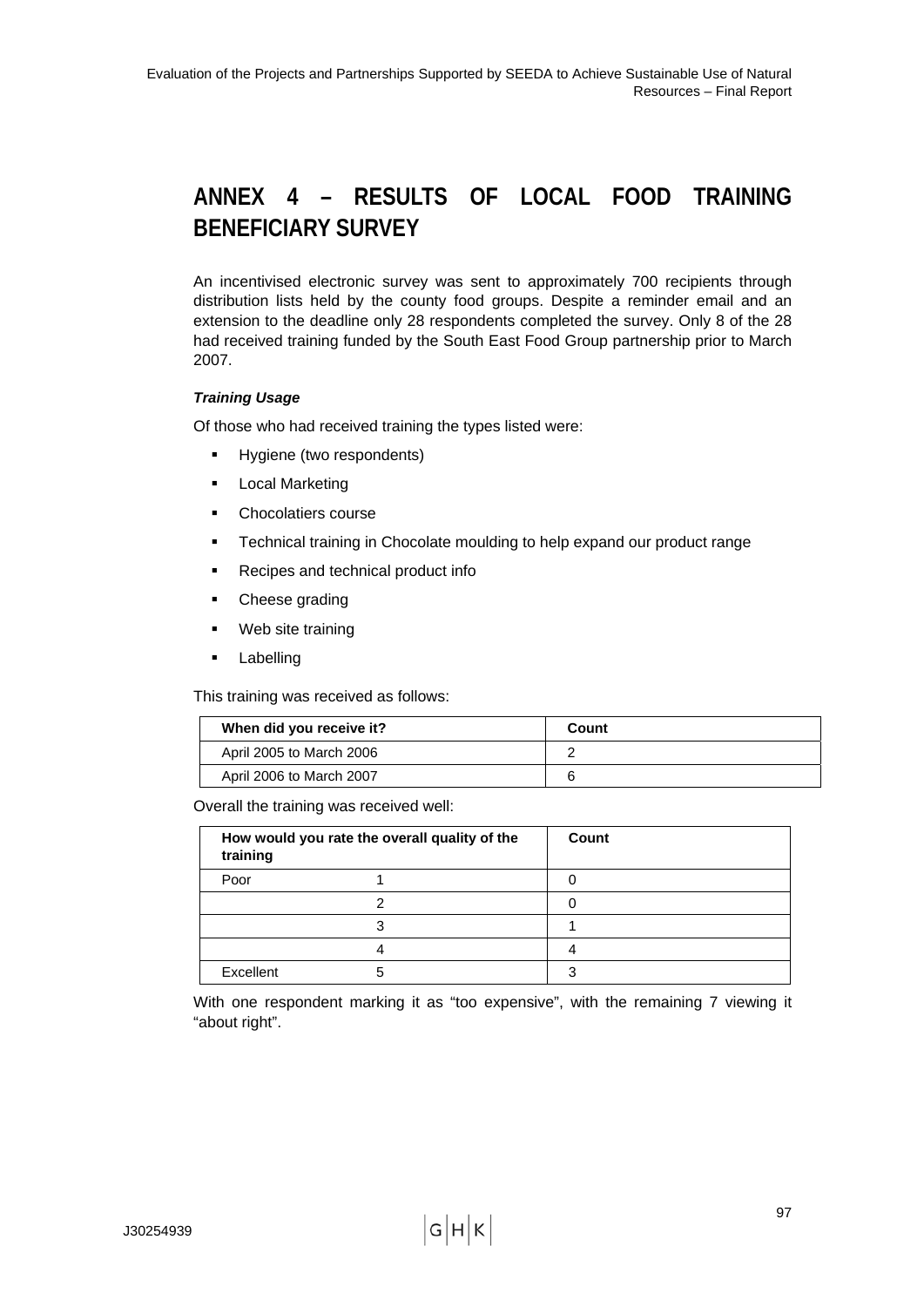The following comments were made on the training:

- The training has been a real benefit to our business giving key staff skills they did not previously possess and allowing us to consider developing new products
- A good way of enabling me to increase my product knowledge and extend my recipe portfolio
- It was only possible to attend the course because of the grant available as we are a new business.
- At the last session early this year on HACCP we where given the wrong tests papers.

## *Business Benefits*

4 of the 8 respondents had sold more local produce since receiving their training:

|                                                                                | Have you sold any additional<br>local produce since your<br>training? | <b>Please</b><br>estimate the<br>extra annual<br>sales you have<br>achieved since<br>you received<br>your training | How many<br>jobs have you<br>created or<br>safeguarded<br>as a result of<br>the extra<br>business? |
|--------------------------------------------------------------------------------|-----------------------------------------------------------------------|--------------------------------------------------------------------------------------------------------------------|----------------------------------------------------------------------------------------------------|
|                                                                                | Count                                                                 | Count                                                                                                              | Count                                                                                              |
| Yes                                                                            | 4                                                                     | Total £11,000                                                                                                      | Total 5                                                                                            |
| No.                                                                            | 2                                                                     |                                                                                                                    |                                                                                                    |
| No, but anticipate<br>additional sales in<br>the future due to<br>the training | $\mathcal{P}$                                                         | Total £5,000                                                                                                       | Total 0                                                                                            |

Two respondents commented that the % of these extra sales that they had paid out for purchases from suppliers was currently unknown. One estimated this at 20%.

The significance of the contribution of the training to realising these extra sales was reported as considerable:

|               | How significant was the contribution of the training<br>you received in making these extra sales possible? | Count |
|---------------|------------------------------------------------------------------------------------------------------------|-------|
| Insignificant |                                                                                                            |       |
|               |                                                                                                            |       |
|               |                                                                                                            | n     |
|               |                                                                                                            |       |
| Significant   |                                                                                                            |       |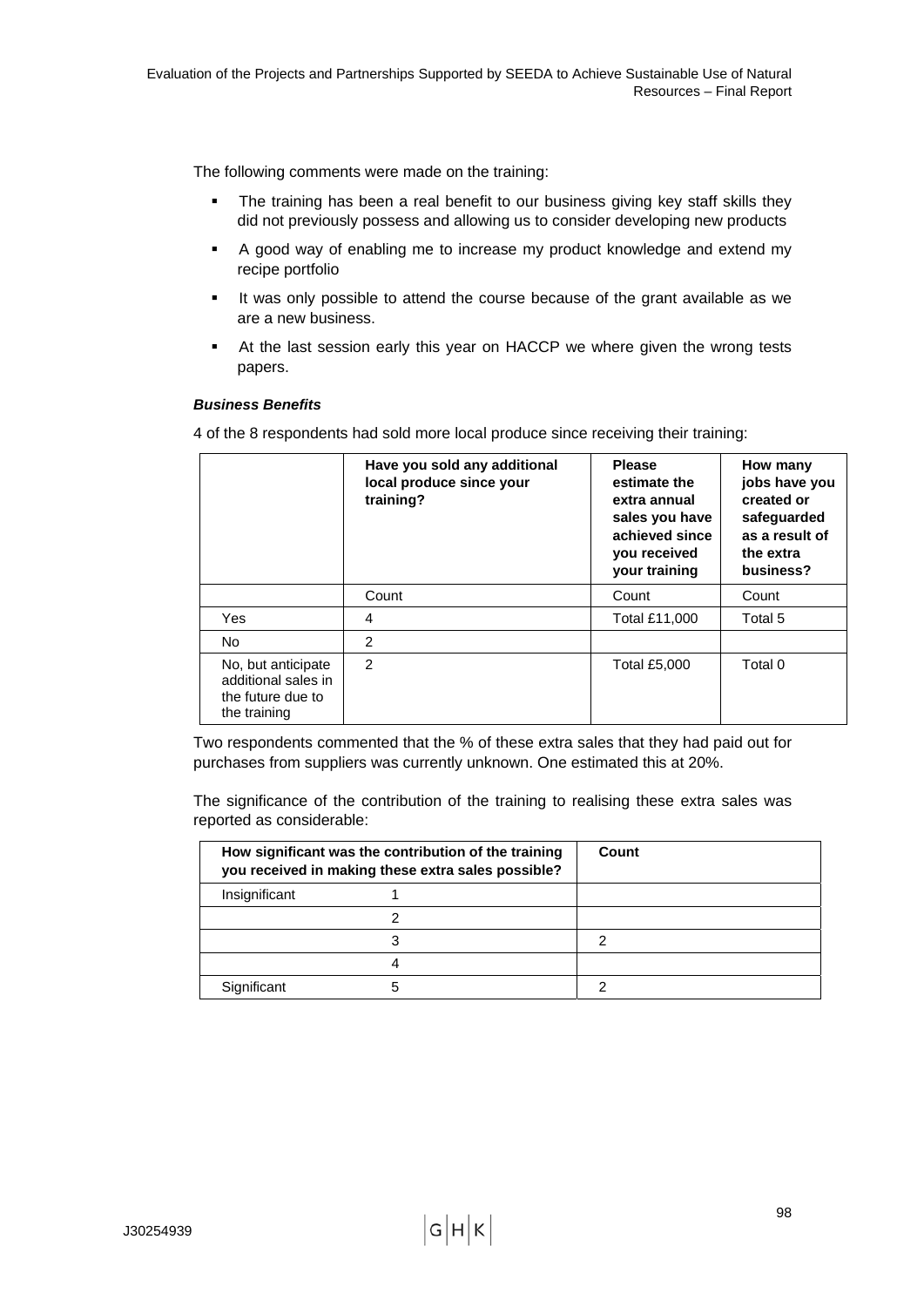The displacement questions met with responses suggesting these effects may be small:

|     | Are your main competitors to<br>your sales of local produce<br>located in the region? | Has your increase in sales<br>significantly reduced sales<br>to local competitors? |
|-----|---------------------------------------------------------------------------------------|------------------------------------------------------------------------------------|
|     | Count                                                                                 | Count                                                                              |
| Yes | າ                                                                                     |                                                                                    |
| No  | 3                                                                                     | 5                                                                                  |

The only further comments on the business benefits of selling local produce was "Although it's hard to quantify additional sales and the direct impact the training has had on the business I KNOW that it has helped improve the quality and shelf-life of my products. Selling locally made produce is definitely a unique selling point that customers respond positively to."

### *Future*

Of the 28 respondents, only 2 reported that they expected to relocate their business outside the SE in the next three years. 16 stated that they would look for training in the future to improve their selling of produce locally. 5 of these showed a willingness to pay the full cost of this training:

|     | Do you<br>expect to<br>relocate<br>outside the<br>South East in<br>the next 3<br>years? | Would you look for<br>training in the future<br>to improve your<br>selling loc produce<br>locally? | cost of this training? | Would you be willing to pay the full |
|-----|-----------------------------------------------------------------------------------------|----------------------------------------------------------------------------------------------------|------------------------|--------------------------------------|
|     | Count                                                                                   | Count                                                                                              |                        | Count                                |
| Yes | $\mathcal{P}$                                                                           | 16                                                                                                 | Yes                    | 5                                    |
|     |                                                                                         |                                                                                                    | No.                    | 11                                   |
| No. | 26                                                                                      | 12                                                                                                 | Yes                    |                                      |
|     |                                                                                         |                                                                                                    | No                     |                                      |

Recommendations and comments on training included:

- As a very small business, funds for investment are restricted and have to be carefully allocated. The availability of training subsidies can be a major factor in the decision to invest capital into training.
- It has been very encouraging to receive training I otherwise could not have afforded in order to further the business
- I would rather pay less than the full cost but then if the training is needed I will have to pay the full cost.
- A lot of technical chocolate-making courses are expensive and I would find it hard to afford/justify the cost - the offer of 75% subsidy is absolutely fantastic and enables artisan producers like me to continue getting better
- Though it would depend on how necessary I thought the training was and whether it fitted my training needs strategy.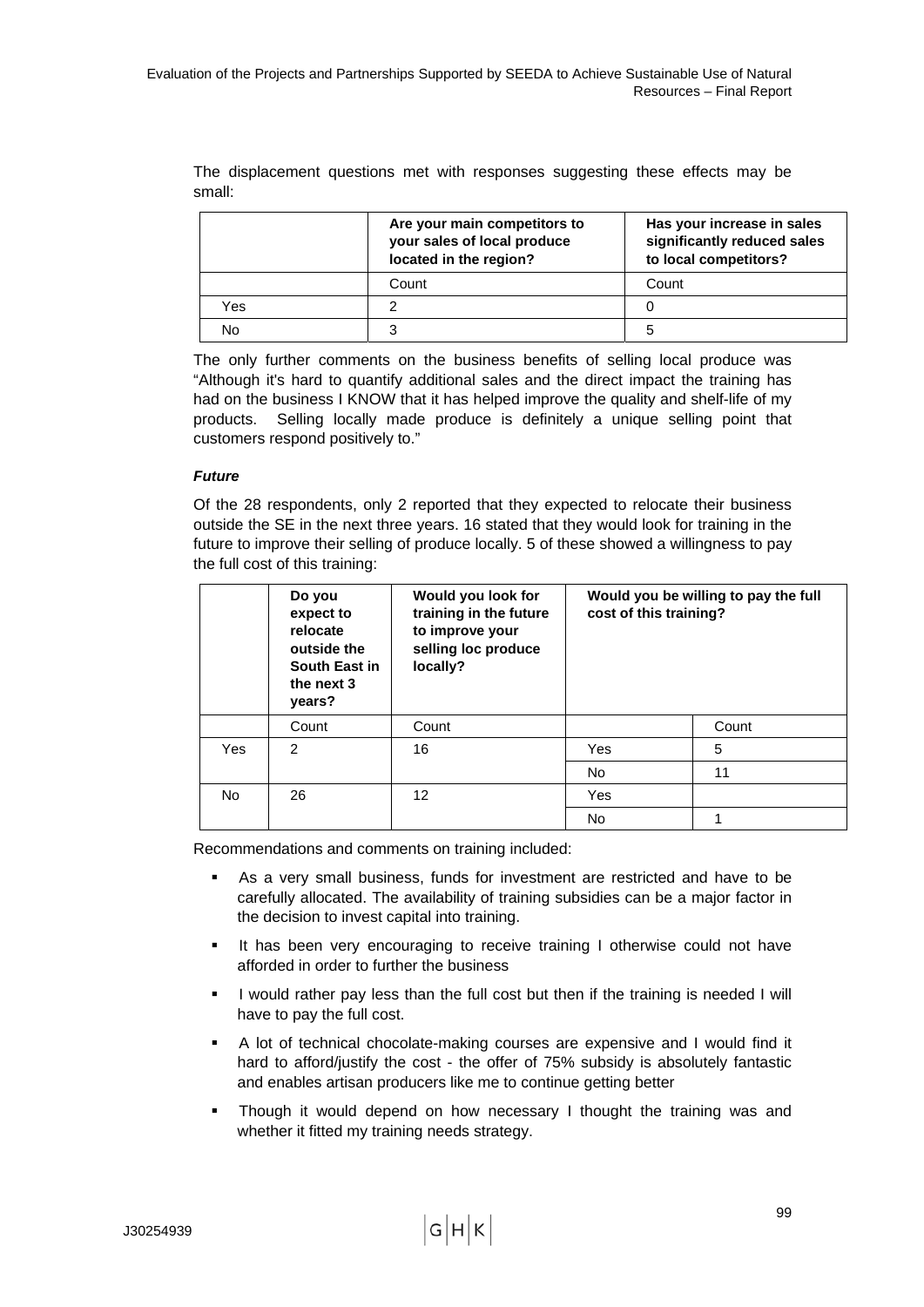The Kent Farmers' market Association are looking for training courses for producers selling at the 35 Farmers' Markets in Kent. We are presently investigating ways and means of how to fund such training and the best way to offer it to very small (in most cases) producers.

#### *Respondent Background*

|                       | Count   |
|-----------------------|---------|
| Farmer                |         |
| <b>Food Processor</b> | n,      |
| Other                 | ∽<br>v. |

Respondents' business locations were spread as follows:

| Where is your business based? | Count                                               |
|-------------------------------|-----------------------------------------------------|
| Hampshire                     | 18                                                  |
| Isle of Wight                 | 0                                                   |
| Kent                          | 4                                                   |
| Surrey                        | 0                                                   |
| <b>Sussex</b>                 | 4                                                   |
| Thames Valley                 | っ                                                   |
| Other                         | Hampshire Berkshire Border<br>Twickenham, Middlesex |

Average annual sales for respondents were distributed as follows:

| <b>Average Annual Sales</b> | Count |
|-----------------------------|-------|
| £1 - £24,999                | 6     |
| £25,000 - £99,999           | 3     |
| £100,000 - £499,999         | 11    |
| £500,000 +                  | 3     |
| <b>Unknown</b>              | 5     |

Sales were geographically distributed as follows:

| Share of sales from the South East Region | Count |
|-------------------------------------------|-------|
| $0\% - 19\%$                              |       |
| 20% - 39%                                 |       |
| 40% - 59%                                 | 5     |
| 60% - 79%                                 | 2     |
| 80% - 99%                                 |       |
| 100%                                      | 11    |
| Unknown                                   |       |

Feelings on how the regional market has changed were reported as follows:

| How has the regional market changed between<br>2004 and 2007 | Count |
|--------------------------------------------------------------|-------|
| Increased                                                    | 20    |
| Same                                                         | 4     |
| Decreased                                                    | ≘     |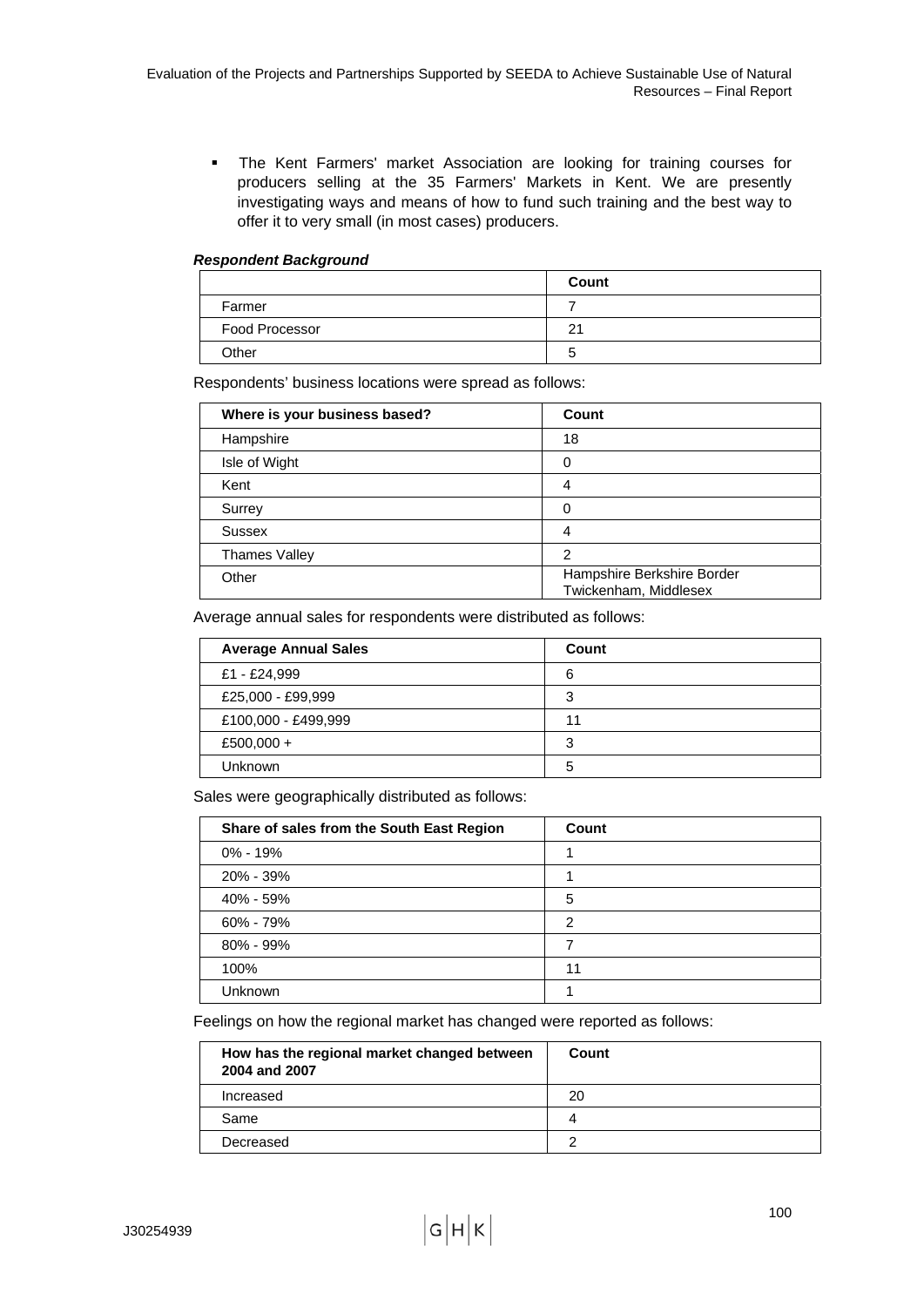| answered<br>דמצו<br>. . |  |
|-------------------------|--|

Purchases for these respondents was distributed as follows:

| What share of purchases are made from<br>suppliers in the South East? | Count |
|-----------------------------------------------------------------------|-------|
| $0\% - 19\%$                                                          | 5     |
| 20% - 39%                                                             | 2     |
| 40% - 59%                                                             | 5     |
| 60% - 79%                                                             | 3     |
| $80\% - 99\%$                                                         |       |
| 100%                                                                  | 3     |
| Unknown                                                               | 3     |

Ownership of production standards was distributed follows:

| Does your business have a production<br>standard | Count |
|--------------------------------------------------|-------|
| <b>SALSA</b>                                     | າ     |
| <b>Efsis</b>                                     | 2     |
| <b>BRC</b>                                       |       |
| Other, Please Specify                            | റ     |
| Unanswered                                       | 21    |

Interest in achieving a production standard:

| Are you interested in achieving or already<br>working towards a production standard | Count                            |
|-------------------------------------------------------------------------------------|----------------------------------|
| Yes                                                                                 | 15                               |
| No                                                                                  | っ                                |
| Mavbe                                                                               | 12 (one duplicate yes and maybe) |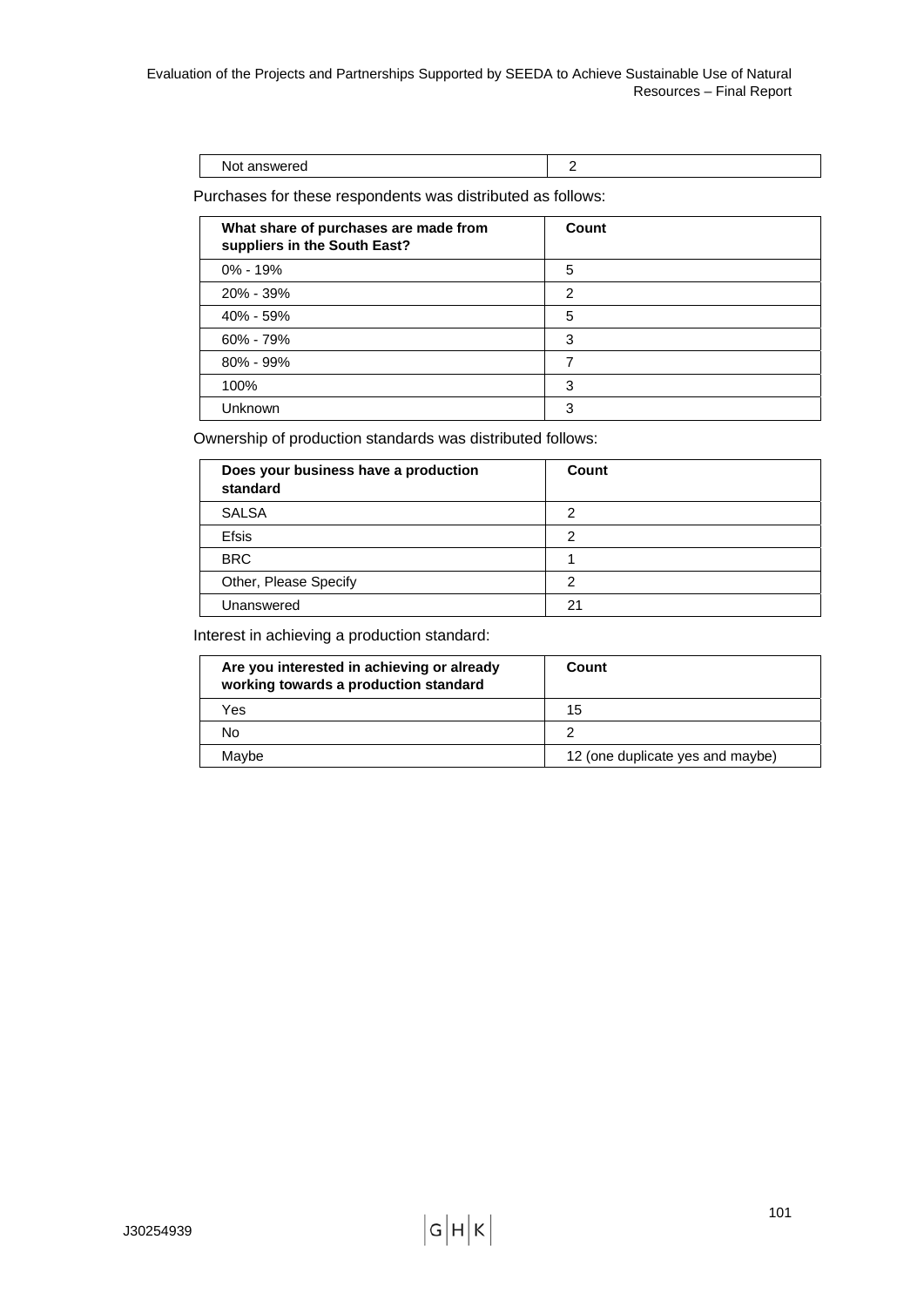# **ANNEX 5 - LOCAL FOOD TRAINING BENEFICIARY SURVEY QUESTIONS**



## **Farmer and Producer Electronic Survey**

Over the last 3 years the South East Food Group Partnership (with funding from SEEDA) has subsidised training<br>courses for producers in the South East. The aim of the training has been to aid regional farmers and producers economic performance.

We would like to know how much this support has benefitted your business and would appreciate it if you could spend a few minutes filling out this survey before 30th July 2008.

A lucky respondent will win a voucher for a hot air balloon ride from a choice of locations across the South East.

## $\frac{1}{2}$  ,  $\frac{1}{2}$  ,  $\frac{1}{2}$

|                  | Training usage                                                                                                                         |                                                                                                                          |
|------------------|----------------------------------------------------------------------------------------------------------------------------------------|--------------------------------------------------------------------------------------------------------------------------|
| Q1               | Have you received training funded by a SE Food Group Partnership prior to March 2007?<br>$\Box$ Yes<br>$\n  No\n$                      |                                                                                                                          |
|                  | If "No" please procede to question 6, Future                                                                                           |                                                                                                                          |
| Q <sub>1</sub> a | If yes, what sort of training have you received?<br>Hy <sub>g</sub> iene<br>Local Marketing<br>Product Design<br>Other, Please Specify |                                                                                                                          |
| Q1b              | If yes, when did you receive it?<br>April 2004 to March 2005<br>April 2005 to March 2006<br>April 2006 to March 2007                   |                                                                                                                          |
| Q <sub>1</sub> c | If yes, how would you rate the overall quality<br>of the training?                                                                     | $5 -$<br>Poor<br>$\overline{c}$<br>Excellent<br>$-1$<br>3<br>$\overline{4}$<br>$\Box$<br><b>The State</b><br>$\Box$<br>T |
| Q1d              | If yes, how would you rate the cost of the<br>training?                                                                                | Too<br>Too Cheap<br><b>About Right</b><br>Expensive<br><b>A</b>                                                          |
| Q1e              | Please provide any further comments on the training                                                                                    |                                                                                                                          |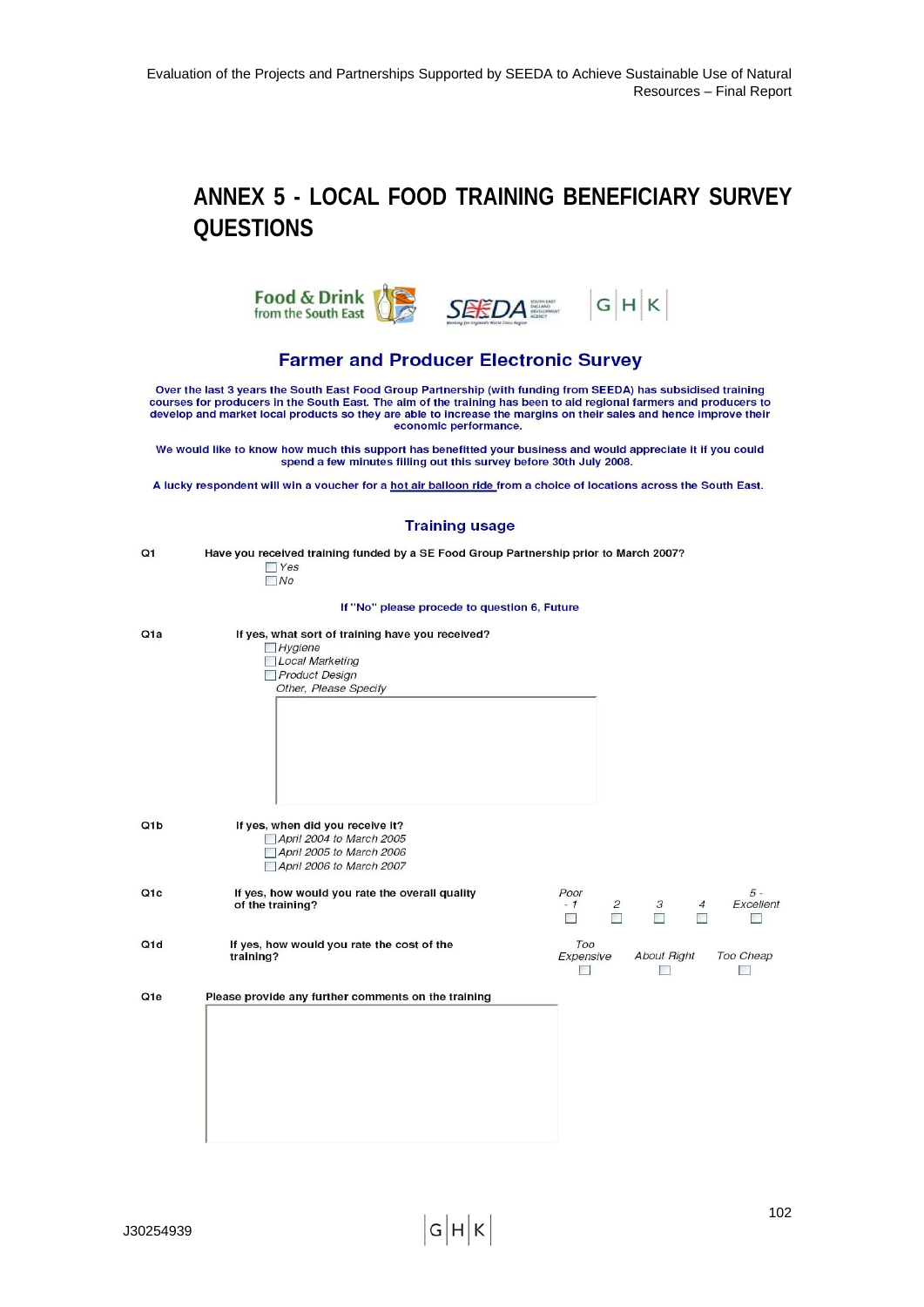Evaluation of the Projects and Partnerships Supported by SEEDA to Achieve Sustainable Use of Natural Resources – Final Report

|     | <b>Business Benefits</b>                                                                                                                                                                                                                                           |
|-----|--------------------------------------------------------------------------------------------------------------------------------------------------------------------------------------------------------------------------------------------------------------------|
| Q2  | Have you sold any additional local produce since your training?<br>$\Box$ Yes<br>$\Box$ No<br>$\Box$ No, but anticipate additional sales in the future due to the training                                                                                         |
|     | If "No" or "No, but", please procede to question 6, Future                                                                                                                                                                                                         |
|     |                                                                                                                                                                                                                                                                    |
| Q2a | If yes, please estimate as best you can, the extra annual sales you have achieved since you<br>received your training (£'000s)                                                                                                                                     |
| Q2b | If yes, please estimate as best you can, the % of these extra sales that you have paid out for<br>purchases from suppliers (%)                                                                                                                                     |
| Q2c | If yes, how many jobs have you created or safeguarded as a result of the extra business?                                                                                                                                                                           |
| Q2d | If yes, how significant was the contribution of the<br>Insignificant<br>Significant<br>$\overline{c}$<br>З<br>training you received in making these extra sales<br>1<br>4<br>5<br>possible?<br><b>The Contract of Street</b><br>$\overline{\phantom{a}}$<br>Ш<br>ш |
| Q3  | Are your main competitors to your sales of local produce located in the region?<br>$\Box$ Yes<br>$\neg$ No                                                                                                                                                         |
| Q4  | Has your increase in sales significantly reduced sales to local competitors?<br>$\Box$ Yes<br>$\Box$ No                                                                                                                                                            |
| Q5  | Please provide any further comments on the business benefits of selling local produce                                                                                                                                                                              |
|     | <b>Future</b>                                                                                                                                                                                                                                                      |
| Q6  | Do you expect to relocate the business outside the SE in the next 3 years?<br>$\Box$ Yes<br>$\neg$ No                                                                                                                                                              |
| Q7  | Would you look for training in the future to improve your selling of produce locally?<br>$\Box$ Yes<br>$\neg$ No                                                                                                                                                   |
| Q7a | If yes, would you be willing to pay the full cost of this training?<br>$\Box$ Yes<br>$\neg$ No                                                                                                                                                                     |
| Q8  | Do you have any other comments or recommendations?                                                                                                                                                                                                                 |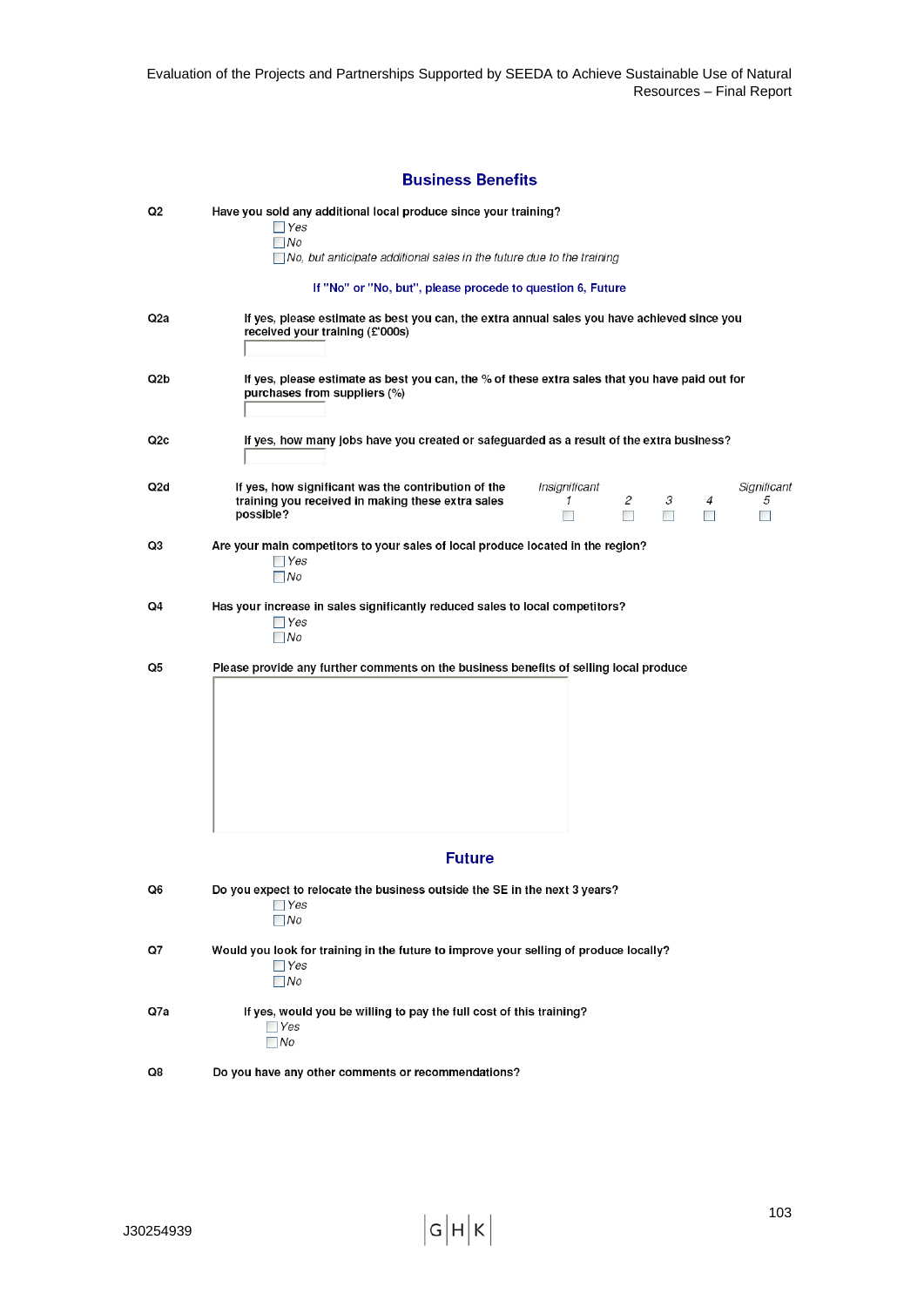| Q9  | Would you be happy for us to contact you to discuss these issues further?<br>$\Box$ Yes<br>$\neg$ No                                        |
|-----|---------------------------------------------------------------------------------------------------------------------------------------------|
| Q9a | If yes, please provide your contact details (tel; email)                                                                                    |
|     | <b>Respondent background</b>                                                                                                                |
| Q10 | What is your name?                                                                                                                          |
| Q11 | What is your main business?<br>Farmer<br>Food Processor<br>Other, Please Specify                                                            |
| Q12 | Where is your business based?<br>Hampshire<br>Isle of Wight<br>$\exists$ Kent<br>Surrey<br>Sussex<br>Thames Valley<br>Other, Please Specify |

Q13 What are your average annual sales? (£)